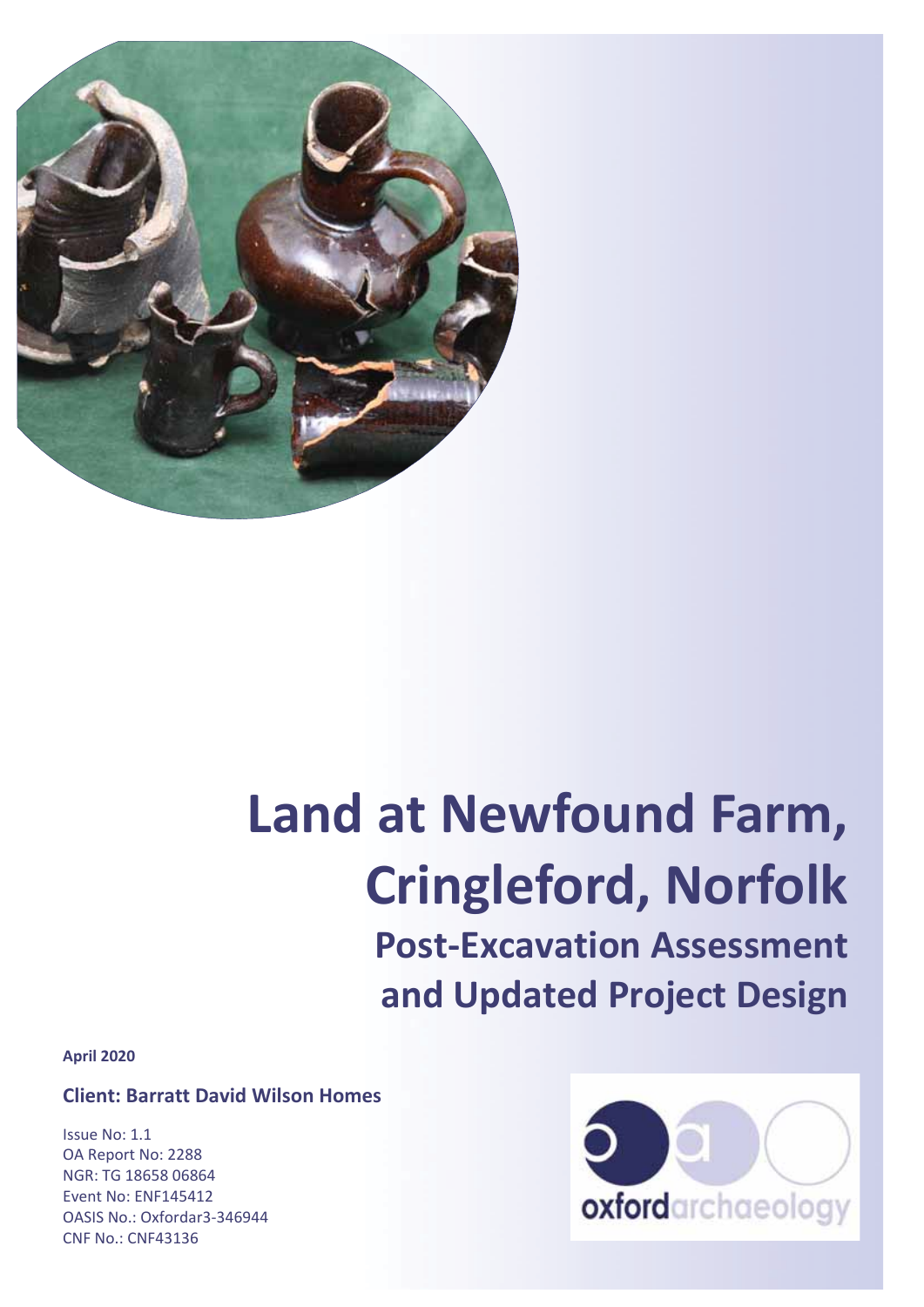

| <b>Client Name:</b>               | <b>Barratt David Wilson Homes</b>                                                      |
|-----------------------------------|----------------------------------------------------------------------------------------|
| Document Title:                   | Newfound Farm, Cringleford, Norfolk                                                    |
| Document Type:                    | Post-Excavation Assessment and Updated Project Design                                  |
| Report No.:                       | 2288                                                                                   |
| Grid Reference:                   | TG 18658 06864                                                                         |
| <b>Planning Reference:</b>        | 2013/1793 Condition 42                                                                 |
| Site Code:                        | ENF145412                                                                              |
| Invoice Code:                     | XNFNFC18                                                                               |
| Receiving Body:                   | Norfolk County Council Stores                                                          |
| Accession No.:                    | NWHCM: 2019.59                                                                         |
| <b>CNF No.:</b>                   | CNF43136                                                                               |
| <b>OA Document File Location:</b> | Y:\Norfolk\XNFNFC18_Newfound_Farm_Cringleford\Project Reports                          |
| OA Graphics File Location:        | Y:\Norfolk\XNFNFC18_Newfound_Farm_Cringleford\Project<br>Reports\Project Data\Graphics |
| Issue No:                         | 1.1                                                                                    |
| Date:                             | April 2020 (updated May 2020)                                                          |
| Prepared by:                      | Tom Collie (Project Officer) and Rachel Clarke (Post-Excavation<br>Editor)             |
| Checked by:                       | Nick Gilmour (Senior Project Manager)                                                  |
| Edited by:                        | Rachel Clarke (Post-Excavation Editor)                                                 |
| Approved for Issue by:            | Elizabeth Popescu (Head of Post-excavation and Publication)                            |
| Signature:                        |                                                                                        |
|                                   |                                                                                        |

…………………………………………………………….. ………………………………

#### *Disclaimer:*

*This document has been prepared for the titled project or named part thereof and should not be relied upon or used for any other project without an independent check being carried out as to its suitability and prior written authority of Oxford Archaeology being obtained. Oxford Archaeology accepts no responsibility or liability for the consequences of this document being used for a purpose other than the purposes for which it was commissioned. Any person/party using or relying on the document for such other purposes agrees and will by such use or reliance be taken to confirm their agreement to indemnify Oxford Archaeology for all loss or damage resulting therefrom. Oxford Archaeology accepts no responsibility or liability for this document to any party other than the person/party by whom it was commissioned.* 

#### **OA South** Janus House

Osney Mead Oxford OX2 0ES

t. +44 (0)1865 263 800 t. +44 (0)1223 850 500 t. +44 (0)1524 880 250

#### **OA East**

15 Trafalgar Way Bar Hill Cambridge CB23 8SQ

e. info@oxfordarch.co.uk w. oxfordarchaeology.com Oxford Archaeology is a registered Charity: No. 285627

#### **OA North**

Mill 3 Moor Lane Mills Moor Lane Lancaster LA1 1QD



SAFETY<br>SCHEMES IN<br>PROCUREMENT

| ©Oxford Archaeology Ltd |  | 14 May 2020 |
|-------------------------|--|-------------|
|-------------------------|--|-------------|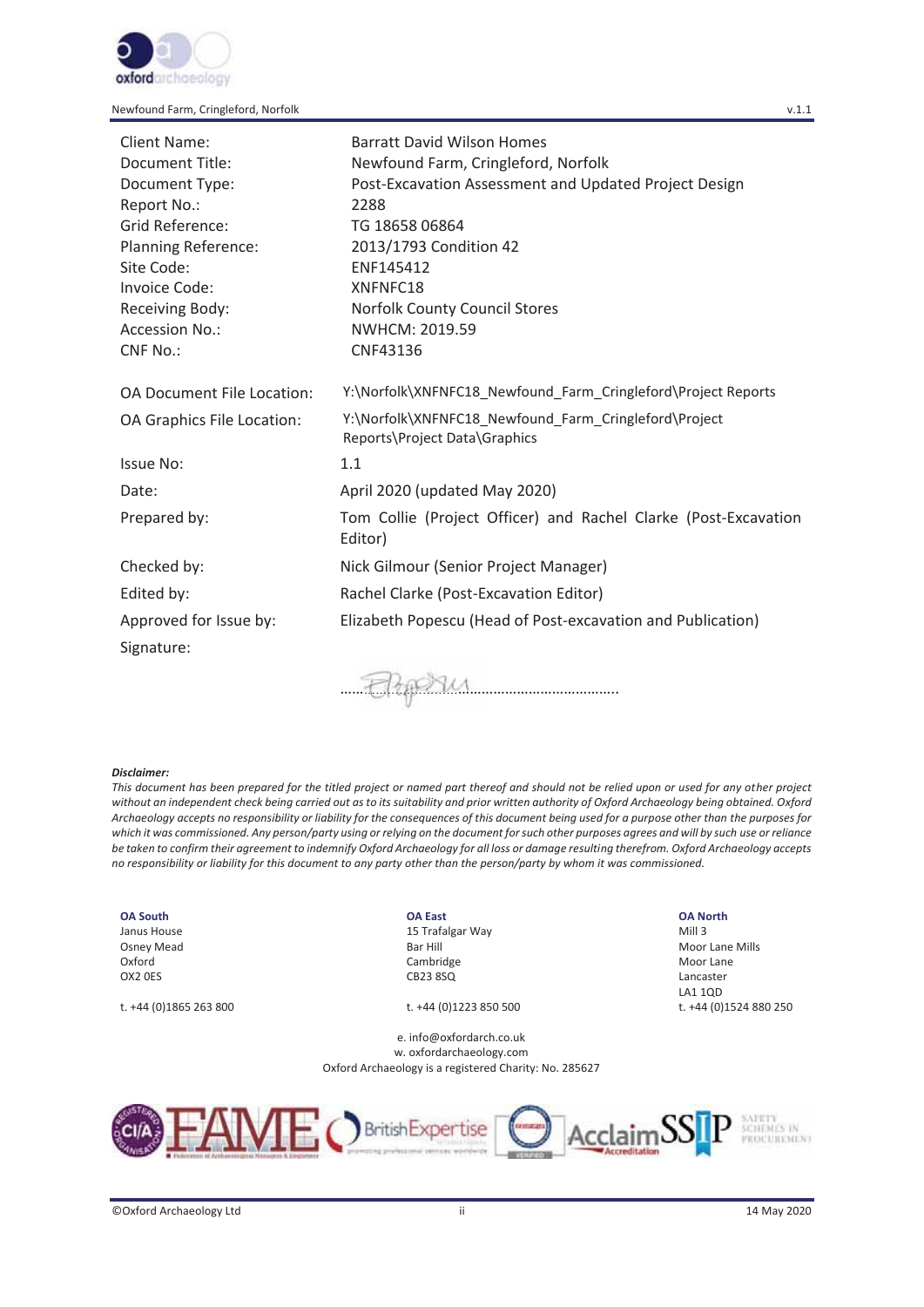Newfound Farm, Cringleford, Norfolk

# Newfound Farm, Cringleford, Norfolk

# **Post-Excavation Assessment and Updated Project Design**

Written by Tom Collie MA, with Rachel Clarke BA MCIfA

With contributions from Sue Anderson BA MPhil MCIfA (Scot), Lawrence Billington PhD, Carole Fletcher BA ACIfA, Rachel Fosberry HNC ACIfA, Hayley Foster PhD, Nick Gilmour MA ACIfA, Denis Sami BA MA PhD

and illustrations by Sara Alberigi BA and Isobelle Ward BA

# **Contents**

| $\mathbf{1}$   |  |
|----------------|--|
| 1.1            |  |
| 1.2            |  |
| 1.3            |  |
| 1.4            |  |
| 1.5            |  |
| 1.6            |  |
| 1.7            |  |
| $\overline{2}$ |  |
| 2.1            |  |
| 2.2            |  |
| 2.3            |  |
| 2.4            |  |
| 3              |  |
| 3.1            |  |
| 3.2            |  |
| 3.3            |  |
| 3.4            |  |
| 3.5            |  |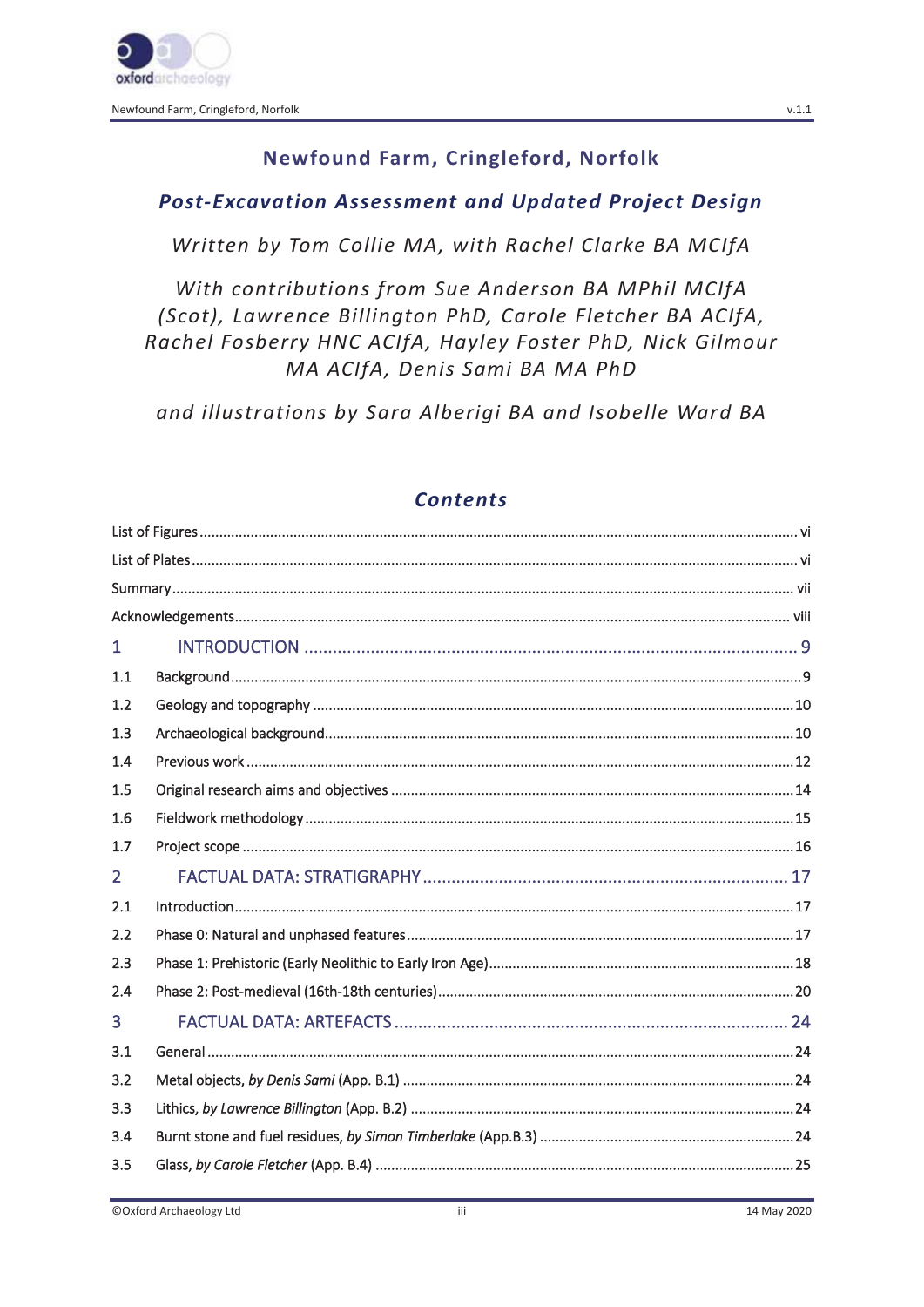

Newfound Farm, Cringleford, Norfolk

| 3.6        |                   |  |  |  |  |  |
|------------|-------------------|--|--|--|--|--|
| 3.7        |                   |  |  |  |  |  |
| 3.8        |                   |  |  |  |  |  |
| 3.9        |                   |  |  |  |  |  |
| 3.10       |                   |  |  |  |  |  |
| 3.11       |                   |  |  |  |  |  |
| 4          |                   |  |  |  |  |  |
| 4.1        |                   |  |  |  |  |  |
| 4.2        |                   |  |  |  |  |  |
| 4.3        |                   |  |  |  |  |  |
| 4.4        |                   |  |  |  |  |  |
| 4.5        |                   |  |  |  |  |  |
| 5          |                   |  |  |  |  |  |
| 5.1        |                   |  |  |  |  |  |
| 5.2        |                   |  |  |  |  |  |
| 5.3        |                   |  |  |  |  |  |
| 6          |                   |  |  |  |  |  |
| 6.1        |                   |  |  |  |  |  |
| 6.2        |                   |  |  |  |  |  |
| 6.3        |                   |  |  |  |  |  |
| 6.4        |                   |  |  |  |  |  |
| 6.5        |                   |  |  |  |  |  |
| 7          |                   |  |  |  |  |  |
| 7.1        |                   |  |  |  |  |  |
| 7.2        |                   |  |  |  |  |  |
| 8          |                   |  |  |  |  |  |
|            | <b>APPENDIX A</b> |  |  |  |  |  |
|            | <b>APPENDIX B</b> |  |  |  |  |  |
| B.1        |                   |  |  |  |  |  |
| B.2        |                   |  |  |  |  |  |
| B.3        |                   |  |  |  |  |  |
| B.4        |                   |  |  |  |  |  |
| B.5        |                   |  |  |  |  |  |
| <b>B.6</b> |                   |  |  |  |  |  |
| B.7        |                   |  |  |  |  |  |
| <b>B.8</b> |                   |  |  |  |  |  |

 $v.1.1$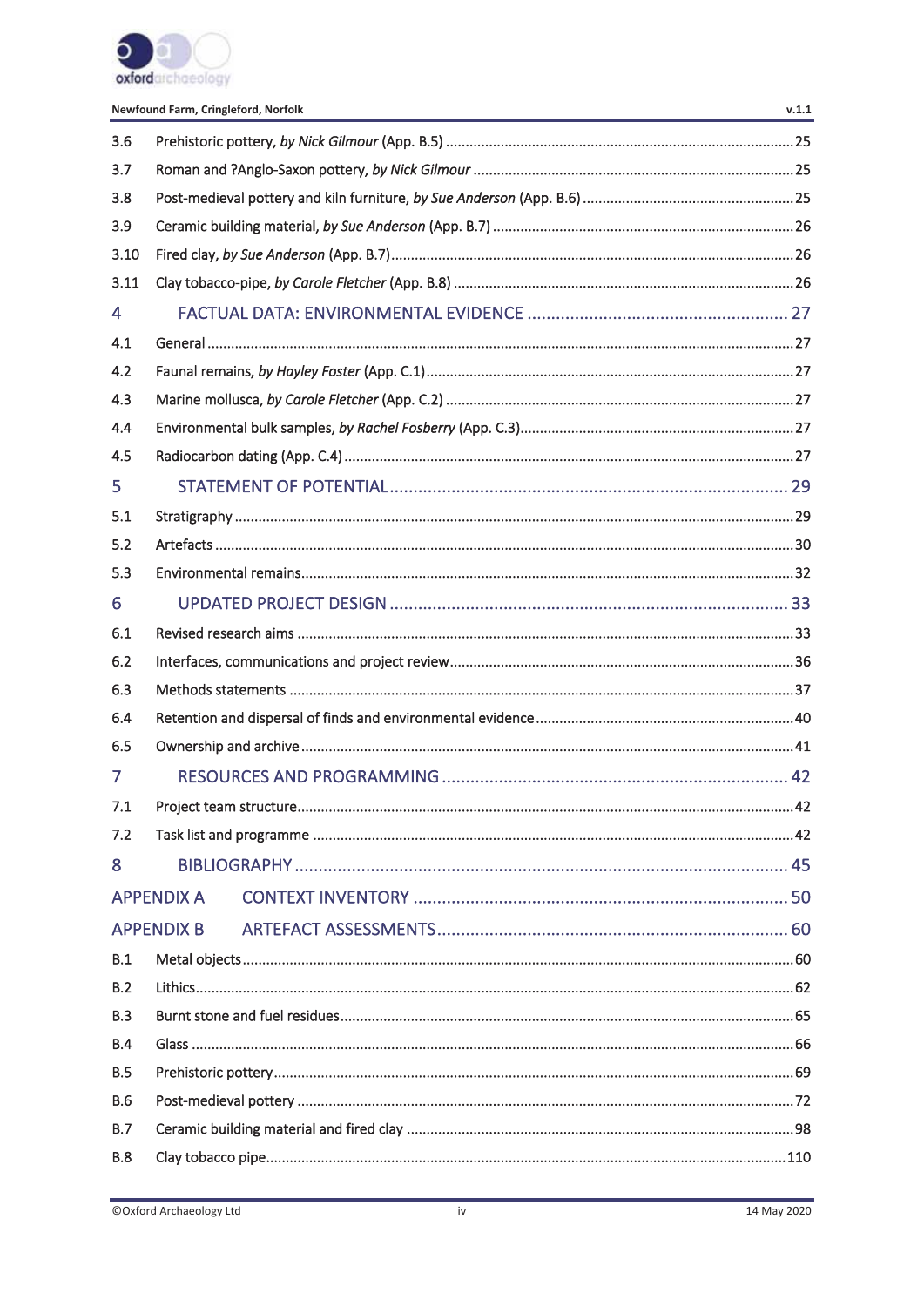

| C.3 |  |  |  |  |  |
|-----|--|--|--|--|--|
| C.4 |  |  |  |  |  |
|     |  |  |  |  |  |
|     |  |  |  |  |  |
|     |  |  |  |  |  |
|     |  |  |  |  |  |

 $v.1$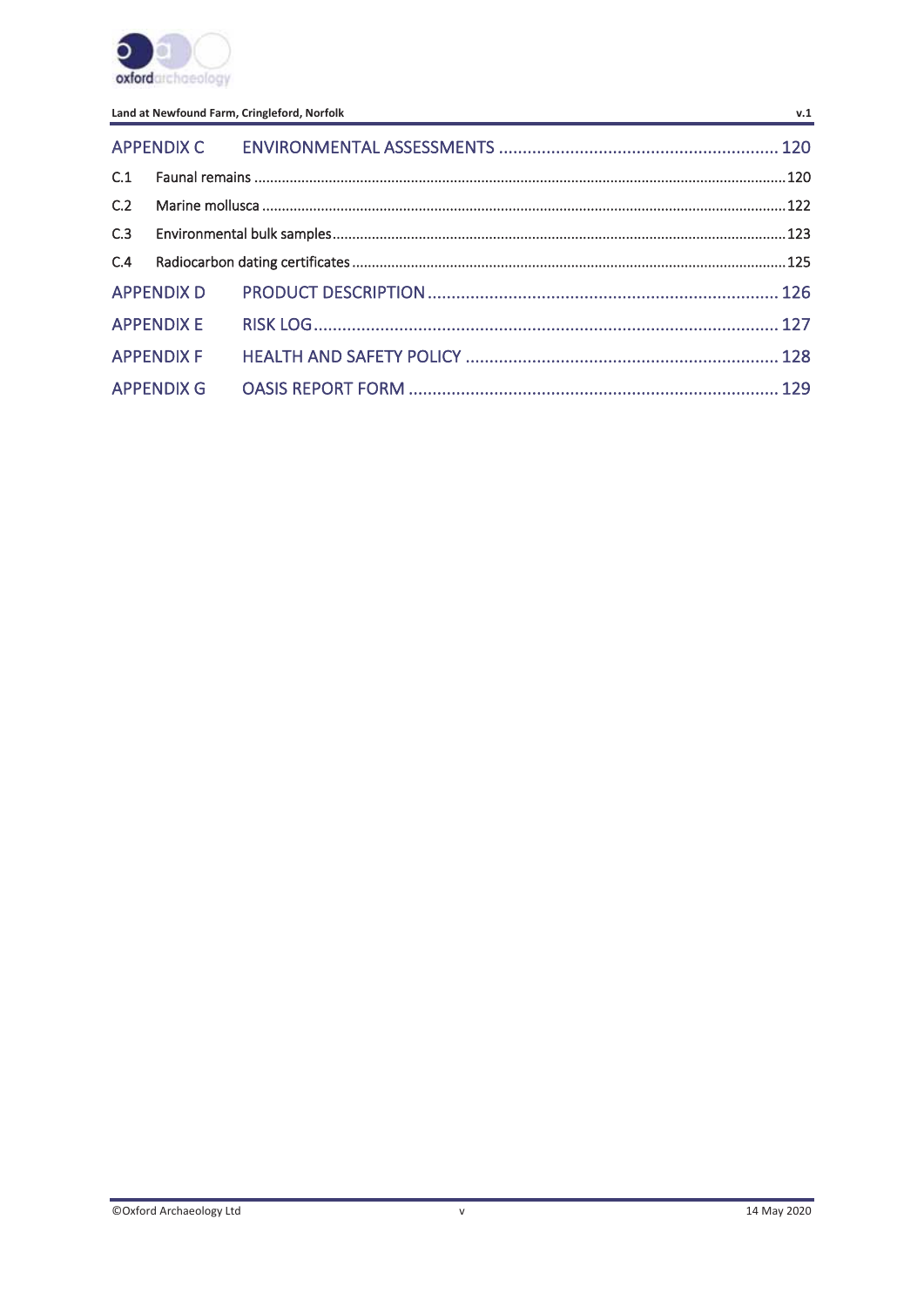

# **List of Figures**

| Figure 1  | Site location showing archaeological excavation area (black) in development<br>area (red) and archaeological trenches (blue) |
|-----------|------------------------------------------------------------------------------------------------------------------------------|
| Figure 2  | Excavation in relation to pertinent NHER sites                                                                               |
| Figure 3a | Greyscale magnetic survey plot with evaluation trenches (after Masters                                                       |
|           | 2011, Figure 2a and Crawley 2013, figure 2)                                                                                  |
| Figure 3b | Geophysical survey interpretation showing location of possible kiln                                                          |
|           | anomalies (K) (after Masters 2011, figure 25)                                                                                |
| Figure 4  | All features plan                                                                                                            |
| Figure 5  | All features plan with provisional phasing                                                                                   |
| Figure 6  | Detail plan of Area 1 showing kilns and extraction pits                                                                      |
| Figure 7  | Selected sections (Area 1)                                                                                                   |

Figure 8 Selected sections (Area 2)

# **List of Plates**

- Plate 1 General shot of Area 1 showing kiln **52**, looking south-west
- Plate 2 Working shot of kiln **21** (Area 1) with Newfound Farm in background, looking east
- Plate 3 General view of Area 2 showing Phase 2 ditch **50**, looking north-east
- Plate 4 Natural sinkhole **98** (Area 1), looking east
- Plate 5 Phase 1 pit **123**, looking NNE
- Plate 6 Phase 1 solution hollow **141** (Area 2), looking north
- Plate 7 Working shot of kiln group **229**, looking north
- Plate 8 Working shot of kilns under excavation showing ground conditions
- Plate 9 Photogrammetry of kiln **21** showing extant arches
- Plate 10 Photogrammetry of kiln **34** showing collapsed arch **134** at western end of the chamber
- Plate 11 Photogrammetry of kiln group **229**
- Plate 12 Photogrammetry of kiln **52**
- Plate 13 Group of black-glazed wares including a complete mug fused to its saggar
- Plate 14 Highly decorated dish in the style of Metropolitan slipware
- Plate 15 Tin-glazed saggar sherds, kiln furniture and fragments of glazed and decorated vessel with an unglazed sherd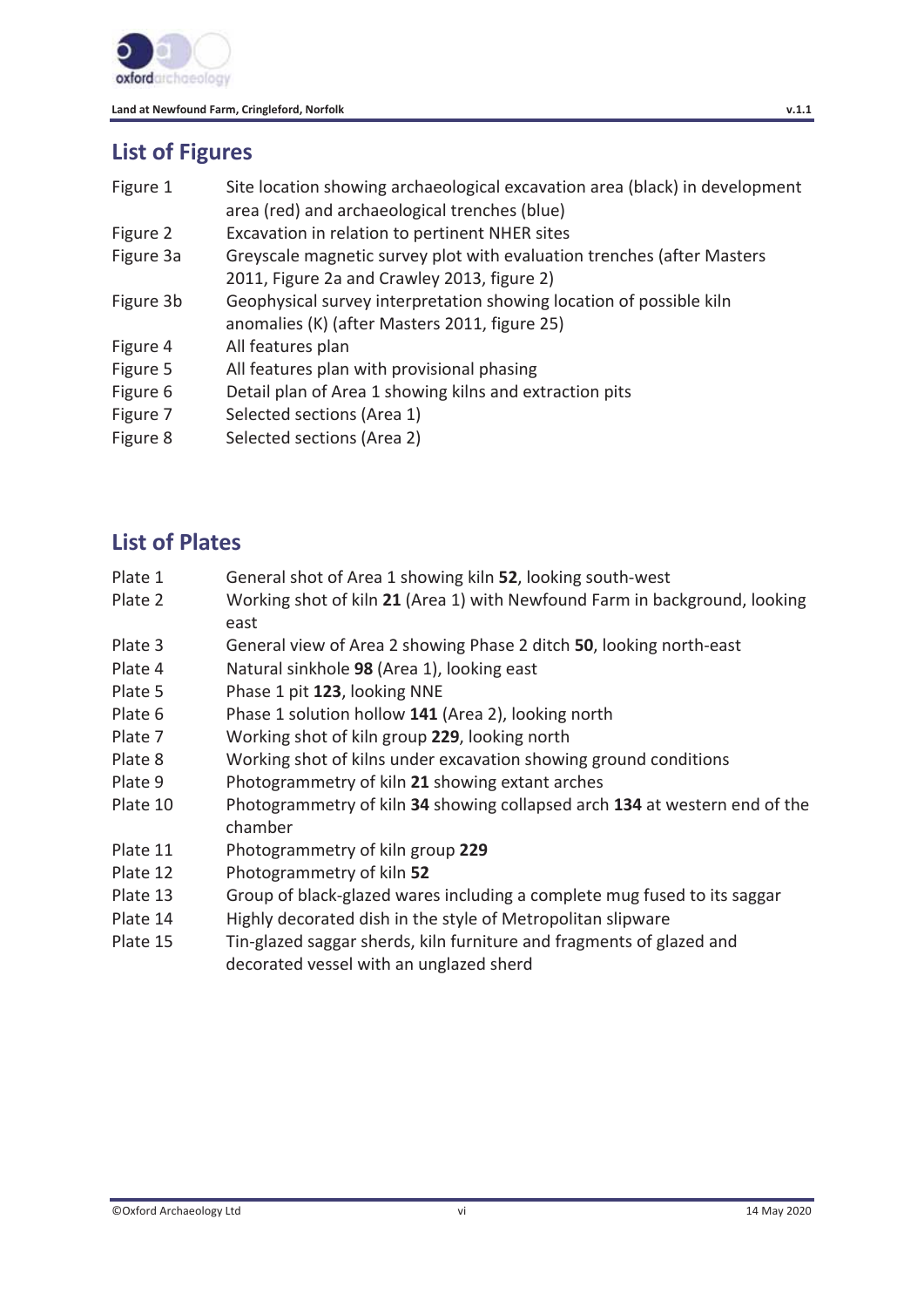

# **Summary**

Between 29th October 2018 and 4th February 2019, Oxford Archaeology East (OA East) undertook an excavation on land at Newfound Farm, Cringleford, Norfolk ahead of a proposed residential development. The locations of the excavation areas (Areas 1 and 2) were based on the results of previous stages of evaluation including geophysical survey, fieldwalking and trial trenching.

The earliest evidence of activity comprised a scatter of pits (including numerous natural sinkholes) containing small quantities of Early Neolithic, Late Neolithic and Early Iron Age pottery alongside worked and burnt flint. This adds to the growing body of evidence for utilisation of the Yare valley during the prehistoric period.

However, the main phase of activity related to the production of brick/tile and pottery. The former is represented by the remains of at least four early postmedieval brick kilns which had survived to varying degrees, alongside numerous extraction pits and several ditched boundaries. Fragments of tile, brick and pottery had been backfilled into the extraction pits, with the pottery predominantly dating to the 16th-18th centuries. A notable cluster of six intercutting pits located in the far north-eastern corner of Area 1 (close to Newfound Farm and the road) produced large quantities of mid-17th to 18thcentury pottery wasters, kiln furniture and tile wasters, in addition to fragments of clay tobacco-pipe (many datable to 1660-1680) and glass bottles.

The greater part of the pottery assemblage from the site comprises material from a pottery manufacturing waste dump (nearly 200kg) and has been classed as highly significant since few pottery production sites of this period have been identified in East Anglia so far. The pottery itself is largely glazed red earthenware with some iron-glazed blackware, slipware and speckle glazed ware – with a small but notable element of tin glazed earthenware. This important assemblage complements the documentary evidence that potters were working in this area from at least the mid-17th century onwards but had seemingly ceased production here by the early 19th century at the latest.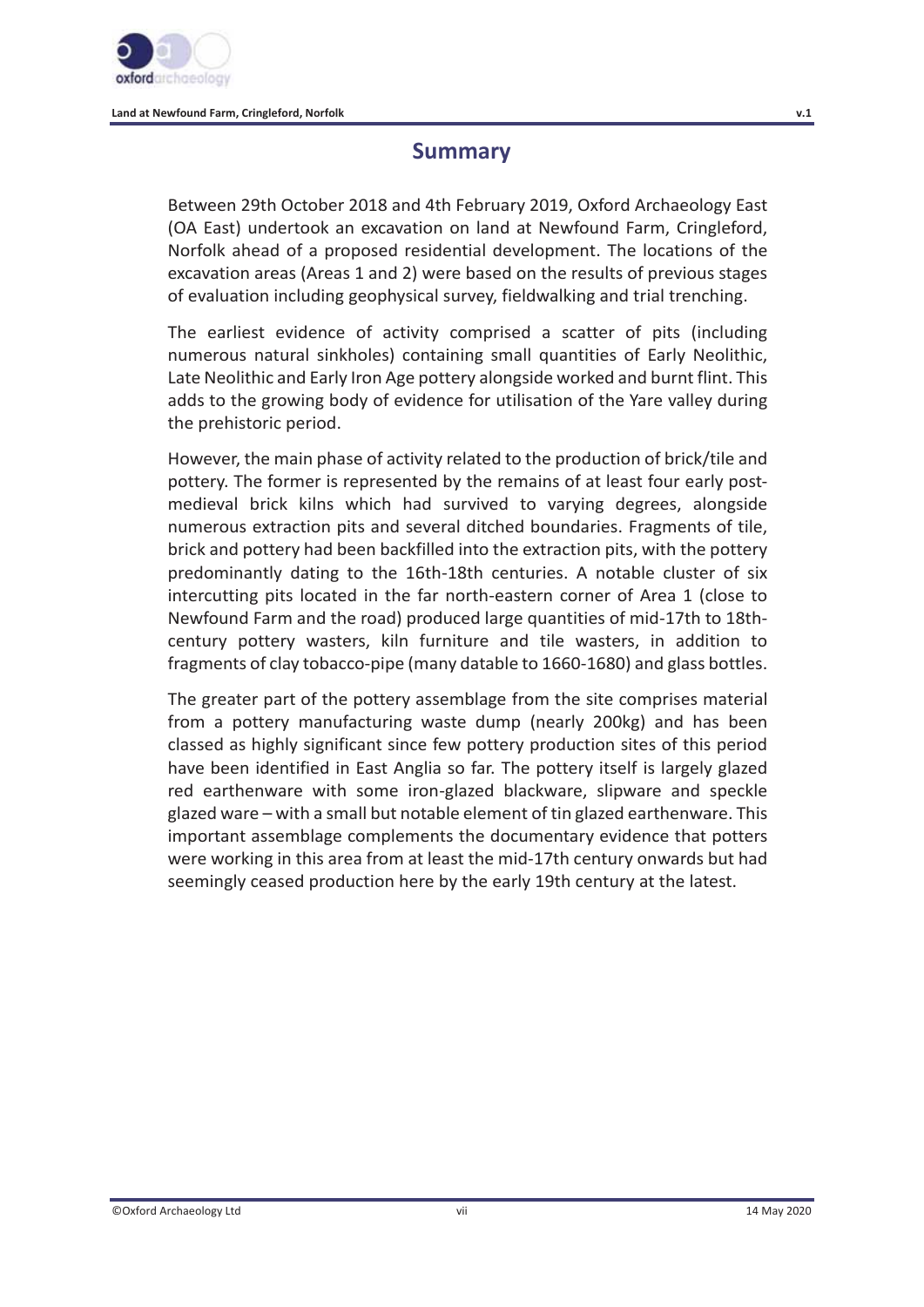

# **Acknowledgements**

Oxford Archaeology would like to thank RPS (formerly CgMs) for commissioning this project on behalf of Barratt David Wilson Homes. OA is grateful to Steve Hickling who monitored the work on behalf of Norfolk County Council and provided advice and guidance. The project was managed for OA by Nick Gilmour. The fieldwork was directed by Tom Collie, who was supported by Matt Beverley, Jon Cousins, Lindsey Kemp, Tom Lucking, Eleftheria Motsiou, Ashley Pooley and Francis Pitcher. Survey and digitising were carried out by Sarita Louzolo and Katie Hutton. The illustrations were produced by Sara Alberigi and Isobelle Ward – thanks to Gillian Greer for her preparatory work Thank you to the teams of OA staff that cleaned and packaged the finds under the management of Natasha Dodwell, processed the environmental remains under the supervision of Rachel Fosberry, and prepared the archive under the supervision of Katherine Hamilton. Thanks are also extended to the various specialists for their contributions.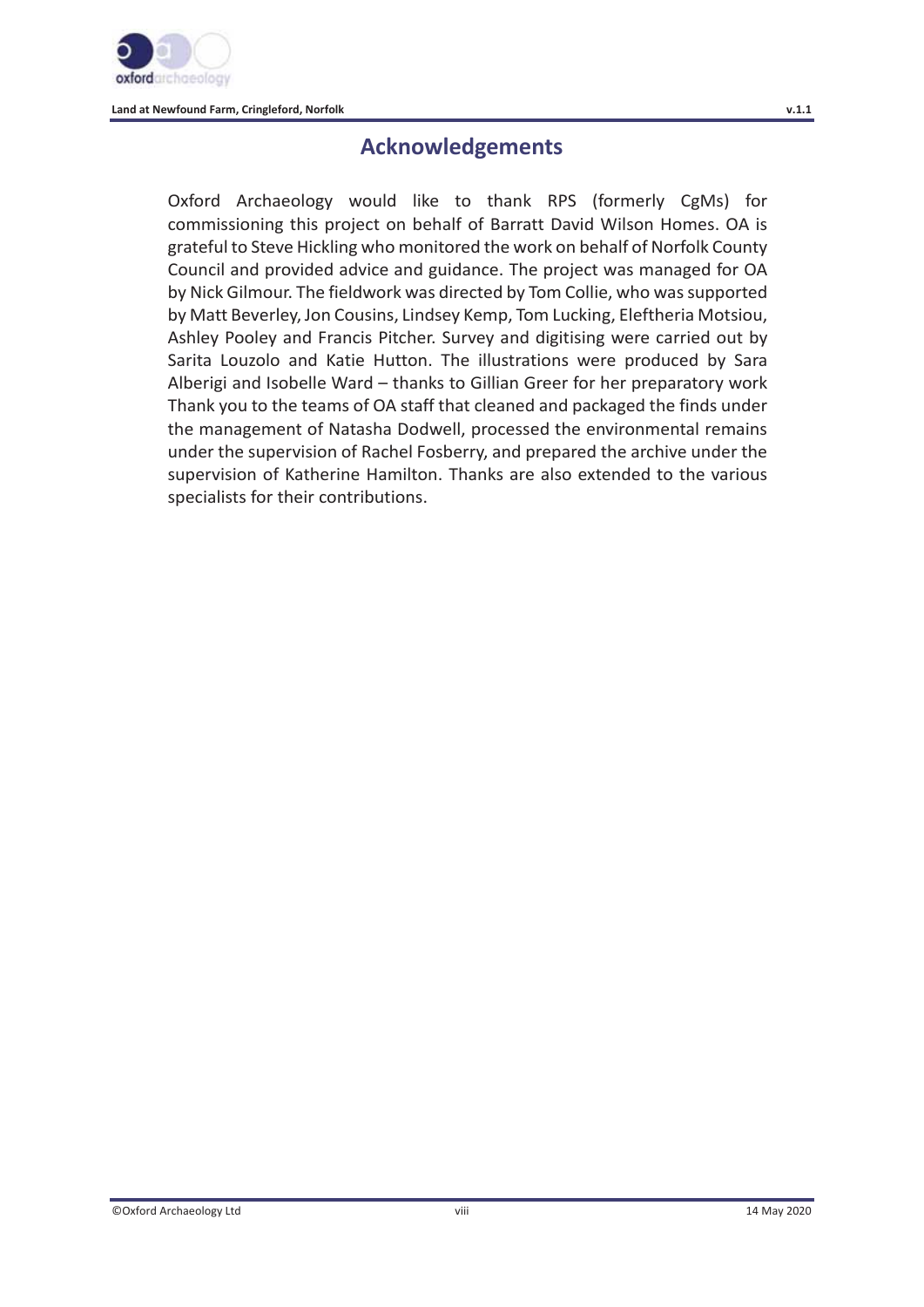

# **1 INTRODUCTION**

### **1.1 Background**

- 1.1.1 Between 29th October 2018 and 4th February 2019 Oxford Archaeology East (OA East) carried out an archaeological excavation in advance of a residential development on land at Newfound Farm, on the north-western edge of Cringleford in Norfolk (Figure 1; TG 18658 06864). This followed a programme of desk-based research, geophysical survey, fieldwalking and trial trench evaluation which identified evidence of a previously-unknown area of early post-medieval brick and tile production in the northern part of the proposed development area, close to Colney Lane. Two areas were investigated: Area 1 to the east (0.5ha; centred on TG 18646 06855) and Area 2 to the west (1.2ha; centred on TG 18583 06923), separated by an extant hedgerow.
- 1.1.2 The excavation, commissioned by RPS (previously CgMs) on behalf of Barratt David Wilson Homes, was undertaken in accordance with the methodology and research design outlined in the Written Scheme of Investigation (WSI; Clark 2018) and approved by the Norfolk County Council (NCC) Planning Archaeologist on behalf of South Norfolk Council. This was in compliance with Condition 42 (relating to archaeology) of Planning Permission (2013/1793) for a development for up to 650 dwellings together with a small local centre, primary school with early years facility, two new vehicular accesses off Colney Lane, associated on-site highways, pedestrian and cycle routes, public recreational open space, allotments, landscape planting and community woodland.
- 1.1.3 Previous phases of work undertaken on the site are described in the WSI (Clark 2018), a summary of which is provided below, with an overview in Section 1.4:
	- x **Desk Based Assessment** (CgMs (Gajos 2010)) the archaeological potential of the development area was initially evaluated through a document produced in support of the initial planning application, which highlighted the potential for post-medieval industrial remains.
	- **Geophysical survey** (Cranfield University (Masters 2011); Figure 3): a magnetic survey of *c*.53ha identified a number of kiln-like anomalies, linear and curvilinear anomalies and tree planting pits associated with a former (unknown) orchard.
	- x **Fieldwalking and metal detecting survey** (Norfolk Archaeological Unit (NAU) (Barnett 2011); Report 2585): the majority of finds were discovered at the northern half of the site and predominantly dated from the post-medieval to the modern periods. A small concentration of flint recovered close to the north-west boundary is perhaps indicative of prehistoric activity. Single sherds of Roman and Middle Saxon pottery were also found.
	- **Trial trench evaluation** (NPS Archaeology (Crawley 2013); Report 2013/1135): Seven trenches were excavated to test the results of the geophysical survey. Features relating to a possible 16th/17th-century brick/tile kiln were located in the northern part of the proposed development area. In addition an 18th- to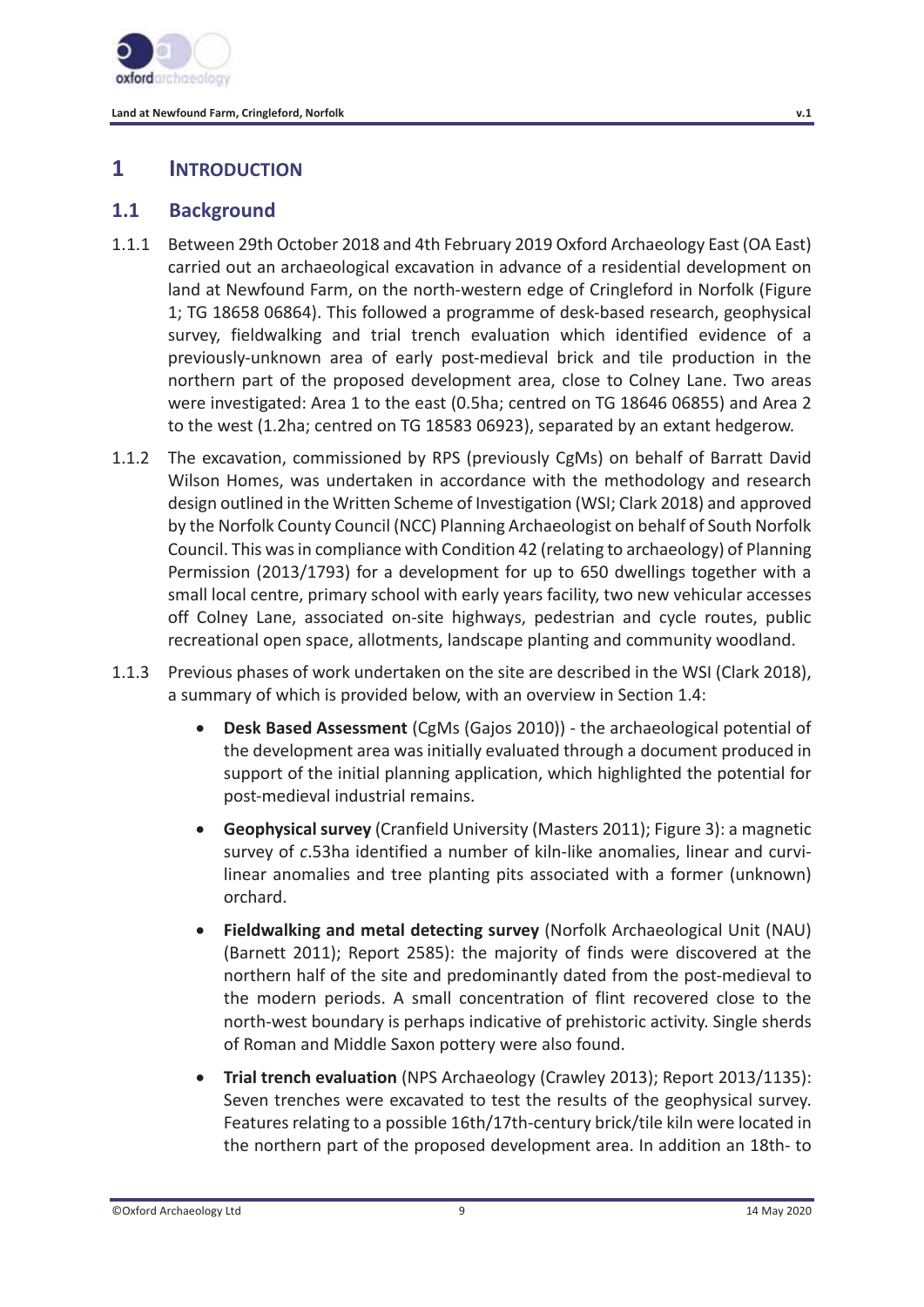20th-century cobbled surface was identified on the edge of a probable large extraction pit/pond, along with a number of undated pits and ditches.

1.1.4 This assessment has been conducted in accordance with the principles identified in Historic England's guidance documents Management of Research Projects in the Historic Environment, specifically The MoRPHE Project Manager's Guide (2015) and PPN3 Archaeological Excavation (2008). OA East currently retains the archive until formal deposition with Norfolk County Council / Museum Stores under the Site Code ENF145412 and Accession number NWHCM: 2019.59.

### **1.2 Geology and topography**

- 1.2.1 The excavation areas were located immediately south of Colney Lane, with Newfound Farm and residential houses located to the north-east and Norfolk and Norwich University Hospital further to the north-west (Figure 1), with farmland extending to the west and south (Plates 1-2). The site is relatively flat (Plate 3), at around 21m-22m OD, with the River Yare located *c*.250m to the north-east.
- 1.2.2 The British Geological Survey (BGS) 1:50,000 records the solid geology of the site as cretaceous chalk, overlain by superficial deposits of sand and gravel (http://www.bgs.ac.uk/discoveringGeology/geologyOfBritain/viewer.html accessed 20th April 2020).

### **1.3 Archaeological background**

1.3.1 The following section provides a brief summary of the archaeological background for the area surrounding the site. It is drawn from the DBA (Gajos 2010) and the WSI (Clark 2018). An updated HER search will be commissioned at the analysis and final report stage. Selected entries from the Norfolk Historic Environment Record (HER) are referenced in the text with the most pertinent **in bold** font and also shown on Figure 2; those in normal font originate from within the wider landscape.

#### *Prehistoric*

- 1.3.2 Within a 500m radius of the proposed development site, there have been 24 prehistoric (and part-prehistoric) NHER entries recorded. Most of these were represented by flint scatters and artefacts found during fieldwalking exercises, as well as possible ring ditches located with photography. The DBA stated that the potential for finding artefacts and features from this period across the whole development area was moderate.
- 1.3.3 A small number of worked flint finds from the Palaeolithic and Mesolithic periods have been found approximately to the south and north of the site respectively. The Neolithic period is better represented, with a selection of 12 flint flakes and a Neolithic pick (**NHER 25507**) being recovered to the south-west of Area 2. Construction of the John Innes centre in 2000, *c*.600m to the north of the site recovered 28000 pieces of worked flint in association with a Neolithic occupation layer (NHER 9332). An archaeological evaluation undertaken prior to the construction of the Norfolk and Norwich hospital site *c*.300m to the north of the current site, revealed a Late Neolithic/Early Bronze Age pit containing Beaker pottery, alongside undated pits and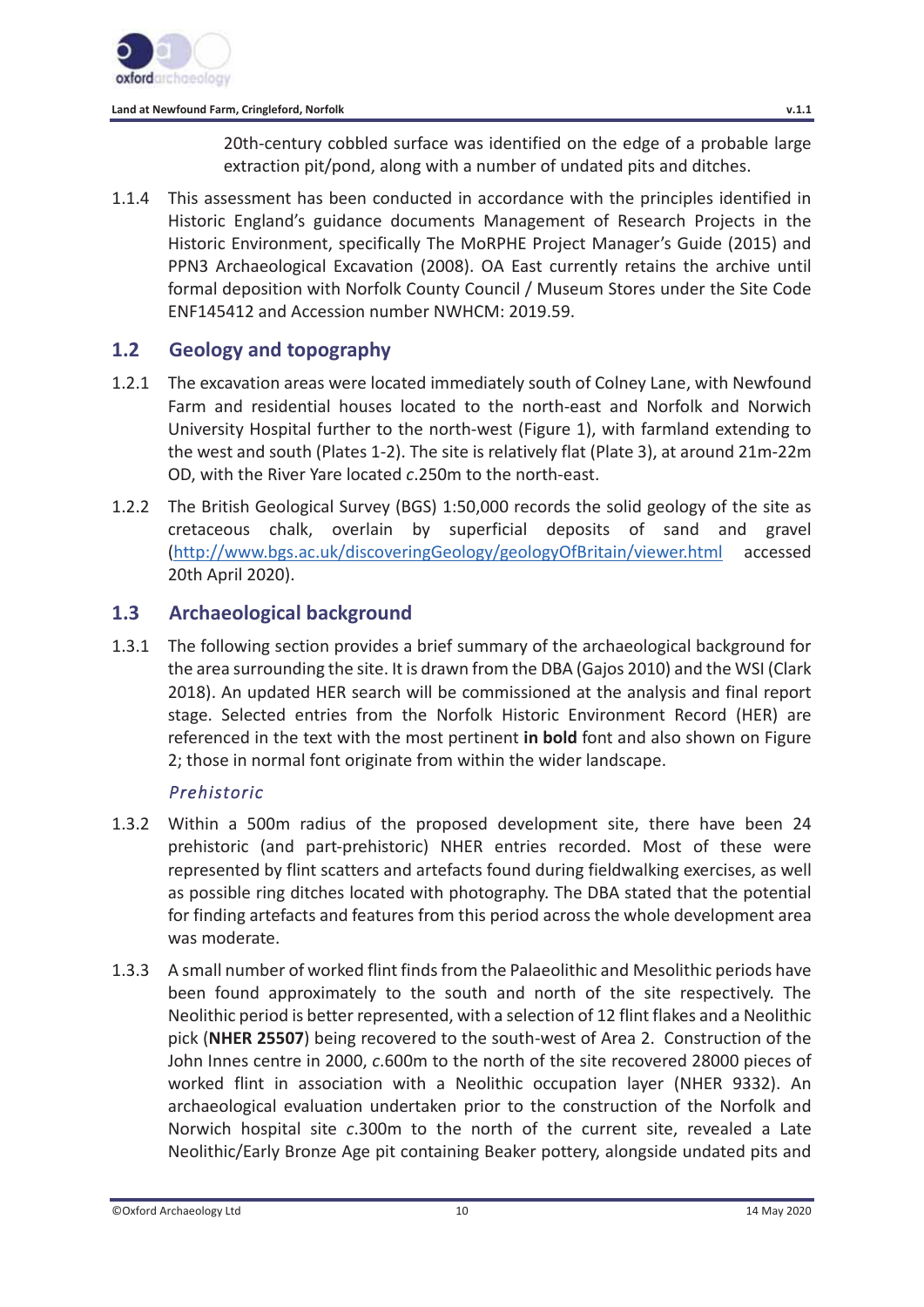

ditches and small amounts of unstratified pottery and later prehistoric worked flint (**NHER 31871**).

1.3.4 The Bronze Age period is represented by a round barrow (NHER 9395) approximately 1km to the south-west of the excavation area close to the A47, with cropmarks of further possible Bronze Age ring ditches located nearby to the north-west (also adjacent to the A47), with the largest possibly being an earlier henge-type monument (NHER 36402). Two Bronze Age axe heads were also located *c*.400m to the east of the site during the 1920s in the garden of a property off Colney Lane (**NHER 9358**).

### *Romano-British*

1.3.5 Roman finds and features recorded within a 1km radius of the excavation are numerous and consist of small quantities of pottery as well as coins recovered from metal detecting (see CgMs DBA: Gajos 2010). Of these, three Roman coins and a Roman finger ring (**NHER 41099**) were found closest to the site, being discovered *c*.200m from the northern extent of Area 2. The site itself lies approximately 5km to the north-west of the Roman town of *Venta Icenorum* in a landscape that was heavily utilised in the period. However, the emergence of the numerous finds in the area could be a result of the intense metal detecting, as opposed to intensive occupation. Features identified in the wider landscape included pits and ditches indicating an agricultural utilisation of the land during this period.

#### *Anglo-Saxon and medieval*

- 1.3.6 As with the preceding Roman period, finds and artefacts dating to the Anglo-Saxon period have emerged through the process of metal detecting and fieldwalking, presumably as a result of chance loss or the manuring of agricultural land. Six records of Saxon finds including brooches, strap ends and a bridle cheek piece were located within a 1km radius of the site (see Gajos 2010). Historical documents indicate the presence of Cringleford as a settlement, with an Anglo-Saxon charter of 1043 or 1044 referencing *Cringelforð* and the Domesday Book of 1086 documenting the settlement as *Kringelforda*, meaning 'ford by the round hill'.
- 1.3.7 There were 17 records of medieval finds from a 1km radius of the site, 14 of which were from within 500m of the study area investigated in the original DBA (Gajos 2010). A strap fitting, a medieval French jetton and a medieval coin were recovered approximately 200m to the south of the excavation areas (**NHER 41106**). To the immediate north of Area 2, a further strap end and belt buckle were also recovered (**NHER 41099**). Collectively, these finds appear as items casually lost during agricultural or travelling activities rather than directly deposited in areas of direct occupation.

# *Post-medieval to modern*

1.3.8 Records pertaining to the post-medieval period are numerous. Some are significantly relevant since they refer to possible pottery and brick/tile manufacture. Newfound Farm (**NHER 9404**) was named due to the discovery of a particular type of clay in the area that was suitable for the pottery industry; so good that there were records of it being sent to Holland. A rough survey map from 1572 describes the area as "*being baraine grounde and not built"* (see DBA, Gajos 2010). However, the surveyor admitted that he knew someone who would pay the equivalent price of the whole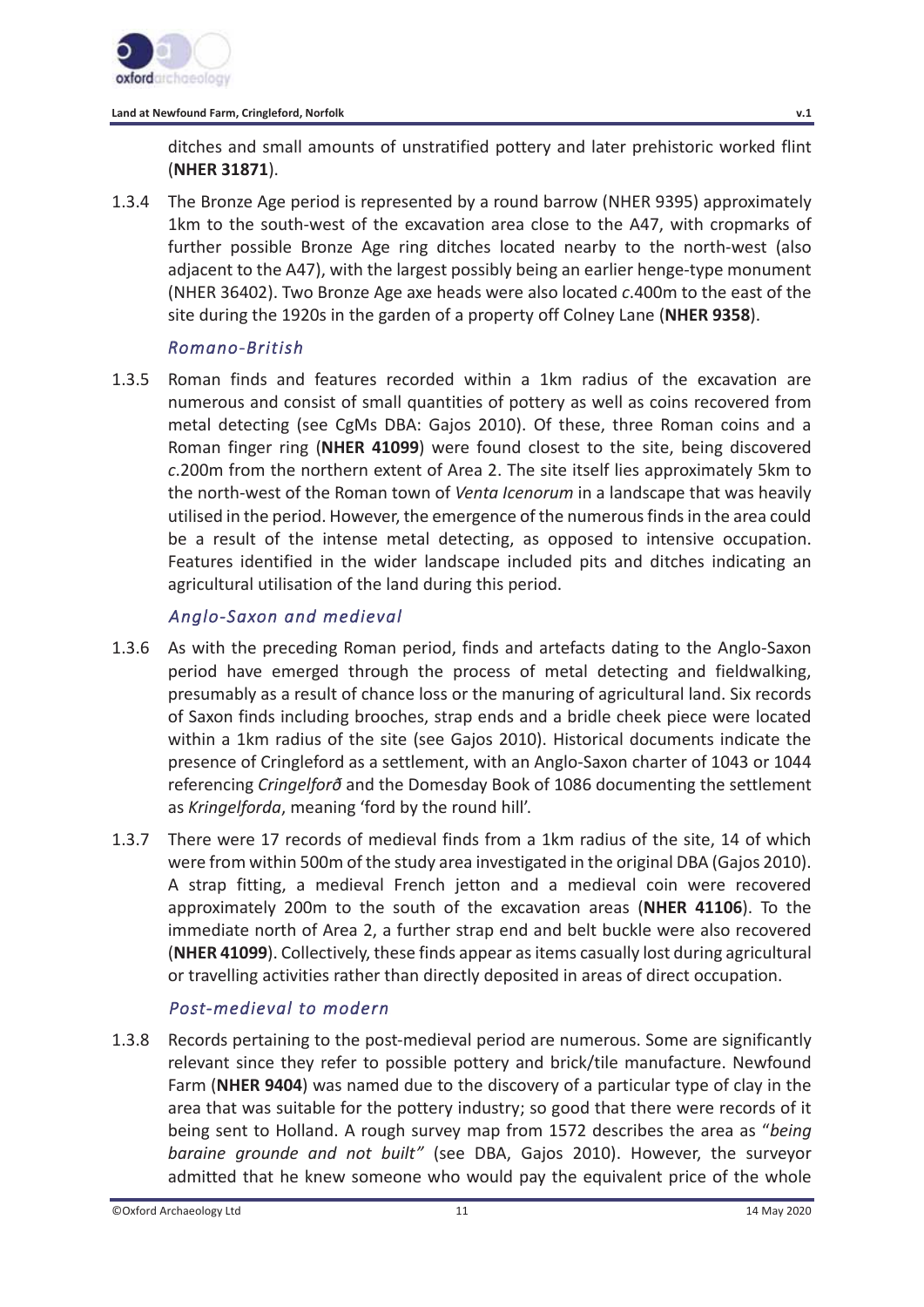village for each acre of the land, such was the desire for the newly discovered clay resource. John Balleston of Norwich was recorded to have bought the area and formed Balleston Newfound. One mortgage document from the 17th century describes the site and the surrounding fields as 'Potters Close, formerly Gravel Pit Close'. Two wills from potters Robert Coleman and Edward Vincent attested that they were the occupiers of the site in 1657 and 1679 respectively.

- 1.3.9 Examination of maps from the 17th century onwards (not illustrated; see Gajos 2010) shows little developmental change. A 1695 map by Robert Morden showed the site was located within the Humbleyard Hundred but the scale was too small to show relevant detail. The 1797 map by William Faden displays Newfound Farm and a neighbouring orchard. The 1842 Tithe map illustrates Newfound Farm but there is little difference between this and subsequent Ordnance Survey maps from 1882 onwards, apart from alterations to field boundaries and the addition of a quarry pit at the end of the track from Newfound Farm.
- 1.3.10 Apart from the documentary evidence, archaeological remains and metal detected finds have confirmed that the site was located in an area of post-medieval industry. Approximately 400m to the south-west of the excavation areas is a disused quarry, possibly a former clay pit (**NHER 9407**), along with a pottery kiln complex (**NHER 9406**) first identified in 1976 from surface scatterings of kiln debris and lead-glazed pottery wasters. Further to the south-west of the excavation, another possible kiln site was recorded (NHER 14272) where over 100 sherds of post-medieval pottery and kiln debris were located during a fieldwalking exercise. To the north-east of this, closer to the site, further pottery sherds have been found (**NHER 9403**), located approximately at the centre of the study area of the DBA (Gajos 2010); indicating the extant remains of a clay pit. The DBA also recorded a number of non-kiln related artefacts (41) that were found within the 1km radius of the study area (Gajos 2010). Finds from this period were significant enough to declare the site having a high potential for postmedieval archaeology, particularly related to tile/pottery kilns and associated activity. No archaeological or documentary evidence for the modern period was identified across the site and no upstanding remains were identified during the site walkover in 2010.

#### **1.4 Previous work**

1.4.1 Previous work undertaken for the project included a geophysical survey of the development area in 2011 (Masters 2011), a fieldwalking and metal detecting survey (Barnett 2011) and a programme of archaeological trial trenching (Crawley 2013). A brief overview of these is given below.

#### *Geophysical survey*

1.4.2 The geophysical survey from 2011 showed several anomalies pertaining to large burnt areas (outlined red on Figure 3). Particularly relevant were the results from Field H adjacent to Newfound Farm relating to excavation Area 1, and also Field G, pertaining to Area 2.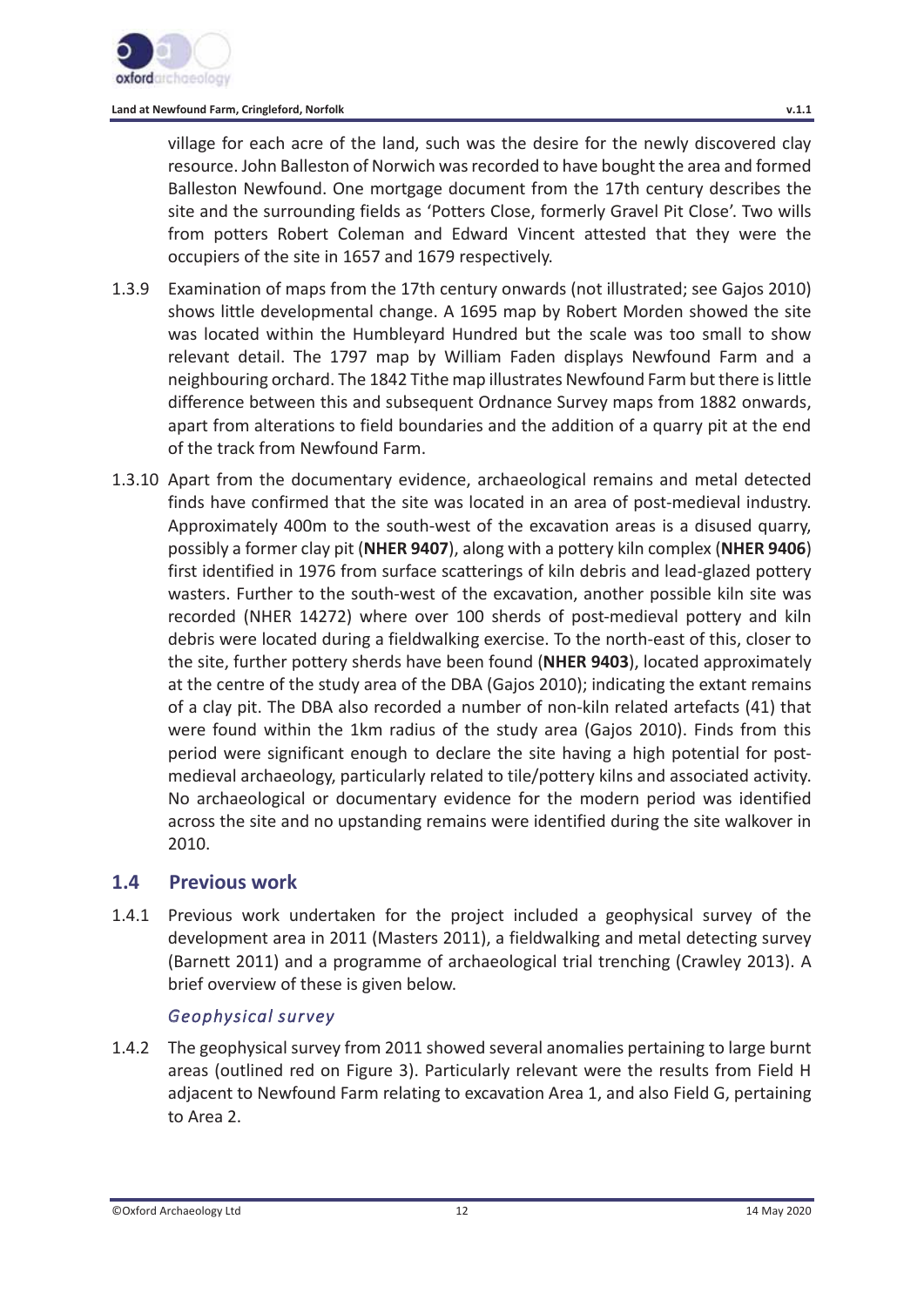

- 1.4.3 Results from Area 1 (Field H) showed dipolar anomalies indicating kiln-like structures or areas of burning (marked 'K' on Fig 3). No evidence for such structures is shown on the Tithe and OS maps, indicating they had disappeared in the 18th century.
- 1.4.4 Results from Area 2 (Field G; Fig 3A) revealed a series of uniformly-spaced individual discrete anomalies forming neat rows. These were interpreted as remains of tree pits collectively indicating the location of a former orchard, possibly that depicted on the 1797 map by William Faden (see post-medieval background above). Orchards were also shown on the OS maps of 1907 and 1928 (Gajos 2010) but these were in the fields directly to the south of Area 2 and not within, contrary to the geophysical survey results.
- 1.4.5 A number of other results from within the wider development area but outside the excavation Areas 1 and 2 are also of note (see Masters 2010). In Field F were another three dipolar anomalies located towards the southwestern edge (marked 'K' on Fig 3) indicating the presence of intense burning/possible kilns. Another of these anomalies in Field I (the area of land immediately to the east of excavation Area 1) is also present suggesting another kiln lay immediately to the east of excavation Area 1. An ephemeral curvilinear anomaly was also located running north-south to the immediate south suggesting the presence of a track created by animals or people. In Field A, another anomaly possibly indicating a kiln was located in the north-west corner, along with a quarry pit and frequent scatters of post-medieval pottery and tile fragments visible on the surface. Strong magnetic readings were located in the north-west area of Field B extending into Field C, forming a sub-rectangular swathe (not illustrated). This was interpreted as waste material dumped into a former clay pit and coincides with **NHER 9403** (see Fig 2), a concentration of surface finds containing Staffordshire comb-ware and salt-glazed pottery sherds.

# *Fieldwalking and metal detecting*

- 1.4.6 Investigations undertaken by NAU Archaeology (Barnett 2011) uncovered a plethora of finds. However, while the field survey covered the area proposed for development, it did not in fact include the current areas of excavation (Areas 1 and 2 at the northwestern end of the development site). Maps included in the report show find spots in every space other than the excavation areas (see in Barnett 2011, figures 2- 3). Notwithstanding this omission of land survey, the fieldwalking and metal detecting recovered 231 finds, the majority of which dated to the post-medieval period (161 finds comprising 79% of total). Twenty pieces of worked flint, including a barbed and tanged arrowhead were also recovered as well as a single sherd of Roman pottery and one of Middle Saxon date. Two sherds of pottery and a fragment of ceramic building material (CBM) of medieval date were also collected. Two modern finds and fourteen artefacts of unknown date were collected and recorded.
- 1.4.7 A brief examination of the finds (see Barnett 2011, figures 2-3) showed that the majority of the prehistoric finds were located towards the middle of the development area with rare find spots of Roman and Saxon date scattered indiscriminately throughout. A general overview of the post-medieval and modern finds showed that the majority of pottery originated from the middle and south of the development area with copper alloy metal work being prevalent towards the northeastern corner. Coins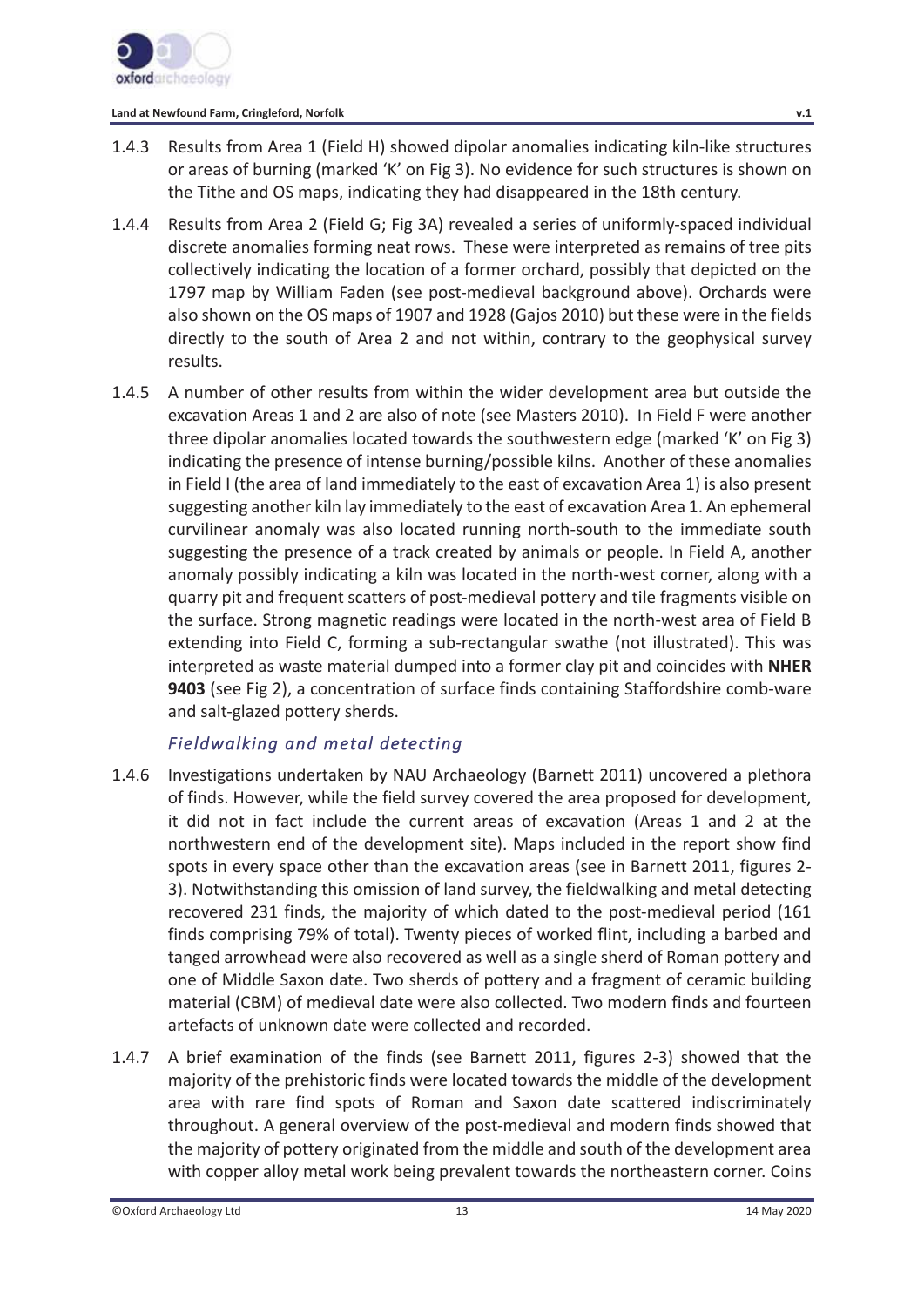from this period were recovered in the northeastern corner as well as the western edge, coincidentally around the areas where the geophysical survey indicated the possibility of kilns and/or areas of intense burning. Collectively this evidence indicated areas of human activity and industry.

#### *Trial trench evaluation*

- 1.4.8 Trial trenching by NPS in 2013 (Crawley 2013) comprised seven trenches of varying lengths that were targeted over the geophysical anomalies (see Figure 3), with the most relevant to the present excavations being Trench 5 (in Area 1) and Trench 6 (in Area 2).
- 1.4.9 Trench 5 located the presence of three extraction pits towards the northern end of the trench, along with an indication of the extant remains of a kiln to the south. Examination of the deposits found within these features as well as the surrounding immediate area indicated these were not coal-firing kilns, rather, they were small kilns used by landholders producing bricks during seasonal industrial periods. This activity became prevalent in the 17th century, especially in the Norfolk area where brickyards were common.
- 1.4.10 Trench 6 recorded the presence of two undated ditches at the northern end and three pits in the south, originally thought to be extraction features for sand and gravel. The ditches were thought to have been older field drainage/boundaries.
- 1.4.11 Discoveries within the trenches outside the zone of the current excavation Areas 1 and 2 are also of note (Figure 1). Trench 1, situated over the geophysical anomalies at the western edge of the development site, located three large pits backfilled with brick debris. Trenches 2 and 3 contained refuse pits filled with early 20th century waste. Trench 4, targeted over one of the dipolar anomalies found in the geophysical survey and situated immediately to the east of Area 1, contained remnants of a cobbled surface located at the edge of a large clay extraction pit. Trench 7 was devoid of all archaeological remains.

#### **1.5 Original research aims and objectives**

1.5.1 A series of project research aims and objectives were outlined in the Stage 3 Written Scheme of Investigation (Clark 2018, Section 3), based upon the results of the evaluation (Crawley 2013). The main aim of the mitigation works was to record and advance understanding of the significance of any archaeological remains within the site before development. The Research Design provided a framework for the excavation and has been used to inform the assessment of the results in this report. The objectives can be separated into a series of generic excavation aims common to most projects (which focus on defining the date and form of evidence) and a set of more specific Area/period-based research questions. These are outlined below.

#### *General objectives*

- To ascertain the nature and extent of the archaeology identified by the trial trenching.
- To determine the date, character, function and significance of any features encountered.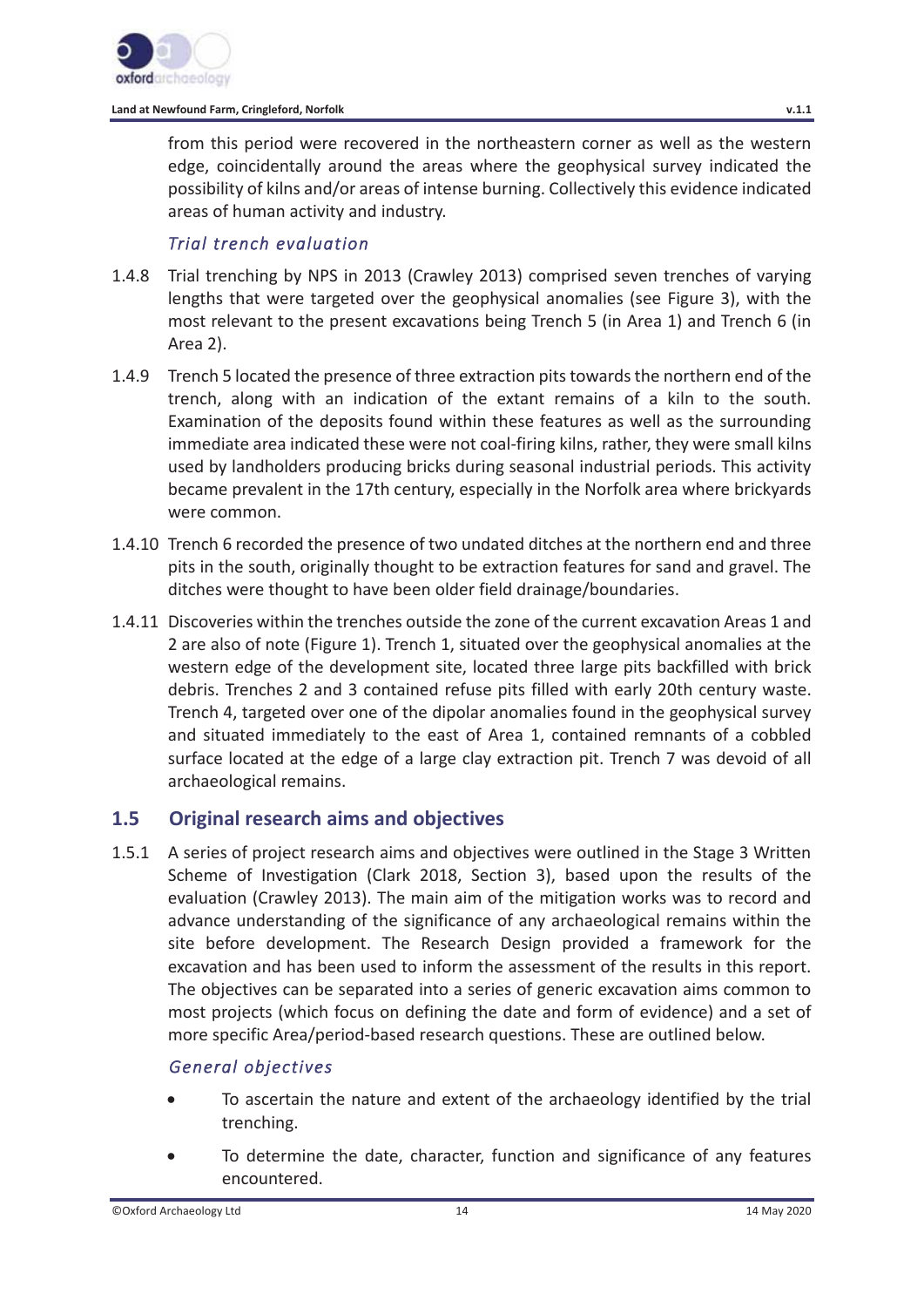

- To undertake a programme of post-excavation analysis assessing the potential of the remains to contribute to wider research agendas and the scope for dissemination of the project results to a wider audience.
- To produce a site archive for deposition with the Norfolk Museums and Archaeology Service and to provide information for Norfolk Historic Environment Record to ensure the long-term survival of the excavated data.

### *Project specific research aims and objectives*

- 1. To investigate the technological aspects of tile/brick manufacture on the site.
- 2. To assess the range of brick and tile manufactured on the site, and to place this in its regional context.
- 3. To investigate the chronology and function of the currently undated features within the site.
- 4. To assess the role that the palaeoenvironmental evidence can play in enhancing our understanding of the activity undertaken on site.
- 1.5.2 The original research aims will be considered, evaluated and updated as part of the assessment process in this report (see Section 6). This will ensure that they contribute to the goals of the following Regional Research Frameworks relevant to this area:
	- **•** Research and Archaeology: A Framework for the Eastern counties: 1. Resource Assessment (Glazebrook 1997, East Anglian Archaeology Occasional Papers 3);
	- Research and Archaeology: A Framework for the Eastern counties: 2. Research Agenda and Strategy (Brown & Glazebrook 2000, East Anglian Archaeology Occasional Papers 8); and
	- x Research and Archaeology Revisited: A Revised Framework for the East of England (Medlycott 2011, East Anglian Archaeology Occasional Papers 24).

# **1.6 Fieldwork methodology**

- 1.6.1 The methodology followed that detailed in the WSI (Clark 2018), resulting in the soil stripping and excavation of an area totalling 1.7ha (Area 1 covering 0.5ha and Area 2 encompassing 1.2ha). The areas were machine excavated to the level of natural geology or the archaeological horizon; whichever was encountered first.
- 1.6.2 Machine excavation was carried out by a tracked 360 type excavator using a 2m wide flat bladed ditching bucket under constant supervision of a suitably qualified and experienced archaeologist.
- 1.6.3 Spoil, exposed surfaces and features were scanned with a metal detector. All metaldetected and hand-collected finds were retained for inspection, other than those which were obviously modern.
- 1.6.4 All archaeological features and deposits were recorded using OA East's pro-forma sheets. Trench locations, plans and sections were recorded at appropriate scales. High resolution digital colour photographs were taken of all relevant features and deposits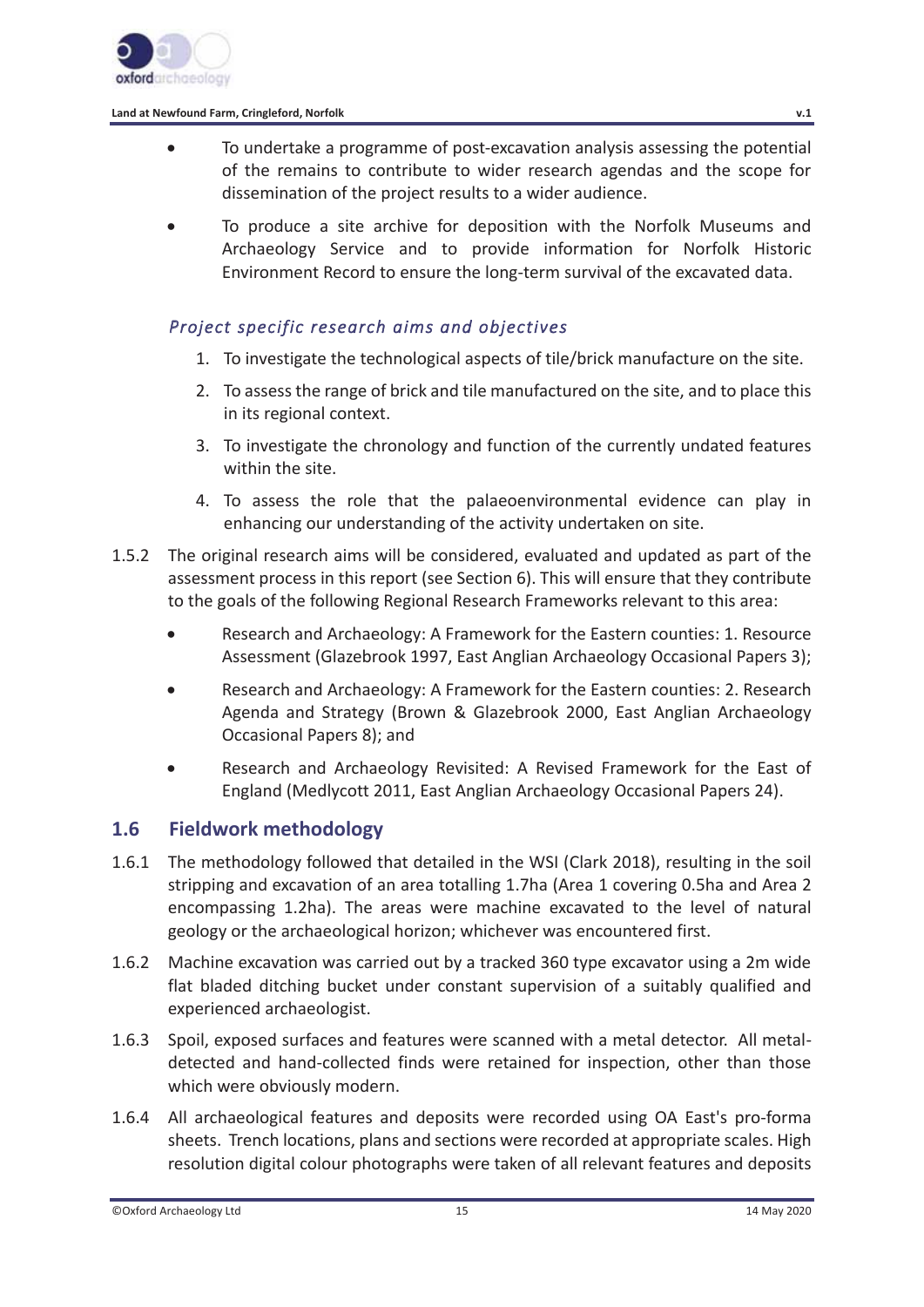

in RAW and jpg format, taken on a camera conforming to the requirements set out in 'Standards for development-led archaeological projects in Norfolk' (Robertson *et al.* 2018).

- 1.6.5 Numerous natural features were scattered across Area 2 in particular, a sample of which were investigated (Figure 4). Although many of the solution hollows/sinkholes were investigated, most of the deeper examples could not be full-excavated for health and safety-reasons.
- 1.6.6 A total of 12 bulk samples were taken from the excavated features. The bulk samples each totalled between 10-40L and were processed by flotation at OA East's environmental processing facility at Bourn, Cambridgeshire.
- 1.6.7 Prior to December 2018, site work progressed in fairly dry conditions, punctuated by episodes of rain. By late 2018, weather conditions deteriorated with persistent heavy showers. The stripped ground surface became saturated, and large pools of water formed in the large excavated kilns and clay pits. Ground conditions remained poor especially in Area 1, a zone of site characterised by clay and silt. Even in the sandy area within Area 2, persistent rain enabled the further formation of solution hollows: a common feature in the archaeological horizon (Plates 1-3 and 8).

### **1.7 Project scope**

1.7.1 This assessment deals solely with the excavation phase of fieldwork undertaken by OA East, although reference is made to previous stages of work where appropriate.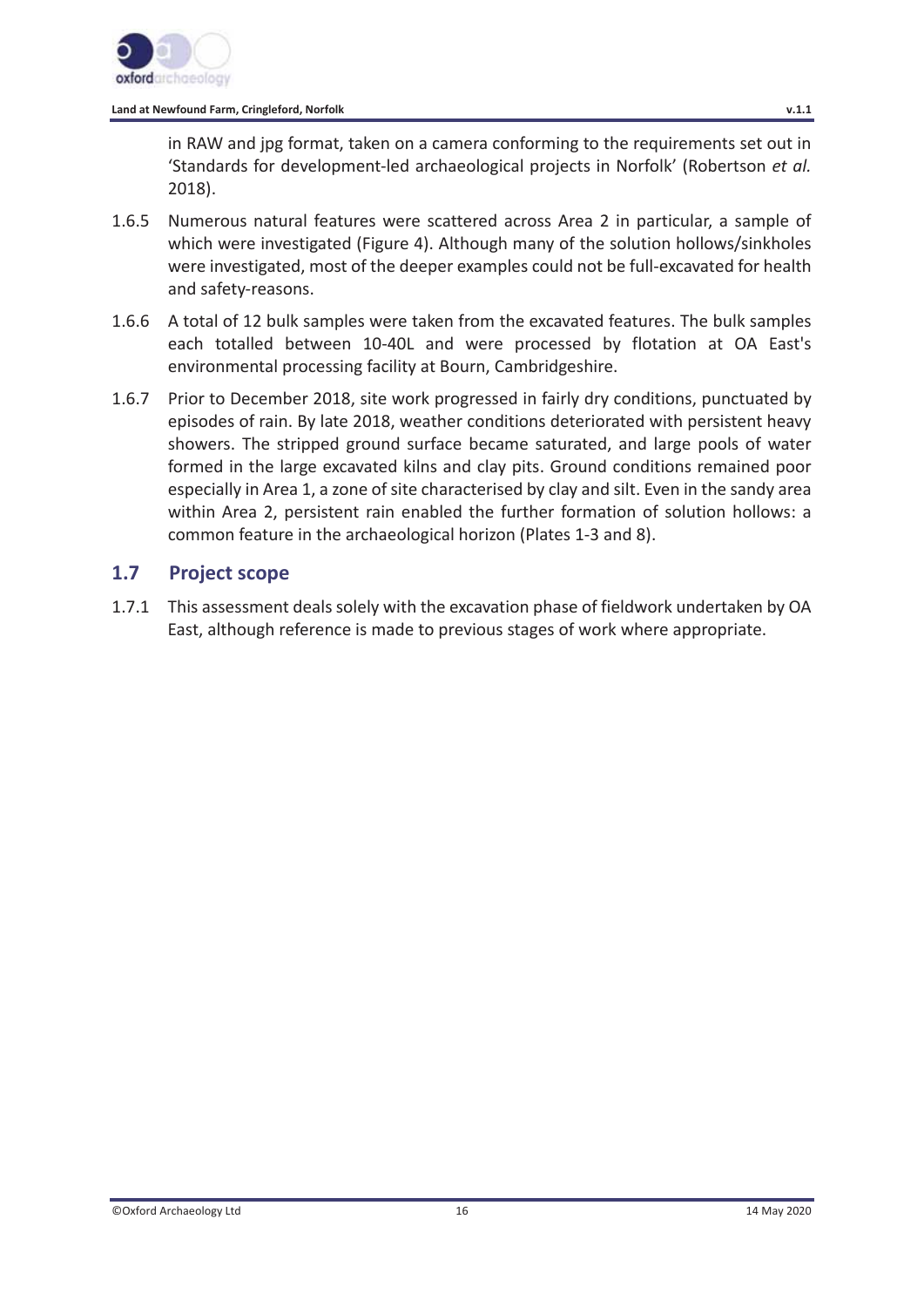

# **2 FACTUAL DATA: STRATIGRAPHY**

# **2.1 Introduction**

- 2.1.1 A range of features was uncovered across Areas 1 and 2, including natural solution hollows/sinkholes, pits/tree holes, ditches, quarry pits and the remains of kiln structures; the latter focussed in Area 1. An overview of the excavation results, including interventions, is given on Figure 4, which also shows the sinkholes that were investigated and which of the features produces prehistoric pottery and/or flint (see below). Figure 5 shows the preliminary phasing, with Figure 6 showing more detail of the kilns and associated features in Area 1. Selected sections are shown on Figures 7 and 8, followed by a selection of photographs showing the site conditions and working shots (Plates 1-3, 7 and 8), pertinent features (including the kilns: Plates 4-12) and examples of the pottery wasters and kiln furniture recovered from Phase 2 backfill deposits (Plates 13-15).
- 2.1.2 The preliminary phasing of the site is based on a combination of stratigraphy and spatial associations, with dating provided by stratified artefacts, primarily pottery, although these were by no means abundant. A very small amount (five sherds) of Roman and ?Anglo-Saxon pottery was recovered which is likely to represent residual finds/'background scatter'. The site appears to have witnessed intermittent and predominantly low-level activity from the Early Neolithic to the post-medieval periods, with the main focus relating to post-medieval ceramic (brick/tile and pottery) production.
- 2.1.3 Summary descriptions of the features identified, and artefacts recovered, are given in this section supplemented by a full context inventory in Appendix A and artefact and environmental assessments in Appendices B. and C. Full feature descriptions will be included in the analysis report; the aim here is to characterise the archaeological remains and provide an overview of the results.
- 2.1.4 In addition to natural and undated features, two main phases of activity have been identified:

| Phase 0 | Natural and unphased features                                            |
|---------|--------------------------------------------------------------------------|
| Phase 1 | Prehistoric (Early Neolithic to Early Iron Age) (c. $4000BC - c.350BC$ ) |
| Phase 2 | Post-medieval (16th-18th century)                                        |

# **2.2 Phase 0: Natural and unphased features**

#### **Natural features**

2.2.1 Features interpreted as solution hollows (sinkholes) were abundant in Area 2, with just a single (unexcavated) example found in Area 1, located at the southern end. Only a sample number of sinkholes in Area 2 were excavated (Figure 4; coloured green) and those that contained prehistoric finds (flint/pottery) have been described under Phase 1 (see below).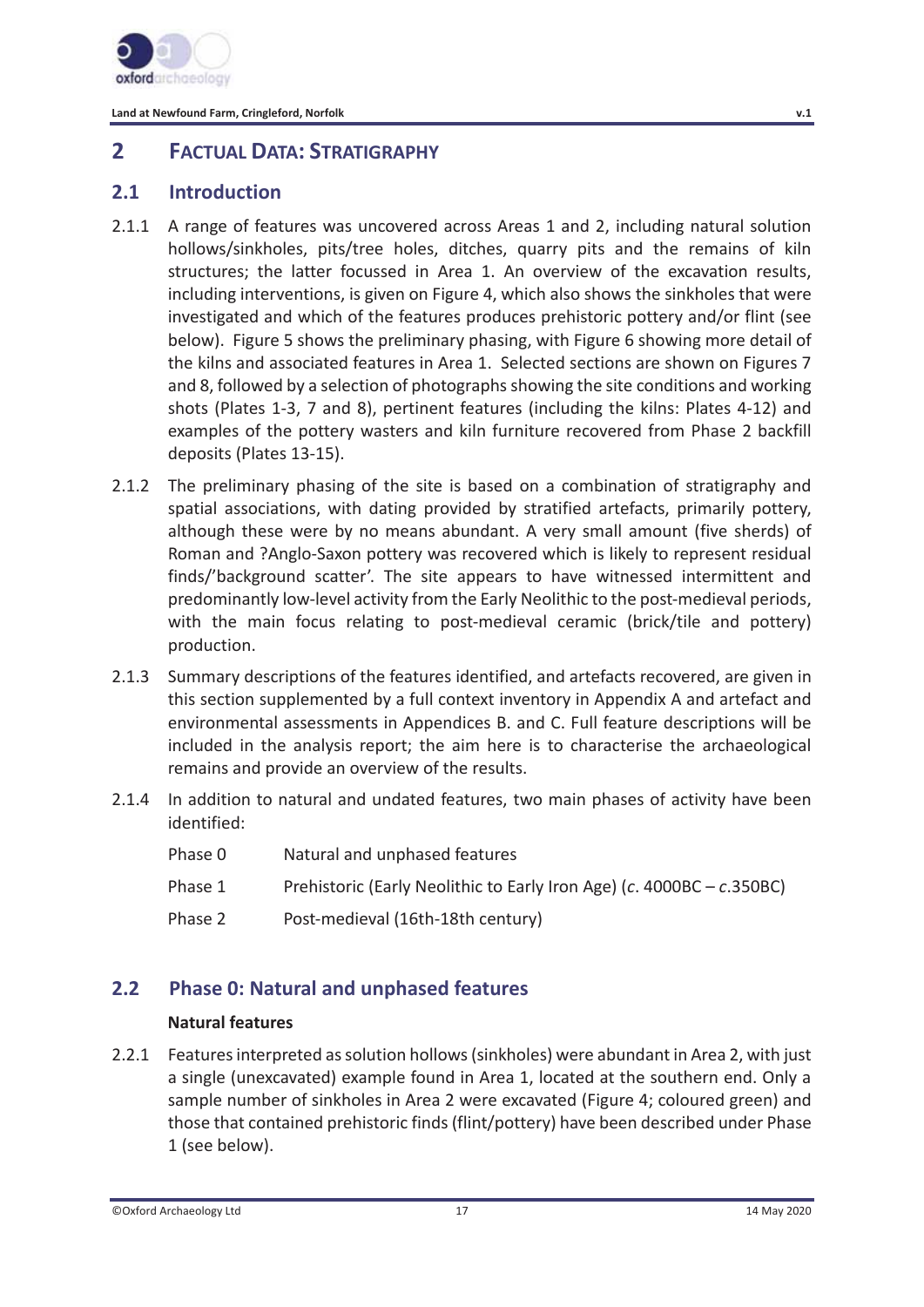

- 2.2.2 Solution hollows and sinkholes were formed through the dissolution of the underlying chalk by downward-seeping ground water. This then caused the overlying sandy gravels and top/subsoils to collapse into the void created below. The sinkholes found on site were predominantly circular in plan with steep, almost vertical, sides which naturally undercut the top-surface edge. Where investigated, these features were excavated down to a 1m depth in line with the agreed excavation methodology and following Health and Safety regulations.
- 2.2.3 A total of 87 probable solution hollows/sinkholes were located but were not excavated (see Figures 4 and 5, unnumbered), with a further 22 sinkholes/natural features that were excavated but contained no datable finds (Table 1). The largest of the natural features containing no associated finds was sinkhole **61** (Figure 8, S. 18) located at the north-west corner of Area 2, which measured 4.38 x 3.94m and 2.8m deep. Other sinkholes were significantly smaller in diameter and in depth (Figure 8, S. 3 and Plate 4): most resembled small circular pits which upon inspection yielded nothing within other than silty sand, infill from the collapsed top and subsoils from above.

#### **Phase 0: natural features**

Excavated sinkhole/solution hollows: 14, 61, 98, 105, 107, 115, 117, 119, 139, 155, 165, 179, 181, 183, 189, 191, **193**, **195**, **211**, **223**, **225**, **227** 

Table 1: Undated natural features

#### **Unphased features**

2.2.4 Eight pits located in Area 2 were oval/sub-circular in plan and measured a maximum of 1.24m long and a maximum 0.48m deep (see Figures 4 and 5). A single post-hole located at the northern edge of the group measured 0.5m in diameter and was 0.09m deep. No archaeological finds were recovered from any of the features. Their proximity to features containing prehistoric pottery and flint suggests that they may conceivably belong to this broad phase (Phase 1, see below), although it is feasible that some may relate to the much more recent tree planting pits identified by the geophysical survey (Figure 3).

**Phase 0: Unphased features Pits: 109, 147, 149, 153, 167, 173, 183, 213 Post-hole/pit: 185** 

Table 2: Unphased features

2.2.5 Note: Samples from two of these features (**98** and **185**) were sent for radiocarbon dating (see S. 4.5 below) and consequently they will be rephased during the analysis stage.

# **2.3 Phase 1: Prehistoric (Early Neolithic to Early Iron Age)**

2.3.1 Artefacts and features dated to the prehistoric era were entirely located in Area 2, with a notable concentration in the north-east corner where burnt flint, small fragments of pottery and worked flint were present in a small number of features (Figures 4 and 5). In general the features assigned to this phase were discrete pits, although a number of solution hollows also contained prehistoric material. The latter had presumably originated from top surface scatters which had inevitably become incorporated into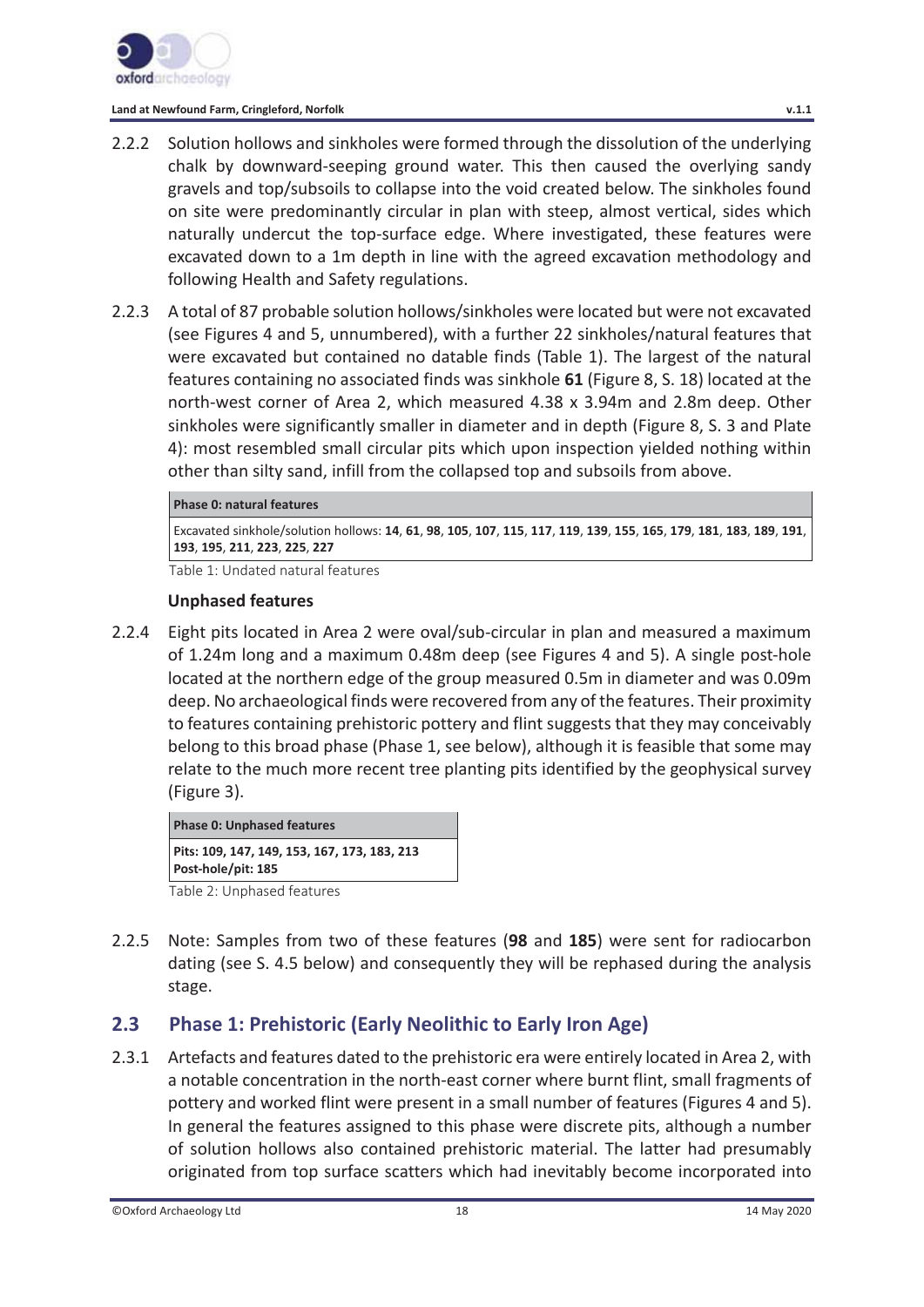

the sinkholes during their gradual formation, although this material and the nearby features are indicative of activity in this location during the Neolithic and Early Iron Age periods. The nearby River Yare c.250-300m to the north-east of the site could explain the attraction of this site to prehistoric communities. Two features also contained single sherds of prehistoric pottery (gully **151** and Phase 2 extraction pit **18**), both of which were probably residual. Gully **111** was investigated by two slots (**111** and **151**) showing it measured a maximum of 0.11m deep and 0.38m wide. This gully ran parallel to post-medieval ditch **103** immediately to the east, and it is likely that this feature will be rephased to Phase 2 during analysis.

- 2.3.2 There were four discrete features from this phase: pits **48**, **123**, **159** and post-hole **130**. The pits ranged in length from 0.76m to 0.92m, while the post-hole measured 0.34m in diameter. Collectively these contained small amounts of worked/burnt flint and prehistoric pottery (Tables 3 & 4), with pit **123** (Plate 5) producing 13 Early Iron Age sherds (App. B.5), alongside charcoal from an environmental sample (App. C.3).
- 2.3.3 Solution hollows and natural features that contained prehistoric material comprised features **121**, **128** (Figure 8, S. 36), **132**, **141**, **145**, **157**, **161**, **163** and **169**. These features ranged in length from 1.24m to 2m and were oval/sub-circular in plan, similar to the unexcavated natural features from Phase 0. Of these, feature **141** (Plate 6) is of note as it produced 16 sherds of Late Neolithic pottery alongside worked and burnt flint (see App. B.2 and 5). Also of note is sinkhole **132** (Figure 8, S. 38) which produced a single sherd of prehistoric pottery that is not closely datable alongside a large quantity of burnt flint (*c*. 5.5kg, App. B.2) from its lower (excavated) fill; charcoal was also recovered from an environmental sample. Two sherds from the upper fill of feature **132** have provisionally been identified as Anglo-Saxon but will require further analysis. Sinkhole **169** also produced three sherds of Roman pottery that are likely to have been introduced through subsequent agricultural activities.

#### **Phase 1 feature inventory**

**Pits and post-hole**: **48**, **123**, **130** and **159 Gully: 111**

**Natural/sinkhole features: 121, 128, 132, 141, 145, 157, 161, 163** and **169** 

Table 3: Phase 1 features

| <b>Context</b> | Cut | <b>Feature type</b>       | <b>Object name</b> | Count          | Weight (g)     |
|----------------|-----|---------------------------|--------------------|----------------|----------------|
| 49             | 48  | pit                       | Flint (struck)     | 1              | 1              |
| 122            | 121 | Natural feature           | Flint (struck)     | $\overline{2}$ | $\overline{2}$ |
| 122            | 121 | Natural feature           | Flint (burnt)      | $\mathbf{1}$   | 132            |
| 125            | 123 | pit                       | pot                | 12             | 55             |
| 125            | 123 | pit                       | Flint (struck)     | 1              | 1              |
| 129            | 128 | Natural feature           | Flint (struck)     | 1              | 1              |
| 133            | 132 | Natural feature/ Sinkhole | pot                | $\overline{2}$ | 7              |
| 134            | 132 | Natural feature/ Sinkhole | pot                | 1              | $\overline{2}$ |
| 134            | 132 | Natural feature/ Sinkhole | Flint (struck)     | 12             | 12             |
| 134            | 132 | Natural feature           | Flint (burnt)      | 235            | 4189           |
| 142            | 141 | natural feature           | Pot                | 6              | 42             |
| 142            | 141 | Natural feature           | Flint (struck)     | 11             | 11             |
| 142            | 141 | Natural feature           | Flint (burnt)      | 10             | 196            |
| 146            | 145 | Natural feature           | Flint (struck)     | 6              | 6              |
| 146            | 145 | Natural feature           | Flint (burnt)      | 6              | 83             |
| 152            | 151 | gully                     | Pot                | 1              | 3              |
| 152            | 151 | Natural feature           | Flint (struck)     | 1              | 1              |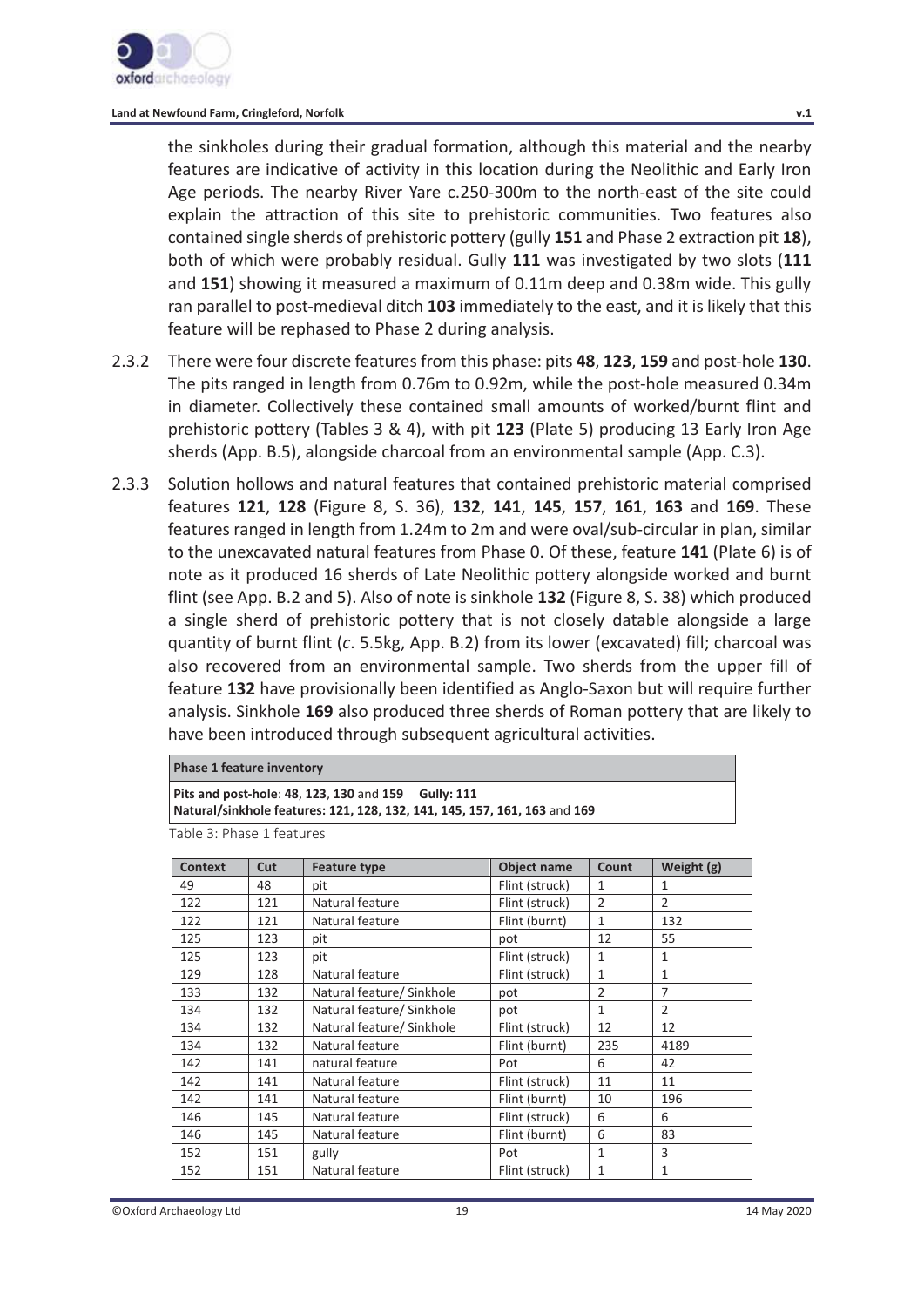

| <b>Context</b> | Cut | Object name<br><b>Feature type</b> |                | Count | Weight (g) |
|----------------|-----|------------------------------------|----------------|-------|------------|
| 158            | 157 | Natural feature                    | Flint (struck) |       |            |
| 160            | 159 | pit                                | Flint (struck) |       |            |
| 160            | 159 | pit                                | Flint (burnt)  | 4     | 298        |
| 164            | 163 | Natural feature                    | Flint (struck) | 8     | 8          |
| 170            | 169 | Natural feature                    | Flint (struck) |       |            |
| 170            | 169 | Natural feature                    | Flint (burnt)  |       | 53         |
| 170            | 169 | Natural feature                    | pot            |       | 37         |

Table 4: Finds recovered from Phase 1 features

# **2.4 Phase 2: Post-medieval (16th-18th centuries)**

2.4.1 Phase 2 included the remains of four brick kiln structures (Plates 1-2; 7-12); numerous clay extraction pits that had been backfilled with ceramic building material and other debris, as well as large spreads of dumped waste associated with the kiln structures (Figures 5 & 6). These features appeared exclusively in Area 1. Ditch systems associated with this phase were evident in both excavation areas (Plate 3). Associated artefacts indicated activity broadly in the 16th-18th centuries, with a focus on the 17th century.

#### **Extraction pits**

- 2.4.2 Several large pits were directly associated with (occasionally cut by) the kilns, which along with numerous other clay extraction cuts, had been backfilled with kiln waste.
- 2.4.3 The first group of pits associated with the kilns were generally situated at one end of the firing chamber. These appeared to be large irregular truncations which had been backfilled with material presumably cleared out from (other) kiln chambers. These features are provisionally interpreted as extraction pits for material to be used in the brick/pot manufacturing process. Associated with (and seemingly cut by) kiln **21**, pit **74** lay at the far south-eastern end and was backfilled with brick and tile waste along with silty clay containing quantities of ash and charcoal. This pit also cut a series of earlier pits (**90**, **92**, **95** (Figure 7, S. 21) and **318**). A further pit (**18**) appears to have been cut by the construction cut for kiln **21** at its western end. The dual chambered kiln **229** had a large circular shallow pit **232** (Figure 7, S. 88) at its northern end, again backfilled with brown silty clay mixed with brick fragments, with a layer of thin black charcoal at its base. The only kiln to not have direct pit cuts associated with it was square kiln **52**.
- 2.4.4 Further pits probably associated with clay extraction that had subsequently been backfilled were identified across Area 1. A cluster of six intercutting pits in the far north-eastern corner (close to Newfound Farm and the road) are significant as they were backfilled with large quantities of mid 17th to 18th-century pottery and tile wasters (see Plates 13-15).; notably pit **279** which contained examples of rare early tin glazed earthenware (App. B.5). Large quantities of pottery and tile wasters of similar date were also found in neighbouring/intercutting pits **283**, **317** and **42** (Figure 7, S. 19); with pit **42** producing 2542 sherds, weighing 89,509g, alongside clay tobacco pipe fragments and part of an iron vessel (SF 8). Pit **283** (Figure 7, S. 92) contained 2054 sherds (82,703g), alongside clay tobacco pipe (several examples datable to *c*.1660- 1680; App. B.8), bottle glass fragments (App. B. 4) and animal bone (App. C.1).
- 2.4.5 A clay extraction pit (**297**) containing 16th-18th century pottery sherds was also located to the immediate south of kiln **21**, with one of the largest examples (**259**) being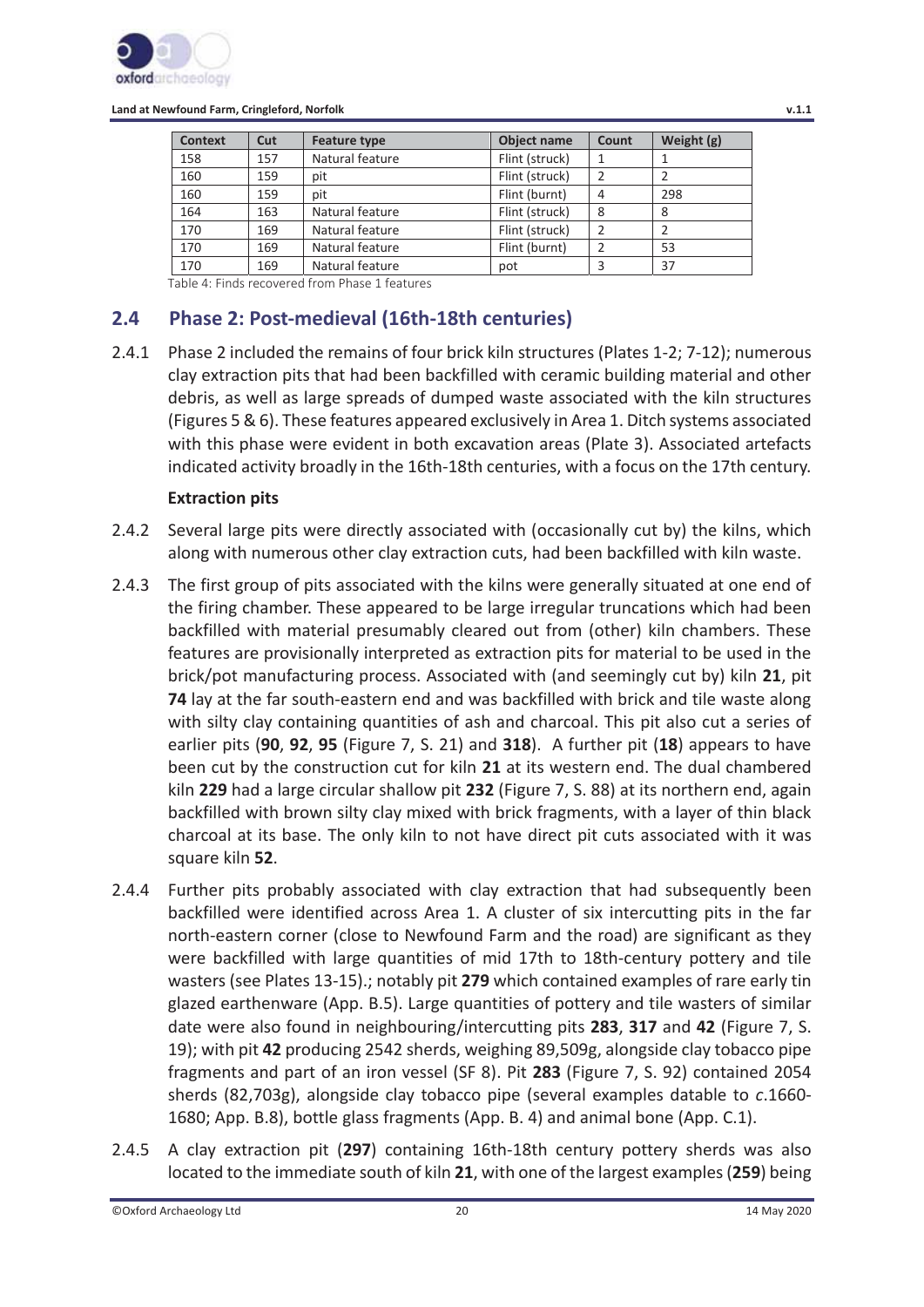

found to the north of the kiln close to the edge of excavation. This measured 8.57m x 3.95m and was at least 1.8m deep. It had been backfilled with consecutive layers of dumped tile and mixed clay and brick (Figure 7, S. 89).

2.4.6 Other pits were scattered around Area 1, which included two smaller features containing dumped brick fragments (pits **300** and **308**) close to the north-eastern edge of excavation. Further to the south, a shallow pit **331** contained dumped charcoal-rich fills. In the southeastern corner of Area 1, two medium large pits (**302** and **271**) were situated south of kiln **229**. A post-hole containing small amounts of post-medieval glass and pottery (**177**) was also located to the north, in Area 2, but may not have been related to the industrial activity to the south.

#### **Phase 2: pit inventory**

**Clay extraction pits: 18, 42, 74, 90, 92, 95, 135, 232, 259, 279, 283, 288, 297, 317, 318 Smaller pits: 271, 300, 302, 306, 308, 331 Other: post-hole 177** 

Table 5: Phase 2 pits

| <b>Context</b> | Cut | <b>Feature type</b> | Object name | Count          | Weight (in g) |
|----------------|-----|---------------------|-------------|----------------|---------------|
| 43             | 42  | pit                 | pot         | 2430           | 83892         |
| 63             | 317 | pit                 | pot         | 18             | 654           |
| 64             | 317 | pit                 | pot         | 157            | 5902          |
| 68             | 42  | pit                 | pot         | 6              | 561           |
| 69             | 42  | pit                 | pot         | 10             | 657           |
| 178            | 177 | post-hole           | pot         | $\mathbf{1}$   | 23            |
| 265            | 259 | pit fill            | pot         | $\overline{2}$ | 121           |
| 272            | 271 | pit fill            | pot         | $\overline{2}$ | 50            |
| 280            | 279 | pit fill            | pot         | 157            | 5615          |
| 281            | 279 | pit fill            | pot         | 98             | 5078          |
| 282            | 279 | pit fill            | pot         | 32             | 1128          |
| 284            | 283 | pit fill            | pot         | 114            | 2581          |
| 285            | 283 | pit fill            | pot         | 215            | 6640          |
| 286            | 283 | pit fill            | pot         | 1074           | 43555         |
| 287            | 283 | pit fill            | pot         | 651            | 29927         |
| 289            | 288 | pit fill            | pot         | 8              | 134           |
| 290            | 42  | pit fill            | pot         | 64             | 3511          |
| 291            | 42  | pit fill            | pot         | 32             | 888           |
| 298            | 297 | pit fill            | pot         | $\mathbf{1}$   | 229           |
| 299            | 297 | pit fill            | pot         | 9              | 1430          |
| 303            | 302 | pit fill            | pot         | 10             | 358           |
| 307            | 306 | pit fill            | pot         | $\mathbf 1$    | 4             |

Table 6: Pottery recovered from Phase 2 pits

#### **Kilns**

- 2.4.7 The most northerly kiln structure was kiln **21** (Figure 6; Plates 2 and 9) which was situated towards the north-western corner of Area 1 and was aligned WNW/ESE. It consisted of a large narrow (red) brick chamber measuring 1.6m wide and 8.8m long, within a construction cut. At the western end were 10 surviving brick arches that spanned the 0.8m deep chamber below. These were formed to create a firing surface for materials placed above during the manufacturing process.
- 2.4.8 Kiln structure **34** (Figure 6; Plate 10) was located approximately in the middle of Area 1 to the south-east of Kiln **21** and was aligned north-west to south-east. It measured 7.42m x 1.57m and consisted of a narrow rectangular brick chamber 0.98m deep. This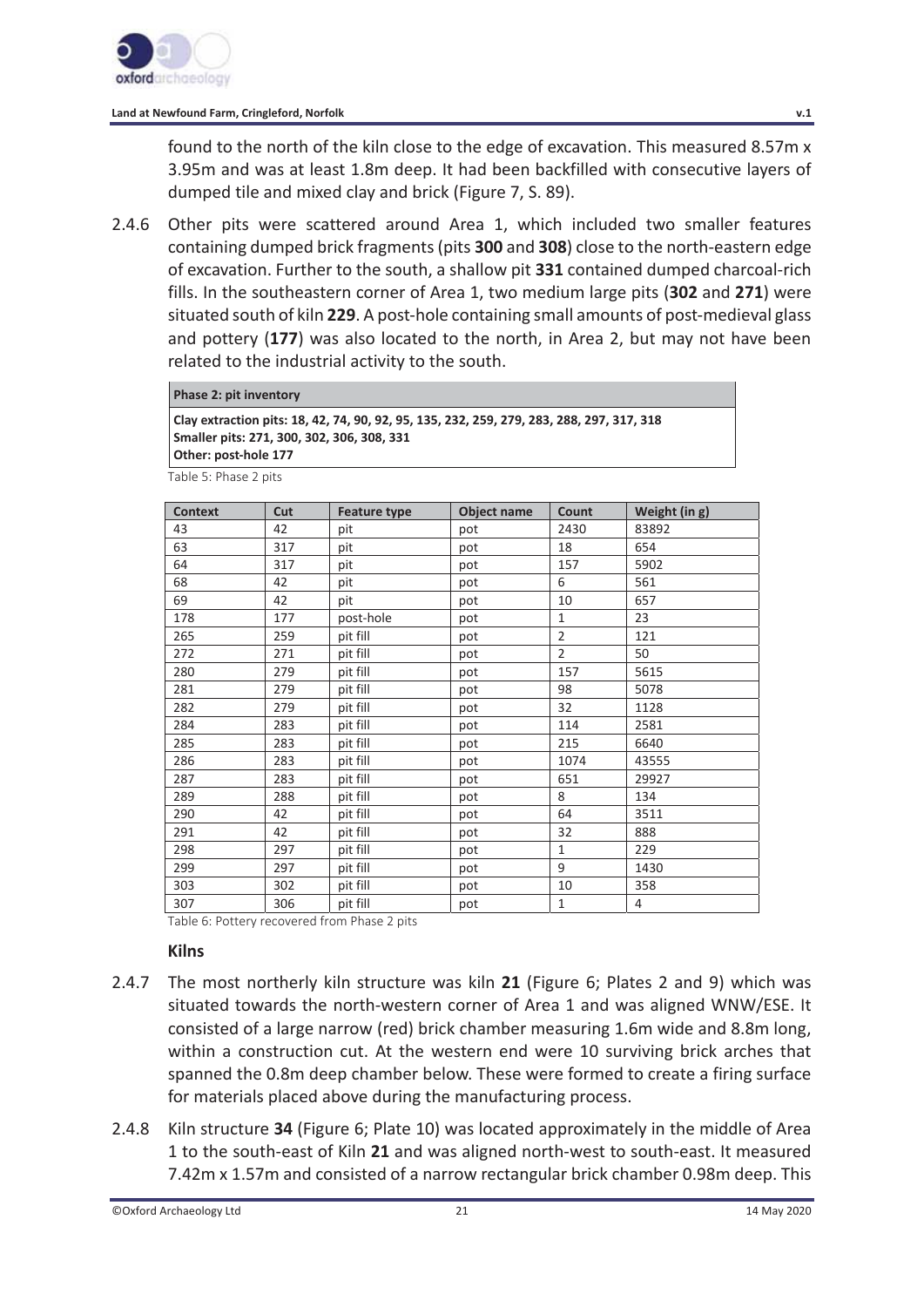kiln mirrored kiln **21** in shape and construction but did not have the surviving brick arches. Only the broken collapsed remains of one brick arch (**134**) lay on top of the curved western end of the chamber, showing that this feature shared similar structural properties with kiln **21** and kiln group **229** to the south-east.

- 2.4.9 Kiln group **229** (Figure 6, Plates 7 and 11) was situated at the eastern edge of Area 1 and was aligned north-east to south-west.). This kiln may have been doublechambered, with two narrow rectangular brick firing chambers situated side by side measuring between 13m-13.62m long and between 1.18-1.77m wide. However, the construction cuts and associated sequence (**231** and **230**) may indicate that kiln **241** was slightly earlier (Figure 7, S. 87). Both these structures were constructed with unfrogged red brick, similar to the other kilns in Area 1. Westernmost chamber **241** survived to a depth of 0.75m and was backfilled with a dense thick layer of collapsed brick and redeposited clay. Up to eight courses of brick formed the firing chamber wall of this kiln, on top of which were the clear remains of arch spring bases. This was the same for easternmost firing chamber **242** (0.6m deep) where arch springs were seen to be present on top of both walls. Again, this demonstrated a similarity in construction to kiln **34** where arches straddled the firing chamber to provide the basis of a kiln chamber for the production of brick/pottery above.
- 2.4.10 Kiln structure **52** (Figure 6; Plate 12) was originally revealed in Trench 5 during the evaluation programme (see Crawley 2013). Further excavation revealed the extant basal remains of a rectangular kiln measuring 4.71 x 3.06m and just 0.21m deep. Two courses of brick work remained at the south and south-west corner with a further course or brick marking an interior partition wall running parallel to the southern end. This brickwork encapsulated a burnt clay floor/surface.
- 2.4.11 Deposits and backfill layers directly overlying and infilling the kilns consisted of extensive dumps of silty clay mixed with abundant amounts of collapsed brick and kiln wall masonry, as well as tile wasters and pottery (see Table 8 and App. B.6 and B.7). They represented the general demolition and backfilling of the kiln structures after they were abandoned. The pottery includes large fragments and predominantly dates to the 16th-18th centuries (App B.6; see Plates 13-15).

| Phase 2 - kiln inventory |
|--------------------------|
| Kilns: 21, 34, 52, 229   |

Table 7: Phase 2 kilns

| <b>Context</b> | <b>Feature type</b>    | <b>Kiln</b>                | <b>Object</b> | Count | Weight |
|----------------|------------------------|----------------------------|---------------|-------|--------|
|                |                        |                            | name          |       | (in g) |
| 19             | backfill over kiln     | 21                         | pot           |       | 9      |
| 20             | demolition over kiln   | 21                         | pot           | 47    | 1974   |
| 28             | backfill within kiln   | 34                         | pot           |       | 34     |
| 58             | backfill within kiln   | 52                         | pot           | 41    | 2403   |
| 238            | deposit from kiln base | 229 - 242, eastern chamber | pot           |       |        |

Table 8: Pottery from Phase 2 kiln backfills

#### **Ditches**

2.4.12 Several ditches were discovered within the excavation areas and appeared to represent two alignments of post-medieval boundaries or field divisions, presumably associated with Newfound Farm and perhaps the industrial activity to the south.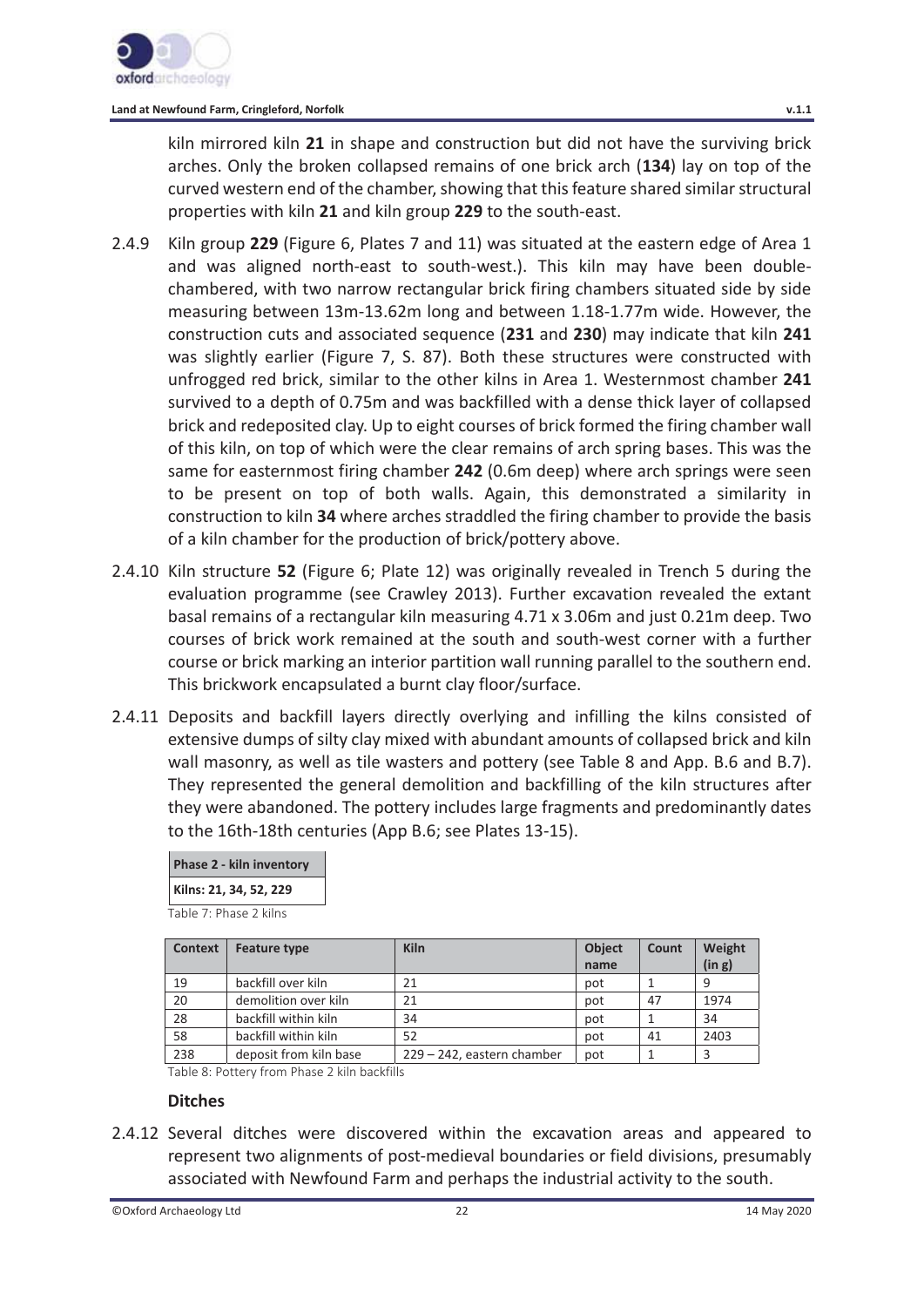

- 2.4.13 In Area 1, NNE-SSW running ditch **16** extended for 73m from the southern excavation edge and produced two sherds of 16th-18th century pottery along with fragments of tile, animal bone, burnt stone and a fragmentary pair of iron shears (SF1). This ditch appeared to cut earlier ditch **36** which was aligned northwest-southeast and continued into Area 2 as ditch **96**. It was on a similar alignment to ditch **46** in Area 2 (see below).
- 2.4.14 In Area 2, ditch **96** was exposed for 10.5m and terminated close to the end of ditch **103**, which ran at a perpendicular angle to it for a distance of 33m. Collectively, these ditches appeared to form the corner of a field system or plot extending from the road to the north-east; adjacent ditch **103** probably also belongs to this phase (see Phase 1). This north-east to south-west alignment appears to have been mirrored by ditches **50** and **207** further to the west.
- 2.4.15 Located towards the centre of Area 2 was undated ditch **46** that was stratigraphically earlier than ditch **207** and was orientated NNE to SSW on a similar axis to ditch **16** in Area 1. This extended for 58m from the northern LOE of Area 2 and terminated within the area. Ditch **207** was exposed for 83m from the northern LOE and terminated in the southwestern corner of Area 2; it was cut by an unexcavated pit. Running parallel to this but positioned approximately 40m to the west, ditch **50** (Plate 3) was exposed for a distance of 78m and appeared to extend beyond both the southwestern and northern LOEs. None of the ditches contained any datable finds but they are not shown on the available historic maps, which suggests that they pre-date Parliamentary Enclosure in the 19th century.

|  | Phase 2: ditch inventory |
|--|--------------------------|
|  |                          |

**Ditches: 16, 36, 50, 46, 96, 103** 

Table 9: Phase 2 ditches

| <b>Context</b>                                                                                                                                                                                                                                                                                                                                                                                                                                                                                   | <b>Feature type</b> | Feature  | Object name | Count | Weight (in g) |
|--------------------------------------------------------------------------------------------------------------------------------------------------------------------------------------------------------------------------------------------------------------------------------------------------------------------------------------------------------------------------------------------------------------------------------------------------------------------------------------------------|---------------------|----------|-------------|-------|---------------|
|                                                                                                                                                                                                                                                                                                                                                                                                                                                                                                  | Ditch fill          |          | Pot         |       |               |
| $-11$<br>$\begin{array}{ccccccccccccccccc} \multicolumn{4}{c}{} & \multicolumn{4}{c}{} & \multicolumn{4}{c}{} & \multicolumn{4}{c}{} & \multicolumn{4}{c}{} & \multicolumn{4}{c}{} & \multicolumn{4}{c}{} & \multicolumn{4}{c}{} & \multicolumn{4}{c}{} & \multicolumn{4}{c}{} & \multicolumn{4}{c}{} & \multicolumn{4}{c}{} & \multicolumn{4}{c}{} & \multicolumn{4}{c}{} & \multicolumn{4}{c}{} & \multicolumn{4}{c}{} & \multicolumn{4}{c}{} & \multicolumn{4}{c}{} & \multicolumn{4}{c}{} &$ | $\sim$ 1            | $\cdots$ |             |       |               |

Table 10: Pottery recovered from Phase 2 ditches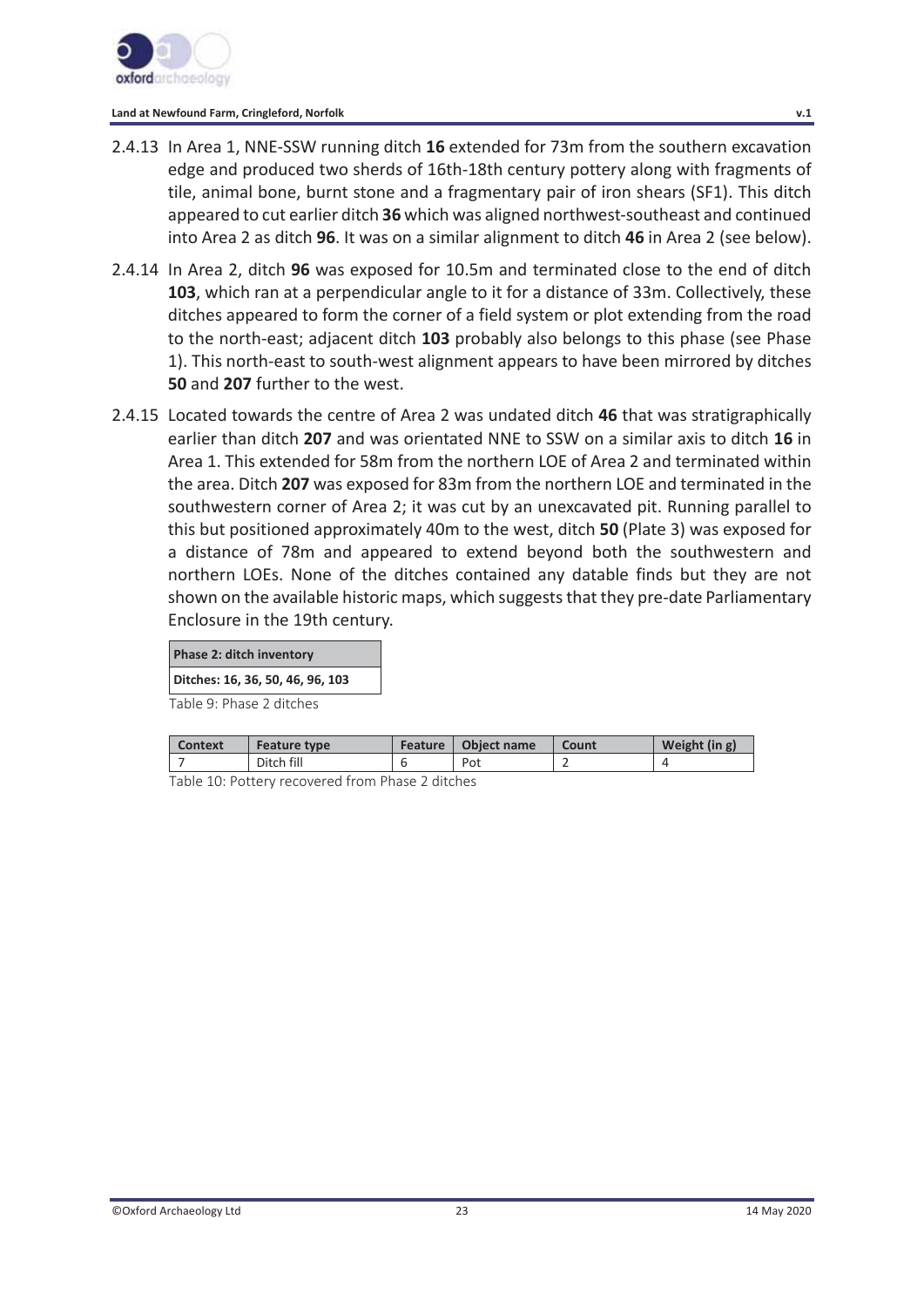

# **3 FACTUAL DATA: ARTEFACTS**

### **3.1 General**

3.1.1 All finds have been washed, quantified and bagged. The catalogue of all finds has been entered onto an MS Access database. Total quantities for each material type are listed below.

| <b>Material</b>                          | No.  | Weight (kg) |
|------------------------------------------|------|-------------|
| Metal objects (iron)                     | 13   |             |
| <b>Worked flint</b>                      | 49   |             |
| <b>Burnt flint</b>                       |      | 6.459       |
| Fuel by products/stone                   | 7    | 3.08        |
| Glass                                    | 97   | 4.449       |
| Prehistoric pottery                      | 32   | 0.114       |
| Roman & ?Anglo-Saxon pottery             | 5    | 0.044       |
| Post-medieval pottery and kiln furniture | 5237 | 198.67      |
| <b>CBM</b>                               | 325  | 201.64      |
| Fired clay                               |      | 0.877       |
| Clay tobacco pipe                        | 71   | 0.543       |

Table 11: Quantification of finds

# 3.2 **Metal objects**, *by Denis Sami* (App. B.1)

3.2.1 Thirteen iron artefacts were recovered from pits, ditches and a kiln dating to the postmedieval to modern periods. The small assemblage is in poor condition and is composed of incomplete hand-forged nails (eight in total), a fitting, the base of a large vessel and a pair of shears; all of probable post-medieval or modern date based on the associated ceramic material.

### **3.3 Lithics**, *by Lawrence Billington* (App. B.2)

- 3.3.1 A total of 49 worked flints and almost 5kg of unworked burnt flint were hand-collected during the excavation, with a further 1459g of unworked burnt flint recovered from the residues of a bulk sample taken from sinkhole feature **132**. The flint assemblage derives exclusively from the fills of features, mostly from a series of natural sinkhole features and from discrete pits, with a single flint also coming from the fill of ditch **151**.
- 3.3.2 The small assemblage of worked flint from the excavations is made up almost exclusively of unretouched flake-based material and exhibited very few chronologically diagnostic features. Nonetheless, the technological traits of the material suggest the vast majority is of Neolithic to Early Bronze Age date. The small quantities of burnt flint recovered from several of the pits and sinkholes seems likely to represent residual material. However, in some cases flintwork may have been deliberately deposited into these features – as seems to be the case for the large assemblage of burnt flint from sinkhole **132**.

# **3.4 Burnt stone and fuel residues**, *by Simon Timberlake* (App.B.3)

3.4.1 In total, some 2.86kg (x1 piece) of burnt stone and 226g (x6 pieces) of coal and burnt fuel (coal cinders and shale) were recovered from this excavation. It seems likely that the burnt slab-like glacial boulder of dolerite is quite unrelated to the probable postmedieval use of fossil fuel which is most likely to have been associated with the firing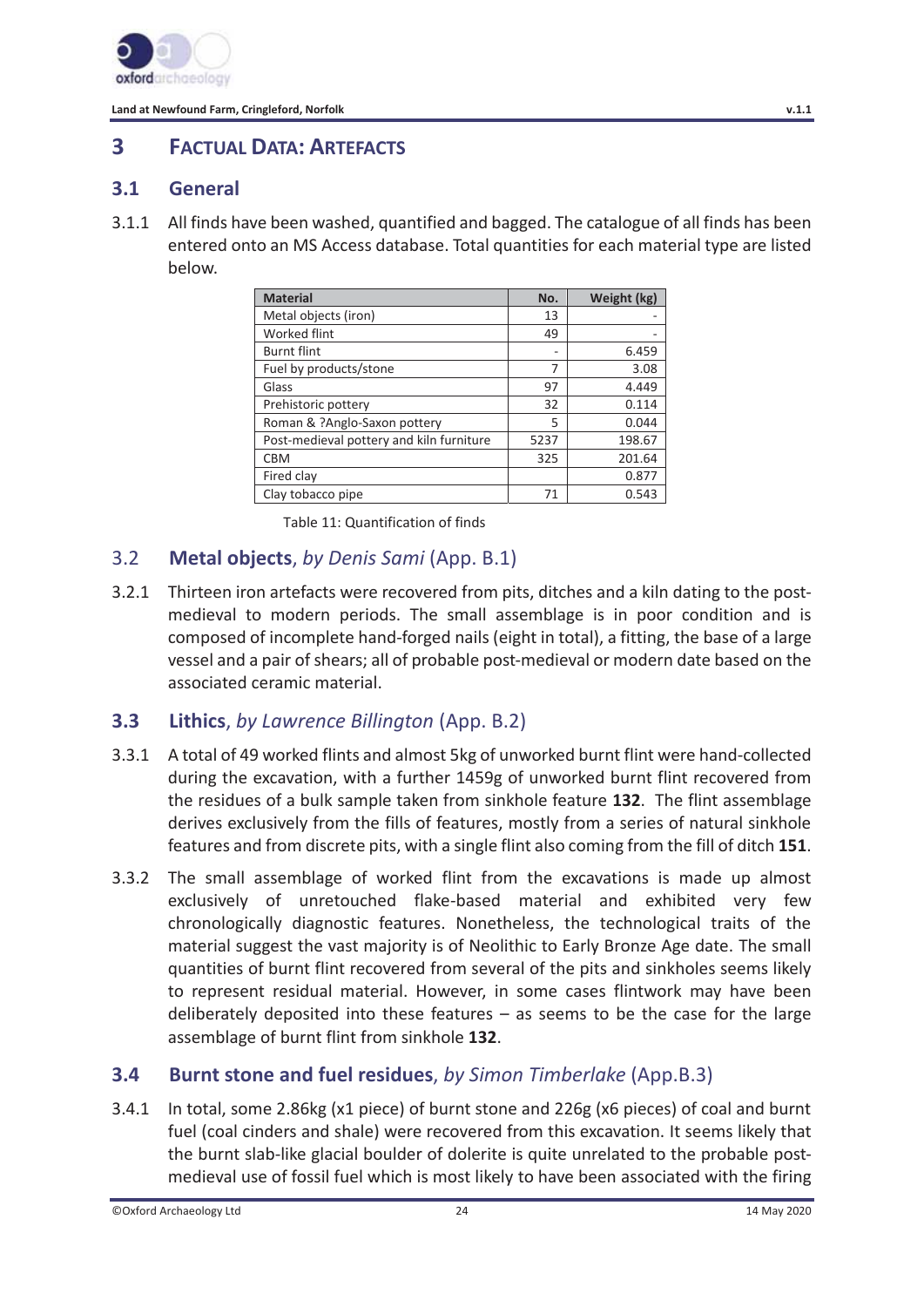

of the kilns, but instead that it relates to an earlier prehistoric presence. The most likely explanation for the presence of coal is that this was brought in as a higher calorific fuel suitable for the efficient running of the kilns. The high-ranking grade of coal suggests that this fuel may have come into the ports of Kings Lynn, Cromer or Yarmouth by boat, perhaps from mines in the North of England (Tyneside).

# **3.5 Glass**, *by Carole Fletcher* (App. B.4)

3.5.1 A moderate assemblage of vessel glass (97 shards, weighing 4.449kg) was recovered, with a minimum number of vessels (MNV) of 34, the majority of which are utility bottles of 17th to 18th-century date, many being dark olive green (natural black) glass bottles. A number of pharmaceutical bottles or phials were also recovered. Most of the material was recovered from pits and the assemblage is fragmented, the exception being a complete mid 18th-early 19th century bottle recovered from pit **18**, which may have been one of the latest deposits into the feature.

# 3.6 **Prehistoric pottery**, *by Nick Gilmour* (App. B.5)

3.6.1 The excavation yielded 32 sherds of prehistoric pottery (114g) with a mean sherd weight (MSW) of 3.6g. The pottery was recovered from five contexts (pits, a ditch and natural features) currently phased to Phase 1 and dates from the Early Neolithic, Late Neolithic and Early Iron Age. It includes a small assemblage of Grooved Ware, along with a small number of feature sherds characteristic of Early Iron Age ceramics, together with fabrics typically associated with these ceramic traditions in the region. The pottery is in moderate to poor condition. Most of sherds are small and abraded, while the Early Iron Age pottery is generally in better condition.

# **3.7 Roman and ?Anglo-Saxon pottery**, *by Nick Gilmour*

3.7.1 Three sherds (37g) of pottery were recovered from deposit 170, within natural sinkhole feature **169.** These sherds are wheel-made, and their fabric suggests a Roman date. A further two sherds (7g) of possible Anglo-Saxon pottery were recovered from deposit 133, a fill of natural sinkhole feature **132**.

# **3.8 Post-medieval pottery and kiln furniture**, *by Sue Anderson* (App. B.6)

- 3.8.1 A total of 5237 sherds of pottery and kiln furniture (198.666kg) was recovered from 32 contexts. A further c.110kg (including some CBM) was assessed and discarded on site (C. Fletcher, pers. comm.) The assemblage is dominated by post-medieval material which spans the 16th to 18th centuries, with a focus potentially on the 17th century. A few sherds of potentially later pottery were also recovered.
- 3.8.2 The greater part of this assemblage comprises material from a pottery manufacturing waste dump. The pottery itself is largely glazed red earthenware with some iron-glazed blackware, slipware, speckle glazed ware and tin glazed earthenware (Plates 13-15). One stoneware vessel may also be a waster, but there is no evidence for stoneware manufacture on the site so far. Redware kiln furniture comprised two main types: saggars and ring props. Small quantities of other pottery were also recovered that were not made directly on site, including Frechen and Westerwald; North Italian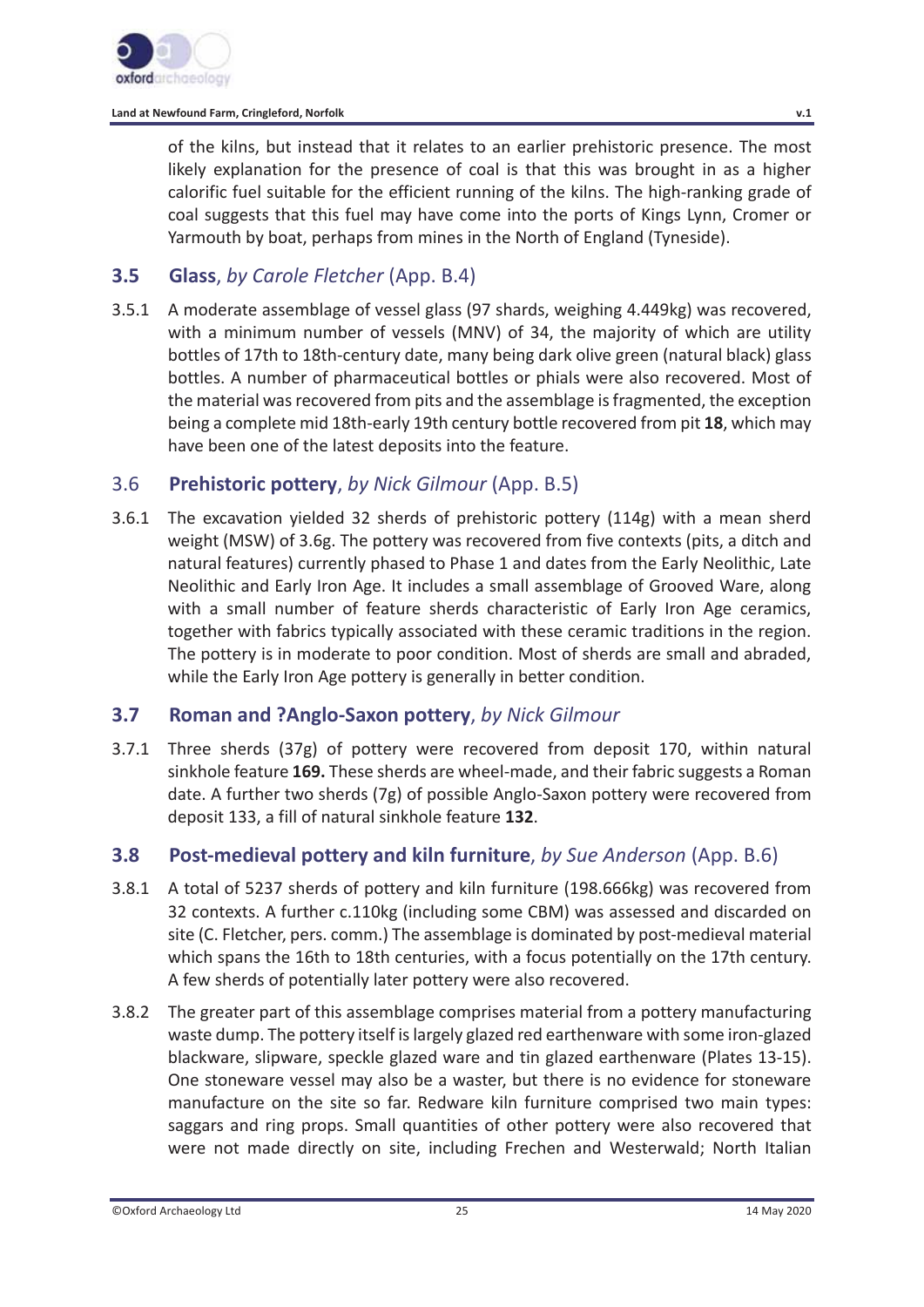

marbled slipware; a late slipped redware bowl and fragments of English (?London) stoneware.

# 3.9 **Ceramic building material**, *by Sue Anderson* (App. B.7)

- 3.9.1 Fragmentary and complete bricks and tiles totalling 325 pieces (201,643g) were recovered from 55 contexts, the majority in Area 1 (20 pieces were collected from three contexts in Area 2).
- 3.9.2 Late bricks form the largest part of this assemblage, but they are only a small proportion of the brick which was present on the site. Complete bricks were recovered as samples from the structures of kilns, as well as the deposits inside them and other dump deposits around the site. Preliminary study of these data suggests that brick sizes and types in kilns **241** and **242** were similar, with all bricks in this group measuring over 240mm in length. The brick sizes in these kilns are comparable with those from later 15th- and 16th-century structures in the region, such as Breckles Hall, Stutton Hall and Hengrave Hall (Lloyd 1925, 89–95) and Gedding Hall (Anderson and Tester 2003). The bricks of kilns **34** and **52** were of similar size to the majority of those from kiln **21**, although those in **34** (including those recovered from its fill) were generally slightly shorter than the others.
- 3.9.3 Outside the kilns, CBM was recovered from pit and ditch fills, mostly in association with pottery kiln waste and included fragments of peg tile which had been used in the pottery kiln(s) as spacers. A few fragments of pantile were recovered from pits **9**, **279** and **283**, suggesting a date no earlier than the 17th century for these fills.

# **3.10 Fired clay**, *by Sue Anderson* (App. B.7)

3.10.1 Thirty fragments (877g) of fired clay were collected from five contexts. Two small fairly flat pieces (18g) of orange fine sandy clay with flint and clay pellet inclusions came from natural sinkhole fill 164 (Phase 1 feature **163**) in Area 2. All other fragments came from contexts associated with the brick kilns in Area 1. Two pieces were probably fragments of the clay 'mortar' used to bond the kiln walls, with 20 fragments being hard slabs recovered from floor 237 of kiln **241**. Six fragments from fill 58 of kiln **52** included five hard rounded lumps containing coal chips, and one small abraded fragment which may be a piece of brick.

# **3.11 Clay tobacco-pipe**, *by Carole Fletcher* (App. B.8)

3.11.1 A total of 71 fragments of white ball clay tobacco pipe, weighing 0.543kg was recovered, mostly from a Phase 2 post-medieval clay extraction pit (**42**), with the remainder found in pits and a sinkhole fill; a single fragment of clay tobacco pipe also came from one of the brick kilns. The assemblage has undergone a moderate degree of reworking; no complete pipes were recovered, although some complete bowls were found. Datable examples span the mid 17th to early 18th centuries, with most being datable to the period 1660-1680.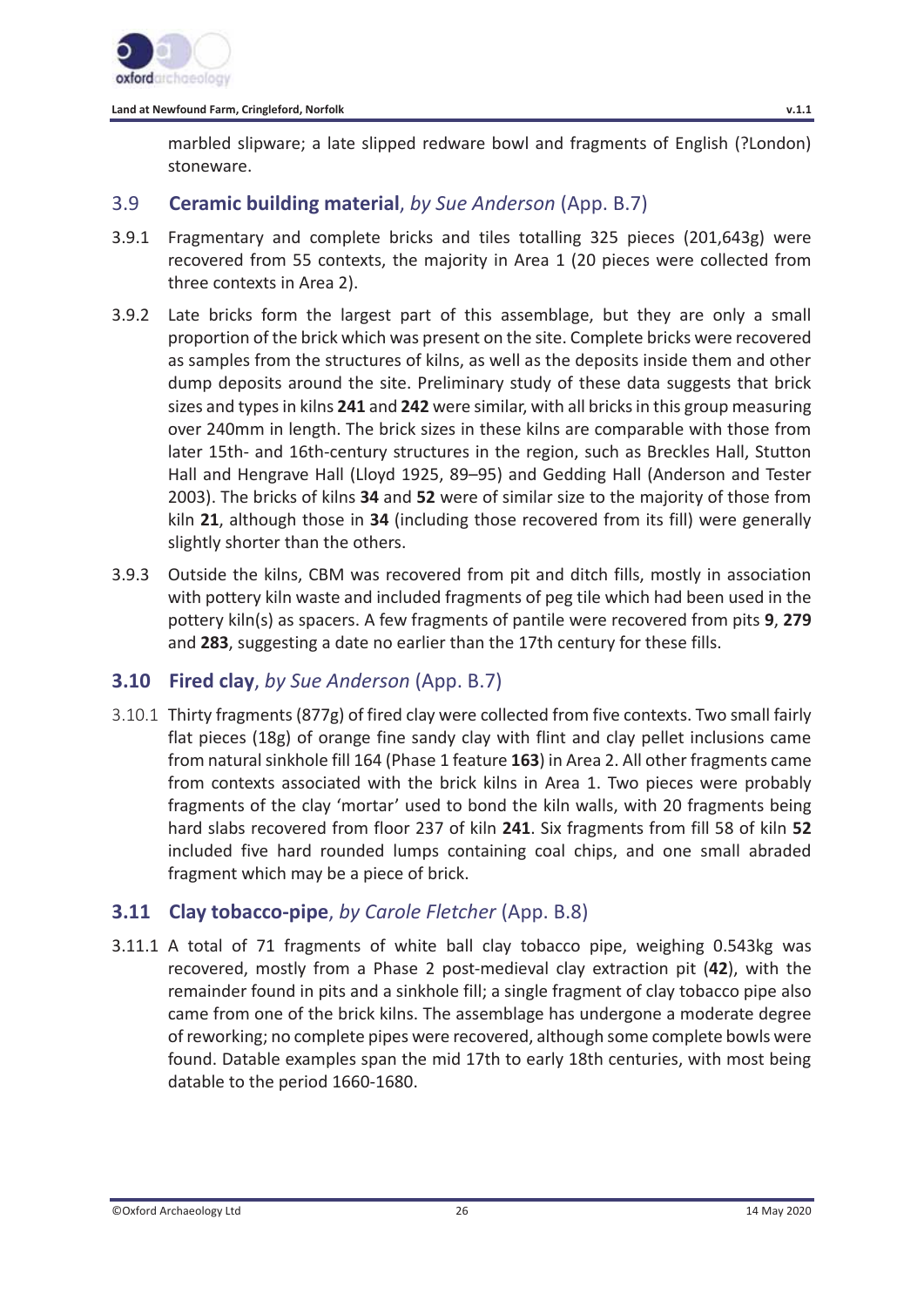

# **4 FACTUAL DATA: ENVIRONMENTAL EVIDENCE**

### **4.1 General**

4.1.1 Small assemblages of animal bone and shell were recovered, while environmental samples produce few preserved remains.

| Material              | No.                      | Weight (kg) |
|-----------------------|--------------------------|-------------|
| <b>Faunal remains</b> | $\overline{\phantom{a}}$ | 6.38        |
| Shell                 | $\overline{\phantom{a}}$ | 0.018       |
| <b>Bulk samples</b>   | 1 ጋ                      |             |

Table 12: Quantification of environmental remains

# 4.2 **Faunal remains**, *by Hayley Foster* (App. C.1)

4.2.1 A small assemblage of animal bone was recovered (6.38kg) solely from features dating to the post-medieval (Phase 2) period. The assemblage is in a fair condition with moderate levels of fragmentation. Material was recovered from pits (**18**, **42**, **128**, **259**, **283**, **286**, **293**) and ditch **16** (section) in Area 1. Sheep/goat remains made up the highest percentage of the NISP followed by horse and cattle. It should be noted that the vast majority of sheep remains were retrieved from pits **18** and **259** and were partial skeletons of neonate lambs. Other mammals represented in the assemblage were pig, dog, bird and rabbit.

# **4.3 Marine mollusca**, *by Carole Fletcher* (App. C.2)

4.3.1 A total of 0.018kg of shell was collected by hand from Phase 2 pit **311**; all oyster *Ostrea edulis*, from estuarine and shallow coastal waters. The shell is moderately wellpreserved and does not appear to have been deliberately broken or crushed, however, it has suffered post-depositional damage.

# 4.4 **Environmental bulk samples**, *by Rachel Fosberry* (App. C.3)

4.4.1 Twelve bulk samples were taken from features across Areas 1 and 2. Those from the features in Area 1 mainly produced wood charcoal, frequently in abundance and probably largely associated with the brick/tile kilns. The only other plant remains preserved are a few fragments of charred hazelnut shell from undated pit **98** (see below) and untransformed elderberry seeds recovered from the basal fill of prehistoric (Phase 1) pit **123**.

# **4.5 • Radiocarbon dating (App. C.4)**

4.5.1 Two samples were submitted to SUERC for radiocarbon dating (hazelnut shell from the fill of undated pit **98** and charcoal from undated pit **185**). It was not considered to be worthwhile to submit samples from the kilns as their likely period of operation (16th-18th century) falls within a period of increased levels of atmospheric carbon during the industrial age, which affects the accuracy of radiocarbon dating. Any radiocarbon dates falling after the middle of the 17th century are likely to provide a very broad calibrated date range from roughly 1650 to the modern period (up to 1950). This is called the Suess effect, after the Austrian chemist Hans Suess, and refers to a change in the ratio of the atmospheric concentrations of heavy isotopes of carbon  $(^{13}C)$  and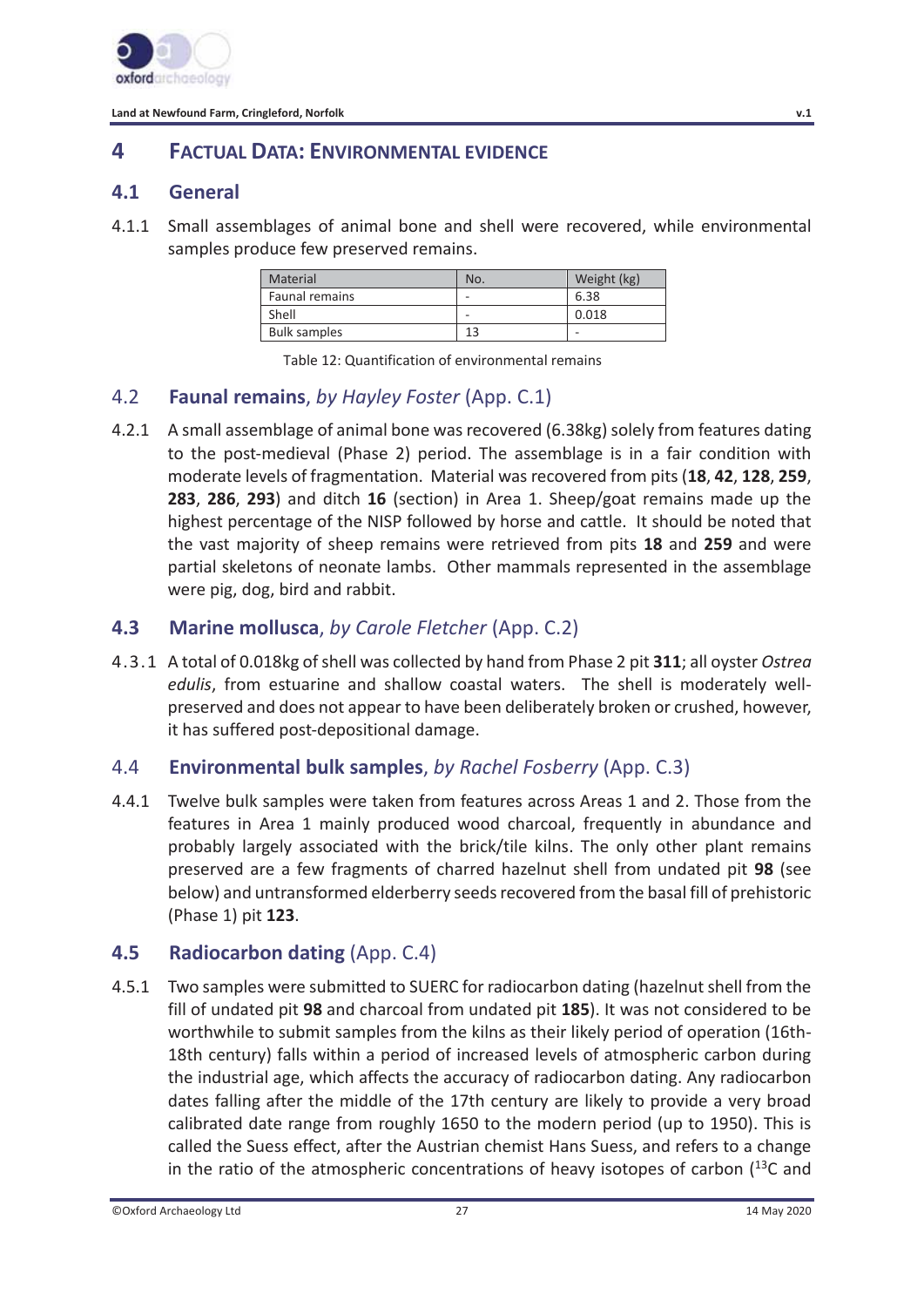

14C) by the admixture of large amounts of fossil-fuel derived CO2, which is depleted in  $13CO<sub>2</sub>$  and contains no  $14CO<sub>2</sub>$  (Source: https://en.wikipedia.org/wiki/Suess\_effect).

4.5.2 The sample from pit **98** returned a date in the Late Neolithic to Early Bronze Age period (2338-2145 cal BC @95% SUERC-89927), while that from pit **185** returned a possibly erroneous date of 712-888 cal AD, placing it in the Middle Saxon period.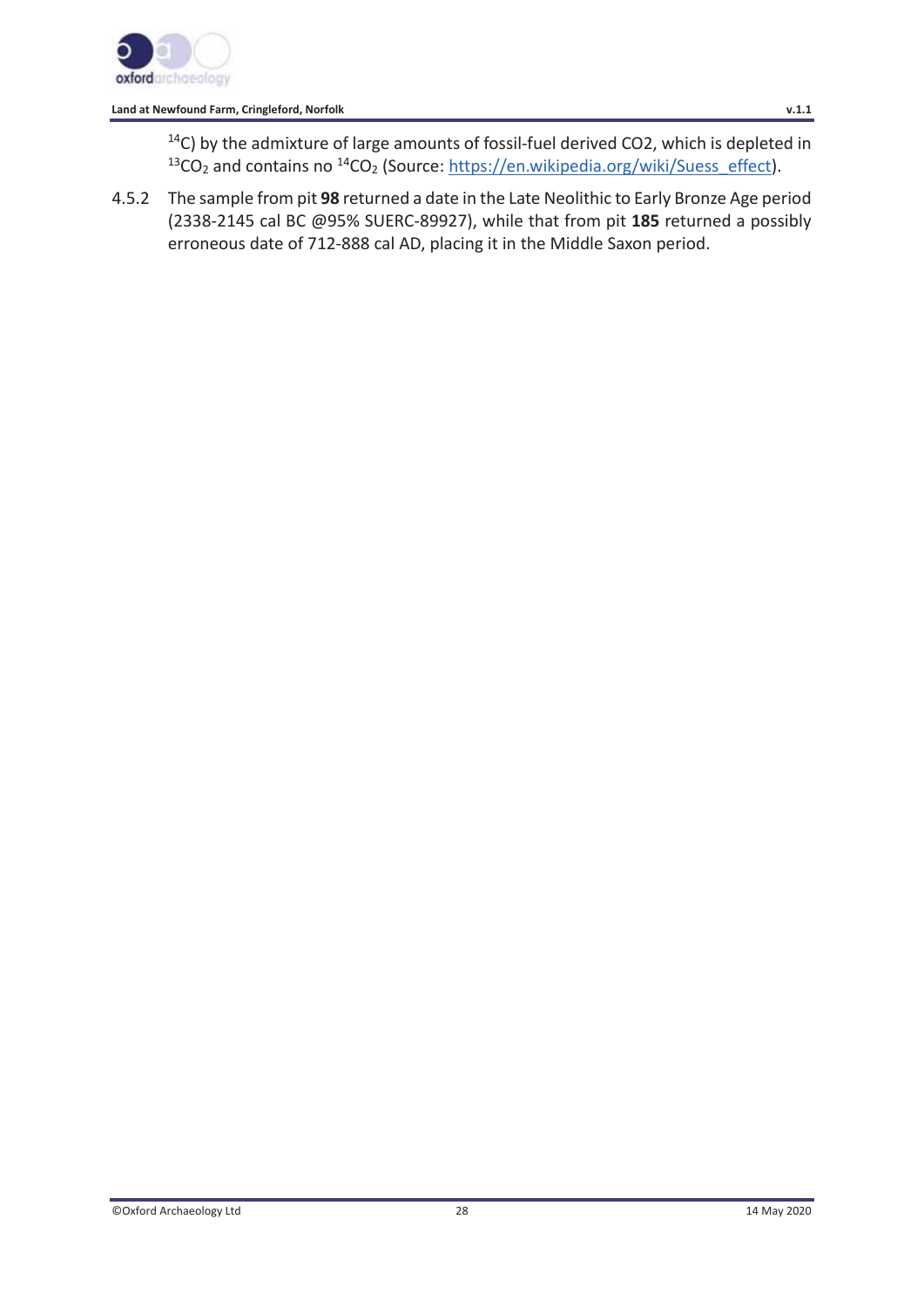

# **5 STATEMENT OF POTENTIAL**

#### **5.1 Stratigraphy**

5.1.1 The following stratigraphic records were created:

| <b>Record type</b>    | <b>Excavation</b> |  |
|-----------------------|-------------------|--|
| Context register      |                   |  |
| Context records       | 319               |  |
| Sections register     |                   |  |
| Sections drawings     | 101               |  |
| Sample register       |                   |  |
| Photographic register |                   |  |
| Digital photographs   | 121               |  |
| Small finds register  |                   |  |

Table 13: Quantity of written and drawn records

#### *The excavation record*

5.1.2 The written and drawn elements of the contextual record form the main components of the excavation data and are sufficient to form the basis of the site narrative. This record has good potential to further understand the archaeological remains dating to the Neolithic and post-medieval periods.

#### *Condition of the primary excavation sources and documents*

- 5.1.3 The records are complete and have been checked for internal accuracy. Written and drawn records have been completed on archival quality paper and are indexed. All paper archives have been digitised into the individual site Access database. Site drawings and/or photogrammetry have been digitised in AutoCAD.
- 5.1.4 The site data is of sufficient quality to address all of the project's Research Objectives and form the basis of further analysis and targeted publication of the key features, finds and environmental assemblages. Further analysis will concentrate on the prehistoric (to a lesser extent) and post-medieval phases of activity, notably the evidence for brick/tile and pottery production.

#### *Range and variety of features and deposits*

5.1.5 Features on the site included sink holes, pits and post-holes; post-medieval boundary/drainage ditches along with post-medieval brick kilns and extraction/waste pits.

#### *Condition of features and deposits*

5.1.6 The survival of the archaeological features and deposits was generally good although there was some truncation of the upper deposits of features by plough scarring.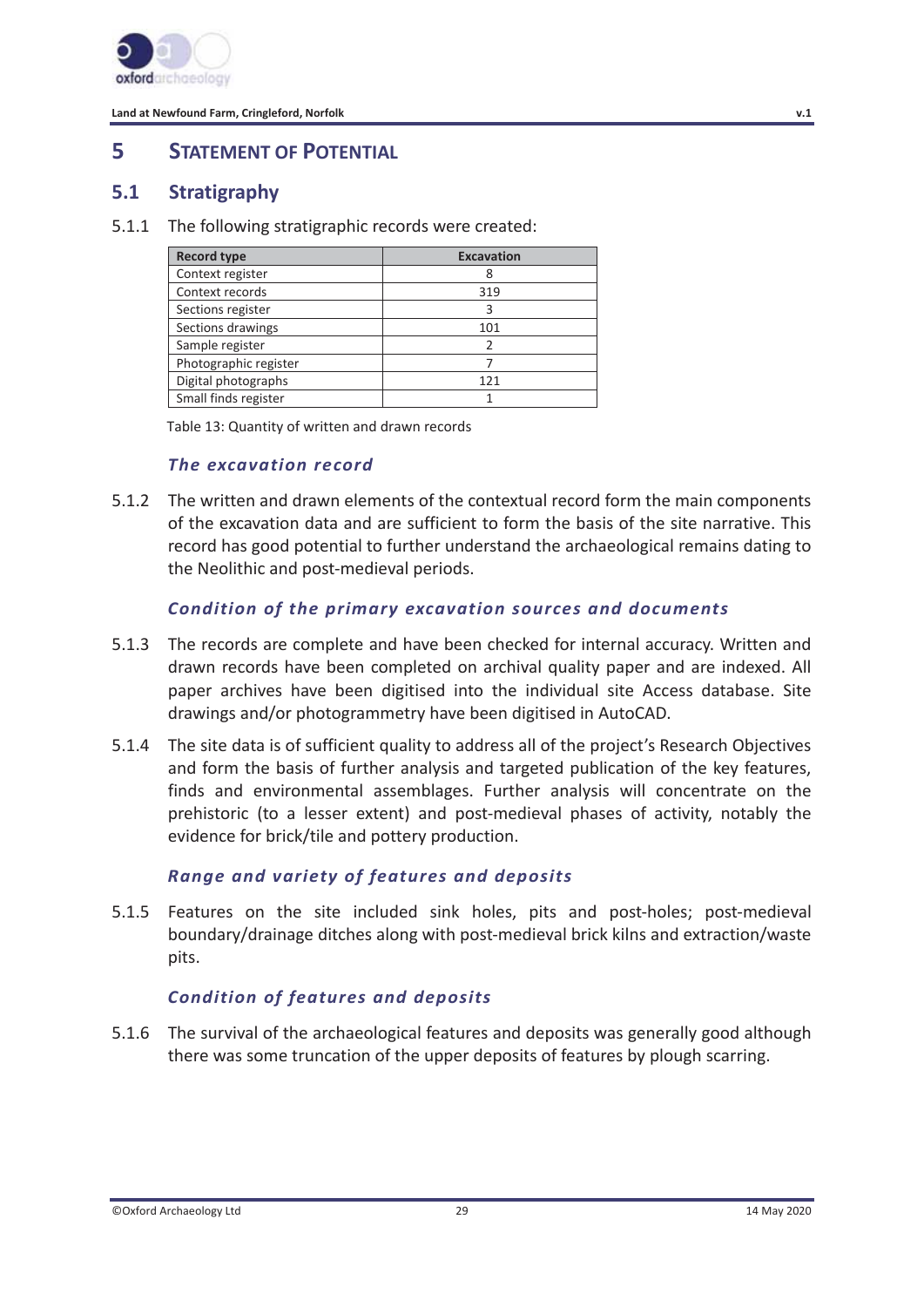

# **5.2 Artefacts**

### *Metal objects (App. B.1)*

5.2.1 The small assemblage of incomplete hand-forged nails, a fitting, the base of a large vessel and a pair of shears has been fully catalogued. It is not intrinsically datable and is not well-preserved. The items have limited potential to contribute to the project's research objectives.

# *Lithics (App. B.2)*

5.2.2 The flint assemblage from the excavations should be seen in the context of the very rich record of prehistoric activity along this part of the Yare Valley. However, although the relatively small worked flint assemblage from the excavations provides evidence for prehistoric activity at the site it has very little potential to provide more detailed information on the date and nature of this activity. The large assemblage of burnt flint from sinkhole **132** is of some interest and if it could be dated (NB only a small amount of wood charcoal was recovered) would make a small but useful addition to the record of the use of heated flint in the region. The assemblage has been fully catalogued and classified and no further analytical work is required.

### *Burnt stone and fuel residues (App. B.3)*

5.2.3 This very small assemblage has been fully-recorded and has little potential to further contribute to the project's research priorities. No further work is required.

#### *Glass (App. B.4)*

5.2.4 The fragmentation of the assemblage and its redeposited nature mean it has limited potential to further contribute to the project's research priorities, other than to provide additional dating of the post-medieval activity on the site. However, the bottle seal could be examined and compared with other Norwich assemblages, which may aid dating of the assemblage.

#### *Prehistoric pottery (App. B.5)*

5.2.5 This very small assemblage has been fully recorded has little potential to further contribute to the project's research priorities, other than to further demonstrate lowlevel activity during the later prehistoric period in this part of the Yare valley. This statement acts as a full record of the prehistoric pottery for the archive and no further work is required beyond integrating evidence from previous phases of work on the site and summarising the information for publication.

#### *Roman and Saxon pottery*

5.2.6 The Saxon and Roman pottery sherds should be identified by relevant specialists.

#### *Post-medieval pottery (App. B.6)*

5.2.7 The pottery retrieved from this excavation has been classed as highly significant since few pottery production sites of this period have been identified in East Anglia so far.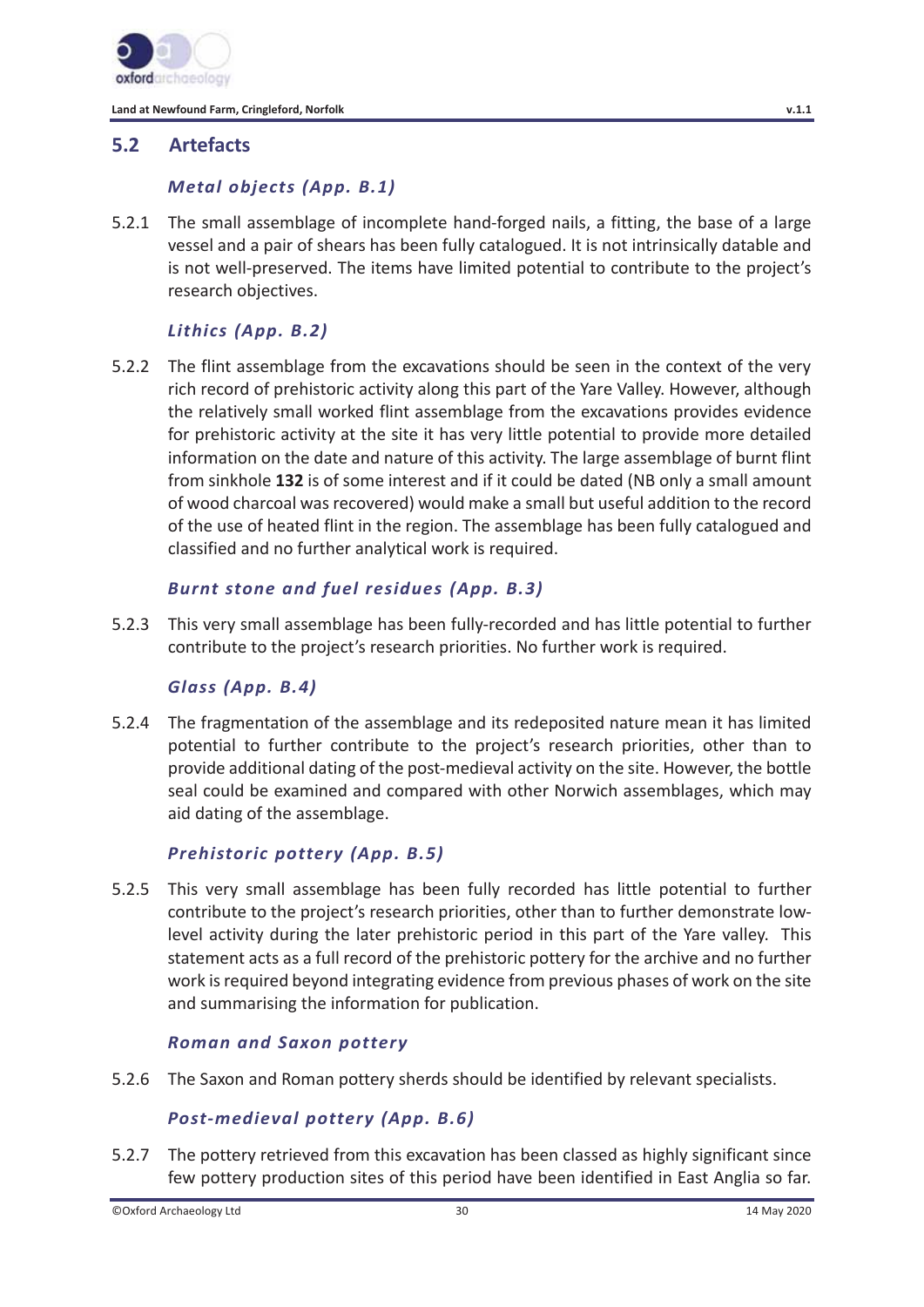

This is both true for the Glazed Red Earthenware (GRE) as well as the Tin Glazed Earthenware (TGE). Currently, all GRE from Norwich is given a broad date-range of 16th–18th century, based on Jennings' work which suggested that it was in use in the city from soon after the fire of 1507 (Jennings 1981, 157). The Cringleford assemblage allows for a deeper study of the local pottery produced here, to be added and compared to the relatively small corpus of work regarding the material from this location and this time period. Furthermore, the importance of the Cringleford site cannot be over stressed, since only a few production GRE sites of this period have been identified in East Anglia (Kings Lynn, Wroxham and Fulmodestone).

- 5.2.8 This is true also of the TGE sites in the region. The only other site responsible for tin glazed earthenware production was reported in documentary evidence placing production centre at Ber Street, Norwich. However, this was only documentary evidence and extant remains of any such kilns etc have yet to be uncovered. The revelation of tin glazed earthenware being produced at Cringleford is therefore highly significant since it will be actual physical evidence of a production site, the first of its type in the region and one that is not merely hinted at from documentary evidence. The Cringleford assemblage has the potential, therefore, to help phase and characterise future discoveries and provide comparable date on fabric, surface treatment, decoration and ceramic technology.
- 5.2.9 Further work is therefore needed to study the material in greater detail as an assemblage as a whole. Additionally, comparisons to other assemblages should be made to those production sites from the area (from Norfolk: Norfolk Street, Kings Lynn, Wroxham, Fulmodestone; from Suffolk: Mendham, Wattisfield, Hacheston, Sutton, Lawshall and Stowmarket; from Cambridgshire: Ely). Further study of the Ber Street production is also required in regard to the discovery of the TGE (as well as the GRE) and if possible, it will be worth comparing samples from Ber Street with the Cringleford redwares and TGE to see if the fabrics are chemically distinct.

# *Ceramic building material (App. B.7)*

5.2.10 The site is well stratified and most of the assemblage is derived from sealed contexts. These originate from the post-medieval period, namely between the 16th-18th centuries AD. Further work will be required to complete the CBM analysis once any radiocarbon and other artefact dating information is available (see S. 4.5 above). Its main potential is to provide information on the range of fabrics and forms being produced by the brick kilns, to provide evidence for the kiln technology used by the potters, and to aid in site taphonomy and dating.

# *Fired clay (App. B.7)*

5.2.11 Apart from two pieces of fired clay from sinkhole **164**, all other fragments came from contexts associated with the brick kilns in Area 1 and adds little to their understanding. No further work is required, other than incorporation with the CBM report and catalogue where appropriate.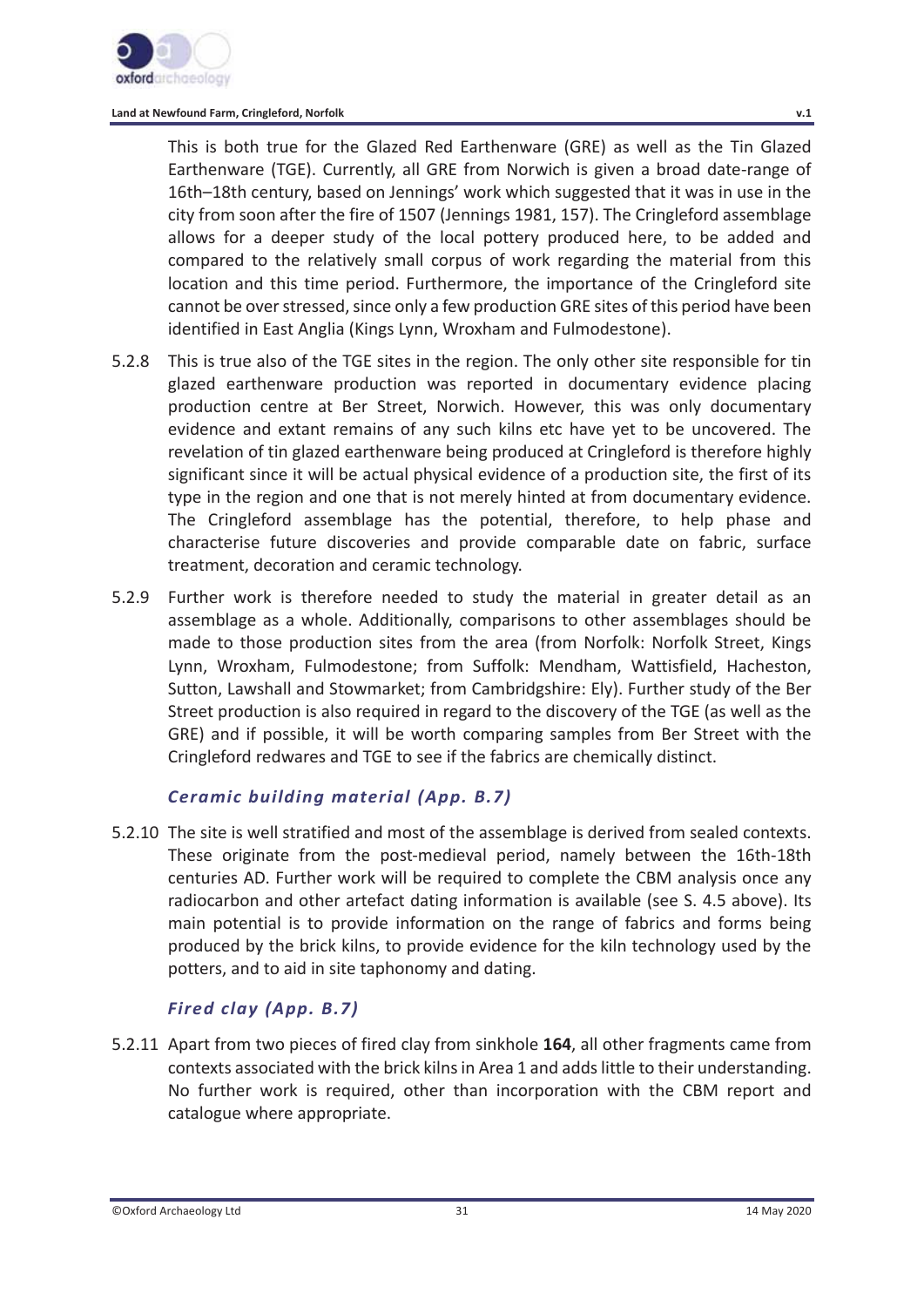

### *Clay tobacco-pipe (App. B.8)*

5.2.12 The assemblage has some potential to aid the understanding of the post-medieval economy of the site, indicating the supply of clay tobacco pipes to the site, although only a single initialled pipe was recovered. However, the assemblage mainly provides additional dating evidence for the brick making and the longevity of the brick kilns and pottery manufacture indicated by the waster sherds (from unlocated kilns).

### **5.3 Environmental remains**

#### *Faunal remains (App. C.1)*

5.3.1 The material is a good representation of a post-medieval domestic faunal assemblage and has some potential to shed light on activities being undertaken during the period of ceramic production associated with the kilns. The data represents a modest quantity of identifiable animal bone, composed of mixed domestic refuse and partial young skeletons. It is recommended that measurements and full recording be undertaken for the analytical/archive report and a summary included in any publication. The assemblage be should also be retained as it could add to the regional picture of diet and husbandry practices in this area of Norfolk.

#### *Marine mollusca (App. C.2)*

5.3.2 This small assemblage has little potential to aid the project's research objectives and no further work is required.

#### *Environmental bulk samples (App. C.3)*

5.3.3 The small assemblage has limited potential for further study. Radiocarbon dating of the hazelnut shell in Sample 4 has been undertaken while the wood charcoal associated with the kilns is currently considered to be unlikely to produce an accurate date (see S. 4.5 above).

#### *Overall potential*

5.3.4 When considered together, the stratigraphic data along with the potential offered by some of the artefacts (notably post-medieval pottery, CBM and clay tobacco pipe) and ecofacts (faunal remains) is considered to be of sufficient quality to address the majority of the project's Research Objectives and provide a firm base on which to progress an archive report and targeted publication work.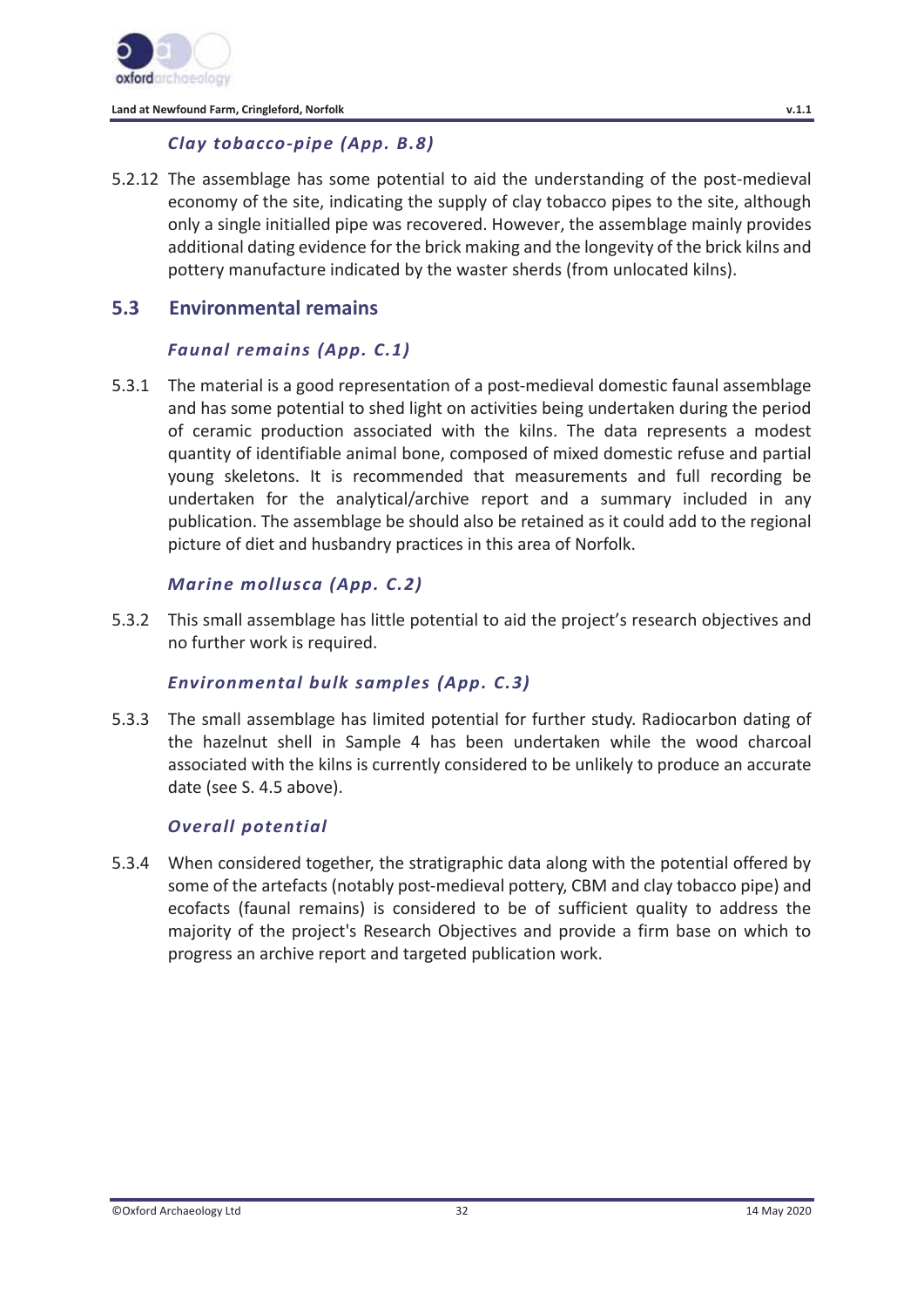

# **6 UPDATED PROJECT DESIGN**

### **6.1 Revised research aims**

#### *Introduction*

- 6.1.1 The research aims and objectives identified for the prehistoric and post-medieval period revealed during the evaluation and subsequent excavation, listed in Section 1.5, are included below. Summary statements are given, outlining the potential for further analysis, as well as a discussion of the extant archaeological remains encountered on the site in relation to these objectives. New research aims will be detailed as appropriate.
- 6.1.2 In general terms the site will contribute to the over-arching research into early postmedieval rural industry in and around the Cringleford area and the environs of Norwich. Moreover, analysis and appropriate dissemination of the results will provide a firm foundation for the study of early post-medieval pottery and brick industries in this area, which are still poorly-understood.

#### *Site specific research objectives*

#### **1:** *To investigate the chronology and function of the currently undated features within the site (Original R0 3)*

- 6.1.3 There is a proportion of undated features which are currently assigned to Phase 0, although more detailed analysis may be able to refine this through any shared similarities in fill composition, feature morphology and spatial associations. Area 1 was characterised almost exclusively by features associated with the kilns and pottery/CBM production from the post-medieval period (16th-18th century) and it is likely that any currently unphased features may be attributed to this phase of activity. Area 2, conversely, was characterised by natural sinkhole features. Those that were examined were almost entirely devoid of archaeological finds with the exception of nine sinkholes that contained struck and burnt flint and small sherds of prehistoric and later pottery, indicative of general (predominantly prehistoric) background activity in the immediate area.
- 6.1.4 Subsequently most of the natural features cannot be phased, although some of the undated features which appeared more archaeological in character may have been related to the identified prehistoric activity (see below) or perhaps the series of planting pits identified by the geophysical survey (Figure 3). Samples from two of these features have been sent for radiocarbon dating (see S. 4.5). Further documentary and cartographic research into the kilns/Newfound Farm may also help to establish the date of the undated but presumed post-medieval ditches on the site, although examination of available early maps of the site (see Gajos 2010) show no boundaries in their locations or are too small a scale to be useful.

#### **2:** *To investigate the chronology and nature of prehistoric activity on the site (new)*

6.1.5 Five features (pits, a post-hole and a gully) contained small quantities of prehistoric finds, including struck and burnt flint alongside Neolithic and Early Iron Age pottery.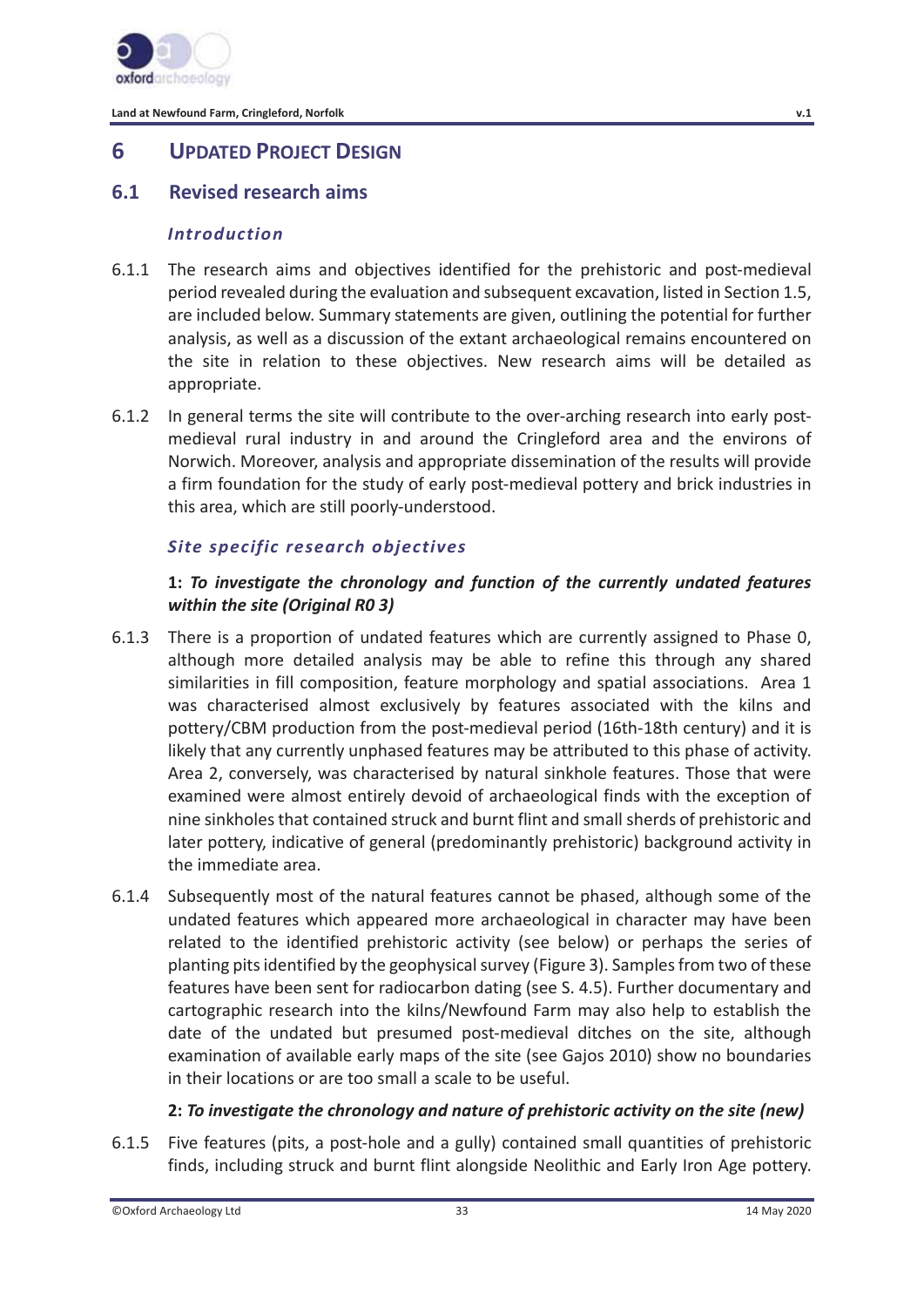The very small quantities recovered (along with occasional sherds of Roman and ?Saxon pottery) suggests that this was low-level and intermittent activity, with any focus of contemporary settlement perhaps located nearby, possibly closer to the River Yare to the north-east. At least some of the finds are likely to be residual – notably those in gully **111** gully which was probably related to post-medieval land drainage. The largest sherds were recovered from a small pit (**123**) and have been dated to the Early Iron Age.

6.1.6 The flake-based flint assemblage (and occasional pottery sherds) also found in Area 2 suggests some activity occurring on the site during the Neolithic and/or Early Bronze Age but there is no clear evidence of any true blade-based material of Mesolithic/earlier Neolithic date, nor is there any clear evidence for the kind of expediently/crudely worked material associated with Middle/Late Bronze Age and Iron Age flint-working. Although no further analysis is required on these assemblages, it would be useful to place this new evidence (incorporating additional data from the previous phases of work on the site) in the wider context of the surrounding area, adding to the very rich record of prehistoric activity of this part of the Yare valley.

### **3:** *To assess the role that the palaeoenvironmental evidence can play in enhancing our understanding of the activity undertaken on site (Original RO 4)*

6.1.7 Environmental sampling from features across the site produced very few preserved plant remains, mostly comprising wood charcoal from the post-medieval kilns, although Phase 1 pit **123** dated to the Early Iron Age produced a small quantity of untransformed elderberry seeds. As such there is little potential for any reconstruction of the palaeoenvironment at this site.

Charcoal recovered from the base of the post-medieval (Phase 2) kilns (from deposits 29 (kiln **34**), 58 (kiln **52**), 94 (kiln **21**), 238 (kiln **242**), 237 (kiln **241**)) could potentially be used to help refine the chronology of the industry at Cringleford (although see S. 4.5 above).

# 4: *To investigate the technological aspects of tile/brick manufacture on the site. (Original RO 1)*

- 6.1.8 Understanding the development and diversity of rural industry (including brick making) in addition to the study of post-medieval material culture (including pottery, brick and tile; see RO4 below) were highlighted in the Revised Framework for the East of England (Medlycott 2011, 78) as important areas of future research.
- 6.1.9 Analysis (combining stratigraphic, artefactual (notably the CBM) and documentary evidence) of the four kiln structures in Area 1 will enable a detailed understanding of their construction and use and any technological or chronological differences that might be apparent between the various kilns on the site and any contemporary regional parallels. Based on the evidence available (within the CBM assemblage), it appears that there were at least two phases of tile and brickmaking at the site, perhaps reflecting simply a sequence of kiln building and repair with one or two in use at any one time. Linked to this would be how the kilns related to the extraction pits, nearby infrastructure and sources of fuel, and would need to incorporate evidence from the previous phases of work (including the possible surface/track found during the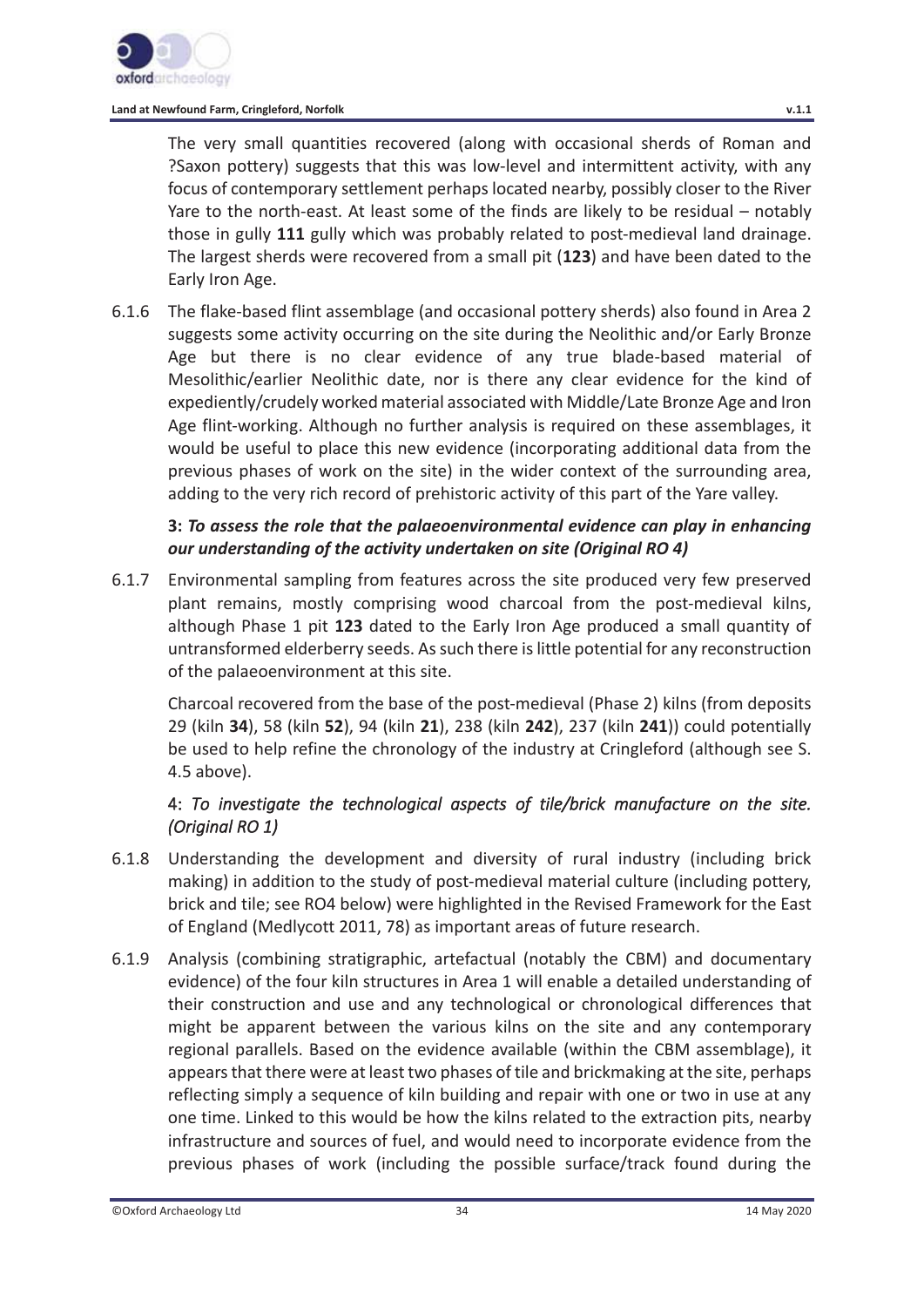evaluation). Detailed orthographic plans (based on the photogrammetry) and possibly reconstructions, of the kilns will be produced and the evidence combined with any relevant dating of the brick materials used in their construction (see RO 5 below). Three-dimensional spatial distribution of CBM fabrics and forms in features and structures will be important in studying the construction and use of the kilns, especially when combined with pottery data (see RO 7).

6.1.10 Evidence from the fuel by-products recovered from the bases of the kilns revealed that high quality coal was the main fuel of choice necessary to produce the high temperatures needed to fire large quantities of pottery, tile and brick. Local brushwood may have been used to help light the fuel and this was presumably represented by the quantities of wood charcoal recovered from samples.

### **5:** *To assess the range of brick and tile manufactured on the site, and to place this in its regional context (Original R0 2)*

- 6.1.11 The very large assemblage of ceramic building material from Cringleford (of which a sample of over 200kg was retained for analysis) included bricks sampled directly from the kiln structures. These bricks appear to be comparable to the later 15th- and 16thcentury structures in the region, such as Breckles Hall, Stutton Hall and Hengrave Hall (Lloyd 1925, 89–95) and Gedding Hall (Anderson and Tester 2003), although associated pottery and tobacco pipes suggest the kilns were later (mid-17th -18th century).
- 6.1.12 Further analysis of the CBM will provide more information on the range of fabrics and forms being produced by the brick kilns, to provide evidence for the kiln technology used by the potters (see ROs 4 and 7), and to aid in site taphonomy and dating. Moreover, a synthesis of the other sites would be needed to place this assemblage in its wider regional context (see App. B.7). A comparison of the assemblage with other large groups of CBM from the region will be necessary, alongside the analysis of tiles and bricks associated with the pottery waste dumps and other potting kiln waste.

#### **6.** *Can the brick kilns and pottery production be linked to Newfound Farm? (new)*

- 6.1.13 Brickmaking was a seasonal activity and its schedule fitted well with the farming calendar, meaning that many farmers also became brickmakers. 'Clay/brick earth was dug in the autumn and left in a heap to overwinter – the wind, rain and frost making it easier to handle when brickmaking began in the spring. When the danger of frost had passed, moulding began and the bricks were then left to dry in the open air. Kiln burning took place from mid-summer onwards until the first frosts' (Quelch 2006, 2). Large areas of land were required not only for the clay extraction but also for weathering the clay and building the kilns. Much of the work could be undertaken by unskilled labour, with the skills of the brickmaker being needed for relatively short periods of time at the crucial stages of production, when the bricks were moulded and then fired (Broadway 2003, 234).
- 6.1.14 Analysis of the faunal remains (which included evidence for on-site breeding and slaughter) will provide additional evidence for contemporary activities on the site, potentially linking the brickmaking with farming. This land was presumably part of that owned (and possibly leased) by the occupants of Newfound Farm (Gajos 2010 and see 1.3.8 above), a relationship that may be illuminated by further documentary research.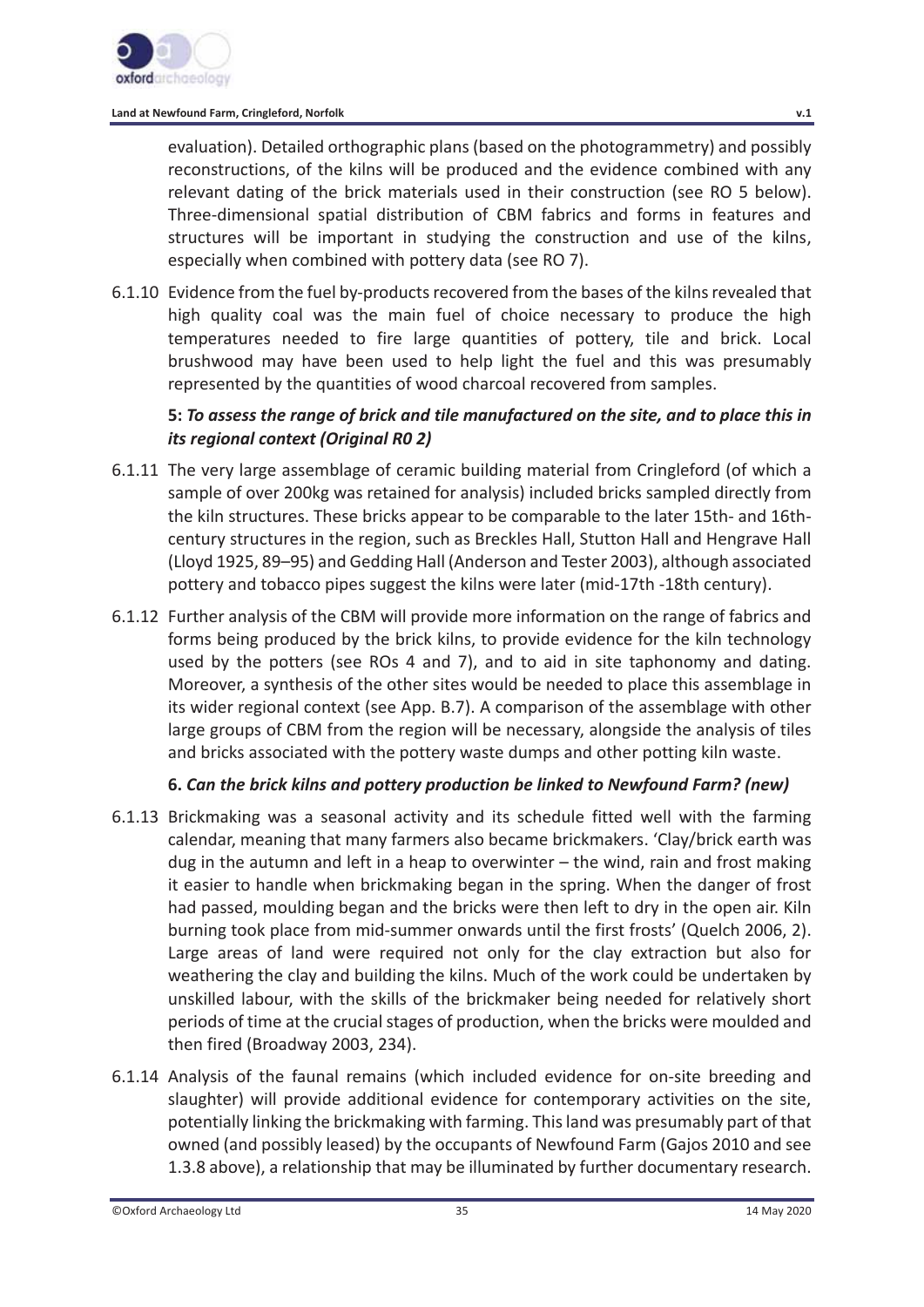

This research will also incorporate information held in the NHER for the current study area to help ascertain the extent of pottery (and brick) production across the wider area around Newfound Farm. It would also be interesting to identify if the same clay sources were being used for both pottery and brick production, and if the clay extraction pits located within the site were related to one or both industries. This is one of two sites in the vicinity of Newfound Farm that have now revealed the remains of post-medieval kilns that were probably producing a mix of pottery, brick and tile (NHER 9406). Analysis of the pottery and associated clay tobacco-pipes and glass will assist in establishing a chronology for the pottery production to help focus the documentary research.

### **7:** *To assess the range and chronology of pottery being produced and place this in its regional context (new)*

6.1.15 The pottery retrieved from this excavation has been classed as highly significant since few pottery production sites of this period have been identified in East Anglia so far. This is true both for the Glazed Red Earthenware (GRE) as well as the Tin Glazed Earthenware (TGE). The discovery of tin glazed earthenware production at Cringleford is particularly significant since it is the first site to produce physical (rather than documentary) evidence of its production in the region. Taken together, all the evidence from Cringleford appears to indicate a 17th-century date for the manufacturing waste assemblage; a date largely supported by the clay tobacco-pipe and glass evidence. It appears clear from documentary sources (including wills and mortgage agreements, in addition to Blomefield) that potters were working in this area from at least the mid 17th century onwards but had seemingly ceased production here by the early 19th century (NHER 9406). There is presently no direct evidence that the kilns were still operational when pottery manufacturing took place on the site (see App. B. 7). Analysis (including accessing documents held at the NHER) will help to refine this chronology and establish the range of fabrics and forms being produced and the technologies employed in the firing process. This in turn will help phase and characterise future discoveries and provide comparable date on fabric, surface treatment, decoration and ceramic technology.

# **6.2 Interfaces, communications and project review**

- 6.2.1 The Post-Excavation Assessment has been undertaken principally by Tom Collie and edited / finalised by Rachel Clarke (Post-Excavation Editor) and quality assured by Elizabeth Popescu (Head of Post-excavation and Publications). It will be distributed to the Client (CgMs on behalf on Barratt David Wilson Homes) and Steve Hickling (Historic Environment Office, Norfolk County Council (NCC)) for comment and approval.
- 6.2.2 Following approval of the Post-Excavation Assessment, discussions will be had between Tom Collie, Nick Gilmour, Rachel Clarke/Elizabeth Popescu, the Client and Steve Hickling to progress the post-excavation analysis, analytical/archive report and publication, as outlined in the task table below. Meetings will be arranged at relevant points during the post-excavation analysis.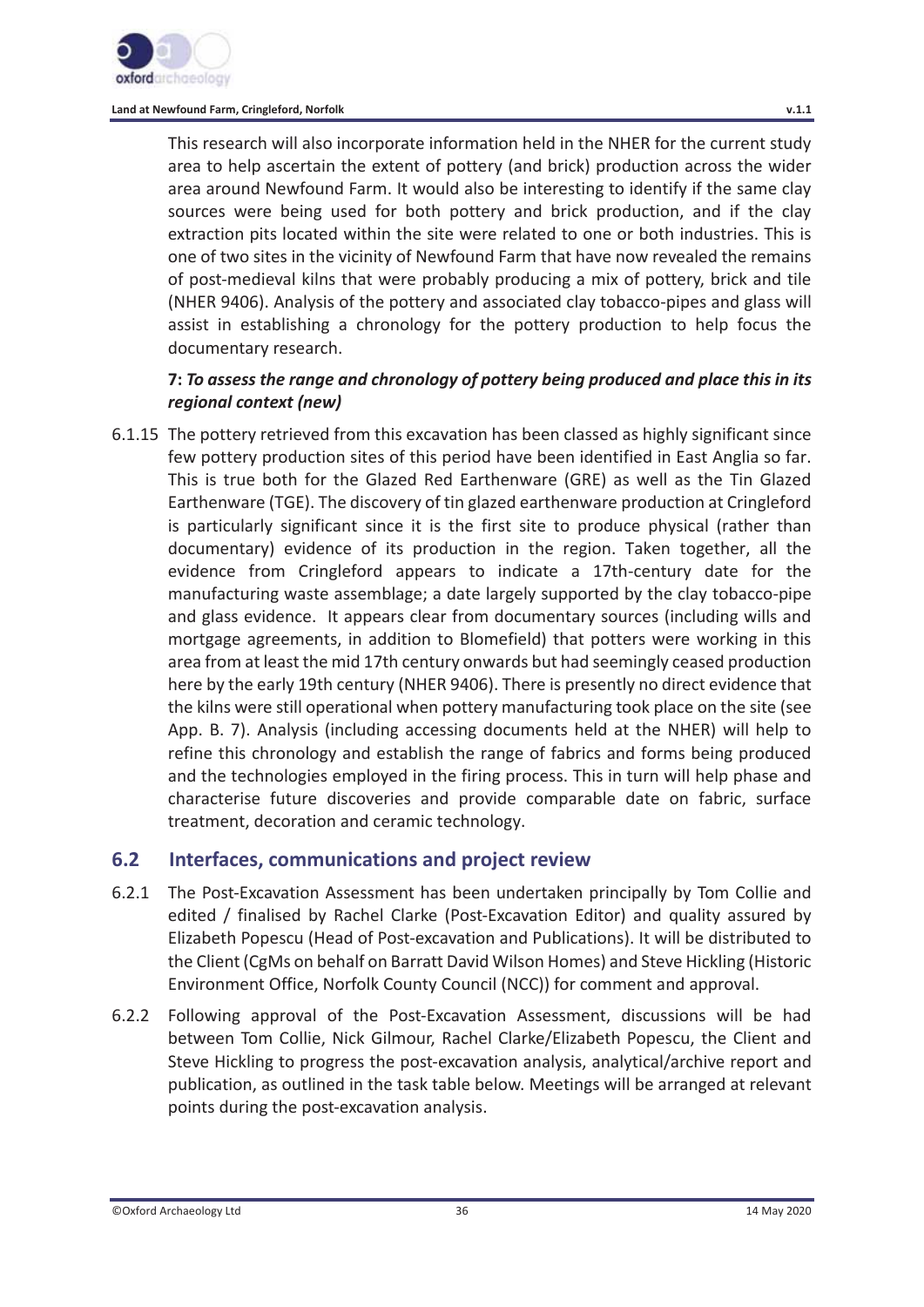

## **6.3 Methods statements**

### *Stratigraphic analysis*

6.3.1 Contexts, finds and environmental data will be analysed using an MS Access database in combination with AutoCAD and GIS applications. The specialist information will be integrated to aid dating and complete more detailed grouping and phasing of the site, as well as spatial distribution plots where required. A full stratigraphic narrative will be produced and integrated with the results of the specialist analysis and will form the basis of the archive report.

## *Illustration*

6.3.2 The existing CAD plans and sections will be updated with any amended phasing and additional sections digitised if appropriate. Report/publication figures will be generated using Adobe Illustrator. Finds recommended for illustration will be drawn by hand and then digitised, or where appropriate photography of certain finds-types will be undertaken. Data from previous work, notably the trench evaluation and geophysical survey, will be incorporated. Detail plans of the features and kiln will be illustrated, supplemented by photographs and sections.

#### *Documentary research*

6.3.3 Primary and published sources will be consulted where appropriate using the Norfolk Historic Environment Record and other resources, and will also include reports on comparable sites locally and nationally in order to place the site within its landscape and archaeological context. Documentary research will focus on material (maps, accounts etc.) relating to Newfound Farm and evidence of brick and pottery production. An updated HER search will also be commissioned at the analysis and final report stage. This evidence will be collated and where relevant reproduced in the full analytical/archive report and any subsequent publication.

### *Artefactual and ecofactual analysis*

6.3.4 All the artefacts have been assessed/analysed with detailed recommendations for any additional work given in the individual specialist reports (Appendices B.1-10). Further work is recommended as follows:

### *Metalwork:*

- The objects have been catalogued and no further work, other than selected X-rays (shears SF 1 and vessel SF 8) and updating of the report with phasing for the analytical/archive report is required.
- No further analysis is needed, although the report should be shared with the pottery specialist and summarised for publication.

*Lithics:* 

No further work other than incorporation into archive report.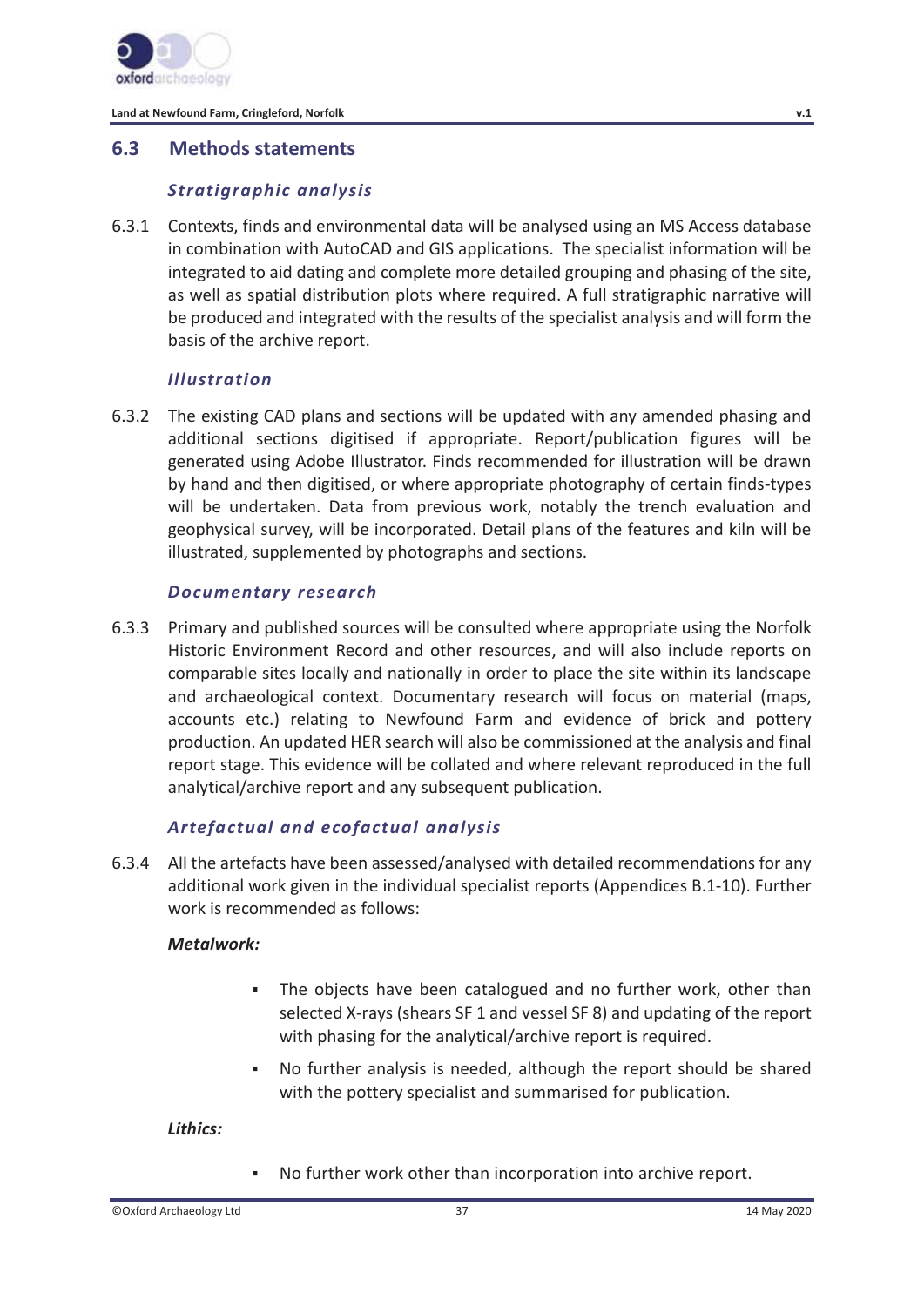

### *Fuel by-products:*

- No further analysis is needed.
- The items should be considered for dispersal/discard.

### *Glass*

- The bottle seals should be examined and if possible, parallels found.
- For the bulk of the assemblage, no further work is recommended, beyond preparing a statement for publication and the catalogue acts as a full archival record.
- The complete bottle and the bottle seal should be retained. The remainder of the glass may be deselected prior to archive deposition.

### *Prehistoric pottery:*

 No further work other than incorporation into archive report alongside a comparison and brief synthesis of other prehistoric sites in the immediate area and any relevant finds from previous stages of work.

#### *Roman and Anglo-Saxon pottery*

Identification and record for the archive.

### *Post-medieval pottery:*

- Lay out pottery from contexts 43, 286 and 287 to look for further cross-matches, select vessels for illustration and samples for ICP-MS, and decide on discard of material
- Prepare a full archive report on the pottery and manufacturing waste which will include:
	- o descriptions of the fabrics and form types identified
	- o evidence for manufacturing methods
	- o comparison to other assemblages in the region and neighbouring counties, in particular the Ber Street Norwich TGE production site including a visit NHER to look for information on other sites in the Cringleford area (sampling of Ber Street material may be possible at the same time)
	- o Compare vessel forms with Norwich type series and prepare a form/rim typology for Cringleford – attempt to tighten dating of particular form types
- **Prepare a publication report from the archive report.**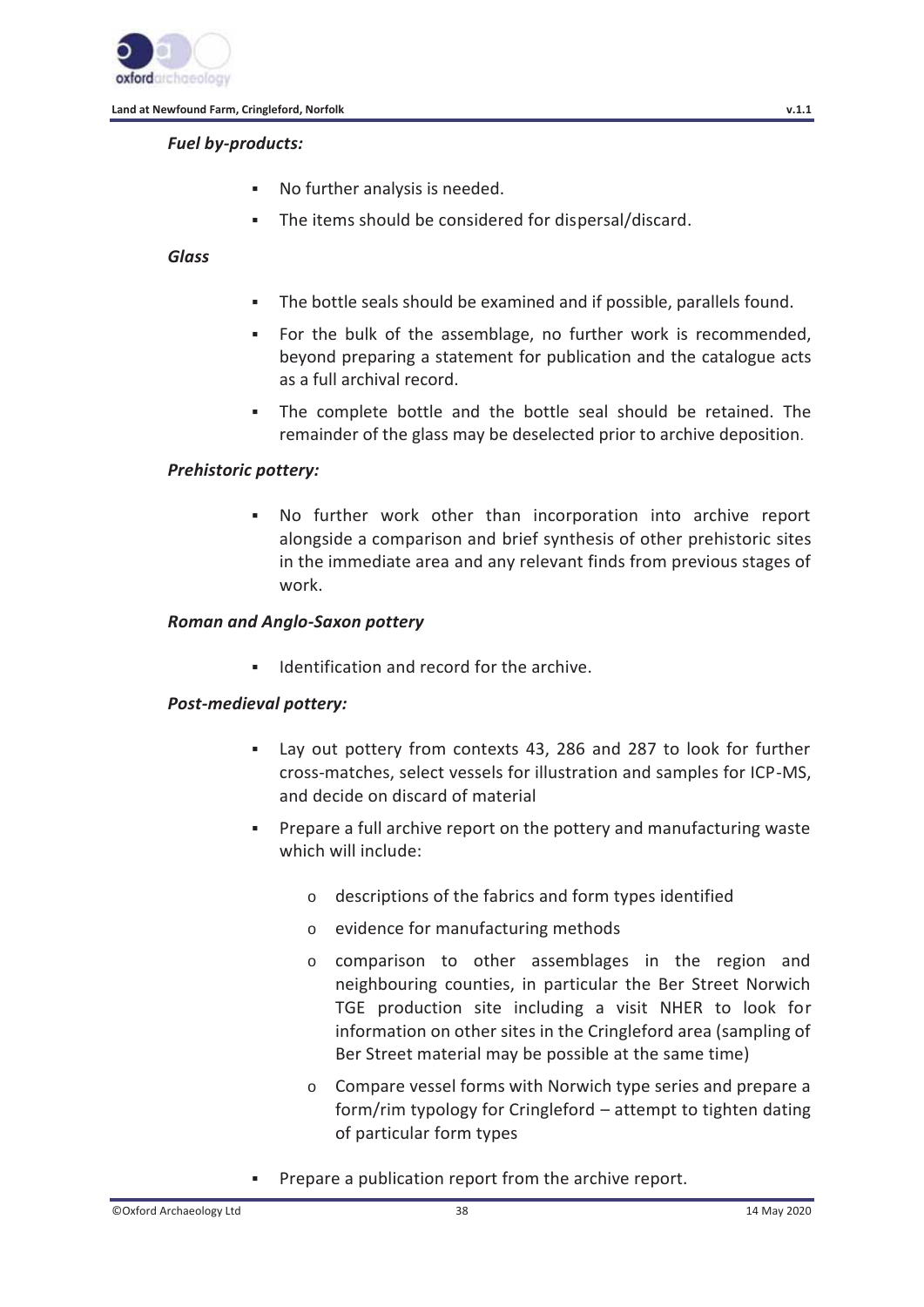

- Make allowance for at least 100 drawings and 50 photographs for subsequent grey lit and publication
- Select samples for chemical analysis, and if possible, compare to samples from the Ber Street kiln redware group (GRE, IGBW, PMSW) and the TGE will be submitted for ICP-MS analysis, together with one sample each from Ber Street, a total of 10 samples
- Select 2 samples for chemical sampling of saggars

## *Ceramic building material:*

- produce detailed description of the material recovered from the kilns and related waste dumps as well as discussion of the types of CBM being produced,
- Comparison of the assemblage with other large groups of CBM from the region
- Three-dimensional spatial distribution of CBM fabrics and forms in features and structures will be important in studying the construction and use of the kilns.
- Analysis of tiles and bricks associated with the pottery waste dumps in conjunction with other potting kiln waste.
- Produce a report suitable for archive and/or publication.
- Up to 5 fragments are worthy of illustration by line drawing or photography

### *Fired clay:*

- No further work other than incorporation into archive report (with CBM).
- The material should be considered for discard.

### *Clay tobacco pipe:*

- Research on the pipe maker IM. Pipes with this mark were also recovered from the excavation at Duke Street Norwich. (0.25 day)
- Examine the lead-filled clay tobacco pipe and look for parallels. (0.25 day)
- Report on the above. (0.5 day)
- Photograph/illustrate the initialled pipe bowl for inclusion in the report.
- Photograph/illustrate the lead filled pipe for inclusion in the report.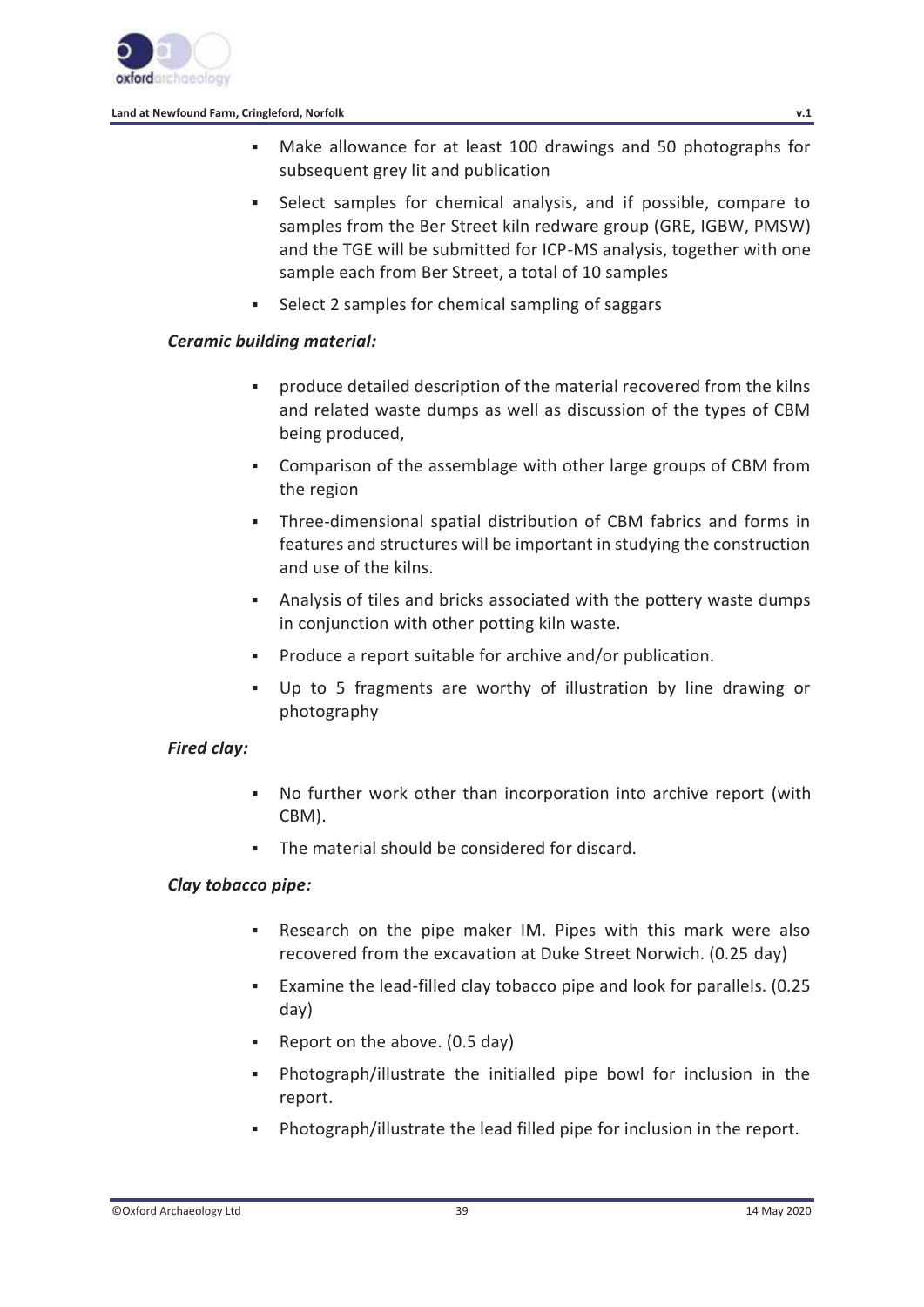

- No further work is recommended for the remainder of the assemblage.
- The plain, undecorated stems are recorded in the catalogue and may be discarded. The complete pipe bowls should be retained.

#### *Faunal remains:*

- Full recording and analysis to be undertaken of bone
- Incorporation of full analysis report into archive report and summarise for publication.

### *Marine mollusca:*

No further work other than incorporation into archive report.

### *Environmental bulk samples*

No further work (possible charcoal ID)

### *Radiocarbon dating*

**Possible kiln charcoal?** 

### *Report writing*

- 6.3.5 Tasks associated with report writing are identified in Table 15 (see Section 7.2 below). An archive report, incorporating the pertinent evaluation data, will be prepared that will include results of all analyses.
- 6.3.6 It is proposed that a publication article will be produced which summarises the results and focuses on the key aspects of the site (see below).

### *Publication*

6.3.7 It is proposed that the results of the project should be published in Norfolk Archaeology and / or a more ceramic-based journal (see Section 7.2).

## **6.4 Retention and dispersal of finds and environmental evidence**

6.4.1 Recommendations for the retention and/or dispersal of each artefactual or ecofactual assemblage have been made by the relevant specialists during this assessment stage (see Appendices B.1-10). On completion of full analysis, discussions will be had between the relevant parties (see Section 6.2 above) to oversee the disposal/dispersal of redundant material and preparation for archiving of material considered to hold continuing value for the archaeological record. The retained material will be deposited with the site archive in due course (see below). It has been noted that Norfolk CC Historic Environment have expressed interest in retaining a selection of the discarded ceramics for their reference and public archaeology collection.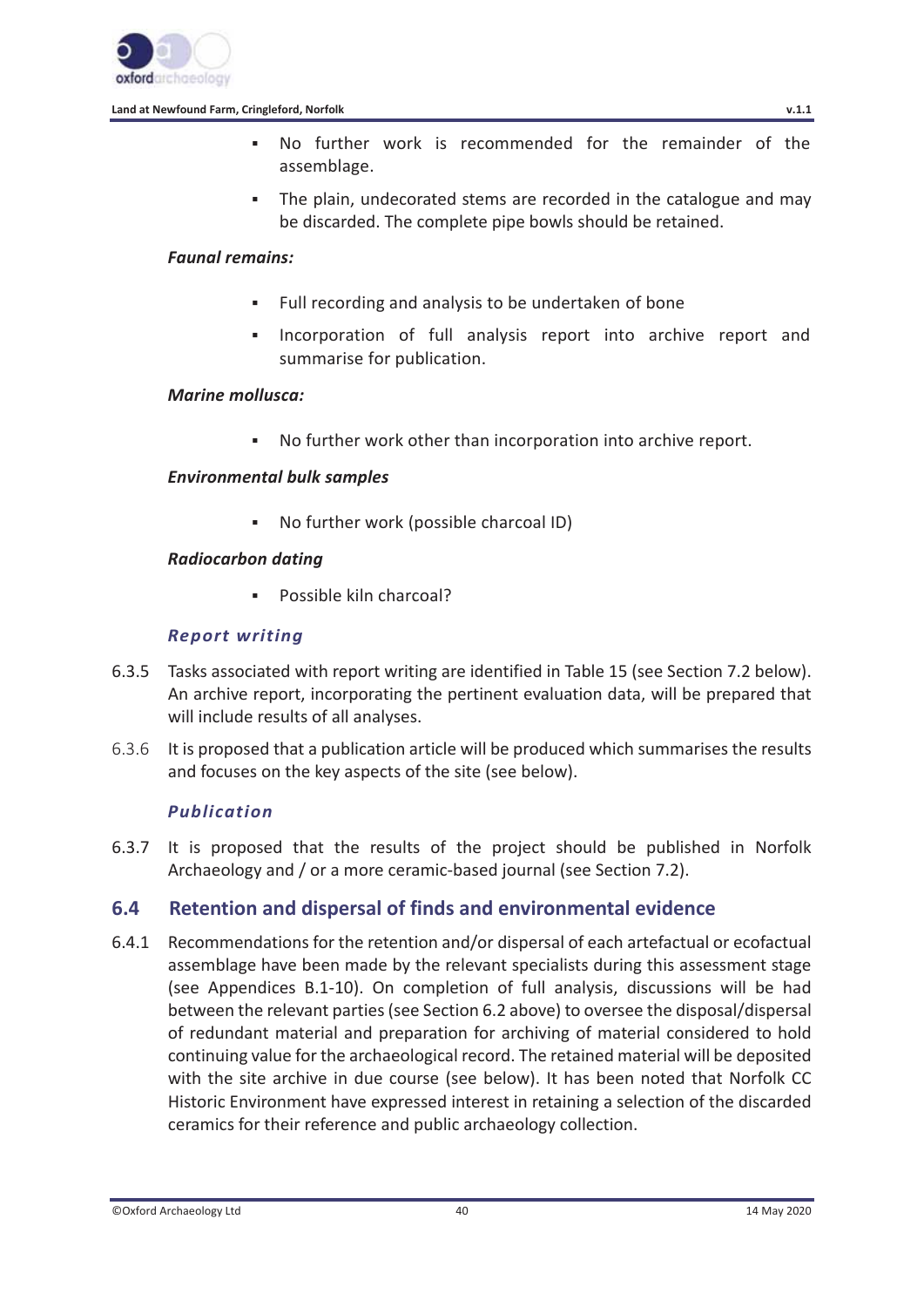

# **6.5 Ownership and archive**

- 6.5.1 All artefactual material recovered will be held in storage by OA East and ownership of all such archaeological finds will be given over to the relevant authority to facilitate future study and ensure proper preservation of all artefacts. During analysis and report preparation, OA East will hold all material and reserves the right to send material for specialist analysis. It is Oxford Archaeology Ltd's policy, in line with accepted practice, to keep site archives (paper and artefactual) together wherever possible.
- 6.5.2 The archive will be prepared in accordance with current OA East guidelines, which are based on current national guidelines.
- 6.5.3 Excavated material and records will be deposited with, and curated by, Norfolk County Council Museum Stores under the Site Code ENF145412 and Accession number NWHCM: 2019.59. A digital archive will be deposited with OA Library/ADS. Norfolk County Council requires transfer of ownership prior to deposition.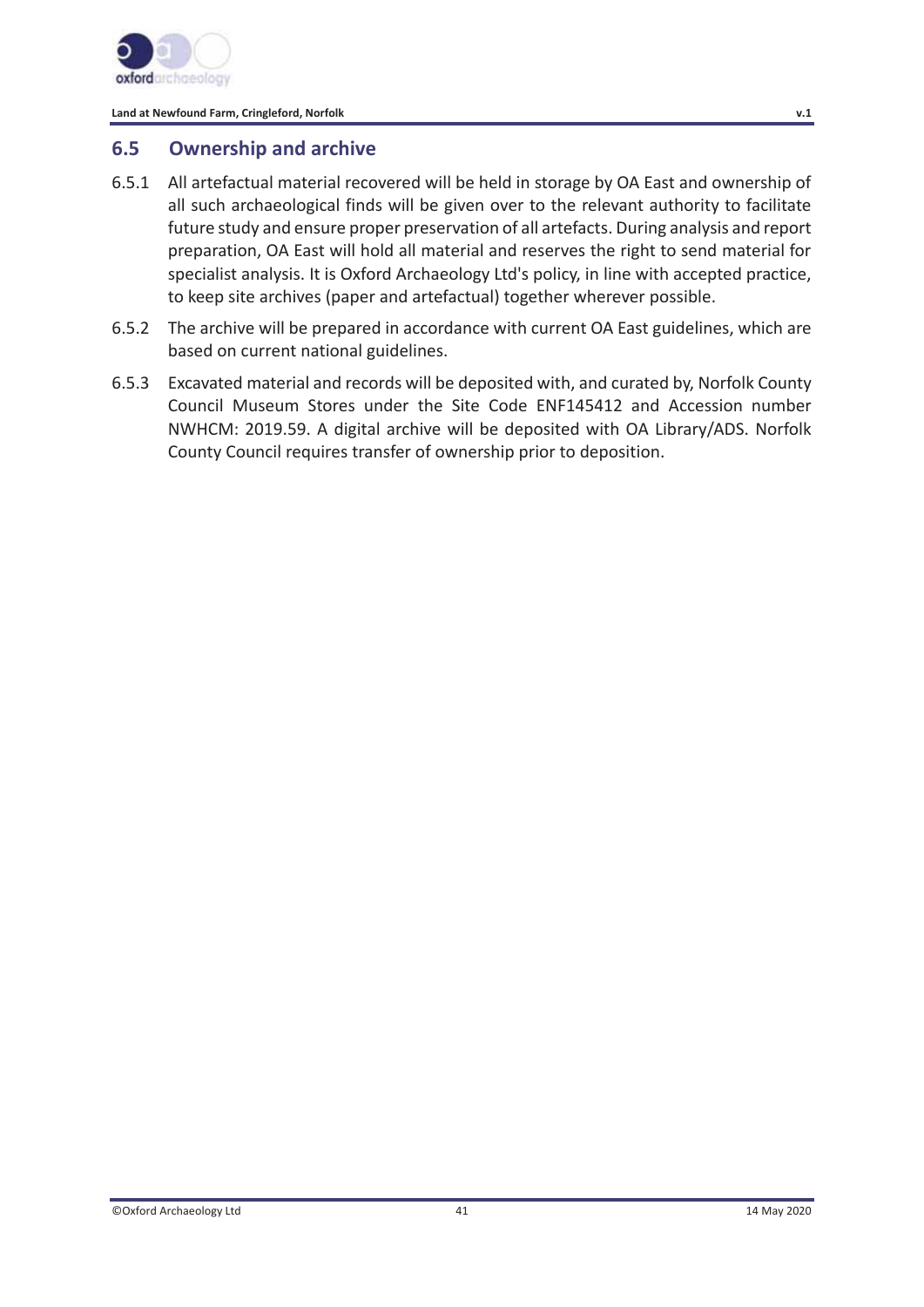

# **7 RESOURCES AND PROGRAMMING**

## **7.1 Project team structure**

#### 7.1.1 The project team is set out in Table 14 below:

| <b>Name</b>          | <b>Initials</b> | <b>Organisation</b> | Role                                                |
|----------------------|-----------------|---------------------|-----------------------------------------------------|
| Nick Gilmour         | NG              | <b>OAE</b>          | Project Manager and prehistoric pottery specialist  |
| Elizabeth Popescu    | EР              | <b>OAE</b>          | Head of Post-Excavation and Publication             |
| Rachel Clarke        | RC              | <b>OAE</b>          | Editor                                              |
| <b>Tom Collie</b>    | ТC              | <b>OAE</b>          | Project Officer & author; documentary research      |
| Denis Sami           | DS              | <b>OAE</b>          | Metalwork specialist                                |
| Carole Fletcher      | CF              | <b>OAE</b>          | Specialist (clay tobacco pipe, glass, CBM, pottery) |
| Sue Anderson         | SА              | Freelance           | Pottery & CBM specialist and author                 |
| <b>Hayley Foster</b> | ΗF              | <b>OAE</b>          | Faunal remains specialist                           |
| Karen Barker         | КB              | OAN                 | Conservator and X-radiography                       |
| Illustrator          | Ш               | <b>OAE</b>          | Illustrator (TBC)                                   |
| James Fairbairn      | JF              | <b>OAE</b>          | Finds photography                                   |
| Katherine Hamilton   | KН              | <b>OAE</b>          | <b>Archive Supervisor</b>                           |
| Ben Jervis           | BJ              | Freelance           | Clay tobacco pipe specialist                        |

Table 14: Project team

## **7.2 Task list and programme**

- 7.2.1 Compilation of a final archive report is normally completed within one year of the approval of the Post-Excavation Assessment and Updated Project Design (May 2021). A publication proposal will be submitted to the preferred journal (possibly Norfolk Archaeology and / or Medieval Ceramics; joint authorship Tom Collie and Sue Anderson), once this has been agreed by the relevant parties. NB Archiving tasks and costs will be calculated once a dispersal and retention policy has been agreed with NWHCM.
- 7.2.2 A task list is presented below.

| <b>Task</b><br>No.              | <b>Task</b>                                                                                                                           |  | <b>Staff</b>              | No.<br>Days  |  |  |  |  |
|---------------------------------|---------------------------------------------------------------------------------------------------------------------------------------|--|---------------------------|--------------|--|--|--|--|
|                                 | <b>Project Management</b>                                                                                                             |  |                           |              |  |  |  |  |
| 1                               | Project management                                                                                                                    |  | NG EP/RC                  | 3            |  |  |  |  |
| 2                               | Team meetings                                                                                                                         |  | NG EP/RC TC               | 1            |  |  |  |  |
| 3                               | Liaison with relevant staff and specialists, distribution of relevant<br>information and materials                                    |  | TC, RC, NG,<br>SA, EP, HF | 1.5          |  |  |  |  |
| Stage 1: Stratigraphic analysis |                                                                                                                                       |  |                           |              |  |  |  |  |
| 4                               | Integrate ceramic/artefact dating with site matrix                                                                                    |  | <b>TC</b>                 | 1            |  |  |  |  |
| 5                               | Finalise site phasing                                                                                                                 |  | TC                        | 1            |  |  |  |  |
| 6                               | Add final phasing and groups to database                                                                                              |  | <b>TC</b>                 | $\mathbf{1}$ |  |  |  |  |
| $\overline{7}$                  | Compile group and phase text, incorporating evaluation data where<br>appropriate                                                      |  | TC                        | 3            |  |  |  |  |
| 8                               | Compile overall stratigraphic text and site narrative to form the basis of<br>the full/archive report and incorporate evaluation data |  | TC                        | 3            |  |  |  |  |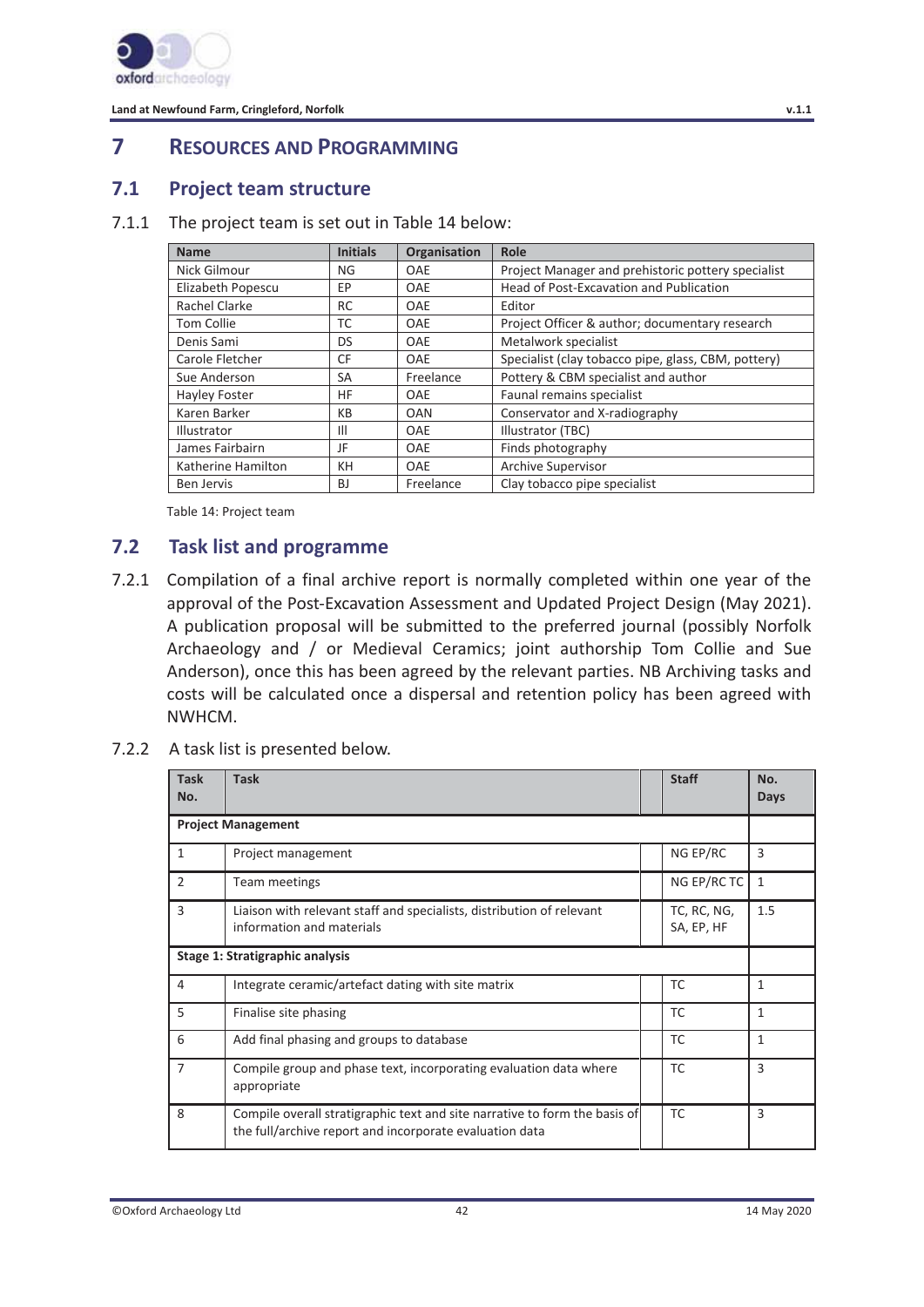

| <b>Task</b><br>No.  | <b>Task</b>                                                                                                                                                                                                              | <b>Staff</b>   | No.<br>Days    |  |  |  |  |  |
|---------------------|--------------------------------------------------------------------------------------------------------------------------------------------------------------------------------------------------------------------------|----------------|----------------|--|--|--|--|--|
| 9                   | Review, collate and standardise results of all final specialist reports and<br>integrate with stratigraphic text and project results                                                                                     | TC             | $1.5\,$        |  |  |  |  |  |
| <b>Illustration</b> |                                                                                                                                                                                                                          |                |                |  |  |  |  |  |
| 10                  | Prepare draft phase plans, sections and other report figures                                                                                                                                                             | $\mathsf{III}$ | $\overline{2}$ |  |  |  |  |  |
| 11                  | Select photographs for inclusion in the report                                                                                                                                                                           | ТC             | 0.5            |  |  |  |  |  |
| 12                  | Select sections for inclusion in the report                                                                                                                                                                              | TC             | 0.5            |  |  |  |  |  |
| 13                  | Illustrate post-medieval pottery: max 100 sherds                                                                                                                                                                         | Ш              | 20             |  |  |  |  |  |
| 14a                 | Photograph post-medieval pottery and edit/archive: max 50                                                                                                                                                                | JF             | 4              |  |  |  |  |  |
|                     | Photograph 2 x clay tobacco pipes                                                                                                                                                                                        |                |                |  |  |  |  |  |
| 14 <sub>b</sub>     | Paste up photos (scales etc)                                                                                                                                                                                             | Ш              | 4              |  |  |  |  |  |
| 15                  | Illustrate 5 CBM fragments                                                                                                                                                                                               | ill            | 1              |  |  |  |  |  |
|                     | Documentary research                                                                                                                                                                                                     |                |                |  |  |  |  |  |
| 16                  | Updated HER search in the surrounding 1km area and other research                                                                                                                                                        | TC/NHER        | 2              |  |  |  |  |  |
|                     | <b>Artefact studies</b>                                                                                                                                                                                                  |                |                |  |  |  |  |  |
| 17a                 | Metalwork: complete archive report following x-ray<br>DS                                                                                                                                                                 |                |                |  |  |  |  |  |
| 17 <sub>b</sub>     | X-ray of 2 objects @£25 per plate                                                                                                                                                                                        | КB             | 0.2            |  |  |  |  |  |
| 18                  | Flint work: complete archive report with any additional information                                                                                                                                                      | LB/TC          | 0.1            |  |  |  |  |  |
| 19                  | Prehistoric pottery: complete archive report (integrate eval)                                                                                                                                                            | ΝG             | 0.2            |  |  |  |  |  |
| 20a                 | Roman pottery: identification for archive, collate with any previous<br>contemporary finds                                                                                                                               | КA             | 0.2            |  |  |  |  |  |
| 20 <sub>b</sub>     | Saxon pottery: identification for archive, collate with any previous<br>contemporary finds                                                                                                                               | SA             | 0.2            |  |  |  |  |  |
| 21                  | Lay out material and help with pottery discard                                                                                                                                                                           | CF             | $\overline{2}$ |  |  |  |  |  |
| 22                  | Prepare archive report/publication summary of glass. ID bottle seal                                                                                                                                                      | TBC            | 0.5            |  |  |  |  |  |
| 23a                 | Post-medieval pottery and manufacturing waste: X-fits, select sherds<br>for illustration chemical analysis, comparison with Norwich type series;<br>prepare form/rim typology; research, archive report and publication, | SA             | 7              |  |  |  |  |  |
| 23 <sub>b</sub>     | ICP-MS analysis of up to 12 pottery samples @ £50 per sample                                                                                                                                                             | <b>TBC</b>     | ÷,             |  |  |  |  |  |
| 23c                 | C14 x 2 max @£320 each (but see S. 4.5)                                                                                                                                                                                  | <b>SUERC</b>   |                |  |  |  |  |  |
| 24                  | CBM: research, report and publication synopsis along with<br>comparisons with other sites etc                                                                                                                            | SA             | 2              |  |  |  |  |  |
| 25                  | Clay tobacco pipe: research IM, lead-filled pipe, report                                                                                                                                                                 | CF/BJ          | $\mathbf{1}$   |  |  |  |  |  |
|                     | <b>Ecofact studies</b>                                                                                                                                                                                                   |                |                |  |  |  |  |  |
| 26                  | Faunal remains: archive catalogue, further analysis, research, archive<br>report and publication synopsis                                                                                                                | ΗF             | 2              |  |  |  |  |  |
|                     | <b>Stage 2: Report Writing</b>                                                                                                                                                                                           |                |                |  |  |  |  |  |
| 27                  | Integrate documentary research                                                                                                                                                                                           | TC             | 1              |  |  |  |  |  |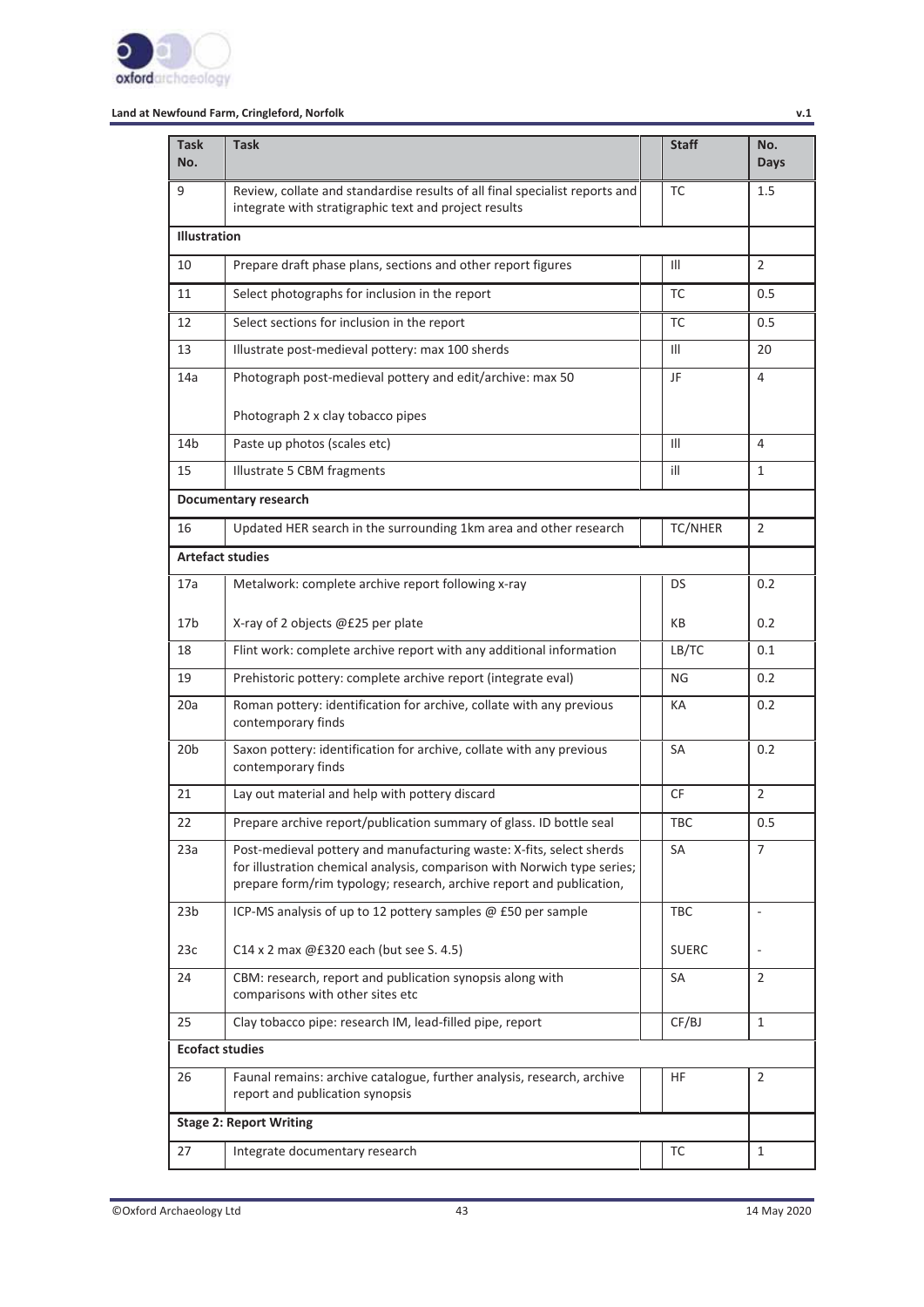

| <b>Task</b><br>No. | <b>Task</b>                                                  | <b>Staff</b>     | No.<br><b>Days</b> |
|--------------------|--------------------------------------------------------------|------------------|--------------------|
| 28                 | Write historical and archaeological background text          | <b>TC</b>        | $\mathbf{1}$       |
| 29                 | Compile final list of illustrations/liaise with illustrators | <b>TC</b>        | 0.5                |
| 30                 | Write discussion and conclusions                             | TC/SA            | $\overline{2}$     |
| 31                 | Prepare final report figures                                 | $\mathbf{III}$   | 5                  |
| 32                 | Collate/edit captions, bibliography, appendices etc.         | TC/RC            | $\mathbf{1}$       |
| 33                 | Internal edit                                                | RC/EP            | 3                  |
| 34                 | Incorporate internal edits                                   | <b>TC</b>        | $\mathbf{1}$       |
| 35                 | Final edit/check                                             | RC / EP          | 0.5                |
| 36                 | Send to RPS/NCC for approval                                 | NG TC            | 0.1                |
| 37                 | Approval revisions                                           | TC/RC/III        | 1.5                |
|                    | <b>Stage 3: Publication</b>                                  |                  |                    |
| 38                 | Produce draft publication(s) text (TBC)                      | TC/SA/RC         | 10                 |
| 39                 | Compile list of illustrations/liaise with illustrators       | <b>TC RC III</b> | 1                  |
| 40                 | Produce publication figures (TBC)                            | $\mathbf{III}$   | 5                  |
| 41                 | Internal edit                                                | <b>RC</b>        | 3                  |
| 42                 | Incorporate internal edits                                   | <b>TC</b>        | 0.5                |
| 43                 | Final edit/check                                             | <b>RC</b>        | $\mathbf{1}$       |
| 44                 | Send to publisher for refereeing                             | <b>RC</b>        | 0.5                |
| 45                 | Post-refereeing revisions                                    | <b>RC</b>        | $\overline{2}$     |
| 46                 | Copy edit queries/proof reading                              | <b>RC</b>        | $\mathbf{1}$       |
| 49                 | Print costs (c. £50 per page) TBC                            | $\omega$         |                    |
|                    | <b>Stage 4: Archiving</b>                                    |                  |                    |
| 47                 | Compile paper archive                                        | TC/KH            | $\mathbf{1}$       |
| 48                 | Archive/delete digital photographs                           | TC/KH            | 1                  |
| 49                 | Compile/check and deposit material archive (TBC)             | KH               | <b>TBC</b>         |

Table 15: Task list

\* See Appendix D for product details and Appendix E for the project risk log.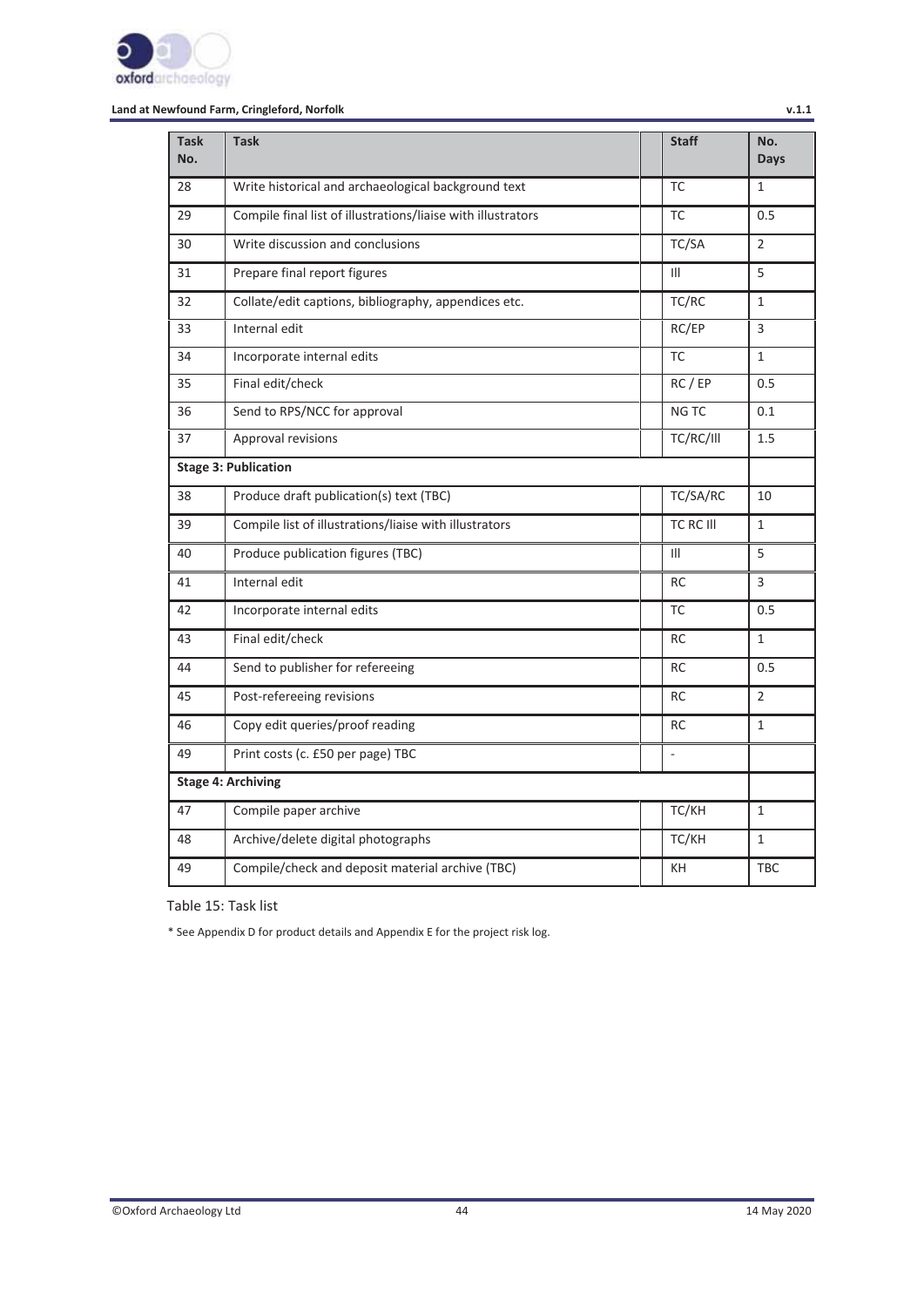

# **8 BIBLIOGRAPHY**

Albarella, U. and Davis, S.J. 1996. Mammals and birds from Launceston Castle, Cornwall: decline in status and the rise of agriculture, Circaea 12 (1), 1-156.

Anderson, S. and Tester, A., 2003, Gedding Hall Brick Kiln (GDD 012). A Report on the Archaeological Excavation, 2002. SCCAS Report No. 2002/128.

Anderson, S., 2012, 'Ceramic building material from Reedham brick clamp', in Anderson, S., Flood Defence Works sites: finds. Archive report for H Wallis.

Anderson, S., 2017, Euston Brick Kilns (EUN 035): CBM. Archive report for SACIC.

Anderson, S., 2003, 'Glazed redware pottery and kiln waste from Sutton Heath, Suffolk', Proc Suff Inst Archaeol Hist 40(3), 301–5.

Anderson, S., 2005, 'Pottery', in Shelley, A., Excavations at Dragon Hall, Norwich, E. Anglian Archaeol. 112, 89–96.

Anderson, S., 2013, Newfound Farm, Cringleford (ENF131288): the pottery. Archive report for NPS Archaeology.

Anderson, S., 2015, The Gables, Bury Street, Stowmarket (SKT071): ceramics archive report. Report for Britannia Archaeology. Available: http://www.spoilheap.co.uk/pdfs/SKT071\_ceramics\_archive\_report.pdf

Andrews, P. 1995. Excavations at Redcastle Furze, Thetford 1988-9. East Anglian Archaeology 72

Atkin, S. 1985 'The Clay Pipe-Making Industry in Norfolk' in *Norfolk Archaeology* Volume XXXIX Pt II 1985 p 118-149

Barnett, A 2011; *Report on an Archaeological fieldwalking at Newfound Farm, Colney Lane, Cringleford* Report No. 2585. NAU.

Bayley, J, Dungworth, D and Paynter, S 2001 Archaeometallurgy. English Heritage: London

Bishop, B.J. 2012. The Grime's Graves Environs Survey: Exploring the Social Landscapes of a Flint Source. Unpublished PhD thesis, University of York.

Broadway, J., 2003 'The Probate Inventory of Phillip Greene, a Restoration Brickmaker in Gloucester, 1685' *Transactions of the Bristol and Gloucestershire Archaeological Society*  Volume 121, 23-241

Brunskill, R.W., 1990, Brick Building in Britain. Victor Gollancz Ltd, London.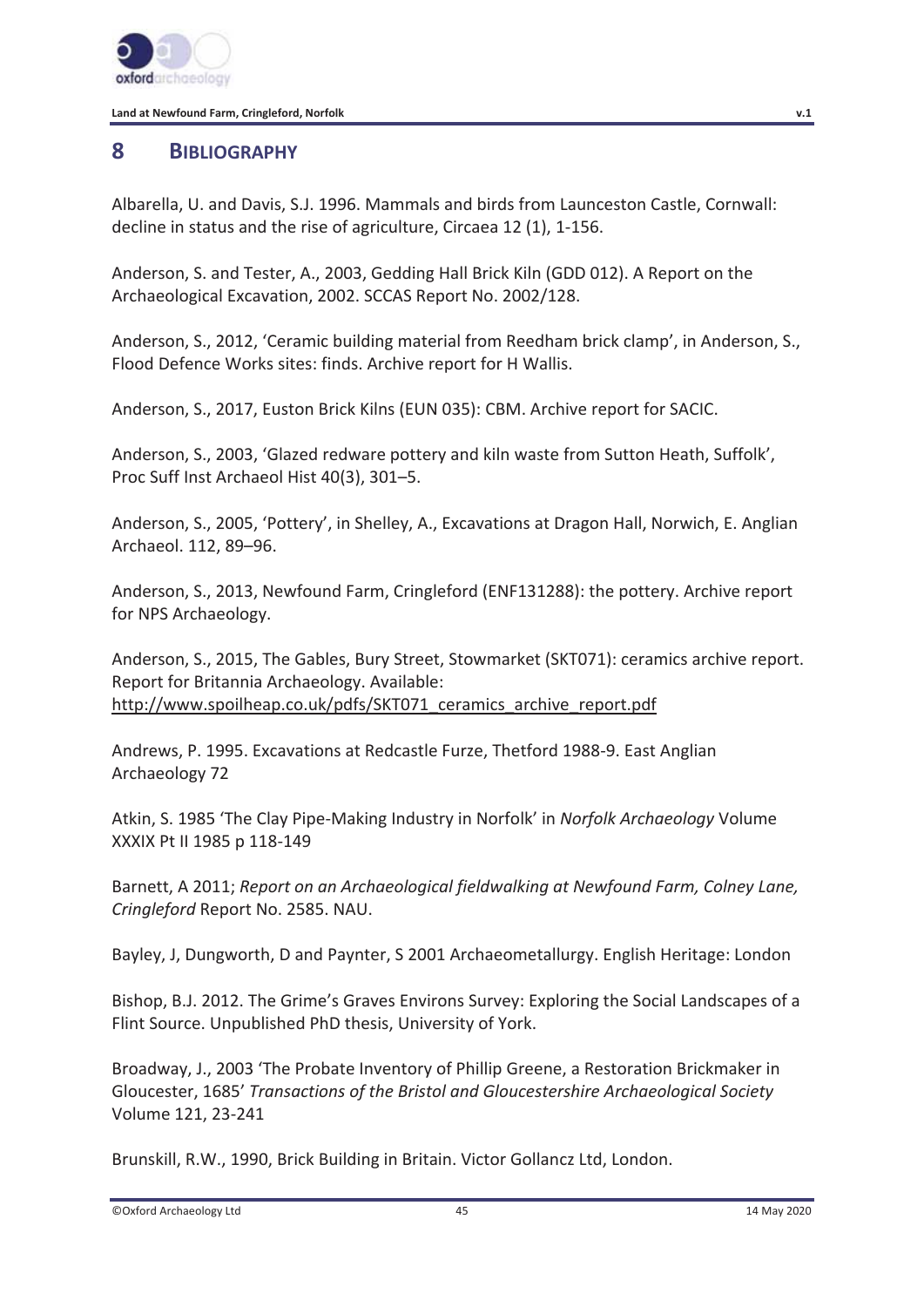

Caruth, J. and Goffin., R. 2012. Land south of Hartismere High School Eye, Suffolk EYE 083 Post-Excavation Assessment Report SCCAS Report No. 2012/067

Cessford, C., Alexander, M. and Dickens, A., 2006, Between Broad Street and the Great Ouse: waterfront archaeology in Ely, E. Anglian Archaeol. 114, Cambridge.

Cherry, J., 1977, 'Post-medieval Britain in 1976', Post-Medieval Archaeol., 11, 87–100.

Clarke, H. and Carter, A., 1977, Excavations in King's Lynn 1963–1970. Soc. Medieval Archaeol. Monogr. Ser. 7.

Clark, P; Written Scheme of Investigation for Archaeological Mitigation – Newfound Farm, Cringleford, Norfolk; CgMs; 2018

Cocroft, W., 1985, 'Two post-medieval pottery kilns and associated products from Prosser's Yard, Brill, Buckinghamshire', Records of Buckinghamshire 27, 72–93.

Commons Journals I (1637), 685

Commons Journals XI (1696), 421

Crawley, P 2013 Archaeological trial trench evaluation at Newfound Farm, Cringleford, Norfolk; NPS Archaeology (unpublished) Report 2013/1135

Crummy, N. and Hind, J. 'Clay Tobacco Pipes' in Crummy, N. 1988 *The post-Roman small finds from excavations in Colchester, 1971-85*, p46-66. Colchester Archaeological Report No 6 Colchester Archaeological Trust

Cunningham, C., 1985, 'The Stock pottery', in Cunningham, C. and Drury, P.J., Post-medieval Sites and their Pottery: Moulsham Street, Chelmsford, CBA Res Rep 54, 83–88.

Davey, W. and Walker, H., 2009, The Harlow Pottery Industries. Medieval Pottery Research Group Occasional Paper 3.

Davis, S.J. 1992. A rapid method for recording information about mammal bones from archaeological site (AML report 19/92), London: English Heritage.

Drury, P.J., 1975, 'Post-medieval brick and tile kilns at Runsell Green, Danbury, Essex', Postmedieval Archaeology 9, 203-11.

Drury, P., 1993, 'Ceramic building materials', in Margeson, S., Norwich Households, EAA 58, Norwich Survey, pp.163-8.

Egan, G. 1998 [2010], The Medieval Household. Daily Living c. 1150-1450, (Woodbridge, The Boydell Press)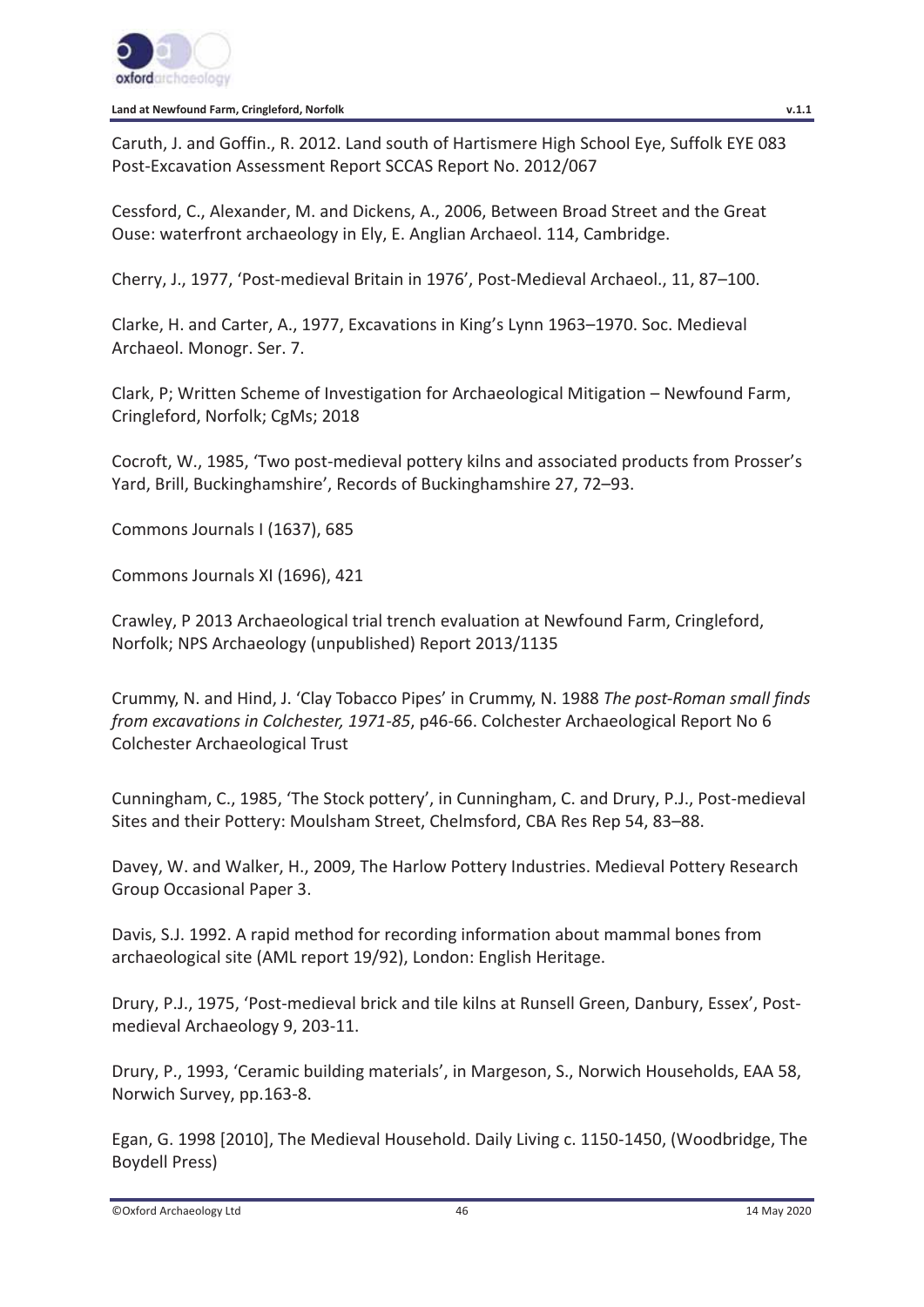

Fletcher, C. 2019 'Marine mollusca' in Greef, A. 2019 36-42 Duke Street, Norwich Post-Excavation Assessment and Updated Project Design OA Report 2220 (unpublished) Gajos, P 2010; Archaeological Desk Based Assessment – Land at Newfound Farm, Cringleford, Norwich; CgMs

Garrow, D., Lucy, S. and Gibson, D. 2006. Excavations at Kilverstone, Norfolk: An episodic landscape history. East Anglian Archaeology No. 113, 170-201.

Haynes, E.B. 1969 *Glass Through The Ages.* Penguin Books

Higham, C.F.W. 1967. Stockrearing as a cultural factor in prehistoric Europe, proceedings of the prehistoric society 33, 84-106.

Hillson, S. 1992. Mammal bones and teeth: An introductory guide to methods and identification. London Institute of Archaeology: University College London.

Hodder, M. and Barfield, L. 1991. (eds) *Burnt Mounds and Hot Stone Technology* Sandwell

Hume, I. N. 1969 *A Guide to Artifacts of Colonial America.* New York : Alfred A. Knopf.

Jennings, S., 1981, Eighteen Centuries of Pottery from Norwich. E. Anglian Archaeol. 13, Norwich Survey/NMS.

Jones and Sullivan et al 1989 *The Parks Canada Glass Glossary*

Lloyd, N., 1925, A History of English Brickwork. The Antique Collectors' Club, reprint 2005.

Longworth, I. 1971. The Neolithic pottery, in Wainwright, G. 1971, Durrington Walls: Excavations 1966-1968.

Martin, E.A., Pendleton, C., Plouviez, J., and Sullivan, D., 1990, 'Archaeology in Suffolk 1989', Proc. Suffolk Inst. Archaeol., 37(2), 147–64.

Masters, P, 2011, Geophysical survey of land at Newfound Farm, Cringleford, Norwich Norfolk; Cranfield Forensic Institute Report No. 051

MPRG, 1998, A Guide to the Classification of Medieval Ceramic Forms. Medieval Pottery Research Group Occasional Paper 1.

McCormick, F. and Murray E. 2007. Knowth and the zooarchaeology of early Christian Ireland. Dublin: Royal Irish Academy.

MPRG, 2001, Minimum Standards for the Processing, Recording, Analysis and Publication of Post-Roman Ceramics. Medieval Pottery Research Group Occasional Paper 2

<sup>©</sup>Oxford Archaeology Ltd 47 14 May 2020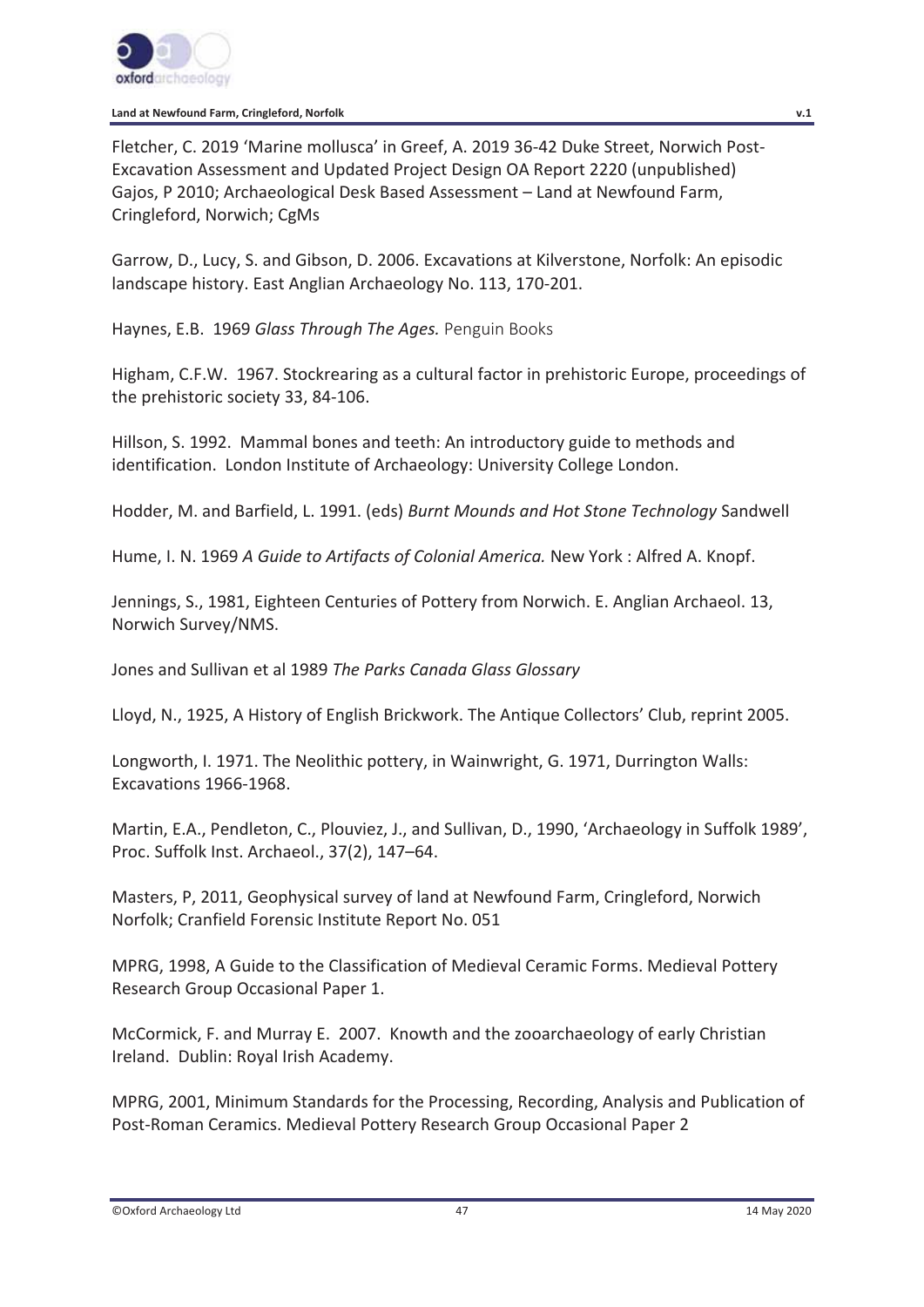

Oswald, A. 1975 *Clay Pipes for the Archaeologist* British Archaeological Reports No. 14 British Archaeological Reports, Oxford

Oswald, A. 1979 'Identifiable Pipes of the Norwich Makers' in Davey, P. (Ed) 1979 *The Archaeology of the Clay Tobacco Pipe. I. Britain: The Midlands and Eastern England*, BAR British Series 63 p353-359

Owles, E. and Smedley, N., 1968, 'Archaeology in Suffolk 1967', *Proc. Suffolk Inst. Archaeol. 31(1)*, 72–83.

Payne, S. 1973. Kill off patterns in sheep and goats: the mandible from Asvan Kale, Anatolian Studies 23, 281-303.

Pepys, S. 1662 *Diaries* 

PCRG 2011*. The Study of Later Prehistoric Pottery: General Policies and Guidelines for Analysis and Publication*. Oxford: Prehistoric Ceramics Research Group Occasional Papers 1 and 2 (fourth edition).

Quelch, S. 2006 *Brickmaking* RH7 History Group

Robertson et al. 2018 *Standards for development-led archaeological projects in Norfolk.*  Available at https://www.norfolk.gov.uk/-/media/norfolk/downloads/rubbish-recyclingplanning/planning/planning-and-the-historic-environment/standards-for-development-ledarchaeological-projects-in-norfolk.pdf?la=en&hash=A614993EE76F02065853DB70E3387DD A8DAA8464

Schmid, E. 1972. Atlas of animal bones for prehistorians, archaeologists and quaternary geologists. Amsterdam-London-New York: Elsevier publishing company.

Silver, I.A. 1970. The ageing of domestic animals. In D.R. Brothwell and E.S Higgs (eds), Science in archaeology: A survey of progress and research, pp.283-302. New York: Prager publishing.

Trimble, G. 2004. Harford Park and Ride, Harford, Norfolk, Assessment Report and Post Excavation Project Design. Norfolk Archaeological Unit. NAU Report No. 938.

Turner, R. 1921 The English Coal Industry in the Seventeenth and Eighteenth Centuries, IN: *The American Historical Review,* vol.27 no.1, 1-23

Van den Bossche, W. 2001 Antique Glass Bottles Their History and Evolution (1500-1850)

von den Driesch, A. and Boessneck, J. 1974. 'Kritische Anmerkungen zur Widerristhohenberechnung aus Langenmassen vor- und fruhgeschichtlicher Tierknochen', Saugetierkundliche Mitteilungen 22, 325-348.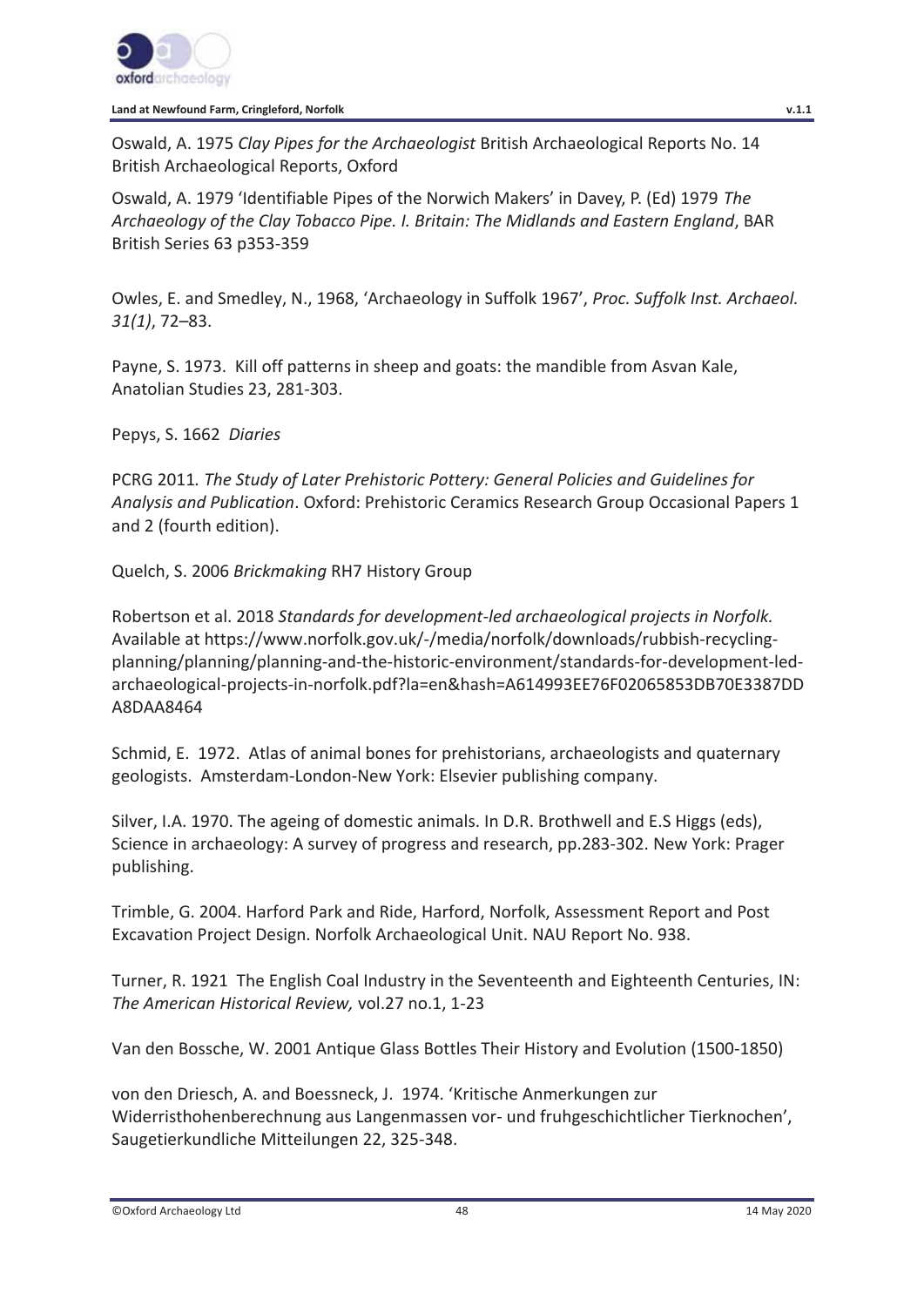

Wade-Martins, P., 1983, Two Post-Medieval Earthenware Pottery Groups from Fulmodeston. E. Anglian Archaeol. 19.

Wainwright, G.J., 1973. The excavation of prehistoric and Romano-British settlements at Eaton Heath, Norwich. Archaeological Journal, 130 (1), 1-43.

Whitmore, D. 2004 Excavations at a Neolithic site at The John Innes Centre, Colney, 2000. Norfolk Archaeology 44 (3), 406–431.

Willmott, H. 2002 *Early post-medieval vessel glass in England c.1500-1670.* CBA Research Report 132

## **Electronic sources**

Atkinson, D. and Oswald, O.1969 *London Clay Tobacco Pipes* reprinted from the Journal of the British Archaeological Association Vol 32 http://www.reenactor.ru/ARH/PDF/Atkinson\_Oswald\_London\_pipes.pdf consulted 27/05/2019

Winder, J.M. 2011 *Oyster Shells from Archaeological Sites A brief illustrated guide to basic processing.* https://oystersetcetera.wordpress.com/2011/03/29/oyster-shells-fromarchaeological-sites-a-brief-illustrated-guide-to-basic-processing

http://www.reenactor.ru/ARH/PDF/Atkinson\_Oswald\_London\_pipes.pdf consulted 27/05/2019

http://scpr.co/PDFs/Resources/White%20BAR%20Appendix%204.pdf 27/05/2019

http://www.pipearchive.co.uk/howto/date.html consulted 23/08/2019

http://www.pipearchive.co.uk/pdfs/howto/Guidelines%20Ver%201\_2%20030917.pdf consulted 23/08/2019

https://sha.org/bottle/ Consulted 30/05/19

https://www.antiquebottles-glass.com/case-gin-bottles Consulted 30/05/19

https://sha.org/bottle/liquor.htm#Case%20Gin%20bottles Consulted 30/05/19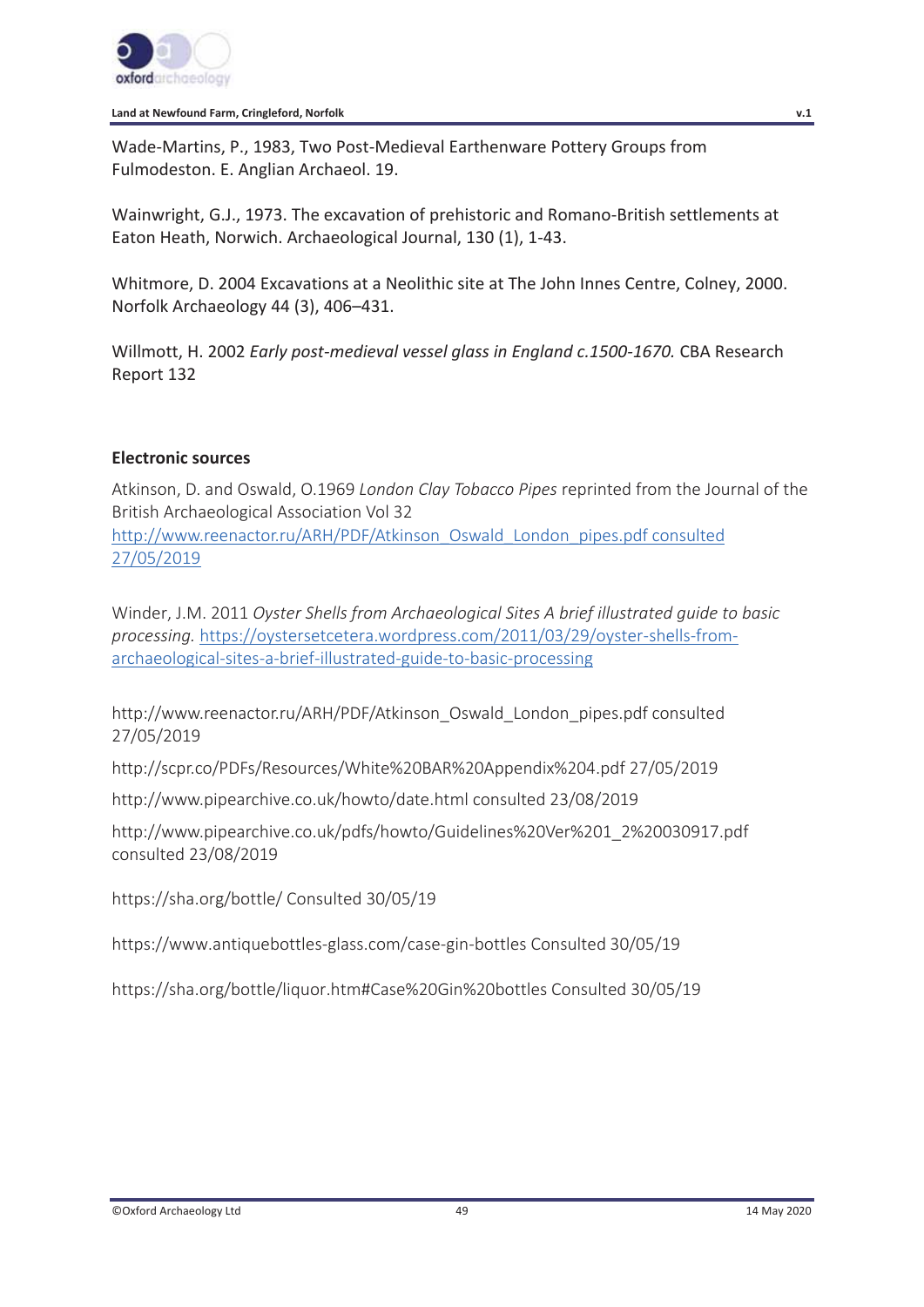

# **APPENDIX A CONTEXT INVENTORY**

| Context Cut Area Phase |                |              | Category    | <b>Feature Type</b>           | <b>Function</b>                    |                | Length Breadth Depth |      | Shape In Plan    | Colour                                              | Fine<br>Component                          |
|------------------------|----------------|--------------|-------------|-------------------------------|------------------------------------|----------------|----------------------|------|------------------|-----------------------------------------------------|--------------------------------------------|
| $1\,$                  | $\mathbf 0$    |              | 0 layer     | topsoil                       | topsoil                            |                |                      |      |                  | dark brown                                          | clay silt                                  |
| $\overline{2}$         | $\mathbf 0$    |              | 0 layer     | subsoil                       | subsoil                            |                |                      |      |                  | mid grey<br>brown                                   | silty sandy<br>clay                        |
| 3                      | $\overline{0}$ |              | 0 layer     | natural geology               | natural<br>geology                 |                |                      |      |                  | mid yellow<br>brown                                 | firm                                       |
| $\overline{4}$         | $\overline{4}$ | $\,1\,$      | $2$ cut     | ditch                         | boundary                           | $\sqrt{2}$     | 0.8                  |      | $0.18$ linear    |                                                     |                                            |
| 5                      | $\overline{4}$ | $\mathbf{1}$ | $2$ fill    | ditch fill                    | disuse                             | $\overline{2}$ | 0.8                  | 0.18 |                  | mid brown<br>grey                                   | silty clay                                 |
| 6                      | 6              | $\mathbf{1}$ | $2$ cut     | ditch                         | boundary                           | $\overline{2}$ | 0.76                 |      | 0.22 linear      |                                                     |                                            |
| $\overline{7}$         | 6              | $1\,$        | $2$ fill    | ditch fill                    | disuse                             | $\overline{2}$ | 0.76                 | 0.22 |                  | light yellow<br>brown                               | silty sand                                 |
| 8                      | $\mathbf 0$    | $\mathbf{1}$ | 2 layer     | dumped deposit discarded kiln | debris                             | 3.7            | 3.22                 | 0.2  |                  | light grey<br>brown                                 | silty clay                                 |
| 9                      | 9              | $1\,$        | $2$ cut     | pit                           | rubbish pit                        | $\,1\,$        | 3.6                  |      | 0.8 sub-circular |                                                     |                                            |
| 10                     | 9              | $\mathbf{1}$ | $2$ fill    | pit fill                      | dumped<br>waste                    | $\,1\,$        | 2.2                  | 0.78 |                  | mid grey<br>brown                                   | silty sand                                 |
| 11                     | 9              | $\mathbf{1}$ | $2$ fill    | pit                           | backfill/<br>waste deposit         | $\,1\,$        | 0.8                  | 0.3  |                  | mid greyish<br>brown                                | silt sand                                  |
| 12                     | 9              | $\mathbf{1}$ | $2$ fill    | lpit                          | backfill/waste<br>disposal         | $\,1\,$        | 2.1                  | 0.5  |                  | mid grey<br>brown                                   | silt sand                                  |
| 13                     | 9              | $1\,$        | $2$ fill    | pit                           | backfill/<br>waste<br>disposal     | $\,1\,$        | 3.4                  | 0.4  |                  | mid grey<br>brown                                   | silt sand                                  |
| 14                     | 14             | $\,1\,$      | $0$ cut     | natural                       | natural<br>feature                 | 0.92           | 0.92                 |      | 0.14 circular    |                                                     |                                            |
| 15                     | 14             | $1\,$        | $O$ fill    | <b>natural</b>                | silting                            | 0.92           | 0.92                 | 0.14 |                  | mid grey<br>brown                                   | silt sand                                  |
| 16                     | 16             | $1\,$        | $2$ cut     | ditch                         | boundary                           | $\,1\,$        | 1.08                 |      | $0.18$ linear    |                                                     |                                            |
| 17                     | 16             | $\mathbf{1}$ | $2$ fill    | ditch                         | silting/disuse                     | $\mathbf{1}$   | 1.08                 | 0.18 |                  | mid grey<br>brown                                   | silt sand                                  |
| 18                     | 18             | $\mathbf{1}$ | $2$ cut     | pit                           | extraction                         | $\,1\,$        | 4.52                 |      | 0.58 sub-linear  |                                                     |                                            |
| 19                     | 18             | $\mathbf{1}$ | $2$ fill    | pit                           | backfill                           | $\,1\,$        | 4.52                 | 0.64 |                  | mid brown<br>yellow                                 | silt clay                                  |
| 20                     | 18             | $\mathbf{1}$ | $2$ fill    | lpit                          | demolition/<br>rubble/<br>backfill | $\mathbf 1$    | 2.5                  | 0.42 |                  | mid brown<br>red                                    | ashy silt                                  |
| 21                     | 18             | $\mathbf{1}$ | $2$ masonry | structure                     | kiln brick                         | 8.8            | 1.59                 | 0.8  |                  | red brick                                           | irregular<br> mortar<br>bonding<br>flemish |
| 22                     | 18             | $\mathbf{1}$ | 2 masonry   | structure                     | kiln                               | 2.1            | 0.42                 | 0.23 |                  | red                                                 | irregular<br>english mortar                |
| 23                     | 18             | $\mathbf{1}$ | $2$ masonry | structure                     | kiln                               | 2.1            | 0.42                 | 0.23 |                  | red                                                 | english mortar                             |
| 24                     | 18             | $\mathbf{1}$ | 2 masonry   | structure                     | brick kiln                         | 2.1            | 0.42                 | 0.23 |                  | red                                                 | irregular<br>mainly header<br>mortar       |
| 25                     | 18             | $\mathbf{1}$ | 2 masonry   | Istructure                    | kiln                               | 2.1            | 0.33                 | 0.23 |                  | red                                                 | english bond<br>mortar                     |
| 26                     | 33             | $\mathbf{1}$ | $2$ masonry | Istructure                    | wall/kiln                          | 7.16           | 0.23                 | 0.86 |                  | layer of blue<br>overlay<br>staining bricks<br>blue | english garden<br>mortar                   |
| 27                     | 33             | $\mathbf{1}$ | 2 masonry   | structure                     | kiln                               | 7.16           | 0.23                 | 0.86 |                  | blue                                                | english garden<br>mortar                   |
| 28                     | 22             | $1\,$        | $2$ fill    | backfill                      | backfill                           | $\,1\,$        | $1\,$                | 0.75 |                  | pale yellow<br>brown                                | silt sand                                  |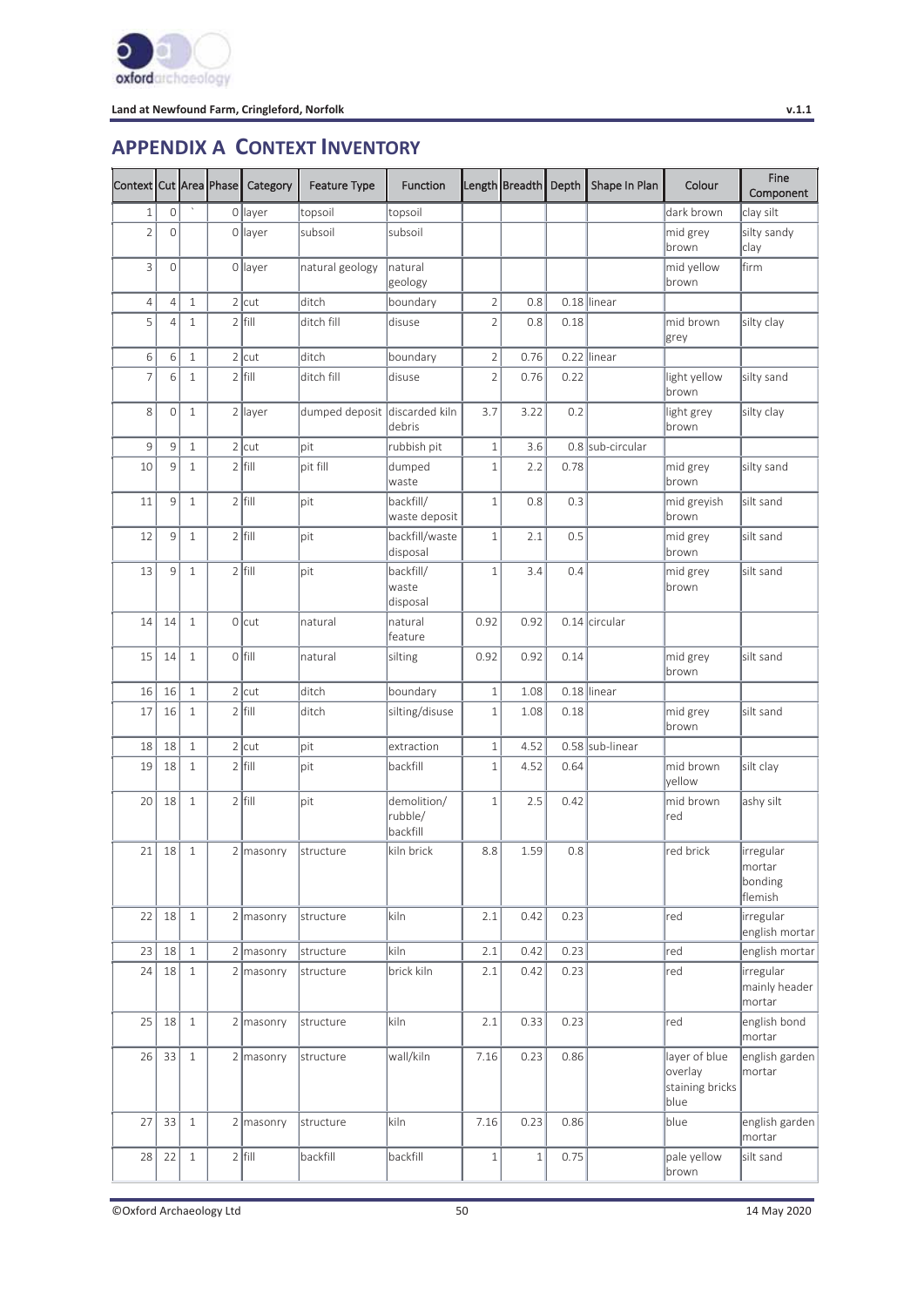

| Context Cut Area Phase |             |                | Category    | <b>Feature Type</b>   | <b>Function</b>                  |              | Length Breadth | Depth | Shape In Plan     | Colour                    | Fine<br>Component                               |
|------------------------|-------------|----------------|-------------|-----------------------|----------------------------------|--------------|----------------|-------|-------------------|---------------------------|-------------------------------------------------|
| 29                     | 33          | $\mathbf{1}$   | $2$ fill    | kiln deposit          | disuse/firing<br>ash             | $\mathbf{1}$ | 0.9            | 0.23  |                   | dark grey                 | silt sand                                       |
| 30                     | 33          | $1\,$          | $2$ fill    | colluvium             | natural<br>silting/backfill      | $1\,$        | 2.14           | 0.22  |                   | mid grey<br>brown         | silt sand                                       |
| 31                     | 33          | $1\,$          | $2$  fill   | backfill              | backfill                         | $\mathbf 1$  | 2.14           | 0.2   |                   | dark grey<br>brown        | silt sand                                       |
| 32                     | 33          | $1\,$          | $2$ fill    | kiln                  | backfill                         | $\,1\,$      | 1.7            | 0.22  |                   | mid grey<br>brown         | silt sand with<br>clay lenses                   |
| 33                     | 33          | $\,1\,$        | $2$ cut     | structure             | kiln<br>construction             | $\mathbf 1$  | 2.1            |       | 0.9 linear        |                           |                                                 |
| 34                     | $\mathbf 0$ | $\,1\,$        | $2$ group   | kiln                  | structure                        | 7.42         | 1.57           | 0.98  |                   |                           |                                                 |
| 35                     | 33          | $1\,$          | $2$ masonry | surface<br>(internal) | kiln floor                       | 7.16         | 0.82           | 0.05  |                   |                           | irregular bond<br>half broken<br>brick and clay |
| 36                     | 36          | $1\,$          | $2$ cut     | ditch                 | boundary/dra<br>inage            | 1.05         | 0.8            |       | $0.38$ linear     |                           |                                                 |
| 37                     | 36          | $1\,$          | $2$ fill    | ditch                 | disuse                           | 1.05         | 0.8            | 0.38  |                   | mid yellow<br>brown       | sand clay                                       |
| 38                     | 38          | $1\,$          | $2$ cut     | ditch                 | boundary/dra<br>inage            | 0.68         | 0.7            |       | $0.17$ linear     |                           |                                                 |
| 39                     | 38          | $1\,$          | $2$ fill    | ditch                 | disuse                           | 0.68         | 0.7            | 0.17  |                   | mid to dark<br>grey brown | sand clay                                       |
| 40                     |             | $\mathbf{1}$   | 0 layer     | colluvium             |                                  | $\,1\,$      | 1.06           | 0.42  |                   | dirty brown<br>vellow     | sand clay                                       |
| 41                     |             | $\mathbf{1}$   | 0 layer     | colluvium             | quarry                           | $\mathbf 1$  | 1.06           | 0.1   |                   | mid to dark<br>grey brown | sand clay                                       |
| 42                     | 42          | $1\,$          | $2$ cut     | pit                   | extraction                       | 2.02         | 1.9            |       | 1.2 indeterminate |                           |                                                 |
| 43                     | 42          | $\mathbf{1}$   | $2$ fill    | pit                   | backfill                         | $1\,$        | 3.3            | 1.2   |                   | mid grey<br>brown         | silt clay                                       |
| 44                     | 44          | $\overline{2}$ | $0$ cut     | pit                   | uncertain                        | 1.28         | 0.68           |       | 0.2 sub-circular  |                           |                                                 |
| 45                     | 44          | $\overline{2}$ | $0$  fill   | pit                   | silting                          | 1.28         | 0.68           | 0.2   |                   | mid grey<br>brown         | silt sand                                       |
| 46                     | 46          | $\overline{2}$ | $0$ cut     | ditch                 | boundary                         | $1\,$        | 0.8            |       | $0.14$ linear     |                           |                                                 |
| 47                     | 46          | $\overline{2}$ | $0$ fill    | ditch                 | boundary                         | $\mathbf 1$  | 0.8            | 0.14  |                   | mid brown<br>grey         | silt sand                                       |
| 48                     | 48          | $\overline{2}$ | $1$ cut     | pit                   | uncertain                        | 0.92         | 0.92           |       | 0.2 sub-circular  |                           |                                                 |
| 49                     | 48          | $\overline{2}$ | $1$ fill    | Pit                   | silting                          | 0.92         | 0.92           | 0.2   |                   | mid brown                 | silt sand                                       |
| 50                     | 50          | $\overline{2}$ | $0$ cut     | ditch                 | boundary                         | 1.46         | 0.73           |       | $0.2$ linear      |                           |                                                 |
| 51                     | 50          | $\overline{2}$ | $0$ fill    | ditch                 | natural silting                  | 1.46         | 0.73           | 0.2   |                   | mid brown<br>grey         | silt sand                                       |
| 52                     | $\mathbb O$ | $\,1\,$        | $2$ masonry | structure             | kiln group                       | 4.71         | 3.06           | 0.22  |                   |                           |                                                 |
| 53                     | 56          | $\mathbf{1}$   | $2$ masonry | structure             | kiln wall                        | 2.6          | 0.11           | 0.21  |                   | red                       | clay and<br>mortar                              |
| 54                     | 56          | $1\,$          | $2$ masonry | structure             | kiln wall                        | 2.7          | 0.11           | 0.19  |                   |                           | mortar                                          |
| 55                     | 56          | $\mathbf{1}$   | $2$ fill    | kiln                  | backfill/<br>demolition<br>layer | 2.98         | 0.7            | 0.17  |                   | pale red<br>brown         | silt sand                                       |
| 56                     | 56          | $1\,$          | $2$ cut     | kiln                  | construction                     | 4.3          | 2.98           |       | $0.22$ square     |                           |                                                 |
| 57                     | 56          | $\mathbf{1}$   | $2$ layer   | surface<br>(internal) | kiln floor                       | 3.2          | 2.6            | 0.05  |                   | dark reddish<br>brown     | silt clay                                       |
| 58                     | 56          | $\mathbf{1}$   | $2$ fill    | kiln                  | demolition<br>layer/ backfill    | 2.74         | 0.7            | 0.22  |                   | pale red<br>brown         | silt sand                                       |
| 59                     | 59          | $\overline{2}$ | $0$ cut     | ditch                 | field<br>boundary                | $\,1\,$      | 1.1            |       | 0.44 curvilinear  |                           |                                                 |
| 60                     | 59          | $\sqrt{2}$     | $0$ fill    | ditch                 | natural<br>infillinf/<br>silting | $\,1$        | 1.12           | 0.45  |                   | mid grey<br>brown         | silt sand                                       |

©Oxford Archaeology Ltd 51 14 May 2020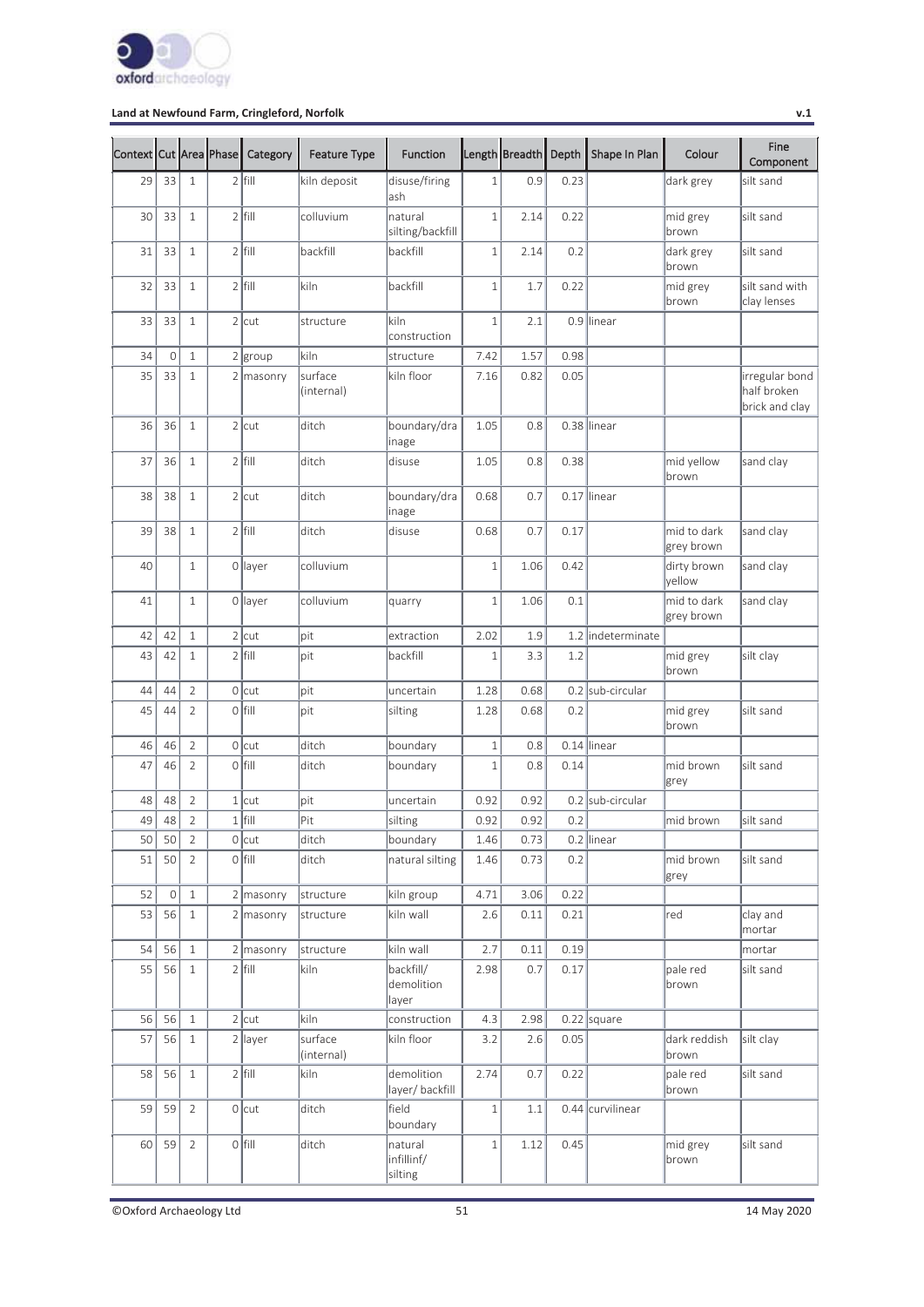

| Context Cut Area Phase |         |                | Category    | <b>Feature Type</b>   | <b>Function</b>                   |                     | Length Breadth | Depth | Shape In Plan             | Colour                     | Fine<br>Component |
|------------------------|---------|----------------|-------------|-----------------------|-----------------------------------|---------------------|----------------|-------|---------------------------|----------------------------|-------------------|
| 61                     | 61      | $\overline{2}$ | $0$ cut     | pit                   | possible<br>sinkhole              | 4.38                | 2.94           |       | 2.8 sub-circular          |                            |                   |
| 62                     | 61      | $\overline{2}$ | $0$ fill    | pit                   | possible sink<br>hole             | 4.38                | 2.94           | 2.8   |                           | light to mid<br>grey brown | silt sand         |
|                        | 63 317  | $\mathbf{1}$   | $2$ fill    | pit                   | backfill                          | $1\,$               | 1.33           | 0.22  |                           | mid yellow<br>brown        | silt clay         |
|                        | 64 317  | $\mathbf{1}$   | $2$ fill    | pit                   | backfill                          | $\,1\,$             | 1.47           | 0.87  |                           | mid red<br>brown           | silt clay         |
| 65                     | 42      | $\mathbf{1}$   | $2$ fill    | pit                   | backfill                          | $1\,$               | 1.44           | 0.46  |                           | mid yellow<br>brown        | silt clay         |
| 66                     | 42      | $\mathbf{1}$   | $2$ fill    | pit                   | backfill                          | $\mathbf 1$         | 2.08           | 0.66  |                           | mid red<br>brown           | silt clay         |
| 67                     | 42      | $\mathbf{1}$   | $2$ fill    | pit                   | backfill                          | $1\,$               | 1.02           | 0.08  |                           | dark brown<br>grey         | ashy clay         |
| 68                     | 42      | $\mathbf{1}$   | $2$ fill    | pit                   | backfill                          | $\mathbf{1}$        | 1.6            | 0.46  |                           | mid grey<br>brown          | silt clay         |
| 69                     | 42      | $\mathbf{1}$   | $2$ fill    | pit                   | backfill                          | 1                   | 0.7            | 0.2   |                           | mid grey<br>brown          | silt clay         |
| 70                     | 56      | $\mathbf{1}$   | $2$ masonry | surface<br>(internal) | kiln firing<br>chamber<br>floor   | 1.67                | 0.5            | 0.11  |                           |                            | clay              |
| 71                     | 56      | $\mathbf{1}$   | 2 masonry   | kiln                  | storage                           | 0.68                | 0.25           | 0.22  |                           |                            |                   |
| 72                     | 56      | $\mathbf{1}$   | 2 masonry   | structure             | kiln wall                         | 3.03                | 0.11           | 0.18  |                           |                            | mortar            |
| 73                     | 56      | $1\,$          | $2$ masonry | structure             | kiln wall                         | 3.2                 | 0.25           | 0.05  |                           | dark red                   | clay              |
| 74                     | 74      | $\mathbf{1}$   | $2$ cut     | pit                   | kiln                              | $\mathbf 1$         | 4.22           |       | $1.2$ sub-<br>rectangular |                            |                   |
| 75                     | 74      | $\mathbf{1}$   | $2$ fill    | pit                   | demolition/b<br>ackfill           | $1\,$               | 4.22           | 0.8   |                           | dark grey                  | silt clay         |
| 76                     | 90      | $\mathbf{1}$   | $2$ fill    | pit                   | extraction                        | $1\,$               | 2.58           | 0.78  |                           | dark brown<br>grey         | silt clay         |
| 77                     | 95      | $\mathbf{1}$   | $2$ fill    | pit                   | extraction                        | $\mathbf 1$         | 1.4            | 0.98  |                           | mid brown<br>grey          | silt clay         |
| 78                     | 18      | $\mathbf{1}$   | $2$ masonry | structure             | kiln west<br>outer wall           | 2.2                 | 1.75           | 0.4   |                           | red                        | mortar            |
| 79                     | 18      | $\mathbf{1}$   | 2 masonry   | structure             | kiln north<br>outer wall          | 5                   | 1.5            | 0.8   |                           | red                        | mortar            |
| 80                     | 18      | $\mathbf{1}$   | $2$ masonry | structure             | kiln north<br>wall of<br>entrance | 2.8                 | 1.3            | 0.3   |                           | red                        | mortar            |
| 81                     | 18      | 1              | $2$ masonry | structure             | kiln south<br>wall of<br>entrance | 2.8                 | 1.3            | 0.3   |                           | red                        | mortar            |
| 82                     | 18      | $\mathbf{1}$   | $2$ masonry | structure             | kiln furnace<br>arch              | 2.1                 | 0.23           | 0.4   |                           | red                        | mortar            |
| 83                     | 18      | $\mathbf{1}$   | $2$ masonry | structure             | kiln furnace<br>arch              | 2.1                 | 0.23           | 0.42  |                           | red                        | mortar            |
| 84                     | 18      | $\mathbf{1}$   | $2$ masonry | structure             | kiln furnace<br>arch              | 2.1                 | 0.23           | 0.42  |                           | red                        | mortar            |
| 85                     | 18      | $\mathbf{1}$   | 2 masonry   | structure             | kiln furnace<br>arch              | 2.1                 | 0.23           | 0.42  |                           | red                        | mortar            |
| 86                     | 18      | $\mathbf{1}$   | $2$ masonry | structure             | kiln furnace<br>arch              | 2.1                 | 0.23           | 0.4   |                           | red                        | mortar            |
| 87                     | 18      | $\mathbf{1}$   | $2$ masonry | structure             | kiln furnace<br>arch              | 2.1                 | 0.23           | 0.42  |                           | red                        | mortar            |
| 88                     | 18      | $\mathbf{1}$   | 2 masonry   | structure             | kiln furnace<br>arch              | 2.1                 | 0.23           | 0.42  |                           | red                        | mortar            |
| 89                     | $\circ$ |                | $0$ void    |                       |                                   | $\mathsf{O}\xspace$ |                |       |                           |                            |                   |
| 90                     | 90      | $\mathbf{1}$   | $2$ cut     | pit                   | extraction                        | 3.16                | 1.68           |       | 0.61 indeterminate        |                            |                   |

©Oxford Archaeology Ltd 52 14 May 2020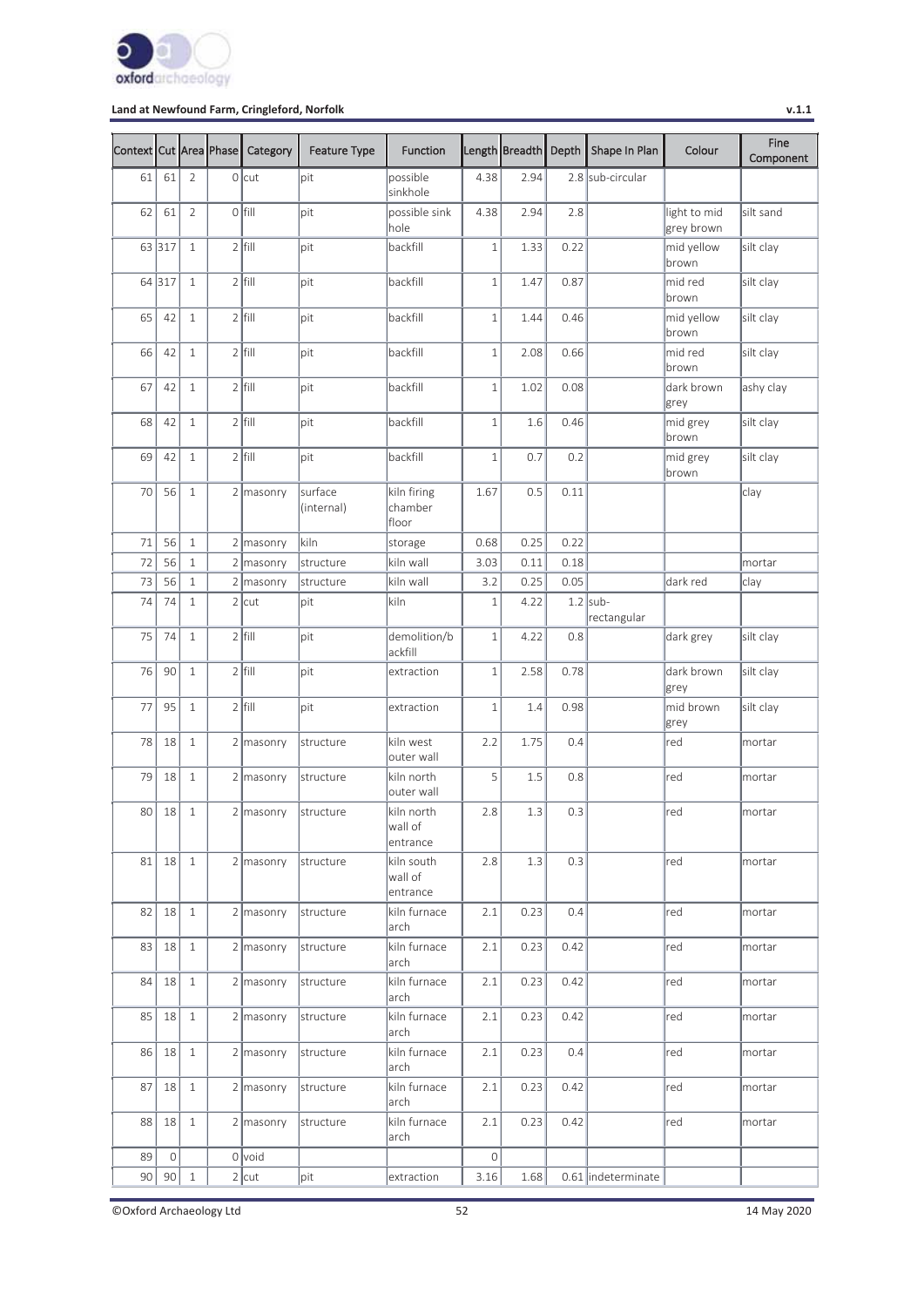

| Context Cut Area Phase |         |                | Category  | <b>Feature Type</b> | <b>Function</b>        |                | Length Breadth Depth |              | Shape In Plan      | Colour                   | Fine<br>Component |
|------------------------|---------|----------------|-----------|---------------------|------------------------|----------------|----------------------|--------------|--------------------|--------------------------|-------------------|
| 91                     | 90      | $\mathbf{1}$   | $2$ fill  | pit                 | extraction<br>backfill | $1\,$          | 1.01                 | 0.49         |                    | mid brown<br>grey        | silt clay         |
| 92                     | 92      | $\mathbf{1}$   | $2$ cut   | lpit                | extraction             | $\,1\,$        | 0.81                 |              | 0.35 indeterminate |                          |                   |
| 93                     | 92      | 1              | $2$ fill  | pit                 | backfill               | $\mathbf 1$    | 1.11                 | 0.43         |                    | mid grey<br>brown        | silt clay         |
| 94                     | 21      | $\mathbf{1}$   | $2$ fill  | kiln                | firing waste           | 8.14           | $\mathbf{1}$         | 0.3          |                    | mid red<br>purple        | ash               |
| 95                     | 95      | $1\,$          | $2$ cut   | pit                 | extraction             | $1\,$          | 0.91                 |              | 0.71 indeterminate |                          |                   |
| 96                     | 96      | $\overline{2}$ | $2$ cut   | lditch              | boundary               | $\,1\,$        | 1.12                 |              | 0.21 linear        |                          |                   |
| 97                     | 96      | $\overline{2}$ | $2$ fill  | ditch               | silting                | $\mathbf 1$    | 1.12                 | 0.21         |                    | mid brown<br>grey        | silt sand         |
| 98                     | 98      | $\overline{2}$ | $0$ cut   | pit                 | sinkhole               | 1.5            | 1.5                  |              | 1.16 circular      |                          |                   |
| 99                     | 98      | $\overline{2}$ | $0$ fill  | Pit                 |                        | 1.5            | 1.5                  | 0.92         |                    | mid brown                | sand silt         |
| 100                    | 98      | $\overline{2}$ | $0$ fill  | pit                 |                        | 0.62           | 0.62                 | 0.36         |                    | light brown<br>grey      | silt sand         |
| 101                    | 98      | $\overline{2}$ | $0$ fill  | pit                 |                        | 0.86           | 0.86                 | 0.2          |                    | dark grey                | sand silt         |
| 102                    | 98      | $\overline{2}$ | $O$ fill  | lpit                | disuse                 | 0.98           | 0.98                 | 0.14         |                    | light grey<br>brown      | silt sand         |
| 103 103                |         | $\overline{2}$ | $0$ cut   | ditch               | boundary               | $1\,$          | 1.2                  |              | $0.3$ linear       |                          |                   |
|                        | 104 103 | $\overline{2}$ | $0$ fill  | ditch               | natural<br>infilling   | $\mathbf{1}$   | 1.2                  | 0.3          |                    | yellow grey<br>brown     | silt sand         |
| 105 105                |         | $\overline{2}$ | $0$ cut   | natural             | natural                | 1.9            | 1.9                  |              | 1 circular         |                          |                   |
| 106 105                |         | $\overline{2}$ | o Ifill   | natural             | natural                | 1.9            | 1.9                  | $\mathbf{1}$ |                    | mid brown<br>grey        | silt sand         |
| 107 107                |         | $\overline{2}$ | $0$ cut   | natural             | natural                | $1\,$          | 0.95                 |              | 0.36 circular      |                          |                   |
| 108 107                |         | 2              | $0$ fill  | natural             | natural                | $1\,$          | 0.95                 | 0.36         |                    | mid yellow<br>brown      | sand silt         |
| 109                    | 109     | $\overline{2}$ | $0$ cut   | lpit                |                        | $\overline{2}$ | 0.82                 |              | 0.48 curvilinear   |                          |                   |
| 110                    | 109     | $\overline{2}$ | $0$ fill  | lpit                | silting                | $\overline{2}$ | 0.82                 | 0.48         |                    | mid brown<br>grey        | silt sand         |
| 111 111                |         | $\overline{2}$ | $1$ cut   | gully               |                        | $\,1\,$        | 0.3                  |              | 0.02 linear        |                          |                   |
| 112 111                |         | $\overline{2}$ | $1$ fill  | gully               | natural<br>infilling   | $1\,$          | 0.3                  | 0.02         |                    | mid grey<br>brown        | silt sand         |
| 113 113                |         | $\overline{2}$ | $0$ cut   | ditch               | boundary               | $1\,$          | 1.18                 |              | 0.61 curvilinear   |                          |                   |
|                        | 114 113 | $\overline{2}$ | $0$  fill | ditch               | natural silting        | $1\,$          | 1.18                 | 0.61         |                    | mid grey<br>brown        | silt clay         |
|                        | 115 115 | $\sqrt{2}$     | $0$ cut   | natural             | tree bowl              | 1.3            | 1.26                 |              | 0.24 sub-circular  |                          |                   |
|                        | 116 115 | $\overline{2}$ | $0$ fill  | natural             | tree bowl              | 1.3            | 1.26                 | 0.24         |                    | mid brown<br>grey        | silt sand         |
| 117 117                |         | $\sqrt{2}$     | $0$ cut   | natural             | tree bowl              | 1.85           | 1.02                 |              | 0.16 sub-circular  |                          |                   |
| 118 117                |         | $\overline{2}$ | $0$ fill  | natural             | silting                | 1.85           | 1.02                 | 0.16         |                    | mid yellow<br>brown      | silt sand         |
| 119 119                |         | $\overline{2}$ | $0$ cut   | natural             | tree bowl              | 1.5            | 0.9                  |              | 0.43 sub-circular  |                          |                   |
| 120 119                |         | $\overline{2}$ | $0$ fill  | natural             | tree bowl              | $1.5\,$        | 0.9                  | 0.43         |                    | mid yellow<br>grey brown | silt sand         |
| 121 121                |         | $\overline{2}$ | $1$ cut   | natural             |                        | 1.9            | 1.6                  |              | 1 sub-circular     |                          |                   |
| 122 121                |         | $\overline{2}$ | $1$ fill  | natural             |                        | 1.9            | 1.6                  | $\mathbf{1}$ |                    | mid brown                | silt sand         |
|                        | 123 123 | $\overline{2}$ | $1$ cut   | pit                 | possible post<br>pad   | 1.04           | $\mathbf{1}$         |              | 0.26 sub-circular  |                          |                   |
|                        | 124 123 | $\overline{2}$ | $1$ fill  | pit                 | silting                | 1.04           | $\,1$                | 0.26         |                    | mid grey<br>brown        | silt sand         |
|                        | 125 123 | $\overline{2}$ | $1$ fill  | pit                 | backfill               | 1.04           | 0.74                 | 0.14         |                    | mid grey<br>brown        | silt sand         |
|                        | 128 128 | $\overline{2}$ | $1$ cut   | natural             | sinkhole               | 1.35           | 1.3                  |              | 1 sub-circular     |                          |                   |
| 129 128                |         | $\overline{2}$ | $1$ fill  | natural             | sinkhole               | 1.35           | 1.3                  | $\mathbf{1}$ |                    | mid grey<br>brown        | silt sand         |

©Oxford Archaeology Ltd 53 14 May 2020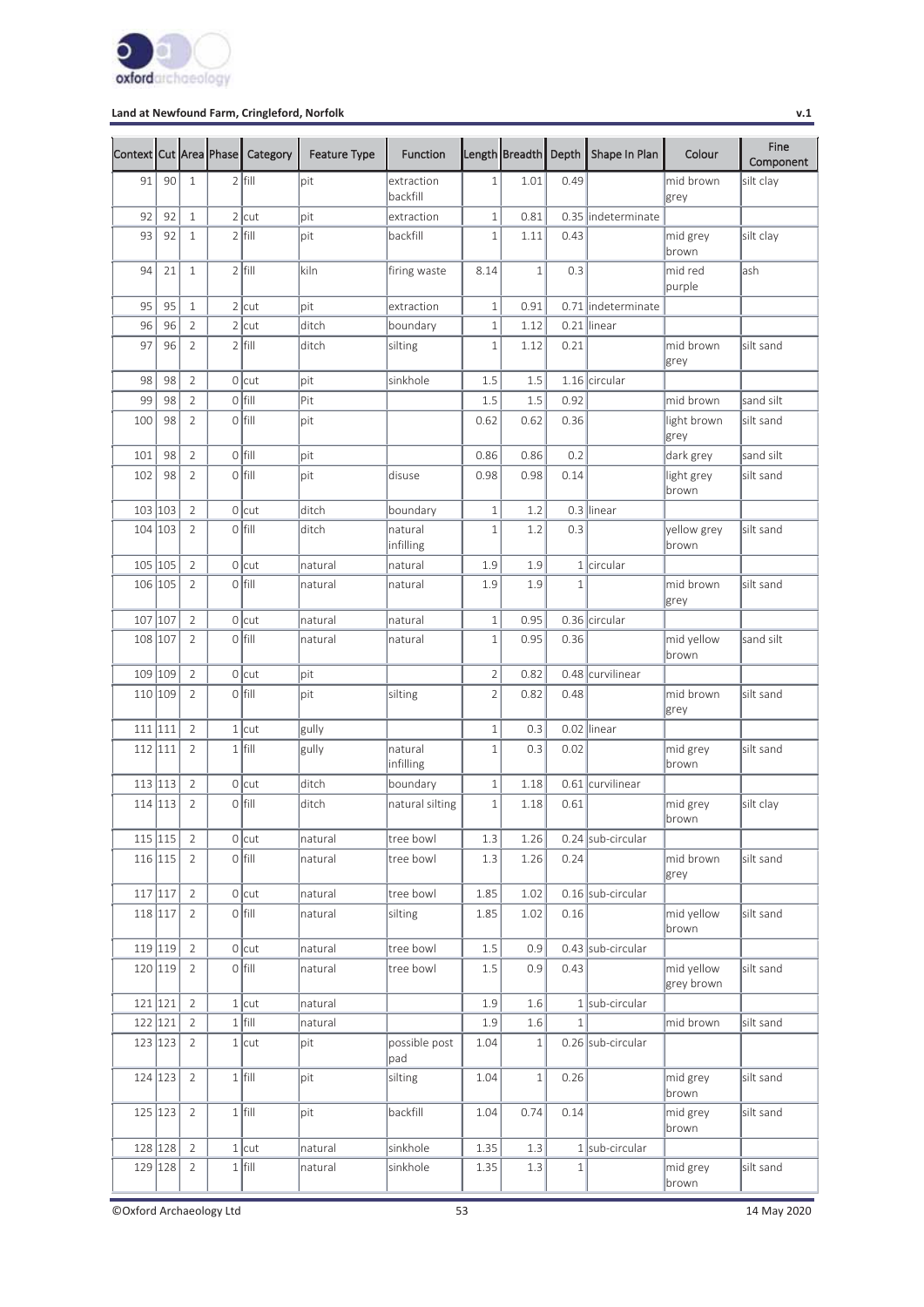

| Context Cut Area Phase |     |                | Category    | <b>Feature Type</b>   | <b>Function</b>         |                | Length Breadth | Depth        | Shape In Plan     | Colour                           | Fine<br>Component |
|------------------------|-----|----------------|-------------|-----------------------|-------------------------|----------------|----------------|--------------|-------------------|----------------------------------|-------------------|
| 130 130                |     | $\overline{2}$ | $1$ cut     | post-hole             | structural              | 0.34           | 0.34           |              | 0.33 circular     |                                  |                   |
| 131 130                |     | 2              | $1$ fill    | post-hole             | natural silting         | 0.34           | 0.34           | 0.33         |                   | mid grey<br>brown                | silt sand         |
| 132 132                |     | $\overline{2}$ | $1$ cut     | natural               | sinkhole                | 2.05           | 2.1            |              | 1.35 circular     |                                  |                   |
| 133 132                |     | $\overline{2}$ | $1$ fill    | natural               | sinkhole                | 2.05           | 2.1            | 0.75         |                   | mid grey<br>brown                | silt sand         |
| 134 132                |     | $\overline{2}$ | $1$ fill    | natural               | sinkhole                | 2.05           | 2.1            | 1.35         |                   | dark brown<br>grey               | silt sand         |
| 135 135                |     | $\mathbf{1}$   | $2$ cut     | lpit                  | extraction<br>then dump | $\mathbf 1$    | 1.88           |              | 0.42 sub-circular |                                  |                   |
| 136 135                |     | $\mathbf{1}$   | $2$ fill    | lpit                  | dump                    | $\mathbf 1$    | 1.88           | 0.42         |                   | mid grey<br>brown                | sand clay         |
| 137                    |     | $\mathbf 1$    | $2$ masonry | surface<br>(external) | floor                   | 4.04           | 0.86           |              |                   | dark grey<br>brown               | hard fired clay   |
| 138                    | 33  | $\mathbf{1}$   | $2$ masonry | structure             | kiln arch               | 0.83           | 0.29           | 0.36         |                   |                                  | mortar            |
| 139 139                |     | $\overline{2}$ | $0$ cut     | natural               | tree throw              | 1.8            | 1.2            |              | 0.39 amorphous    |                                  |                   |
| 140 139                |     | $\overline{2}$ | $0$ fill    | Inatural              | tree throw              | 1.8            | 1.2            | 0.39         |                   | dark brown                       | silt sand         |
| 141 141                |     | $\overline{2}$ | $1$ cut     | natural               | sink hole               | 1.45           | 1.34           |              | 1.2 sub-circular  |                                  |                   |
| 142 141                |     | $\overline{2}$ | $1$ fill    | natural               | silting                 | 1.45           | 1.34           | 1.2          |                   | mid grey<br> browm               | silt sand         |
| 145 145                |     | $\overline{2}$ | $1$ cut     | natural               | sinkhole                | 2.64           | 2.5            |              | 1.2 sub-circular  |                                  |                   |
| 146 145                |     | $\overline{2}$ | $1$ fill    | natural               | sinkhole                | 2.64           | 2.5            | 1.2          |                   | light mid grey<br>brown          | silt sand         |
| 147                    | 147 | $\overline{2}$ | $0$ cut     | pit                   |                         | 1.5            | 0.65           |              | 0.22 sub-circular |                                  |                   |
| 148 147                |     | $\overline{2}$ | $0$ fill    | lpit                  |                         | 1.5            | 0.65           | 0.22         |                   | mid grey<br>brown                | silt sand         |
| 149 149                |     | $\overline{2}$ | $0$ cut     | pit                   |                         | $\,1\,$        | 0.95           |              | 0.18 sub-circular |                                  |                   |
| 150 149                |     | $\overline{2}$ | $0$  fill   | pit                   | silting                 | $1\,$          | 0.95           | 0.18         |                   | mid grey<br>brown                | silt sand         |
| 151 151                |     | $\overline{2}$ | $1$ cut     | ditch                 | boundary                | $\overline{2}$ | 0.38           |              | $0.11$ linear     |                                  |                   |
| 152 151                |     | $\overline{2}$ | $1$ fill    | ditch                 | natural silting         | 3              | 0.38           | 0.11         |                   | mid grey<br>brown                | silt sand         |
| 153 153                |     | $\overline{2}$ | $0$ cut     | lpit                  |                         | 0.95           | 0.6            |              | 0.12 sub-circular |                                  |                   |
| 154 153                |     | $\overline{2}$ | $0$  fill   | pit                   |                         | 0.95           | 0.6            | 0.12         |                   | mid grey<br>brown                | silt sand         |
| 155 155                |     | $\overline{2}$ | $0$ cut     | natural               |                         | 0.5            | 1.12           |              | 0.22 sub-circular |                                  |                   |
| 156 155                |     | $\overline{2}$ | $0$ fill    | natural               |                         | 0.5            | 1.12           | 0.22         |                   | mid grey<br>brown                | silt sand         |
| 157 157                |     | $\sqrt{2}$     | $1$ cut     | natural               | sinkhole                | 1.6            | $1.6\,$        |              | $1.1$ circular    |                                  |                   |
| 158 157                |     | $\overline{2}$ | $1$ fill    | natural               | sinkhole                | 1.6            | 1.6            | 1.1          |                   | dark brown                       | silt sand         |
| 159 159                |     | $\overline{2}$ | $1$ cut     | pit                   |                         | 0.78           | 0.6            |              | 0.12 sub-circular |                                  |                   |
| 160 159                |     | $\overline{2}$ | $1$ fill    | pit                   | silting                 | 0.78           | 0.6            | 0.12         |                   | mid grey<br>brown                | silt sand         |
| 161 161                |     | $\overline{2}$ | $1$ cut     | natural               | sinkhole                | 1.24           | 1.13           |              | 0.84 sub-circular |                                  |                   |
| 162 161                |     | $\overline{2}$ | $1$ fill    | natural               | silting                 | 1.24           | 1.13           | 0.84         |                   | mid grey<br>brown                | silt sand         |
| 163 163                |     | $\sqrt{2}$     | $1$ cut     | natural               | sinkhole                | 1.8            | 1.95           |              | 1 sub-circular    |                                  |                   |
| 164 163                |     | $\overline{2}$ | $1$ fill    | natural               | sinkhole                | 1.8            | 1.95           | $\mathbf{1}$ |                   | mid grey<br>brown                | silt sand         |
| 165 165                |     | $\overline{2}$ | $0$ cut     | pit                   |                         | 1.33           | 0.7            |              | 0.32 sub-circular |                                  |                   |
| 166 165                |     | $\overline{2}$ | $O$ fill    | pit                   |                         | 1.33           | 0.7            | 0.32         |                   | light to<br>medium grey<br>brown | silt sand         |
| 167 167                |     | $\overline{2}$ | $0$ cut     | pit                   |                         | 0.85           | 0.64           |              | 0.45 sub-circular |                                  |                   |
| 168 167                |     | $\overline{2}$ | $0$ fill    | pit                   |                         | 0.84           | 0.64           | 0.45         |                   | mid grey<br>brown                | silt sand         |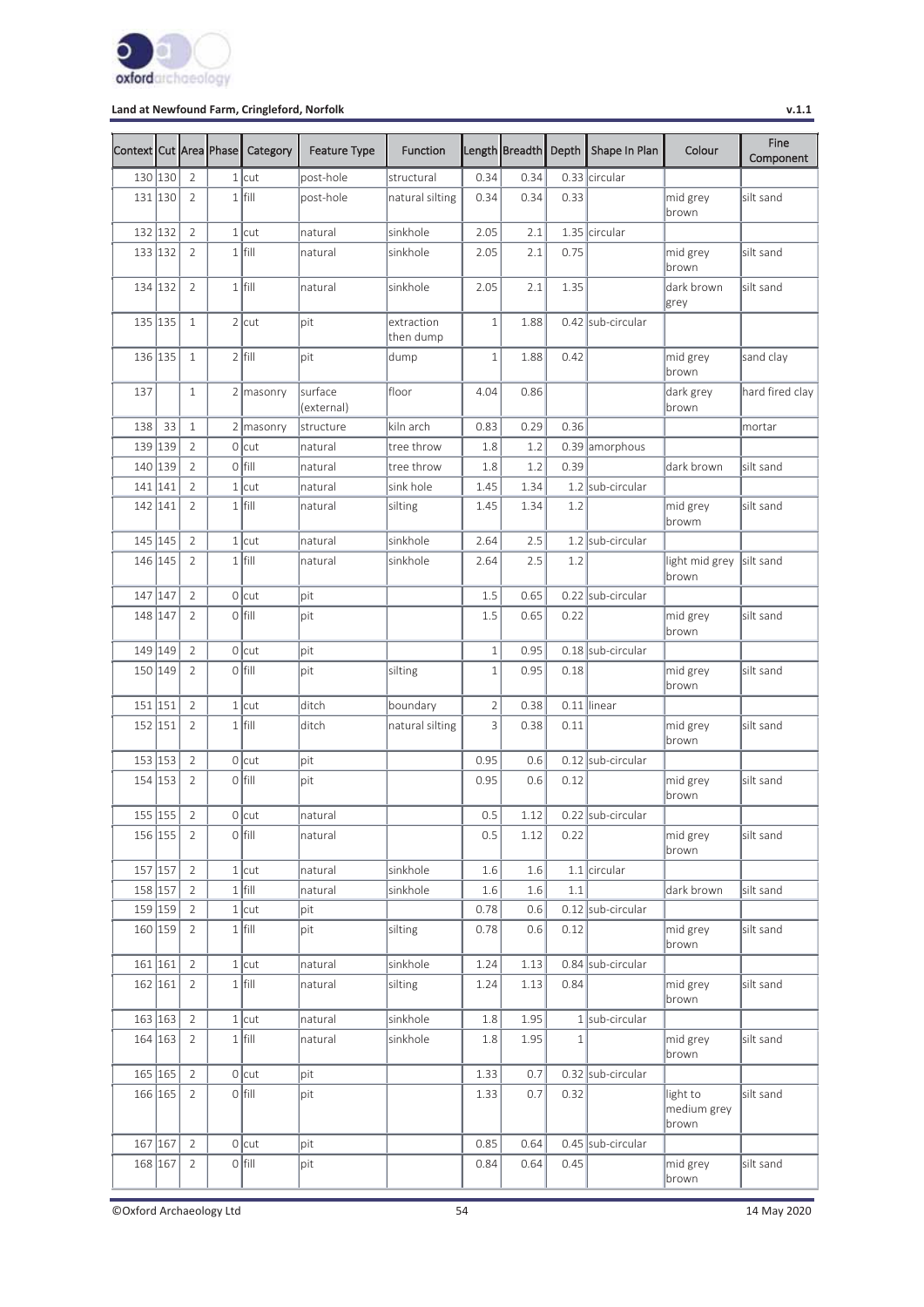

| Context Cut Area Phase |         |                | Category  | <b>Feature Type</b> | <b>Function</b>                |                | Length Breadth | Depth | Shape In Plan     | Colour              | Fine<br>Component |
|------------------------|---------|----------------|-----------|---------------------|--------------------------------|----------------|----------------|-------|-------------------|---------------------|-------------------|
| 169 169                |         | $\overline{2}$ | $1$ cut   | natural             | sinkhole                       | 1.4            | 0.86           |       | 0.76 sub-circular |                     |                   |
| 170 169                |         | $\overline{2}$ | $1$ fill  | natural             | silting                        | 1.4            | 0.86           | 0.76  |                   | mid grey<br>brown   | silt clay         |
| 171 171                |         | $\overline{2}$ | $0$ cut   | natural             | sinkhole                       | 0.8            | 0.8            |       | 0.16 circular     |                     |                   |
| 172 171                |         | $\overline{2}$ | $0$  fill | natural             | sinkhole                       | 0.8            | 0.8            | 0.16  |                   | mid grey<br>brown   | silt clay         |
| 173 173                |         | $\overline{2}$ | $0$ cut   | pit                 |                                | $\overline{2}$ | 1.9            |       | 0.64 sub-circular |                     |                   |
| 174 173                |         | $\overline{2}$ | $0$ fill  | pit                 |                                | 0.62           | 0.62           | 0.4   |                   | mid brown           | silt sand         |
| 175 173                |         | $\overline{2}$ | $0$ fill  | pit                 |                                | 0.86           | 0.86           | 0.6   |                   | light grey<br>brown | silt sand         |
| 176 173                |         | $\overline{2}$ | $0$ fill  | pit                 |                                | 1.3            | 1.3            | 0.6   |                   | mid brown           | silt sand         |
| 177                    | 177     | $\overline{2}$ | $2$ cut   | post-hole           |                                | 0.5            | 0.4            |       | 0.25 sub-circular |                     |                   |
| 178 177                |         | $\overline{2}$ | $2$ fill  | post-hole           |                                | 0.5            | 0.4            | 0.25  |                   | dark grey<br>brown  | silt sand         |
| 179 179                |         | $\sqrt{2}$     | $0$ cut   | natural             | treebowl                       | 0.8            | 0.8            |       | 0.25 circular     |                     |                   |
| 180 179                |         | $\overline{2}$ | $O$ fill  | natural             | silting                        | 0.8            | 0.8            | 0.25  |                   | mid grey<br>brown   | silt sand         |
| 181 181                |         | $\overline{2}$ | 0 cut     | natural             | tree bowl/<br>animal<br>burrow | 0.95           | 0.8            |       | 0.62 sub-circular |                     |                   |
| 182 181                |         | $\overline{2}$ | $O$ fill  | natural             | tree bowl/<br>animal<br>burrow | 0.95           | 0.8            | 0.62  |                   | mid grey<br>brown   | silt sand         |
| 183 183                |         | $\overline{2}$ | $0$ cut   | lpit                |                                | 1.24           | $\mathbf{1}$   |       | 0.3 sub-circular  |                     |                   |
| 184 183                |         | $\overline{2}$ | $O$ fill  | pit                 | silting                        | 1.24           | $1\,$          | 0.3   |                   | mid grey<br>brown   | silt sand         |
| 185 185                |         | $\overline{2}$ | $0$ cut   | post-hole           |                                | 0.5            | 0.5            |       | 0.09 circular     |                     |                   |
| 186 185                |         | $\overline{2}$ | $0$ fill  | post-hole           |                                | 0.5            | 0.5            | 0.09  |                   | dark grey           | silt sand         |
| 187 187                |         | $\overline{2}$ | $0$ cut   | natural             | sinkhole                       | 0.96           | 0.96           |       | 0.58 circular     |                     |                   |
| 188 187                |         | $\overline{2}$ | $O$ fill  | natural             | sinkhole                       | 0.96           | 0.96           | 0.58  |                   | dark brown          | silt sand         |
| 189 189                |         | $\overline{2}$ | $0$ cut   | natural             | sinkhole                       | 1.85           | 1.8            |       | 1.1 sub-circular  |                     |                   |
| 190 189                |         | $\overline{2}$ | $O$ fill  | natural             | natural<br>infilling           | 1.85           | 1.8            | 1.1   |                   | mid grey<br>brown   | silt sand         |
| 191 191                |         | $\overline{2}$ | 0 cut     | natural             | sinkhole                       | 0.73           | $\overline{2}$ |       | 0.58 sub-circular |                     |                   |
| 192 191                |         | $\overline{2}$ | $0$  fill | natural             | sinkhole                       | 0.73           | $\overline{2}$ | 0.58  |                   | mid brown<br>grey   | silt sand         |
|                        | 193 193 | $\sqrt{2}$     | $0$ cut   | natural             | sinkhole                       | $1\,$          | $\,1$          |       | $0.78$ circular   |                     |                   |
| 194 193                |         | $\overline{2}$ | $0$ fill  | natural             | sinkhole                       | $\,1\,$        | $\,1\,$        | 0.78  |                   | dark brown          | silt sand         |
| 195 195                |         | $\overline{2}$ | $0$ cut   | natural             | sinkhole                       | 0.95           | 0.8            |       | 0.9 sub-circular  |                     |                   |
| 196 195                |         | $\sqrt{2}$     | $0$  fill | natural             | sinkhole                       | 0.95           | 0.8            | 0.9   |                   | dark brown          | silt sand         |
| 197 197                |         | $\overline{2}$ | $0$ cut   | ditch               | terminus/bou<br>ndary          | 2.59           | 1.1            |       | $0.21$ linear     |                     |                   |
| 198 197                |         | $\overline{2}$ | $0$  fill | ditch               | natural silting                | 2.59           | $1.1\,$        | 0.21  |                   | mid grey<br>brown   | silt sand         |
| 199 199                |         | $\overline{2}$ | $0$ cut   | ditch               | drainage/bou<br>ndary          | $\overline{2}$ | 0.45           |       | $0.11$ linear     |                     |                   |
|                        | 200 199 | $\overline{2}$ | $0$  fill | ditch fill          | disuse                         | $\overline{2}$ | 0.45           | 0.11  |                   | mid yellow<br>brown | silty sand        |
| 201 201                |         | $\overline{2}$ | $0$ cut   | ditch               | drainage/bou<br>ndary          | $\overline{2}$ | 0.67           |       | $0.18$ linear     |                     |                   |
| 202 201                |         | $\overline{2}$ | $0$  fill | ditch fill          | disuse                         | $\overline{2}$ | 0.67           | 0.18  |                   | mid grey<br>brown   | silty sand        |
|                        | 203 203 | $\overline{2}$ | $0$ cut   | ditch               | field<br>boundary/dra<br>inage | $\,1$          | 0.65           |       | 0.24 linear       |                     |                   |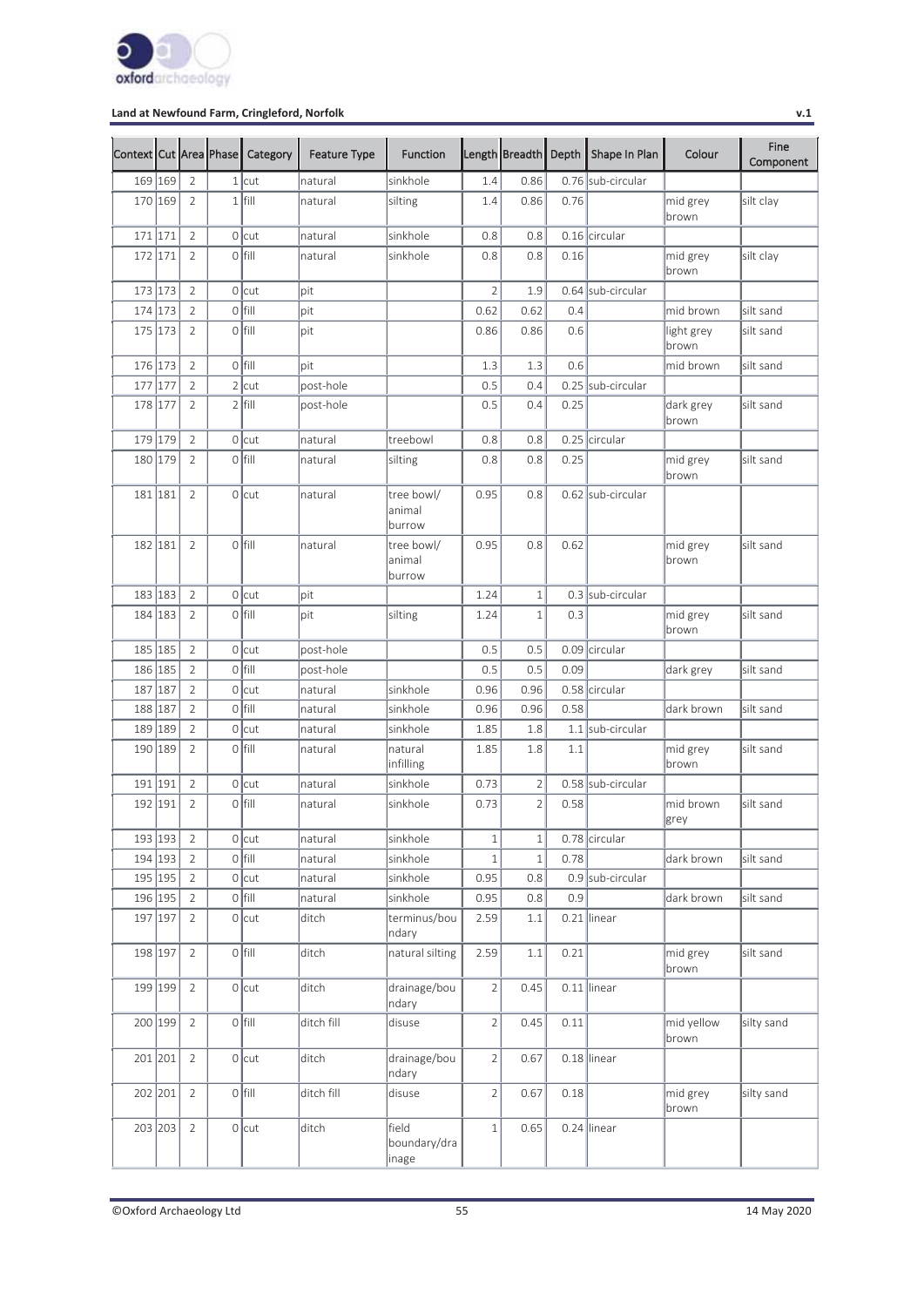

| Context Cut Area Phase |         |                | Category    | <b>Feature Type</b>                        | <b>Function</b>                |                | Length Breadth | Depth        | Shape In Plan     | Colour              | Fine<br>Component |
|------------------------|---------|----------------|-------------|--------------------------------------------|--------------------------------|----------------|----------------|--------------|-------------------|---------------------|-------------------|
| 204 203                |         | $\overline{2}$ | $0$ fill    | ditch fill                                 | disuse/silting                 | $\mathbf{1}$   | 0.65           | 0.24         |                   | mid grey<br>brown   | silty sand        |
| 205 205                |         | $\overline{2}$ | o Ifill     | ditch                                      | drainage/bou<br>ndary          | $\overline{2}$ | 1.05           |              | 0.4 linear        |                     |                   |
| 206 205                |         | $\overline{2}$ | o Ifill     | ditch fill                                 | disuse                         | $\overline{2}$ | 1.05           | 0.4          |                   | mid grey<br>brown   | silty sand        |
| 207 207                |         | $\overline{2}$ | $0$ cut     | ditch                                      | boundary/dra<br>inage          | $1\,$          | 0.84           |              | $0.23$ linear     |                     |                   |
| 208 207                |         | $\overline{2}$ | $O$ fill    | ditch fill                                 | natural silting                | $\,1\,$        | 0.84           | 0.21         |                   | mid yellow<br>brown | silty sand        |
| 209 209                |         | $\overline{2}$ | $0$ cut     | ditch                                      | drainage/bou<br>ndary          | $1\,$          | 0.43           |              | $0.1$ linear      |                     |                   |
| 210 209                |         | $\overline{2}$ | $O$ fill    | ditch fill                                 | drainage                       | $1\,$          | 0.43           | 0.1          |                   | mid grey<br>brown   | silty sand        |
| 211 211                |         | $\overline{2}$ | $0$ cut     | sink hole                                  | natural<br>feature             | $\,1\,$        | $\mathbf{1}$   |              | 0.8 sub-circular  |                     |                   |
| 212 211                |         | $\overline{2}$ | $O$ fill    | sinkhole fill                              | natural<br>infilling           | $\,1\,$        | $\mathbf 1$    | 0.8          |                   | mid grey<br>brown   | silty sand        |
| 213 213                |         | $\overline{2}$ | $0$ cut     | lpit                                       | unknown                        | 1.4            | 1.1            |              | 0.48 sub-circular |                     |                   |
| 214 213                |         | $\overline{2}$ | $0$ fill    | pit fill                                   | disuse                         | 1.4            | 1.1            | 0.48         |                   | dark brown          | silty sand        |
| 215                    | 33      | $\mathbf{1}$   | $2$ masonry | kiln                                       | brick/tile<br>production       | 0.88           | 0.35           | 0.15         |                   |                     |                   |
| 216                    |         | $\overline{2}$ | void        |                                            |                                |                |                |              |                   |                     |                   |
| 217 217                |         | $\overline{2}$ | $0$ cut     | sinkhole                                   | natural<br>feature             | 1.05           | $\mathbf{1}$   |              | 0.6 sub-circular  |                     |                   |
| 218 217                |         | $\overline{2}$ | $0$ fill    | sinkhole fill                              | natural<br>infilling           | 1.05           | $\mathbf 1$    | $\mathbf{1}$ |                   | mid grey<br>brown   | silty sand        |
| 219 219                |         | $\overline{2}$ | 0 lcut      | sinkhole                                   | natural<br>feature             | 1.44           | 1.23           |              | 0.53 sub-circular |                     |                   |
| 220 219                |         | $\overline{2}$ | $0$ fill    | sinkhole fill                              | natural<br>infilling           | 1.44           | 1.23           | 0.53         |                   | mid grey<br>brown   | silty sand        |
| 221 221                |         | $\overline{2}$ | $0$ cut     | sinkhole                                   | natural<br>feature             | 0.9            | 0.9            |              | 0.6 circular      |                     |                   |
| 222 221                |         | $\overline{2}$ | $0$ fill    | sinkhole fill                              | natural<br>infilling           | 0.9            | 0.9            | 0.6          |                   | mid grey<br>brown   | silty sand        |
| 223 223                |         | $\overline{2}$ | $0$ cut     | sinkhole                                   | natural<br>feature             | 1.18           | 1.02           |              | 0.54 circular     |                     |                   |
|                        | 224 223 | $\overline{2}$ | $0$  fill   | sinkhole fill                              | natural<br>infilling           | 1.18           | 1.02           | 0.54         |                   | mid yellow<br>brown | silty sand        |
|                        | 225 225 | $\overline{2}$ | $0$ cut     | sinkhole                                   | natural<br>feature             | 1.5            | 1.45           |              | 0.9 sub-circular  |                     |                   |
| 226 255                |         | $\overline{2}$ | $0$  fill   | sinkhole fill                              | natural<br>feature             | 1.5            | 1.45           | 0.9          |                   | mid grey<br>brown   | silty sand        |
| 227 227                |         | $\overline{2}$ | $0$ cut     | sinkhole                                   | natural<br>feature             | $\overline{2}$ | 1.2            |              | $0.7$ sub-oval    |                     |                   |
| 228 227                |         | $\overline{2}$ | $0$ fill    | sinkhole fill                              | natural<br>feature             | $\overline{2}$ | 1.2            | 0.7          |                   | mid grey<br>brown   | silty sand        |
| 229                    |         | $\mathbf 1$    | $2$ masonry | kiln                                       | group<br>number for<br>kiln    | 11.85          | 3.71           | 0.75         |                   |                     |                   |
|                        | 230 230 | $\mathbf{1}$   | $2$ cut     | construction cut cut for brick<br>for kiln | kiln                           | 12.99          | 1.2            | $0.55$ sub-  | rectangular       |                     |                   |
|                        | 231 231 | $\mathbf{1}$   | $2$ cut     | construction cut kiln                      | construction<br>cut            | 13.9           | 1.64           | $0.56$ sub-  | rectangular       |                     |                   |
| 232 232                |         | $\mathbf{1}$   | $2$ cut     | pit                                        | refuse/waste<br>pit at the end | 4.78           | 4.36           |              | 0.54 sub-circular |                     |                   |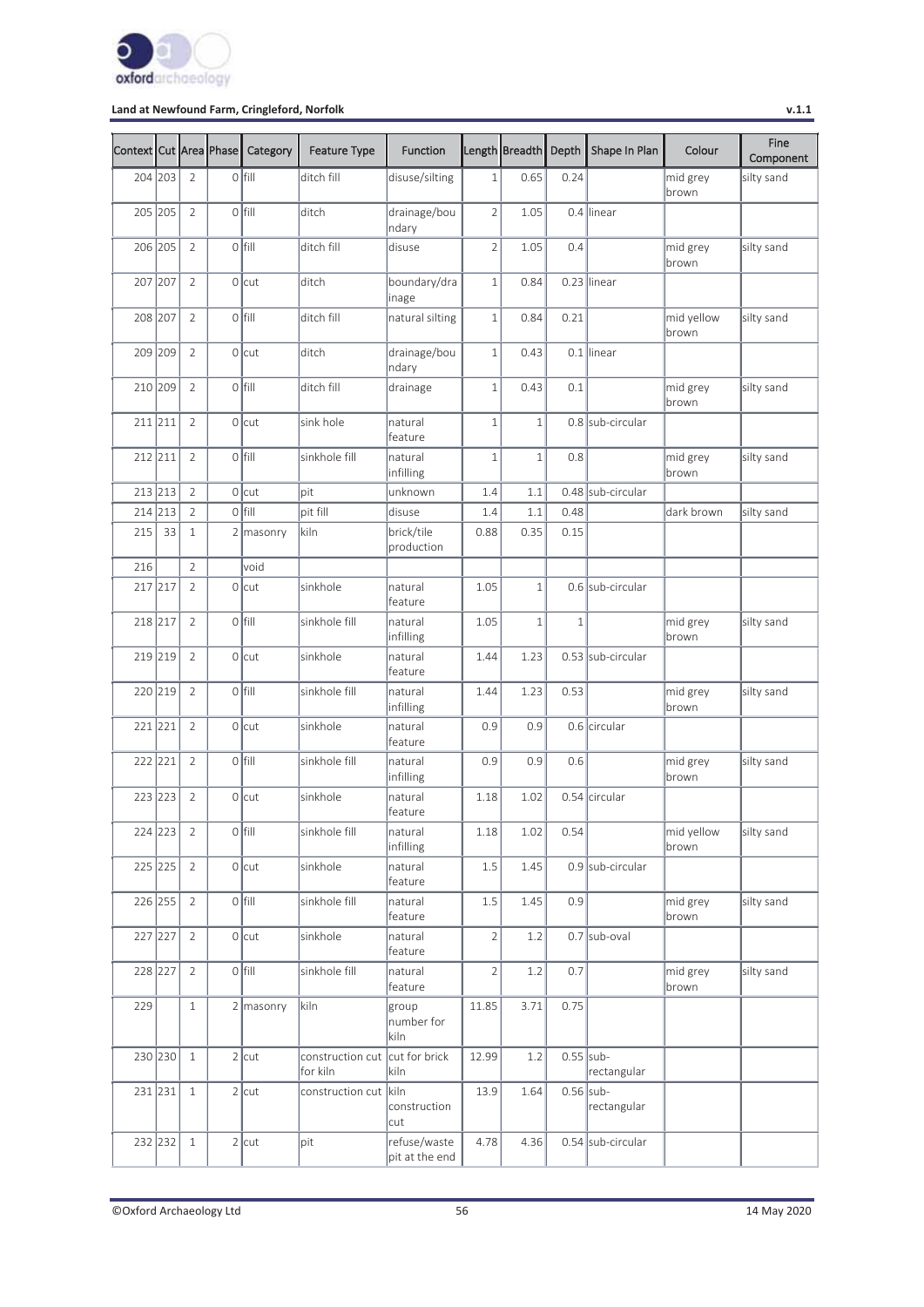

| Context Cut Area Phase |         |              | Category    | <b>Feature Type</b>          | <b>Function</b>               |                | Length Breadth | Depth   | Shape In Plan    | Colour               | Fine<br>Component |
|------------------------|---------|--------------|-------------|------------------------------|-------------------------------|----------------|----------------|---------|------------------|----------------------|-------------------|
|                        |         |              |             |                              | of kiln group<br>229          |                |                |         |                  |                      |                   |
|                        | 233 230 | $\mathbf{1}$ | $2$ masonry | wall                         | kiln wall                     | 5.35           | 0.12           | 0.54    |                  |                      |                   |
|                        | 234 230 | $\mathbf{1}$ | $2$ masonry | wall                         | kiln wall                     | 6.7            | 0.12           | 0.75    |                  |                      |                   |
| 235 231                |         | $\mathbf{1}$ | 2 masonry   | wall                         | kiln wall                     | 6.8            | 0.15           | 0.56    |                  |                      |                   |
| 236 231                |         | $1\,$        | 2 masonry   | wall                         | kiln wall                     | 6.95           | 0.14           | 0.6     |                  |                      |                   |
| 237                    | 230     | $\mathbf{1}$ | $2$ layer   | kiln chamber<br>lbase        | floor of kiln                 | 5.4            | 0.9            | 0.05    |                  | mid grey red         | silty clay        |
| 238 231                |         | $\mathbf{1}$ | $2$ fill    | kiln chamber<br>base         | kiln floor<br>remnant         | 6.9            | 0.9            | 0.05    |                  | mid grey red         | silty clay        |
|                        | 239 239 | $\mathbf{1}$ | $2$ cut     | pit                          | extraction<br>quarry pit      | 9.27           | 2.1            |         | 0.5 rectangular  |                      |                   |
|                        | 240 239 | $\mathbf{1}$ | $2$ fill    | extraction pit fill backfill |                               | 9.27           | 2.1            | 0.5     |                  | mid grey<br>brown    | silty sand        |
|                        | 241 230 | $\mathbf{1}$ | $2$ masonry | brick kiln                   | industrial                    | 13.05          | 1.18           | 0.75    |                  |                      |                   |
| 242 231                |         | $\mathbf{1}$ | $2$ masonry | brick kiln                   | industrial                    | 13.62          | 1.77           | 0.6     |                  |                      |                   |
|                        | 243 231 | $\mathbf{1}$ | $2$ fill    | backfill                     | collapse and<br>kiln backfill | $\mathbf 1$    | 1.54           | 0.3     |                  | mid red grey         | silty clay        |
|                        | 244 231 | $\mathbf{1}$ | $2$ fill    | kiln fill                    | redeposited<br>clay           | $1\,$          | 1.32           | 0.38    |                  | mid orange<br>vellow | silty clay        |
|                        | 245 231 | $\mathbf{1}$ | $2$ fill    | kiln fill                    | tread on top<br>of kiln floor | $\,1\,$        | 1.54           | 0.03    |                  | dark brown<br>grey   | silty clay        |
|                        | 246 231 | $\mathbf{1}$ | $2$  fill   | kiln fill                    | dumped<br>waste deposit       | $\mathbf 1$    | 1.52           | 0.12    |                  | mid grey<br>yellow   | silty clay        |
|                        | 247 231 | $\mathbf{1}$ | $2$ fill    | kiln fill                    | waste deposit                 | $1\,$          | 1.52           | 0.04    |                  | dark grey<br>black   | silty clay        |
| 248 231                |         | $\mathbf{1}$ | $2$ fill    | kiln fill                    | disuse                        | $\,1\,$        | 1.52           | 0.03    |                  | mid grey<br>yellow   | silty clay        |
| 249 231                |         | $\mathbf{1}$ | $2$ fill    | kiln fill                    | backfill                      | $\mathbf 1$    | 1.74           | 0.03    |                  | mid brown<br>grey    | silty clay        |
|                        | 250 230 | $\mathbf{1}$ | $2$  fill   | kiln fill                    | backfill                      | 0.5            | 2.1            | 0.3     |                  | mid brown<br>vellow  | silty clay        |
|                        | 251 230 | $\mathbf{1}$ | $2$ fill    | kiln fill                    | backfill                      | 0.5            | 1.16           | 0.32    |                  | mid brown<br>red     | silty clay        |
|                        | 252 230 | $\mathbf{1}$ | $2$ fill    | kiln fill                    | backfill                      | 0.5            | 1.08           | 0.3     |                  | mid grey<br>brown    | silty clay        |
|                        | 253 232 | $\mathbf{1}$ | $2$ fill    | pit fill                     | backfill                      | $\,1\,$        | 2.84           | 0.2     |                  | mid brown<br>red     | silty clay        |
|                        | 254 232 | $\mathbf{1}$ | $2$ fill    | pit fill                     | backfill                      | $\,1\,$        | 2.56           | 0.32    |                  | light grey           | silty clay        |
|                        | 255 232 | $\mathbf{1}$ | $2$ fill    | pit fill                     | kiln waste                    | 0.5            | 3.4            | 0.1     |                  | dark grey<br>black   | silty clay        |
|                        | 256 232 | $\mathbf{1}$ | $2$ fill    | pit fill                     | waste dump                    | 0.2            | 0.97           | 0.1     |                  | dark brown<br>grey   | silty clay        |
|                        | 257 242 | $\mathbf{1}$ | $2$ fill    | kiln fill                    | backfill                      | 13.62          | 0.9            | 0.55    |                  | mid red<br>brown     | silty clay        |
|                        | 258 241 | $\mathbf{1}$ | $2$ fill    | kiln fill                    | backfill                      | 13.05          | 0.9            | 0.55    |                  | mid red<br>brown     | silty clay        |
|                        | 259 259 | $\mathbf{1}$ | $2$ cut     | pit                          | extraction/qu<br>arry         | 9.11           | 5.26           |         | 1.8 sub-circular |                      |                   |
|                        | 260 259 | 1            | $2$ fill    | pit fill                     | backfill                      | $\overline{c}$ | $1.5\,$        | $0.2\,$ |                  | mid grey<br>brown    | sandy clay        |
|                        | 261 259 | $\mathbf{1}$ | $2$ fill    | pit fill                     | backfill                      | $\overline{2}$ | 2.15           | 0.3     |                  | dark grey<br>black   | coke              |
|                        | 263 259 | $\mathbf{1}$ | $2$ fill    | pit fill                     | backfill                      | 12             | 5.02           | 1.52    |                  | mid grey<br>brown    | sandy clay        |
|                        | 264 259 | 1            | $2$ fill    | pit fill                     | backfill                      | $\overline{c}$ | $1.5\,$        | 0.1     |                  | mid grey<br>brown    | sandy clay        |

©Oxford Archaeology Ltd 57 14 May 2020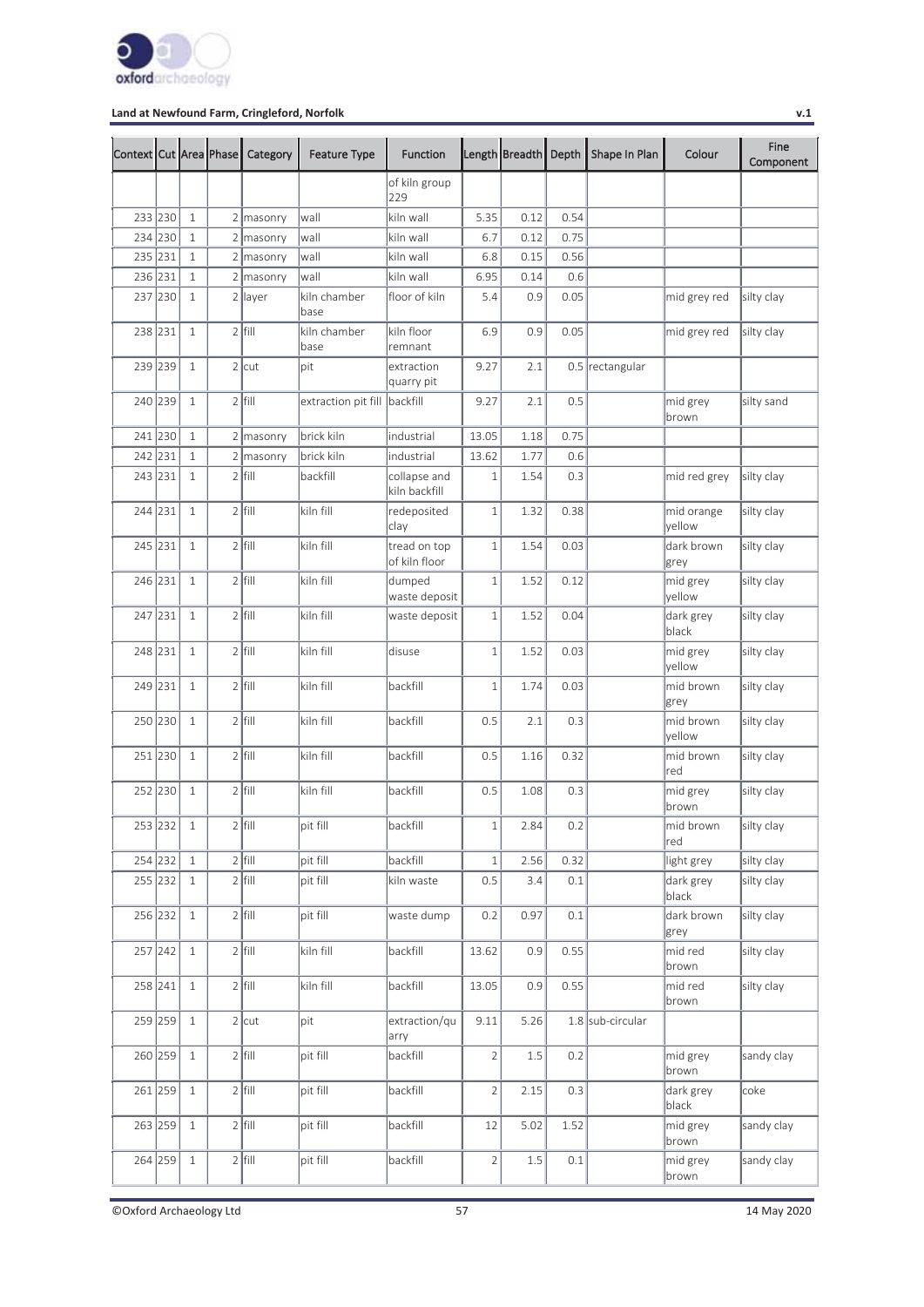

| Context Cut Area Phase |           |              | Category  | <b>Feature Type</b> | <b>Function</b>                   |                | Length Breadth | Depth | Shape In Plan       | Colour                              | Fine<br>Component |
|------------------------|-----------|--------------|-----------|---------------------|-----------------------------------|----------------|----------------|-------|---------------------|-------------------------------------|-------------------|
| 265 259                |           | $\mathbf{1}$ | $2$  fill | pit fill            | backfill                          | $\overline{2}$ | 3.7            | 0.7   |                     | light brown<br>grey                 | sandy clay        |
| 266 259                |           | $1\,$        | $2$ fill  | pit fill            | backfill                          | $\sqrt{2}$     | 2.8            | 0.6   |                     | mid red                             | brick dust        |
| 267 259                |           | 1            | $2$ fill  | pit fill            | backfill                          | $\overline{2}$ | 1.5            | 0.14  |                     | light brown<br>grey                 | sandy clay        |
| 268 259                |           | $1\,$        | $2$ fill  | pit fill            | backfill                          | $\overline{c}$ | 2.3            | 0.3   |                     | mid red                             | brick dust        |
| 269 259                |           | $\mathbf{1}$ | $2$ fill  | pit fill            | backfill                          | $\overline{2}$ | 0.7            | 0.08  |                     | light grey<br>brown                 | sandy clay        |
| 270 259                |           | $1\,$        | $2$ fill  | pit fill            | backfill                          | $\overline{2}$ | 1.4            | 0.3   |                     | mid red                             | brick dust        |
| 271 271                |           | $\mathbf{1}$ | $2$ cut   | pit                 | extraction                        | 8.45           | 3.7            |       | 0.54  indeterminate |                                     |                   |
| 272 271                |           | $\mathbf{1}$ | $2$ fill  | pit fill            |                                   | 8.45           | 3.4            | 0.3   |                     | dark grey<br>brown                  | sandy clay        |
| 273 271                |           | $\mathbf{1}$ | $2$ fill  | pit fill            |                                   | 8.45           | 3.7            | 0.42  |                     | light grety<br>brown                | clay              |
| 274 271                |           | $\mathbf{1}$ | $2$ fill  | pit fill            |                                   | 1.8            | 0.76           | 0.32  |                     | dark grey                           | clay              |
| 275 275                |           | $\mathbf{1}$ | $2$ cut   | pit fill            | industrial                        | 1.8            | 1.3            |       | 0.4 lirregular      |                                     |                   |
| 276 275                |           | $\mathbf{1}$ | $2$ fill  | pit fill            | disuse                            | 1.8            | 1.32           | 0.26  |                     | dark brown<br>grey                  | clay              |
| 277 275                |           | $\mathbf{1}$ | $2$ fill  | pit fill            | disuse                            | 1.8            | 1.16           | 0.05  |                     | mid yellow<br>brown                 | clay              |
| 278 275                |           | $\mathbf{1}$ | $2$ fill  | pit fill            | disuse                            | 1.8            | 1.2            | 0.16  |                     | dark brown<br>grey                  | clay              |
| 279 279                |           | $\mathbf{1}$ | $2$ cut   | pit                 | quarry                            | $\sqrt{2}$     | 3.9            |       | 0.98 sub-circular   |                                     |                   |
| 280 279                |           | 1            | $2$ fill  | pit fill            | rubbish tip<br>layer              | $\overline{2}$ | 3.9            | 0.56  |                     | dark grey                           | silty clay        |
| 281 279                |           | $\mathbf{1}$ | $2$ fill  | pit fill            | refuse layer                      | $\overline{2}$ | 1.4            | 0.51  |                     | light yellowish silty sand<br>brown |                   |
| 282 279                |           | $\mathbf{1}$ | $2$ fill  | pit fill            | waster/refuse<br>dump             | $\overline{2}$ | 2.8            | 0.5   |                     | mid yellow<br>brown                 | silty sand        |
| 283 283                |           | $\mathbf{1}$ | $2$ cut   | pit                 | extraction                        | 3.8            | 1.3            |       | $1.3$ sub-oval      |                                     |                   |
| 284 283                |           | 1            | $2$ fill  | pit fill            | dump layer                        | 3.8            | 1.3            | 0.23  |                     | mid brown<br>yellow                 | sandy clay        |
| 285 283                |           | $\mathbf{1}$ | $2$ fill  | pit fill            | dump                              | 3.8            | 1.3            | 0.2   |                     | mid to dark<br>yellow brown         | sand clay         |
| 286 283                |           | 1            | $2$ fill  | pit fill            | dump                              | 3.8            | 1.3            | 0.3   |                     | mid dark<br>brown                   | sand clay         |
|                        | 287 283 1 |              | $2$ fill  | pit fill            | dump                              | 3.8            | 1.3            | 0.6   |                     | mid yellow<br>green                 | sand clay         |
|                        | 288 288   | 1            | $2$ cut   | pit                 | extraction<br>pit/ waster<br>dump | 0.3            | 0.6            |       | 0.3 sub-circular    |                                     |                   |
|                        | 289 288   | $\mathbf{1}$ | $2$ fill  | pit fill            | dump                              | 0.3            | 0.6            | 0.3   |                     | mid yellow<br>brown                 | sand clay         |
| 290                    | 42        | $\mathbf{1}$ | $2$ fill  | pit fill            | backfill                          | 1.2            | 0.8            | 0.2   |                     | mid brown<br>grey                   | silt sand         |
| 291                    | 42        | $\mathbf{1}$ | $2$ fill  | pit fill            | backfill                          | $\overline{O}$ | 1.58           | 0.48  |                     | mid red<br>brown                    | sand silt         |
| 292                    | 42        | $\mathbf{1}$ | $2$ fill  | pit fill            | backfill                          | 0              | 1.62           | 1.09  |                     | mid yellow<br>brown                 | sand silt         |
| 293 293                |           | $\mathbf{1}$ | $2$ cut   | pit                 | extraction                        | 1.55           | 1.2            |       | 0.8 sub-circular    |                                     |                   |
| 294 293                |           | $\mathbf{1}$ | $2$ fill  | pit fill            | backfill                          | 1.55           | 1.2            | 0.8   |                     | mid grey<br>brown                   | silt sand         |
| 295 295                |           | $\mathbf{1}$ | $2$ cut   | pit                 | extraction                        | 1.8            | 1.6            |       | 0.8 rectangular     |                                     |                   |
| 296 295                |           | $\mathbf{1}$ | $2$ fill  | pit fill            | backfill                          | 1.8            | 1.6            | 0.8   |                     | mid grey                            | sandy clay        |
| 297 297                |           | $\mathbf{1}$ | $2$ cut   | pit                 | extraction                        | 1.7            | 1.5            |       | 1.2 sub-circular    |                                     |                   |
| 298 297                |           | $\mathbf{1}$ | $2$ fill  | pit fill            | backfill                          | 1.7            | $1.5\,$        | 0.5   |                     | mid grey<br>brown                   | silt clay         |

©Oxford Archaeology Ltd 58 14 May 2020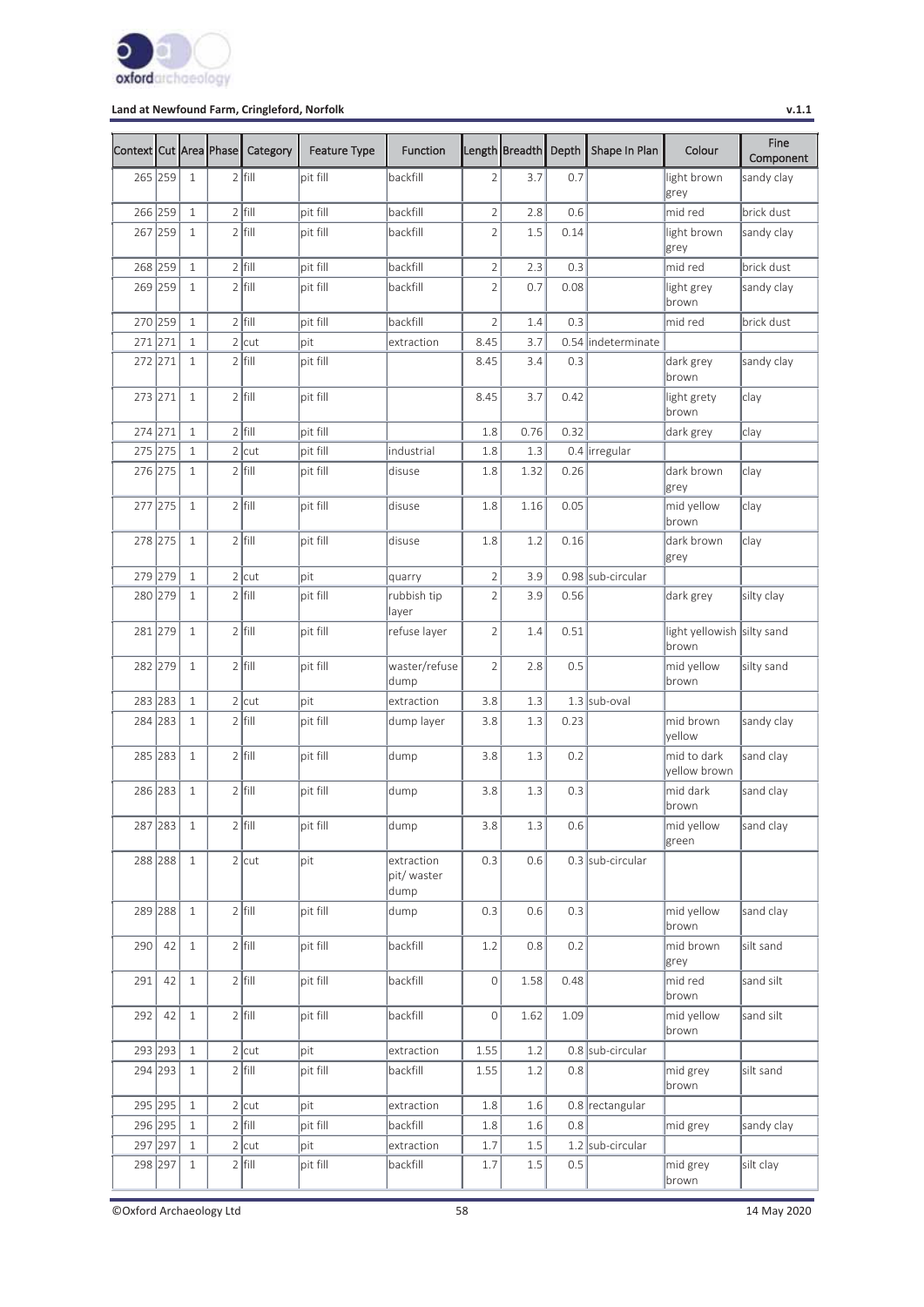

| Context Cut Area Phase |         |              | Category  | <b>Feature Type</b> | <b>Function</b> |                | Length Breadth Depth |             | Shape In Plan             | Colour               | Fine<br>Component |
|------------------------|---------|--------------|-----------|---------------------|-----------------|----------------|----------------------|-------------|---------------------------|----------------------|-------------------|
| 299 297                |         | $\mathbf{1}$ | $2$ fill  | pit fill            | backfill        | 1.7            | 1.5                  | 0.7         |                           | mid yellow<br>brown  | silt clay         |
| 300 300                |         | $1\,$        | $2$ cut   | lpit                | waste pit       | 2.85           | 1.26                 |             | 0.24 lirregular           |                      |                   |
| 301 300                |         | $\mathbf{1}$ | $2$ fill  | pit fill            | waste dump      | 2.85           | 1.26                 | 0.24        |                           | mid red              | clay              |
| 302                    | 302     | $\mathbf{1}$ | $2$ cut   | lpit                | extraction      | 2.5            | 2.1                  |             | 0.24 sub-circular         |                      |                   |
| 303 302                |         | $\mathbf{1}$ | $2$  fill | bit fill            | ldisuse         | 2.5            | 2.1                  | 0.24        |                           | mid brown<br>grey    | sandy silt        |
|                        | 304 304 | $\mathbf{1}$ | $2$ cut   | lpit                | extraction      | 1.2            | 0.4                  | $0.14$ sub- | rectangular               |                      |                   |
|                        | 305 304 | $\mathbf{1}$ | $2$ fill  | bit fill            | disuse          | 1.2            | 0.4                  | 0.14        |                           | dark brown<br>grey   | sandy clay        |
|                        | 306 306 | $\mathbf{1}$ | $2$ cut   | lpit                | extraction      | $\overline{2}$ | 1.7                  |             | 0.3 lirregular            |                      |                   |
|                        | 307 306 | $\mathbf{1}$ | $2$ fill  | pit fill            | disuse          | $\overline{2}$ | 1.7                  | 0.3         |                           | dark grey            | silty clay        |
| 308                    | 308     | $\mathbf{1}$ | $2$ cut   | pit                 | disuse          | 2.15           | 1.36                 |             | 0.28 sub-circular         |                      |                   |
| 309                    | 308     | $\mathbf{1}$ | $2$ fill  | pit fill            | disuse          | 1.06           | 1.06                 | 0.16        |                           | mid grey<br>brown    | silty clay        |
|                        | 310 308 | $\mathbf{1}$ | $2$ fill  | pit fill            | disuse          | 2.15           | 1.36                 | 0.14        |                           | light grey<br>vellow | clay silt         |
| 311 311                |         | $\mathbf{1}$ | $2$ cut   | lpit                | extraction      | 5.18           | 4.21                 |             | 0.5 amorphous             |                      |                   |
| 312 311                |         | $\mathbf{1}$ | $2$ cut   | pit fill            | backfill        | 5.18           | 4.21                 | 0.38        |                           | dark grey<br>brown   | sandy clay        |
|                        | 313 311 | $\mathbf{1}$ | $2$ fill  | pit fill            | disuse          | 0.5            | 2.7                  | 0.3         |                           | mid yellow<br>brown  | sandy clay        |
|                        | 314 311 | $\mathbf{1}$ | $2$ fill  | pit fill            | backfill        | 0.5            | 0.9                  | 0.25        |                           | mid yellow<br>brown  | sandy clay        |
|                        | 315 311 | $\mathbf{1}$ | $2$ fill  | pit fill            | backfill        | 0.5            | 3.5                  | 0.2         |                           | mid grey             | sandy clay        |
| 316 311                |         | $\mathbf{1}$ | $2$ fill  | lpit fill           | backfill        | 0.5            | 3.6                  | 0.1         |                           | dark yellow<br>brown | clay              |
| 317 317                |         | $\mathbf{1}$ | $2$ cut   | lpit                | extraction      | $\overline{2}$ | 1.66                 | $1.04$ sub- | rectangular               |                      |                   |
|                        | 318 318 | 1            | $2$ cut   | lpit                | extraction      | 3.52           | 1.51                 |             | $0.2$ sub-<br>rectangular |                      |                   |
|                        | 319 319 | $\mathbf{1}$ | $2$ fill  | pit fill            | disuse          | 3.52           | 1.51                 | 0.2         |                           | mid grey<br>brown    | silty clay        |
|                        | 331 331 | $\mathbf{1}$ | $2$ cut   | lpit                | extraction      | 5.3            | 4.2                  |             | loval                     | Charcoal<br>lenses   |                   |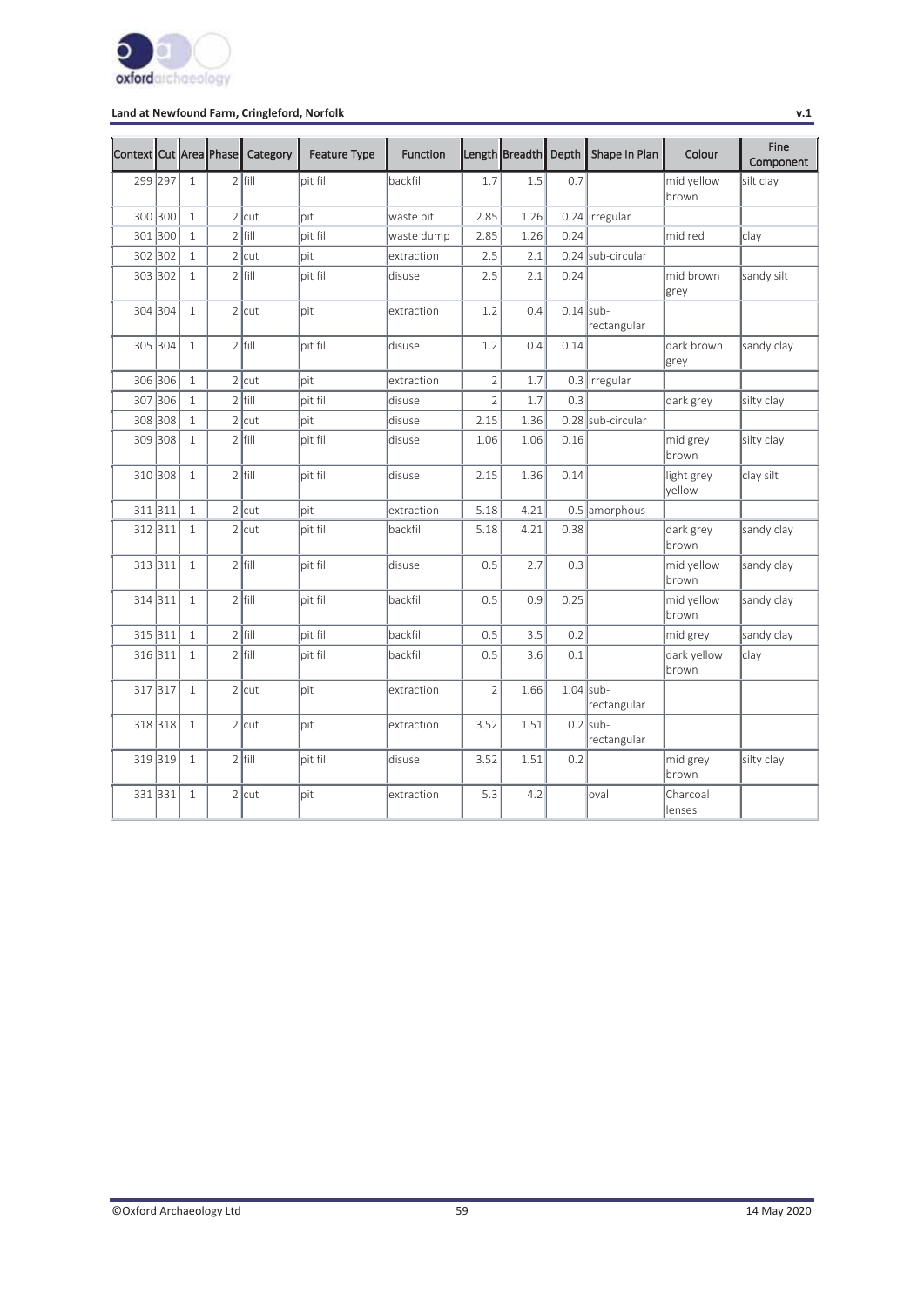

# **APPENDIX B ARTEFACT ASSESSMENTS**

## **B.1 Metal objects**

*By Denis Sami* 

### *Introduction*

B.1.1 Thirteen iron artefacts were recovered from the archaeological excavation. The small assemblage is composed of incomplete hand-forged nails (eight in total), a fitting, the base of a large vessel and a pair of shears dating to the post-medieval or modern periods.

## *Methodology*

- B.1.2 The metalwork was assessed according to the Oxford Archaeology East metalwork finds standard, based guidance by the Historical Metallurgy Society (HMS, Datasheets 104 and 108), the *Archaeometallurgy Guidelines for best practice* (Historic England 2015) and the 2013, *Guidelines for the Storage and Display of Archaeological Metalwork* (English Heritage 2013).
- B.1.3 The Portable Antiquities Scheme (PAS) database was used as reference in the description of the shears and Geoff Egan's volume about the medieval household (1998) was used as a main reference in the description of the metalwork generally.
- B.1.4 All the metalwork excavated was quantified using an Access database. All artefacts were counted and classified on a context by context basis.
- B.1.5 The catalogue is organised by small find (SF) number and feature, description and measurements are reported. Of the eight incomplete nails from SF 3 context **94**, only the average thickness of the shaft is reported in the catalogue.
- B.1.6 Given its poor preservation and undiagnostic character, the chronology of the metalwork has been largely based on the date of the associated ceramic material.

### *Factual Data*

- B.1.7 Metal objects were recovered from pits, ditches and a kiln dating to the post-medieval periods (Phase 2).
- B.1.8 The overall preservation of artefacts is poor, finds are incomplete, heavily encrusted and oxidised.

## *Statement of Potential*

B.1.9 Given it size and preservation, this assemblage cannot offer a valid contribute to the discussion of the general site research objectives.

### *Recommendations*

B.1.10 X-ray analysis is suggested for shears SF 1 and vessel SF 8, following it will be reviewed (with the pottery specialist initially) whether all metal finds can be dispersed.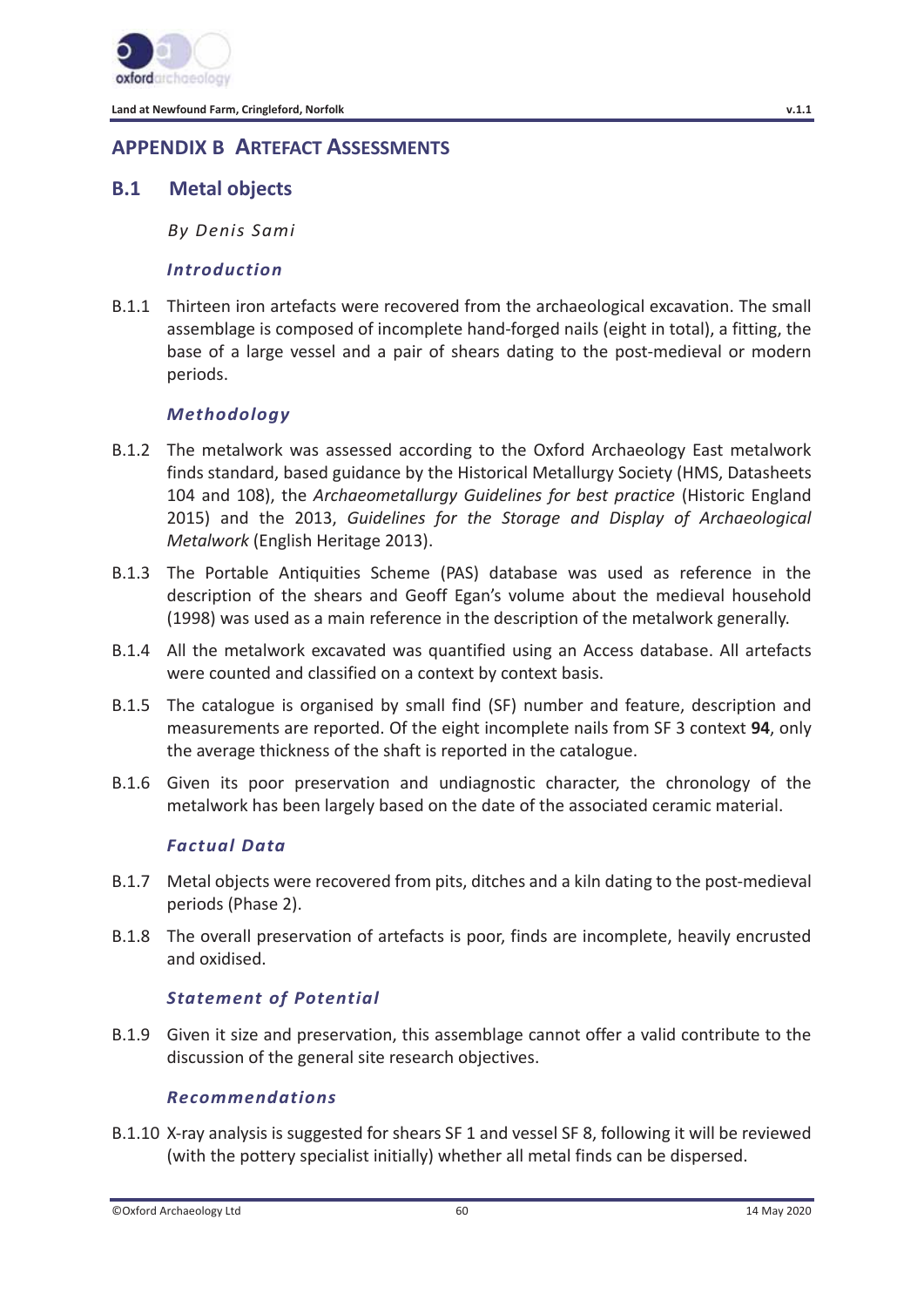

## *Catalogue*

| 눖              | Context | ă   | Feature       | Artefact   | Description                                                                                                                                                                                                                                                        | Length    | Width     | Thickness | Date                |
|----------------|---------|-----|---------------|------------|--------------------------------------------------------------------------------------------------------------------------------------------------------------------------------------------------------------------------------------------------------------------|-----------|-----------|-----------|---------------------|
| $\mathbf{1}$   | 17      | 16  | ditch         | Shear<br>S | Incomplete shears, only the two blades and part of<br>the connector stem survive. The blades have a<br>straight back and slightly curved cutting edge.<br>Between the blade and the connecting loop of<br>each blade is placed a sub-rectangular blade<br>stopper. | 92.4      | 13.2      | 3.3       | PMED/<br><b>MOD</b> |
| 6              | 7       | 6   | ditch         | nail       | An incomplete and very encrusted tapering shaft of<br>a nail with sub-square cross-section                                                                                                                                                                         | 46.8      | 8.1       |           | PMED/<br><b>MOD</b> |
| 3              | 94      | 21  | kiln          | nail       | Eight incomplete hand-forged nails with sub-square<br>tapering shaft and flat circular head                                                                                                                                                                        | <b>ND</b> | <b>ND</b> | 4.8       | PMED/<br><b>MOD</b> |
| $\overline{7}$ | 282     | 279 | Quarry<br>pit | nail       | A long and incomplete nail with sub-square cross-<br>section tapering shaft and sub-square flat head                                                                                                                                                               | 70.1      | 18.1      | 6.2       | PMED/<br><b>MOD</b> |
| 8              | 43      | 42  | Quarry<br>pit | vessel     | An incomplete large vessel heavily encrusted. Only<br>part of the base and the wall are preserved                                                                                                                                                                  | 188.4     | 81.6      | 6.8       | <b>MOD</b>          |
| 9              | 287     | 283 | Quarry<br>pit | fitting    | An incomplete fitting with a tapering rectangular<br>cross-section shaft                                                                                                                                                                                           | 45.8      | 19.8      | 7.2       | PMED/<br><b>MOD</b> |

Table 16. Catalogue of iron objects (all from Phase 2)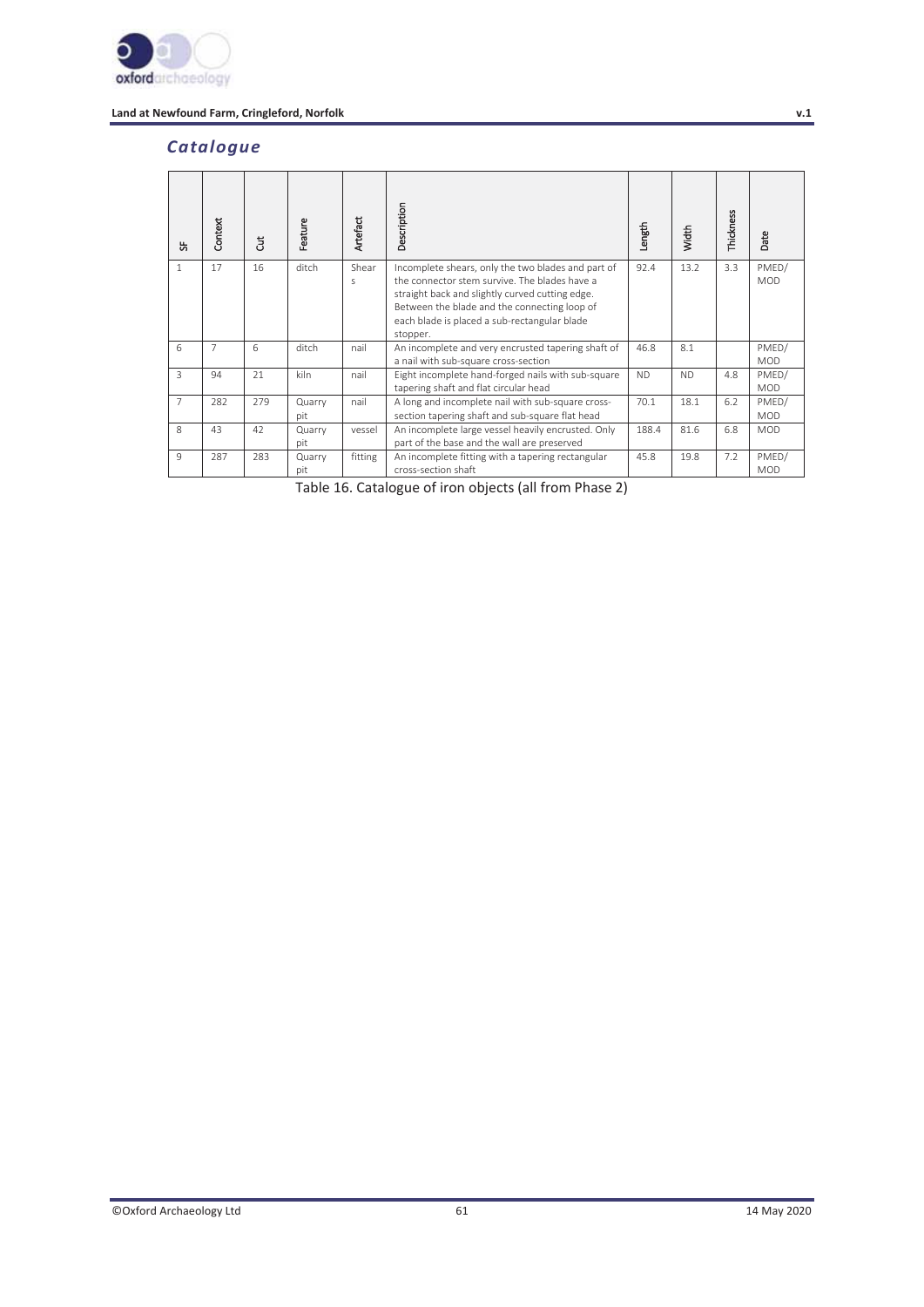

## **B.2 Lithics**

*By Lawrence Billington* 

## *Introduction*

- B.2.1 A total of 49 worked flints and almost 5kg of unworked burnt flint were hand-collected during the excavation, with a further 1459g of unworked burnt flint recovered from the residues of a bulk sample taken from Phase 1 sinkhole feature **132**. The handcollected flint assemblage is quantified by type and context in Table 17 whilst the burnt flint derived from the sampling of feature **132** is quantified separately, by weight alone, in Table 18.
- B.2.2 The flint assemblage derives exclusively from the fills of features, mostly from a series of natural sinkhole features and from discrete pits, with a single flint also coming from the fill of ditch **151**. All are provisionally phased to Phase 1, although this will be reviewed during analysis.

| <b>Context type</b>        |                          |     | Pit                      |                          |                          | Sinkhole                 |                          |                          |              |                          |                          |                          | <b>Ditch</b>             | <b>Totals</b>  |
|----------------------------|--------------------------|-----|--------------------------|--------------------------|--------------------------|--------------------------|--------------------------|--------------------------|--------------|--------------------------|--------------------------|--------------------------|--------------------------|----------------|
| Cut                        | 48                       | 123 | 159                      | 295                      | 121                      | 128                      | 132                      | 141                      | 145          | 157                      | 163                      | 169                      | 151                      |                |
| Context                    | 49                       | 125 | 160                      | 296                      | 122                      | 129                      | 134                      | 142                      | 146          | 158                      | 164                      | 170                      | 152                      |                |
| Irregular waste            | $\overline{\phantom{a}}$ | ۰   | ٠                        | $\overline{\phantom{a}}$ | $\overline{\phantom{0}}$ | -                        | -                        | 1                        | ٠            | $\overline{\phantom{a}}$ | $\overline{\phantom{a}}$ | 1                        | ٠                        | 2              |
| Secondary flake            | $\overline{\phantom{a}}$ | 1   | $\mathbf{1}$             | $\mathbf{1}$             | $\overline{2}$           |                          | 10                       | 7                        | 4            | 1                        | 5                        | $\overline{\phantom{a}}$ | $\mathbf{1}$             | 34             |
| <b>Tertiary flake</b>      | $\overline{\phantom{a}}$ | ۰   | ٠                        | $\overline{\phantom{0}}$ | $\overline{\phantom{0}}$ | -                        | 1                        | $\overline{2}$           | 1            | $\overline{\phantom{a}}$ | 1                        | 1                        |                          | 6              |
| Secondary blade-like flake | $\overline{\phantom{a}}$ | ۰   | $\mathbf{1}$             | $\overline{\phantom{0}}$ | $\overline{\phantom{0}}$ | $\overline{\phantom{0}}$ | -                        | $\mathbf{1}$             | ٠            | $\overline{\phantom{0}}$ | $\mathbf{1}$             | $\overline{\phantom{a}}$ | -                        | 3              |
| Tertiary blade-like flake  | $\mathbf{1}$             | ٠   | $\overline{\phantom{a}}$ | $\overline{\phantom{0}}$ | $\overline{\phantom{0}}$ | -                        | -                        | $\overline{\phantom{a}}$ | ٠            | $\overline{\phantom{a}}$ | 1                        | $\overline{\phantom{a}}$ | ٠                        | $\overline{2}$ |
| Core                       | $\overline{\phantom{a}}$ | ٠   | $\overline{\phantom{a}}$ | $\overline{\phantom{0}}$ | $\overline{\phantom{0}}$ | ٠                        | $\mathbf{1}$             | $\overline{\phantom{a}}$ | ٠            | ٠                        | $\overline{\phantom{a}}$ | $\overline{\phantom{a}}$ | ٠                        | $\mathbf{1}$   |
| Scraper                    | $\overline{\phantom{a}}$ | ٠   | ٠                        | $\overline{\phantom{0}}$ | $\equiv$                 | $\overline{\phantom{0}}$ | $\overline{\phantom{0}}$ | $\overline{\phantom{a}}$ | $\mathbf{1}$ | $\overline{\phantom{a}}$ | $\overline{\phantom{a}}$ | $\overline{\phantom{a}}$ | $\overline{\phantom{a}}$ | $\mathbf{1}$   |
| <b>Total worked</b>        | $\mathbf{1}$             | 1   | 2                        | 1                        | $\overline{2}$           | 1                        | 12                       | 11                       | 6            | 1                        | 8                        | $\overline{2}$           | 1                        | 49             |
| Unworked burnt count       | $\overline{\phantom{a}}$ | ٠   | 4                        | $\overline{\phantom{0}}$ | 1                        | -                        | 235                      | 10                       | 6            | ٠                        | $\overline{\phantom{a}}$ | 2                        | ٠                        | 258            |
| Unworked burnt weight (g)  | $\overline{\phantom{a}}$ | ٠   | 298                      | $\overline{\phantom{0}}$ | 132                      | -                        | 4189                     | 196                      | 83           | ٠                        | $\overline{\phantom{a}}$ | 53                       |                          | 4951           |

Table 17. Quantification of worked and hand-collected unworked burnt flint by context

| Cut                             |      | 132  |       |
|---------------------------------|------|------|-------|
| Context                         |      | 134  |       |
| Sample                          |      | 55   |       |
| <b>Fraction size</b>            | >5mm | <5mm | Total |
| Unworked burnt flint weight (g) | 1073 | 386  | 1459  |

Table 18. Quantification (by weight) of unworked burnt flint recovered from bulk sampling of fill of sinkhole 132

## *Sinkhole features*

- B.2.3 Seven of the sinkholes investigated during the excavation produced flint assemblages; all of these produced small quantities of worked flint (between 1 and 12 pieces per feature) and in three cases (features **141**, **145** and **169**) this worked flint was accompanied by small quantities of heavily burnt flint. Feature **132** was exceptional in producing a much larger assemblage of unworked burnt flint – with over 4kg recovered during hand-collection and almost 1.5kg more deriving from wet sieving of a bulk sample of its fill (Tables 17 and 18).
- B.2.4 The worked flint from these features (total 41) was overwhelmingly dominated by unretouched flakes, with only one retouched piece identified and a single core. The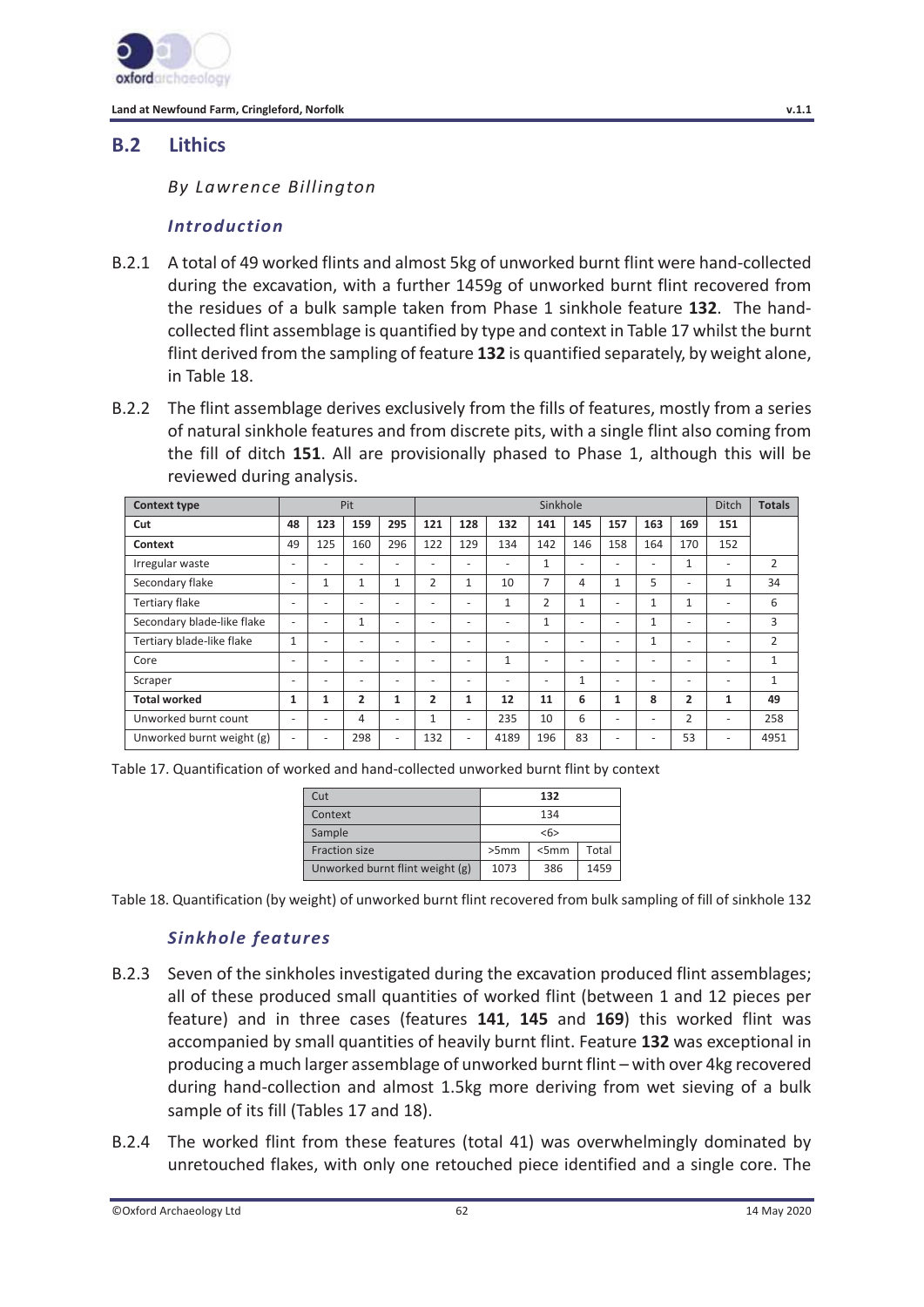

flint was generally in good, fresh condition – unrecorticated and with little edge damage or rounding. There was however, a degree of variability in the condition of the assemblages from individual features – most notably in the case of the flintwork from sinkhole **163**, which displayed somewhat more edge damage and breakage and which had a less coherent character to the other assemblages.

- B.2.5 Judging by the character and morphology of surviving cortical surfaces, all of the flint appears to derive from sub-rounded fluvial flint cobbles/nodules which would have been readily available in the extensive glacio-fluvial gravels of the local area. There was no evidence for the exploitation of flint derived directly from (or from sources closely related to) the parent chalk – which does outcrop at some points on the side of the Yare valley a short distance to the north.
- B.2.6 Most of the flint appears to the product of a relatively simple flake-based technology employing direct hard-hammer percussion to remove flakes from unspecialised single or multiple platform cores. Although simple, the majority of the removals are wellstruck and include some pieces with regular dorsal scar patterns and/or blade-like morphologies. Amongst the unretouched removals is one possible axethinning/finishing flake (a fine tertiary removal possibly removed during the latter stages of axehead production, from feature **169**), and the proximal end of a regular tertiary flake which may have been deliberately broken (feature **141**). The only core recovered is a minimally worked piece with some a mixture of flake and narrow flake/blade-like scars (feature **132**). The only obviously retouched or utilised piece is an end scraper, made on a regular, relatively narrow flake with minimal abrupt retouch on its the hinged distal end (feature **145**).
- B.2.7 None of the worked flint is strongly diagnostic and the assemblage as a whole is likely to be chronologically mixed, but the presence of relatively systematically produced flake-based material suggests that it largely dates to the Neolithic and/or Early Bronze Age, whilst the possible axe-thinning flake is likely to be of Neolithic date. There is no clear evidence for any true blade-based material of Mesolithic/earlier Neolithic date, nor is there any clear evidence for the kind of expediently/crudely worked material associated with Middle/Late Bronze Age and Iron Age flintworking.
- B.2.8 The burnt flint is made up heavily fractured and crazed fragments of flint which seems to derive from the same kind of flint cobbles/nodules as the worked flint. This material was highly fragmented, with few pieces measuring in excess of 50mm in maximum dimension and the sieved sample from sinkhole **134** yielding many very small fragments and spalls.

## *Pits*

B.2.9 Five pits produced small quantities of flint; one or two pieces of worked flint were recovered from all five of these features, with two also producing small quantities of unworked burnt flint (Table 17). In terms of raw material and condition the worked flint is closely comparable from the material derived from the sinkholes, although one flake from pit **295** is heavily worn and edge-damaged. The flint from these features consists entirely of unretouched flakes/blade-like flakes and is closely comparable to the material from the sinkholes.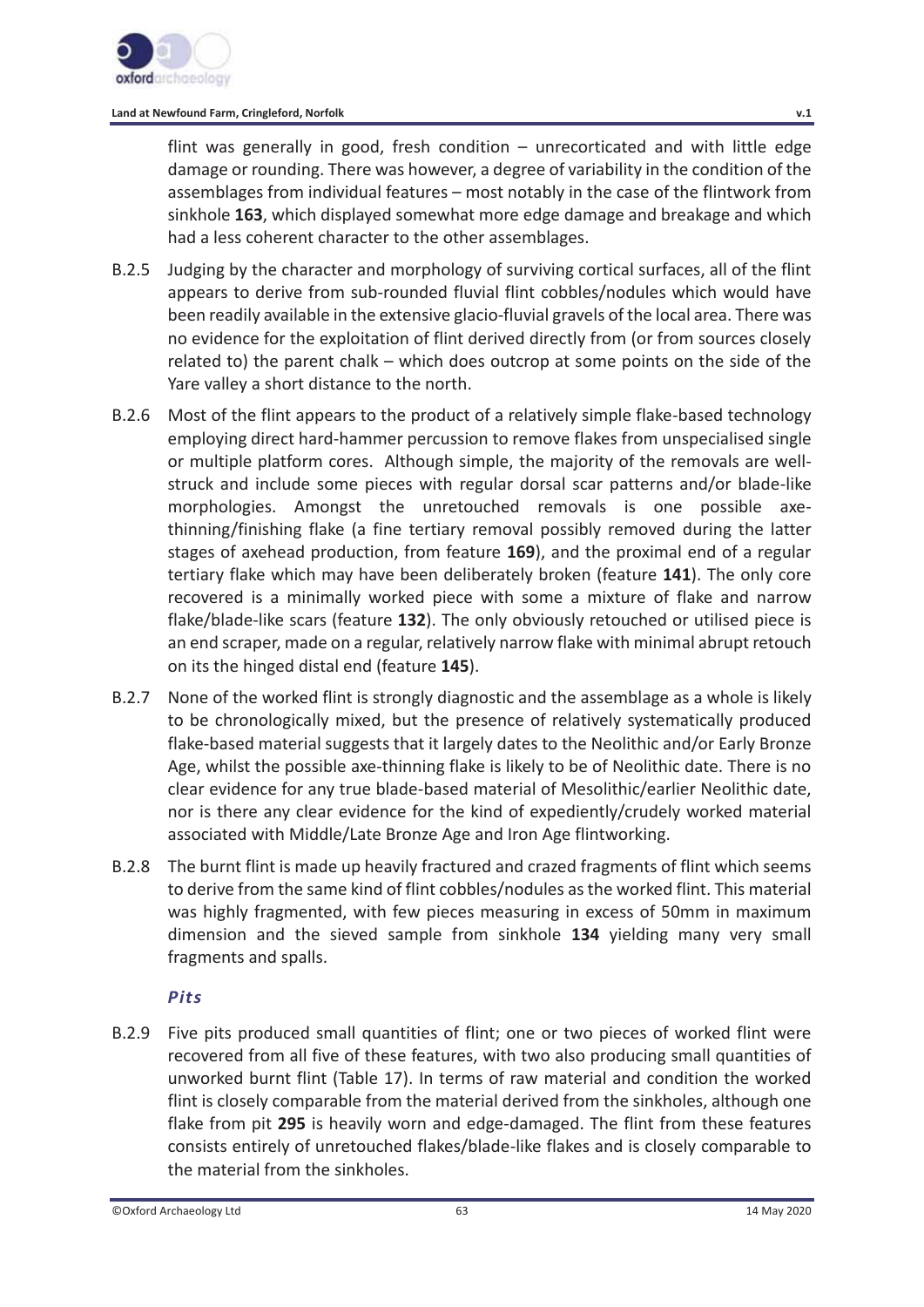

## *Ditches*

B.2.10 A single secondary flake was recovered from ditch **151**.

## *Discussion*

- B.2.11 The small assemblage of worked flint from the excavations is made up almost exclusively of unretouched flake-based material and exhibited very few chronologically diagnostic features. Nonetheless, the technological traits of the material suggest the vast majority is of Neolithic to Early Bronze Age date. The flint was fairly thinly distributed, recovered largely from the fills of natural features and pits, and the precise circumstances of its deposition remain unclear. In the case of the sinkholes, its seems possible that these natural features could simply have acted as 'traps' for flintwork originally deposited in surface scatters across the site – although ins some cases flintwork may have been deliberately deposited into these features – as seems to be the case for the large assemblage of burnt flint from sinkhole **132** (see below). In the case of the pits, whilst some of the flintwork may be broadly contemporary with the features from which it derived, it occurred in very low densities and is likely to largely represent residual material incidentally caught up in the fills of later cut features.
- B.2.12 The small quantities of burnt flint recovered from several of the pits and sinkholes also seems likely to represent residual material, and at least some of this flint may represent pieces accidentally caught up in fire settings rather than having been deliberately heated. The large assemblage from sinkhole **132**, however, appears to represent a deliberate deposit of a relatively large accumulation of burnt flint that can only have derived from the deliberate heating of flint. Similar burnt flint assemblages are a persistent feature of most periods of prehistory in the region, with deposits containing large accumulations of unworked burnt flint and stone known form many Neolithic, Bronze Age and Iron Age sites. The large-scale use and deposition of heated flint is not, however, restricted to prehistory and there are a growing number of sites in the region where pits containing large quantities of burnt flint have been dated to the Early Saxon period (e.g. Garrow et al 2006; Andrews 1995; Caruth and Goffin 2012). There are many potential uses for deliberately heated flint and stone, including in cooking, brewing, textile/hide processing and bathing (see Hodder and Barfield 1991), but it is rarely possible to determine the precise function of the burnt flint assemblages from individual sites.
- B.2.13 The flint assemblage from the excavations should be seen in the context of the very rich record of prehistoric activity along this part of the Yare Valley, which includes a very high density of ploughsoil lithic scatters of Mesolithic to Early Bronze Age date and major lithic assemblages derived from excavations of Neolithic-Early Bronze Age sites such as those at Eaton Heath (Wainwright 1973), the John Innes Centre (Whitmore 2004) and the Harford Park and Ride (Trimble 2004; Bishop 2012, 146-52).

## *Statement of potential*

B.2.14 The relatively small worked flint assemblage from the excavations provides evidence for prehistoric activity at the site but has very little potential to provide more detailed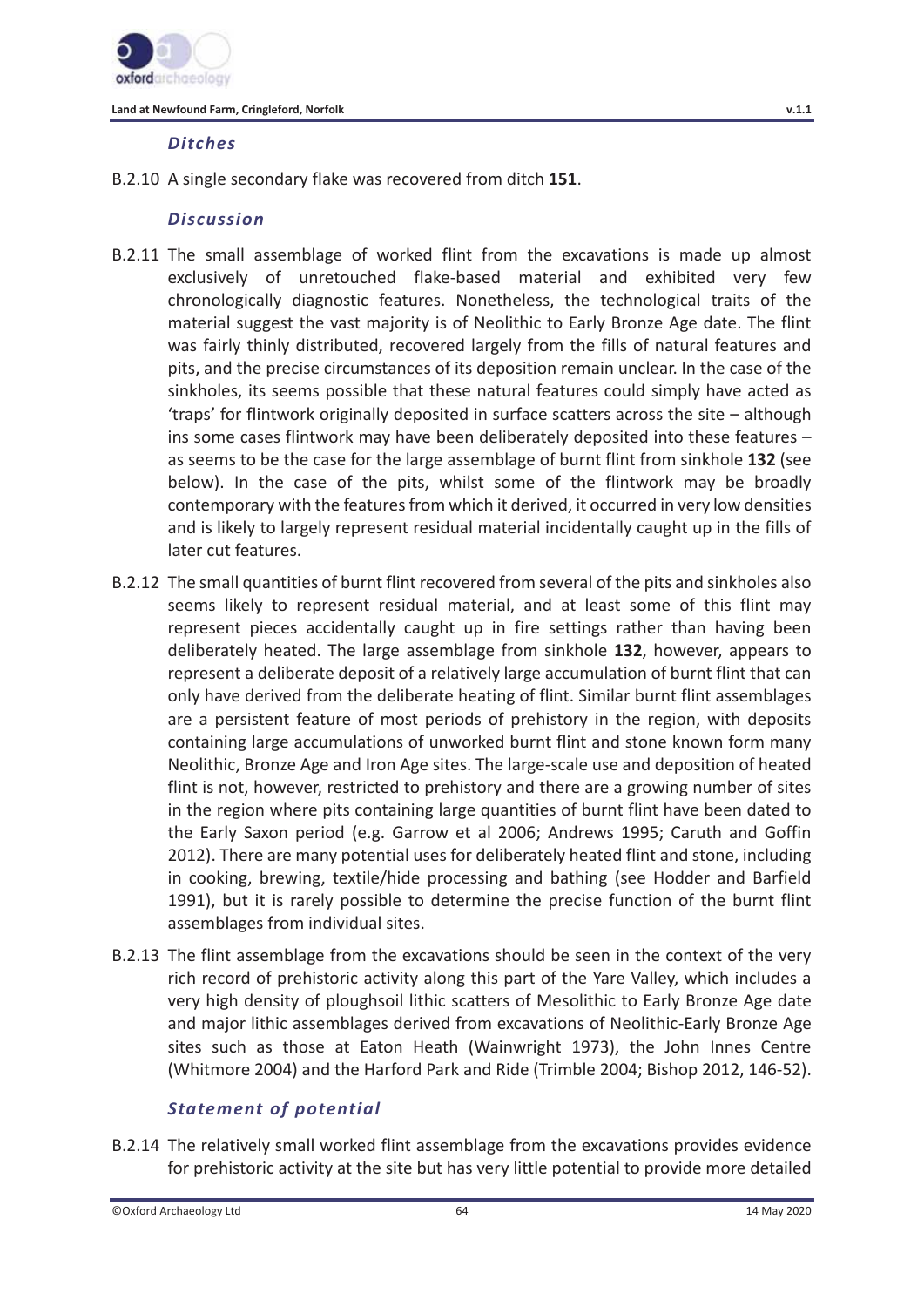

information on the date and nature of this activity. The large assemblage of burnt flint from sinkhole **132** is of some interest and if it could be dated would make a small but useful addition to the record of the use of heated flint in the region.

### *Recommendations*

B.2.15 The assemblage has been fully catalogued and classified and no further analytical work is required. This report provides a full record of the assemblage and further work should be restricted to minor updating of the catalogue/report in light of the final dating/phasing of features; it would be especially useful if the likely date of the accumulation of burnt flint from sinkhole **132** could be established.

## **B.3 Burnt stone and fuel residues**

*By Simon Timberlake* 

## *Introduction and methodology*

- B.3.1 A small assemblage of coal and burnt fuel (coal cinders and shale) (226g, six pieces) and a large burnt stone (2.85kg) were recovered from contexts associated with the post-medieval (Phase 2) brick kilns in Area 1.
- B.3.2 All the stone was identified visually using an illuminated x10 magnifying lens, and compared where necessary with an archaeological stone reference collection. A dropper bottle containing dilute hydrochloric acid was used to confirm the presence or absence of calcite.

| <b>Context</b><br>no. | Cut | <b>Feature type</b>                                       | No pieces Size (mm) | Wt. (g) | Geology               | Source                                         | <b>NOTES</b>                          |
|-----------------------|-----|-----------------------------------------------------------|---------------------|---------|-----------------------|------------------------------------------------|---------------------------------------|
| 5                     | 4   | fill of boundary ditch 1                                  | 170x170x45          | 2857    | dolerite              | glacial erratic                                | lightly<br>$burnt +$<br>cracked       |
| 17                    | 6   | ditch                                                     | 30                  | 19      | coal<br>(anthracite?) | imported<br>Carboniferous<br>from<br>coalfield | unburnt                               |
| 20                    | 18  | with demolition 3<br><b>pit</b><br>rubble incl kiln brick | $30 + 55 + 65$      | 31      | coal                  | imported<br>Carboniferous<br>coalfield         | fully<br>burnt<br>from cinders        |
| 39                    | 38  | plough scar (gully)                                       | 32                  | 19      | coal shale            | imported<br>Carboniferous<br>coalfield         | accomp coal +<br>from burnt with fuel |
| 287                   | 283 | with 1<br>pit<br>assoc<br>extraction pit dump             | 75x60x55            | 177     | coal<br>(anthracite?) | imported<br>Carboniferous<br>coalfield         | unburnt - only<br>from slightly worn  |

Table 19: Catalogue of stone and fuel residues (all from Phase 2 features)

## *Discussion and statement of potential*

B.3.3 There is little that can be said of this very small assemblage. It seems likely that the burnt slab-like glacial boulder of far-travelled dolerite is quite unrelated to the probable post-medieval use of fossil fuel which is most likely associated with the firing of the kilns, but instead that it relates to an earlier prehistoric presence, which as in Area 2, may well be Iron Age.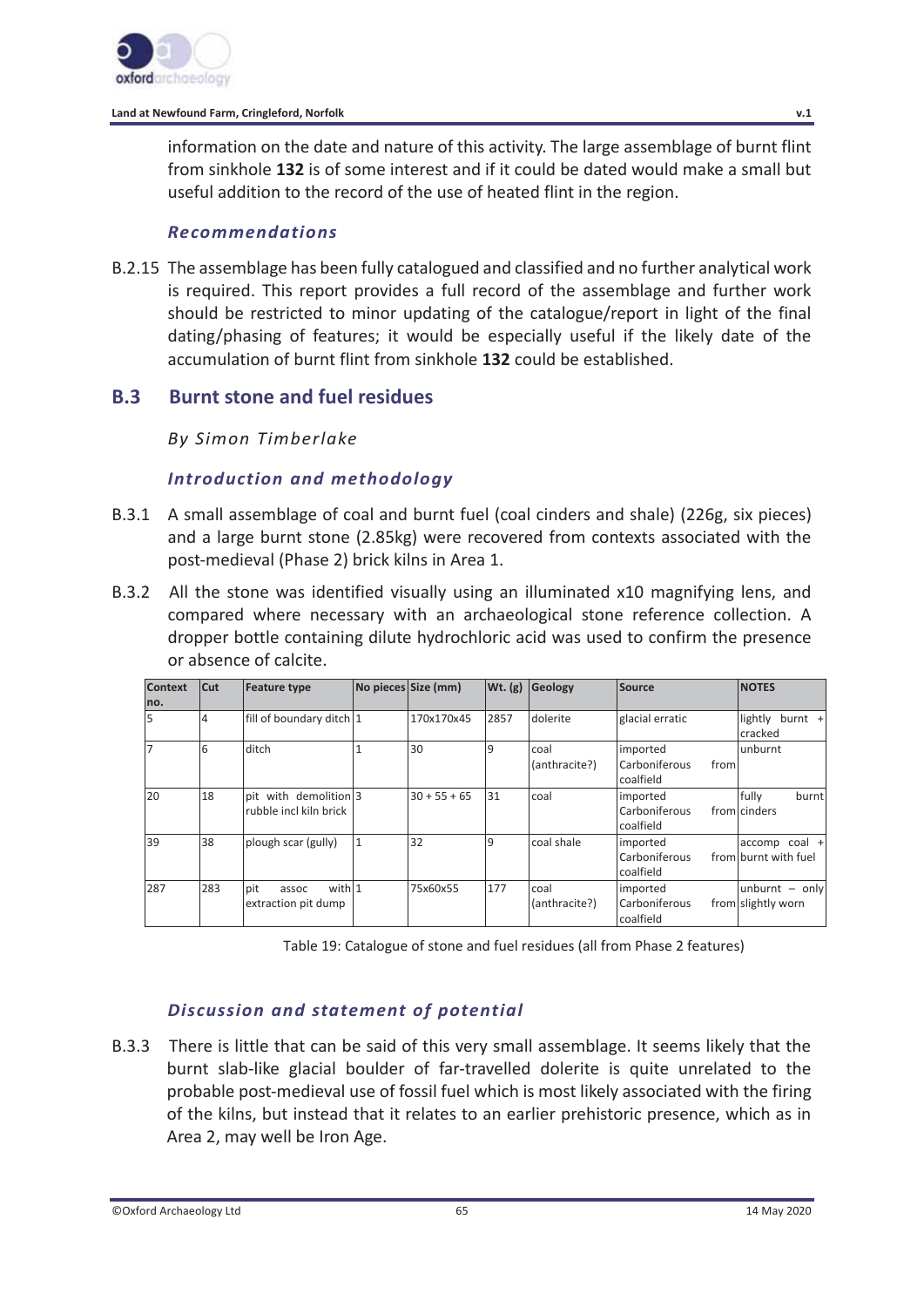

B.3.4 The most likely explanation for the presence of coal is that this was brought in as a higher calorific fuel suitable for the efficient running of the kiln. The high-ranking grade of coal suggests that this fuel may have come into the ports of Kings Lynn, Cromer or Yarmouth by boat, perhaps from mines in the North of England (Tyneside), the nearest other coalfield accessible by the land route being in Nottinghamshire, although this was barely developed at the time. Turner (1921,2) in referring to the 17th-century coal trade mentions that this business was chiefly being carried on from Hull, Yarmouth and 'Larpool' in Lancashire – almost all of it being brought in from the Tyneside (Newcastle) and Durham coalfields (see Commons Journal I, 685 for 1637). Coal from Newcastle was being used in London in 1662 to make bricks (Pepys 1662), whilst by 1696 Norfolk 'officials' had declared that the fuel of their county was then 'almost entirely of coal' (Commons Journal XI, 421). Whilst the latter seems to be an exaggeration, considering the very high dependence still upon peat, it does at least suggest that coal would have been the fuel chosen for any sort of industrial activity at the time (potteries, brickworks and iron smelting), and that the source for this would probably still exclusively have been the Newcastle and Durham mines.

## *Recommendations for further work*

B.3.5 No further work is required on this assemblage.

## *Retention, dispersal and display*

B.3.6 All this material can be discarded.

## **B.4 Glass**

*By Carole Fletcher* 

### *Introduction*

B.4.1 Archaeological works produced a moderate assemblage of glass, 97 shards, weighing 4.449kg. The assemblage is entirely vessel glass, with a minimum number of vessels (MNV) of 34, the majority of which are utility bottles, many of them dark olive green (natural black) glass bottles. A number of pharmaceutical bottles or phials were also recovered.

## *Methodology*

B.4.2 The glass was scanned and catalogued, weighed and recorded, as individual vessels where possible. The glass that is not closely datable may be dated by association with the pottery and other material with which it was often found. All dates given for the phase are those assigned by the excavator. The terminology used in the report and the catalogue, for the various glass forms, is taken from *Glass Through The Ages* (Barrington Haynes 1969), *Antique Glass Bottles Their History and Evolution (1500- 1850)* (Van den Bossche 2001), *A Guide to Artifacts of Colonial America* (Hume 1969), *The Parks Canada Glass Glossary* (Jones and Sullivan et al 1989) and *Early post-*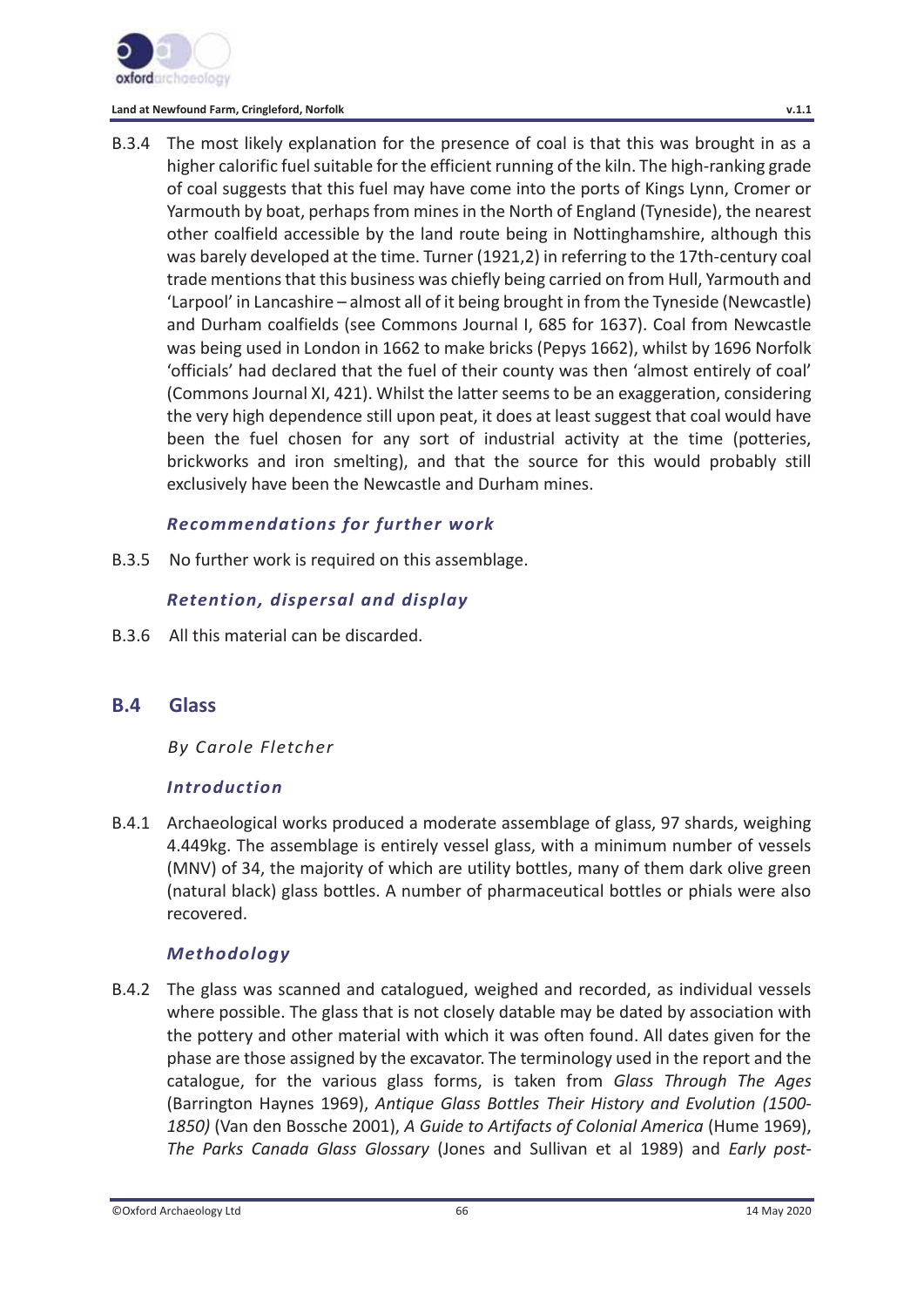

*medieval vessel glass in England c.1500-1670* (Willmott 2002). The glass is catalogued in Table 20.

## *Factual data*

- B.4.3 Archaeological works produced a moderate assemblage of glass, 97 shards weighing 4.449kg. The vessel glass was recovered mainly from a small number of post-medieval clay extraction pits in Area 1 and a single post-hole in Area 2. By weight, pit **18** produced the largest assemblage (1.897kg of glass), including a complete mid 18thearly 19th century bottle. Pit **283**, which also produced a large assemblage of postmedieval pottery, contained 1.470kg of glass, 32 shards, representing a minimum of 21 vessels. Pit **279** produced 1.061kg, 35 shards, representing a minimum number of seven vessels.
- B.4.4 The bulk of the assemblage from all features is mostly dark olive green utility bottles, most probably for wine, dating from the 17th to early to mid 19th century, with most bottles falling into the period from the late 17th to early 18th century.
- B.4.5 Pits **279** and **283** each produced a bottle seal. From **283**, a complete oval bottle seal (SF4) of pale olive green glass (now completely opaque) was recovered. Embossed I (crossed) H, either side of an ornate 4 or key with trefoil loops at the base (or top); the initials represent JH (J was written as I). The heavy patination suggests an early bottle, however, not enough of the glass bottle itself survives to suggest a form. The bottle seal (SF5) recovered from pit **279** is incomplete, formed from pale olive green glass, which is heavily iridised and flaking, with resultant surface loss. The circular seal is impressed onto a slightly sub-circular blob on the bottle. The upper right quadrant of the seal is mostly absent, it is embossed FOOR[D], and below which is a 6-pointed star (made up of lines); the curvature of the surviving glass suggests the bottle may not have been cylindrical. If parallels for these seals can be found, a date may be established.

| Phase          | Area           | Cut | <b>Glass Type</b> | <b>Shard Count</b> | <b>MNV</b>   | Weight (kg) | % of Total |
|----------------|----------------|-----|-------------------|--------------------|--------------|-------------|------------|
|                |                |     |                   |                    |              |             | Assemblage |
| Period 2 Post- | 1              | 4   | Utility bottle    | 1                  | $\mathbf{1}$ | 0.019       | 0.4        |
| medieval       |                |     |                   |                    |              |             |            |
|                |                | 18  | Utility bottle    | 27                 | 3            | 1.884       | 42.3       |
|                |                |     | Utility bottle or | 1                  | 1            | 0.013       | 0.3        |
|                |                |     | pharmaceutical    |                    |              |             |            |
|                |                |     | bottle (Short-    |                    |              |             |            |
|                |                |     | necked bottle or  |                    |              |             |            |
|                |                |     | phial)            |                    |              |             |            |
|                |                |     |                   |                    |              |             |            |
|                |                | 279 | Utility bottle    | 35                 | 7            | 1.061       | 23.8       |
|                |                | 283 | Utility bottle    | 31                 | 20           | 1.457       | 37.2       |
|                |                |     | Utility bottle or | $\mathbf{1}$       | 1            | 0.013       | 0.3        |
|                |                |     | pharmaceutical    |                    |              |             |            |
|                |                |     | bottle (Short-    |                    |              |             |            |
|                |                |     | necked bottle or  |                    |              |             |            |
|                |                |     | phial)            |                    |              |             |            |
|                | $\overline{2}$ | 177 | Utility bottle    | $\mathbf{1}$       | 1            | 0.002       | < 0.1      |
| Total          |                |     |                   | 97                 | 34           | 4.449       | 100        |

Table 20: Assemblage by Phase and Area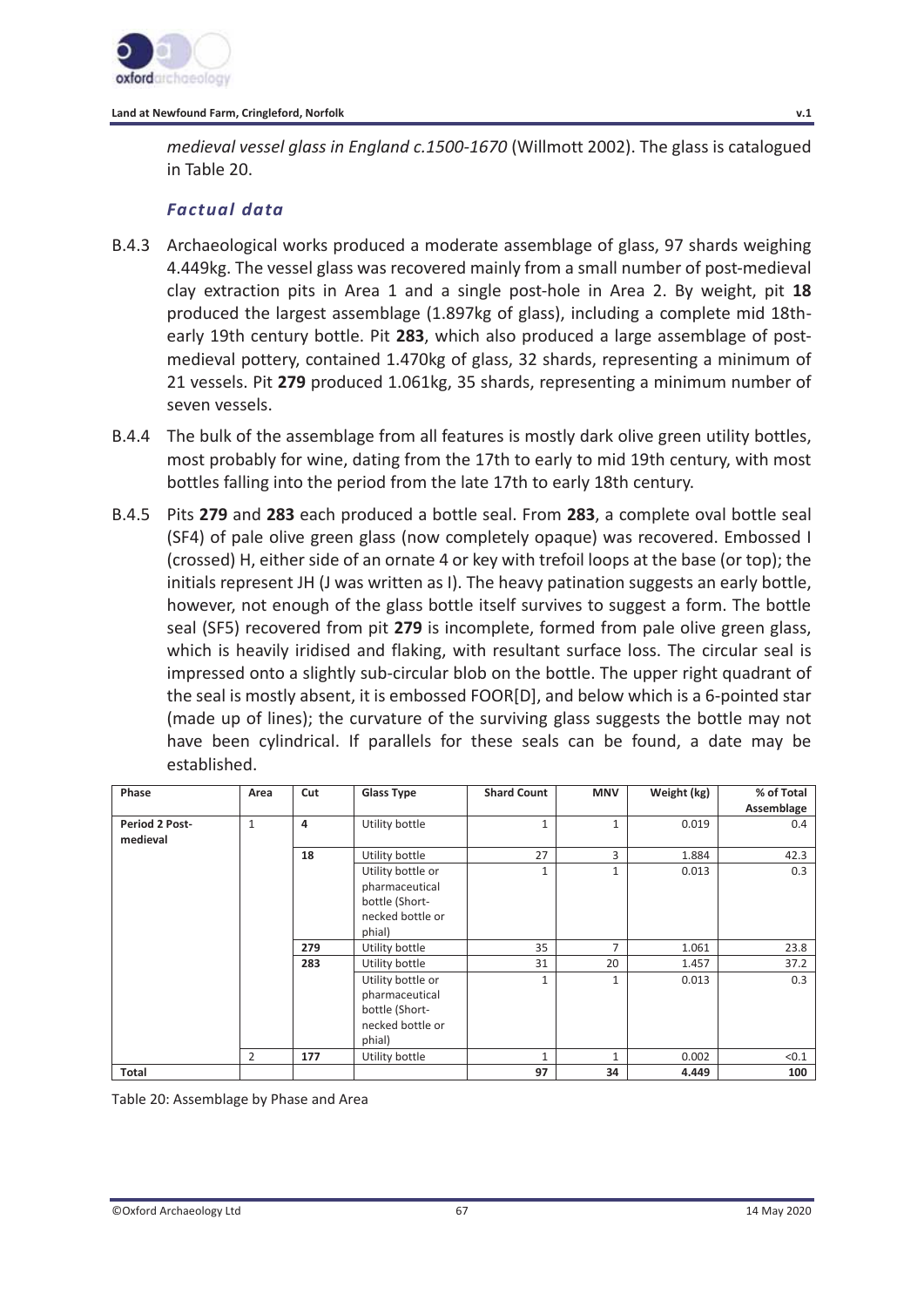

#### *Discussion*

- B.4.6 The majority of the material was recovered from pits and the assemblage is fragmented, the exception being the complete mid 18th-early 19th century bottle recovered from pit **18**, which may have been one of the latest deposits into the feature.
- B.4.7 Some of the glass may be redeposited, for example in post-hole **177** and ditch **4**, and thus may not accurately represent the glass usage on site. However, the bulk of the glass assemblage dating fits with the pottery recovered from the site (See Anderson App. B.6) and also with the clay tobacco pipe dating (See Fletcher App. B.9). The presence of the 17th-18th century glass utility vessels may relate to the drinking habits of the potters or the brickmakers who subsequently used the clay extraction pits for deposition of ceramic materials and small amounts of domestic rubbish, possibly the remains of meals eaten at the site. It is possible that the pits were used for rubbish deposition by the occupants of Newfound Farm in the later part of the 18th century, although if this was the case, larger amounts of domestic rubbish might have been expected.
- B.4.8 Consumption is the main focus of the glass assemblage. The mostly dark olive green (natural black) or green glass utility (wine) bottles are the most common form recovered.

### *Statement of potential*

B.4.9 The fragmentation of the assemblage and its redeposited nature mean it has limited potential to aid local, regional and national research priorities. However, the bottle seal could be examined and compared with other Norwich assemblages to enable more refined dating.

## *Recommendations for further work*

- The bottle seals should be examined and if possible, parallels found.
- For the bulk of the assemblage, no further work is recommended, beyond preparing a statement for publication and the catalogue acts as a full archival record.

## *Retention, dispersal and display*

B.4.10 The complete bottle and the bottle seal should be retained. The remainder of the glass may be deselected prior to archive deposition.

#### *Task list*

| The bottle seal should be looked at and if<br>possible, parallels found, and report written                              | <b>Glass Specialist</b>         | 0.25 |
|--------------------------------------------------------------------------------------------------------------------------|---------------------------------|------|
| Prepare a statement for publication for the<br>rest of the glass, with the catalogue acting<br>as a full archival record | Glass specialist or main author | 0.25 |

©Oxford Archaeology Ltd 68 14 May 2020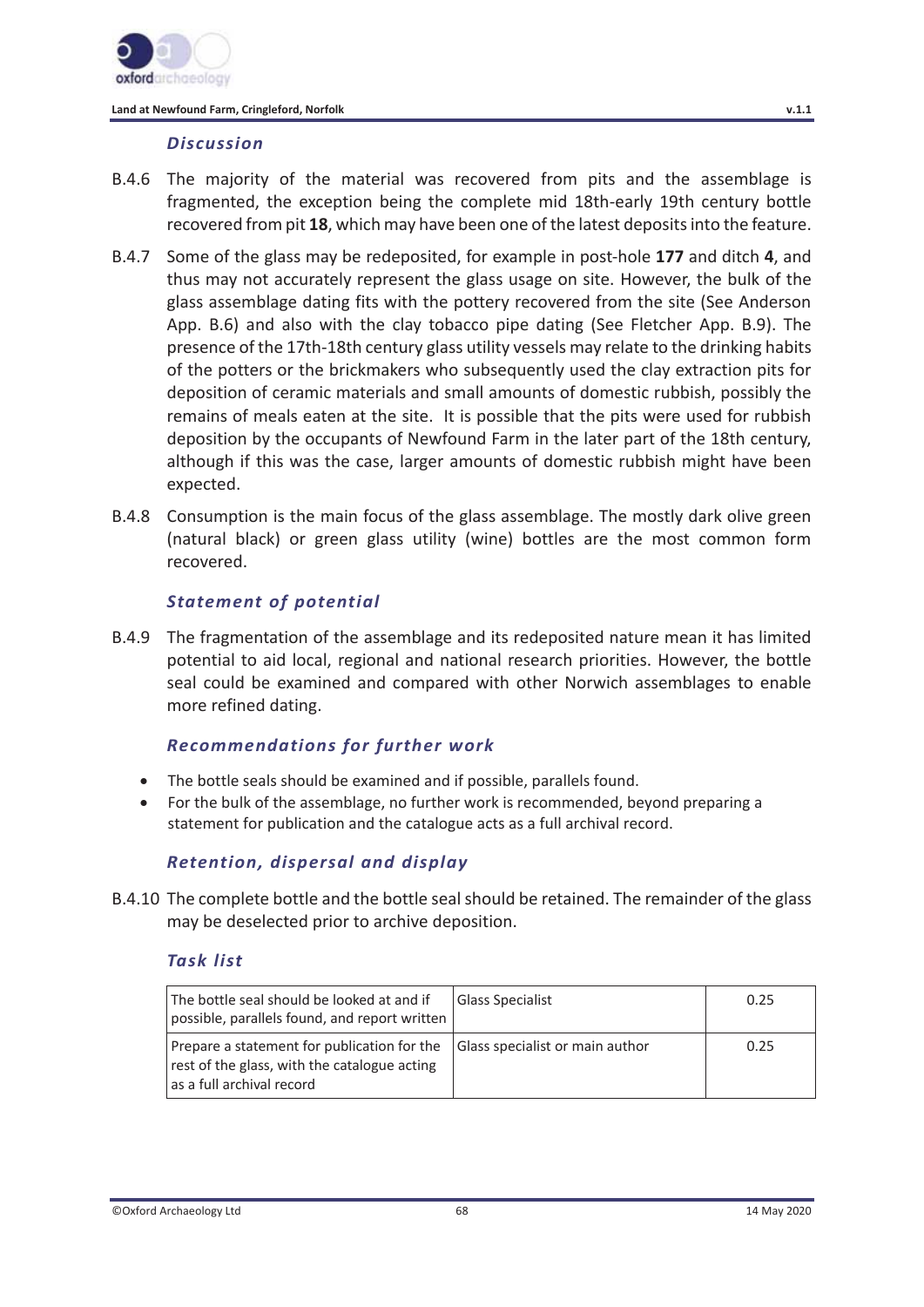

## **B.5 Prehistoric pottery**

*By Nick Gilmour* 

### *Introduction*

- B.5.1 The excavation yielded 32 sherds of prehistoric pottery (114g) with a mean sherd weight (MSW) of 3.6g. The pottery was recovered from five contexts relating to pits, a ditch and natural features (Table 21).
- B.5.2 The pottery dates from the Early Neolithic, Late Neolithic and Early Late Iron Age. It includes a small assemblage of Grooved Ware, along with a small number of feature sherds characteristic of Early Iron Age ceramics, together with fabrics typically associated with these ceramic traditions in the region.
- B.5.3 The pottery is in moderate to poor condition. Most of the sherds are small and abraded, while the Early Iron Age pottery is generally in better condition.

| Cut   | Context | No sherds | Wt(g) | <b>Feature Type</b> | Spot Date   |
|-------|---------|-----------|-------|---------------------|-------------|
| 18    | 19      |           | 12    | pit                 | <b>ENEO</b> |
| 123   | 125     | 13        | 55    | pit                 | EIA         |
| 132   | 134     | 1         | 2     | sinkhole            | prehist     |
| 142   | 141     | 16        | 42    | sinkhole            | <b>LNEO</b> |
| 151   | 152     | 1         | 3     | ditch               | Prehist     |
| Total |         | 32        | 114   |                     |             |

Table 21: Quantification of prehistoric pottery

## *Methodology*

- B.5.4 All the pottery has been fully recorded following the recommendations laid out by the Prehistoric Ceramic Research Group (2011). After a full inspection of the assemblage, fabric groups were devised on the basis of dominant inclusion types, their density and modal size. Sherds from all contexts were counted, weighed (to the nearest whole gram) and assigned to a fabric group. Sherd type was recorded, along with evidence for surface treatment, decoration, and the presence of soot and/or residue. Rim and base forms were described using a codified system recorded in the catalogue and were assigned vessel numbers. Where possible, rim and base diameters were measured, and surviving percentages noted. In cases where a sherd or groups of refitting sherds retained portions of the rim, shoulder and/or other diagnostic features, the vessel was categorised by ceramic tradition (Grooved Ware, Collared Urn etc.)
- B.5.5 All pottery was subject to sherd size analysis. Sherds less than 4cm in diameter were classified as 'small' (29 sherds); sherds measuring 4-8cm were classified as 'medium' (three sherds), any sherds over 8cm in diameter would have been classified as 'large', but none were present. The quantified data is presented on an Excel data sheet held with the site archive.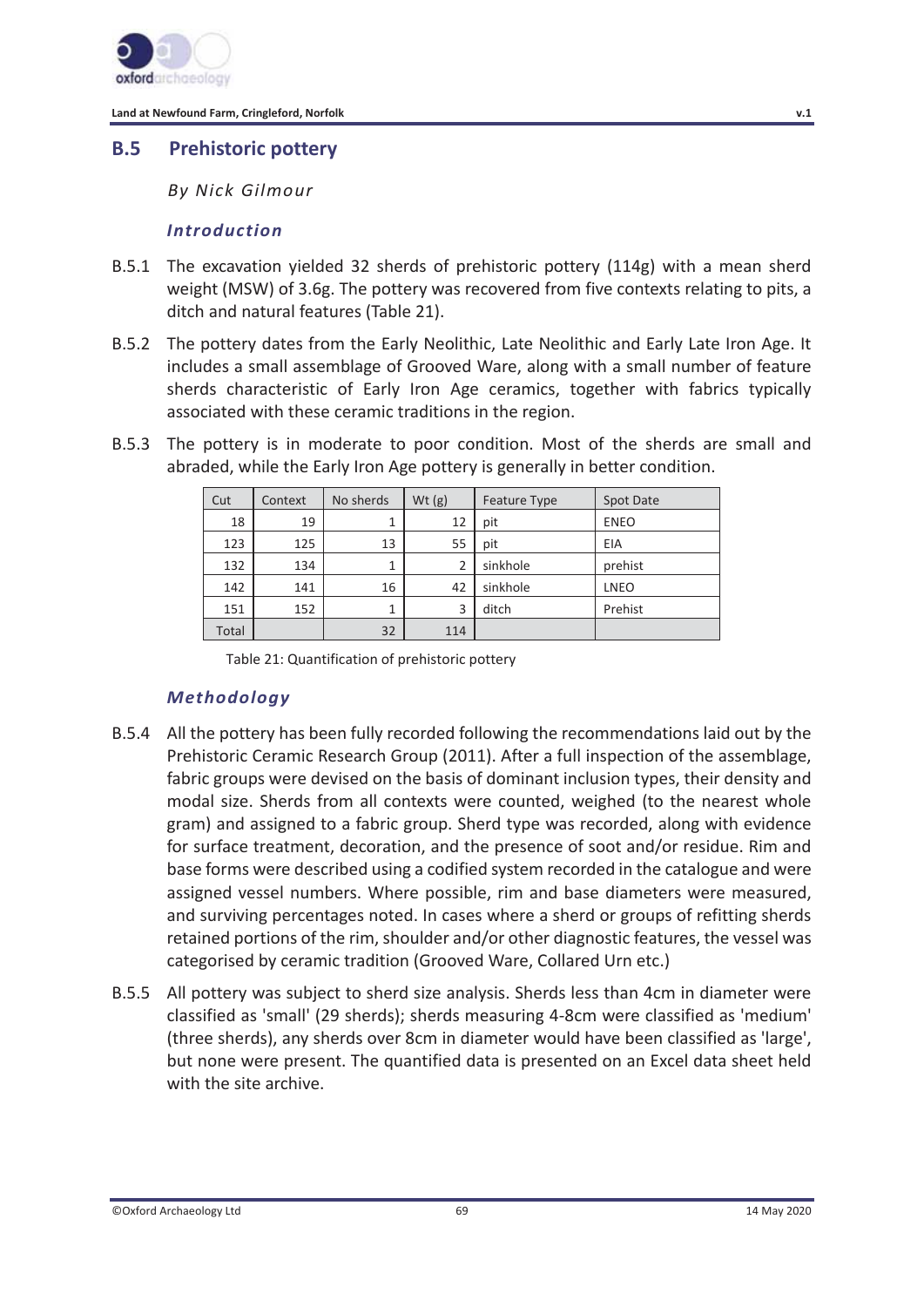

## *Factual data*

B.5.6 Four different fabrics were identified within the pottery assemblage and some diagnostic feature sherds are also present. This allows the majority of the pottery to be assigned a date. However, two sherds (5g) could not be closely dated.

## *Prehistoric pottery fabrics*

- B.5.7 The four fabrics identified are listed below and the quantification of the pottery by fabric is given in Table 22.
	- F1: frequent medium flint, slightly sandy matrix
	- F2: moderate fine flint
	- F3: sparse fine flint
	- G1: frequent medium grog

| Fabric         | No sherds | Weight (g) | Date        |
|----------------|-----------|------------|-------------|
| F1             |           | 3          | Prehistoric |
| F1             |           | 12         | <b>ENEO</b> |
| F <sub>2</sub> | 12        | 52         | EIA         |
| F3             |           | 2          | prehistoric |
| F <sub>3</sub> |           | 3          | EIA         |
|                | 16        | 42         | <b>LNEO</b> |

Table 22: Quantification of prehistoric pottery by fabric

## *Early Neolithic pottery*

B.5.8 A single sherd (12g) of Early Neolithic pottery was recovered from deposit 19, within post-medieval (Phase 2) pit **18**. This sherd is in fabric F1 and is from the rim of a vessel. The rim is a diagnostic Early Neolithic form; rounded and slightly thickened externally, with the clay having been folded back on itself. The fabric this sherd is in is also typical of pottery from the Early Neolithic in this region. The sherd does not preserve enough of the profile for the form to be reliably defined. However, there is no evidence of a shoulder and so this sherd it likely to be from a simple rounded bowl. This sherd was recovered from a feature containing post-medieval material and so is likely to be residual.

## *Late Neolithic pottery*

- B.5.9 A total of 16 sherds (42g) of Late Neolithic pottery was recovered. All of this was found within natural (Phase 1) feature **141**. All the Late Neolithic sheds are body sherds and in the same fabric; G1 (frequent medium grog). Three of the sherds are decorated externally with incised lines, which are typical of Grooved Ware pottery.
- B.5.10 None of the decorated sherds are large enough to allow for any conclusion to be drawn about the overall decorative scheme of the vessel they came from. However, on two sherds more than one parallel groove is present. One sherd is decorated with three quite narrow grooves, suggesting it may be from a different vessel than the other two decorated sherds. The small number of sherds, together with a lack of any rim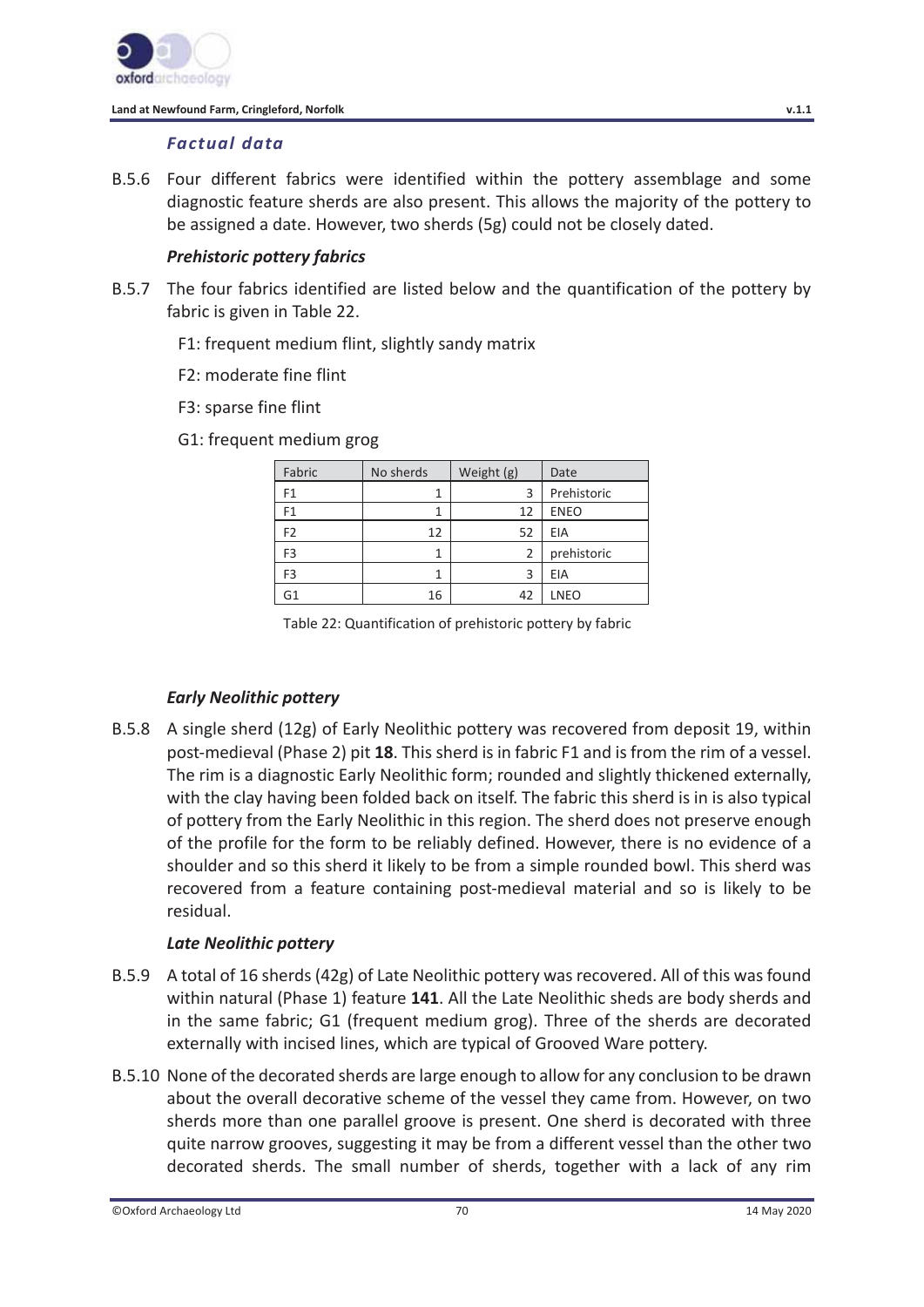

fragments, makes it impossible to attribute this material to any of the sub-styles of the Grooved Ware ceramic tradition (Longworth 1971).

## *Early Iron Age pottery*

B.5.11 A total of 13 sherds (55g) of pottery is of Early Iron Age date. All of this pottery was recovered from deposit 125, within Phase 1 pit **123**. Most of the Early Iron Age pottery (12 sherds, 52g) is in fabric F2, with a single sherd (3g) in fabric F3. All of the fragments are body sherds. A single sherd (10g) is decorated with a deep finger-tip impression. Decoration of this type is typical on Late Bronze Age and Early Iron Age ceramics from this region. The single sherd in fabric F3 (3g) is burnished on the exterior surface. This surface treatment, along with the fabric it is in, are typical of Early Iron Age finewares across this region.

### *Discussion*

B.5.12 This is too small an assemblage to draw any but the broadest conclusions. However, it does show that activity was happening in this area during the Neolithic and Early Iron Age periods. As such, it does add to wider knowledge of the Yare valley in these periods.

## *Statement of Potential*

B.5.13 The assemblage has little potential to aid the regional or local research objectives.

## *Recommendations for further work*

B.5.14 This statement acts as a full record of the prehistoric pottery for the archive and no further work is required beyond summarising the information for publication and incorporating any evaluation data or that from nearby relevant sites.

## *Task list*

| <b>Description</b>                                                                                                                                                                 | <b>Performed by</b> | Days |
|------------------------------------------------------------------------------------------------------------------------------------------------------------------------------------|---------------------|------|
| No further work is required on the Author of publication<br>prehistoric pottery, unless the site is<br>published, then the information should<br>be summarised for the publication |                     | 0.2  |

## *Retention, dispersal and display*

B.5.15 The prehistoric pottery should be retained and deposited with the archive.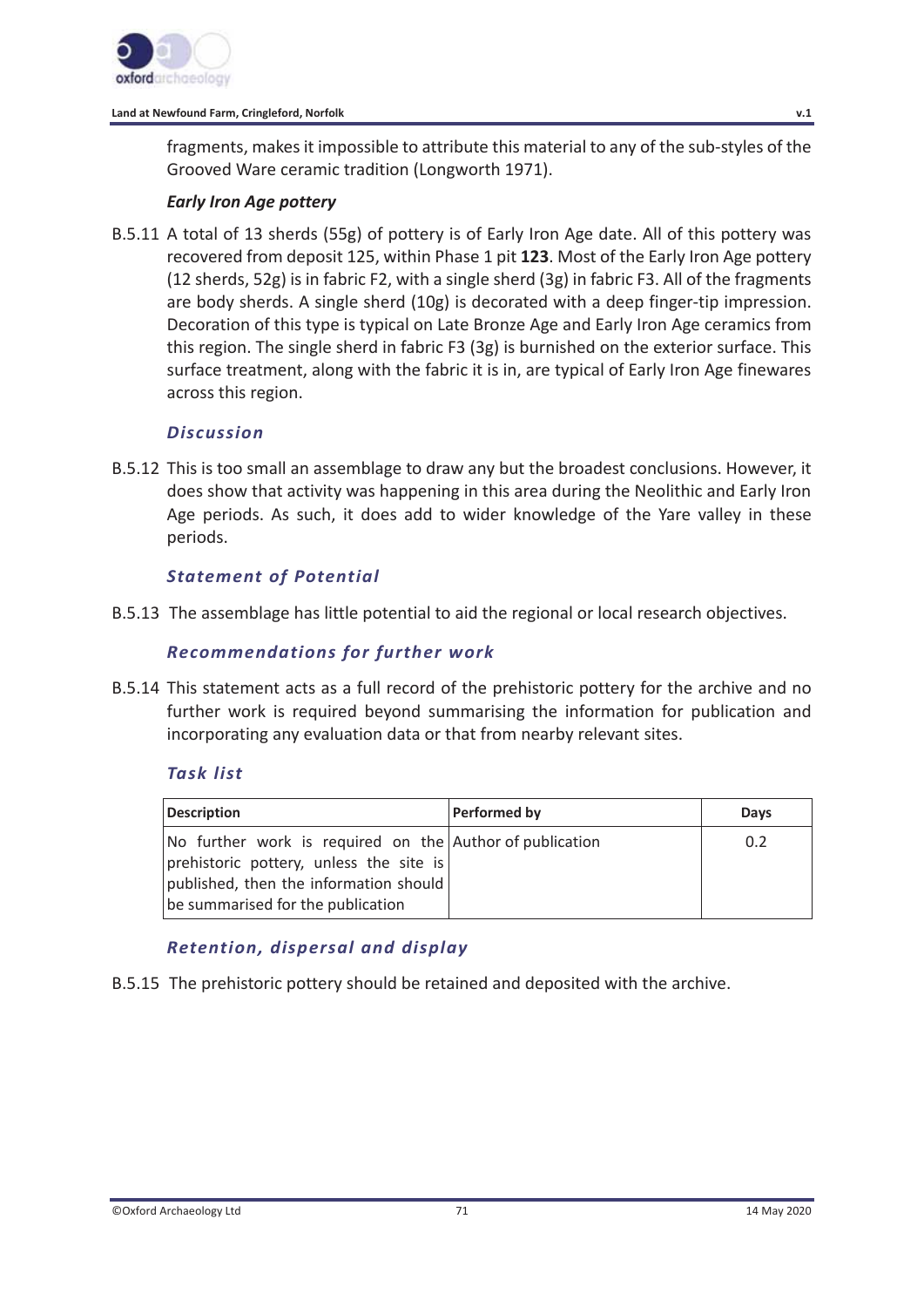

# **B.6 Post-medieval pottery**

*By Sue Anderson* 

## *Introduction*

B.6.1 A total of 5237 sherds of pottery and kiln furniture (198.666kg) was recovered from 32 contexts. A further *c*.110kg (including some CBM) was discarded on site (C. Fletcher, pers. comm.). Table 23 provides a quantification by fabric. A summary catalogue is included in this appendix.

| Fabric                         | Code             | Date range     | No             | Wt/g   | eve    | <b>MNV</b>     |
|--------------------------------|------------------|----------------|----------------|--------|--------|----------------|
| Glazed red earthenware         | <b>GRE</b>       | 16th-18th c.   | 3359           | 128627 | 104.45 | 2548           |
| Iron glazed blackware          | <b>IGBW</b>      | 16th-18th c.   | 200            | 8591   | 3.65   | 146            |
| Post-medieval redware          | <b>PMRW</b>      | 16th-18th c.   | 1              | 124    | 0.15   | 1              |
| Post-medieval slipware         | <b>PMSW</b>      | 17th-18th c.   | 154            | 5363   | 5.38   | 81             |
| Speckle glazed ware            | <b>SPEC</b>      | 17th-18th c.   | 88             | 2663   | 1.02   | 62             |
| Tin glazed earthenware         | <b>TGE</b>       | 16th-18th c.   | 86             | 1035   | 1.67   | 68             |
| Frechen stoneware              | GSW4             | 16th-17th c.   | $\overline{2}$ | 26     |        |                |
| Westerwald stoneware           | GSW <sub>5</sub> | L.17th-19th c. | $\overline{2}$ | 26     |        | 2              |
| North Italian marbled slipware | <b>NIMS</b>      | E-M.17th c.    | 4              | 43     | 0.11   | $\mathbf{1}$   |
| English stoneware              | <b>ESW</b>       | 17th-20th c.   | 15             | 779    | 0.90   | $\overline{2}$ |
| Late slipped redware           | <b>LSRW</b>      | L.18th-19th c. | 14             | 308    | 0.58   | $\mathfrak{D}$ |
| <b>Total pottery</b>           |                  |                | 3925           | 147585 | 117.91 | 2915           |
| Kiln furniture (redwares)      | KF               | 16th-18th c.   | 1187           | 43791  | 16.70  | 554            |
| Kiln furniture (whiteware)     | <b>KF TGE</b>    | 16th-18th c.   | 125            | 7290   | 1.24   | 98             |
| Total kiln furniture           |                  |                | 1312           | 51081  | 17.94  | 652            |
| <b>Total</b>                   |                  |                | 5237           | 198666 | 135.85 | 3567           |

|  |  | Table 23. Pottery quantification by fabric. |  |
|--|--|---------------------------------------------|--|
|--|--|---------------------------------------------|--|

B.6.2 The assemblage is dominated by post-medieval material which spans the 16th to 18th centuries. A few sherds of potentially later pottery were also recovered.

## *Methodology*

- B.6.3 The pottery was sampled on site prior to recording, carried out by Carole Fletcher and based on strategy agreed between the present author, the OAE project manager (Nick Gilmour) and a Norfolk County Council archaeologist (Steve Hickling). The retained material from this initial sort included all sherds larger than c.2–3cm, all slip-decorated sherds, and most of the kiln props. Unfortunately the presence of tin glazed earthenware wasters and kiln furniture was not recognised until after the site had been returned to the developer, so the quantity is small and all sherds of this material were retained as a result.
- B.6.4 The assemblage has been fully catalogued following MPRG guidelines (MPRG 2001) and terminology (MPRG 1998). Quantification was carried out using sherd count, weight and estimated vessel equivalent (eve). The minimum number of vessels (MNV) within each context was also recorded, but cross-fitting was not attempted unless particularly distinctive vessels were observed in more than one context. Unfortunately it was not possible to lay out the two largest contexts (43 and 286) in their entirety, and it is likely that the MNVs recorded for these two contexts are too high. A full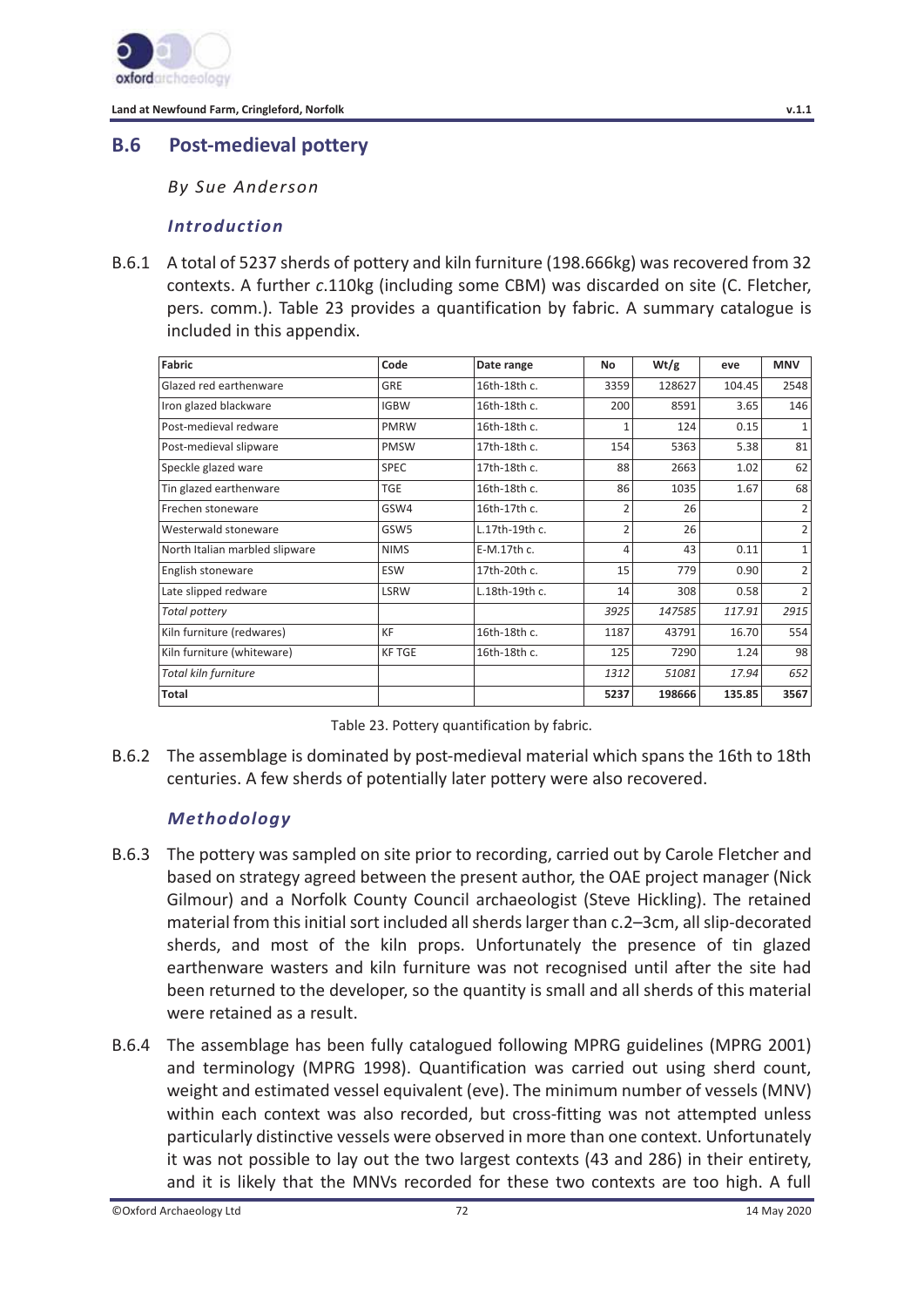

### **Land at Newfound Farm, Cringleford, Norfolk v.1**

quantification by fabric, context and feature is available in archive. All fabrics were identified based on the Norwich post-Roman fabric series (Jennings 1981). The results were inputted directly onto an MS Access database.

## *Summary of the assemblage*

B.6.5 The greater part of this assemblage comprises material from a pottery manufacturing waste dump. The pottery itself is largely glazed red earthenware with some iron-glazed blackware, slipware, speckle glazed ware and tin glazed earthenware. One stoneware vessel may also be a waster, but there is no evidence for stoneware manufacture on the site so far.

# *Redwares and related kiln furniture*

- B.6.6 The redwares include a variety of forms which can be paralleled in the Norwich corpus (Jennings 1981). Bowls, handled bowls/porringers, jars, large storage vessels, platters, dishes, pipkins and chamber pots were the most frequent types, but other forms such as dripping pans, chafing dishes, colanders, jugs, lids, mugs, pancheons and skillets were also found. Most were glazed, although a few unglazed fragments may provide evidence for biscuit-firing. A large unglazed vessel (recorded as PMRW) may be a horticultural pot. Colours of glaze varied from pale yellowish orange, through orange, reddish-brown, darker brown and black. Occasional examples were olive green in colour, usually due to underlying reduction, but a very small quantity of sherds with deliberate copper-toned green glaze were also found. It is not clear whether these represent residual late medieval and transitional wares, or whether they were a minor product of the Cringleford GRE industry. Decoration, other than glazing, was rare, a few vessels having incised wavy lines or thumbing of rims or lug handles, with a few applied thumbed strips at the necks of large storage vessels.
- B.6.7 The most common blackware vessels were mugs (including both tall and short cylindrical types and large globular types), tygs and tankards, with a few jugs and jars also identified. Speckle glazed wares were also dominated by drinking vessels but also included jars, a jug and at least two puzzle jugs.
- B.6.8 Slipwares were generally plates or dishes, but two possible mugs were also present. The range of decoration on the slipwares is comparable with the group published by Jennings as Metropolitan slipwares. Only a few of those were confirmed as products of the Harlow kilns by Davey (Jennings 1981, 97), comprising three candlesticks, two dishes and a mug. Based on the finds in the Cringleford assemblage, it is almost certain that the Norwich examples were made here, not at Harlow, and are therefore local rather than 'Metropolitan' slipware. However, the designs were variable and although they contained similar elements to those illustrated in the corpus, several will require illustration.
- B.6.9 A high proportion of the redware sherds were over- or under-fired, the former reduced and hard with their glaze largely burnt off, and the latter oxidised, soft and with unfused glaze in the form of a white deposit. Many sherds were cracked, had glaze on the broken edges, or were warped and deformed.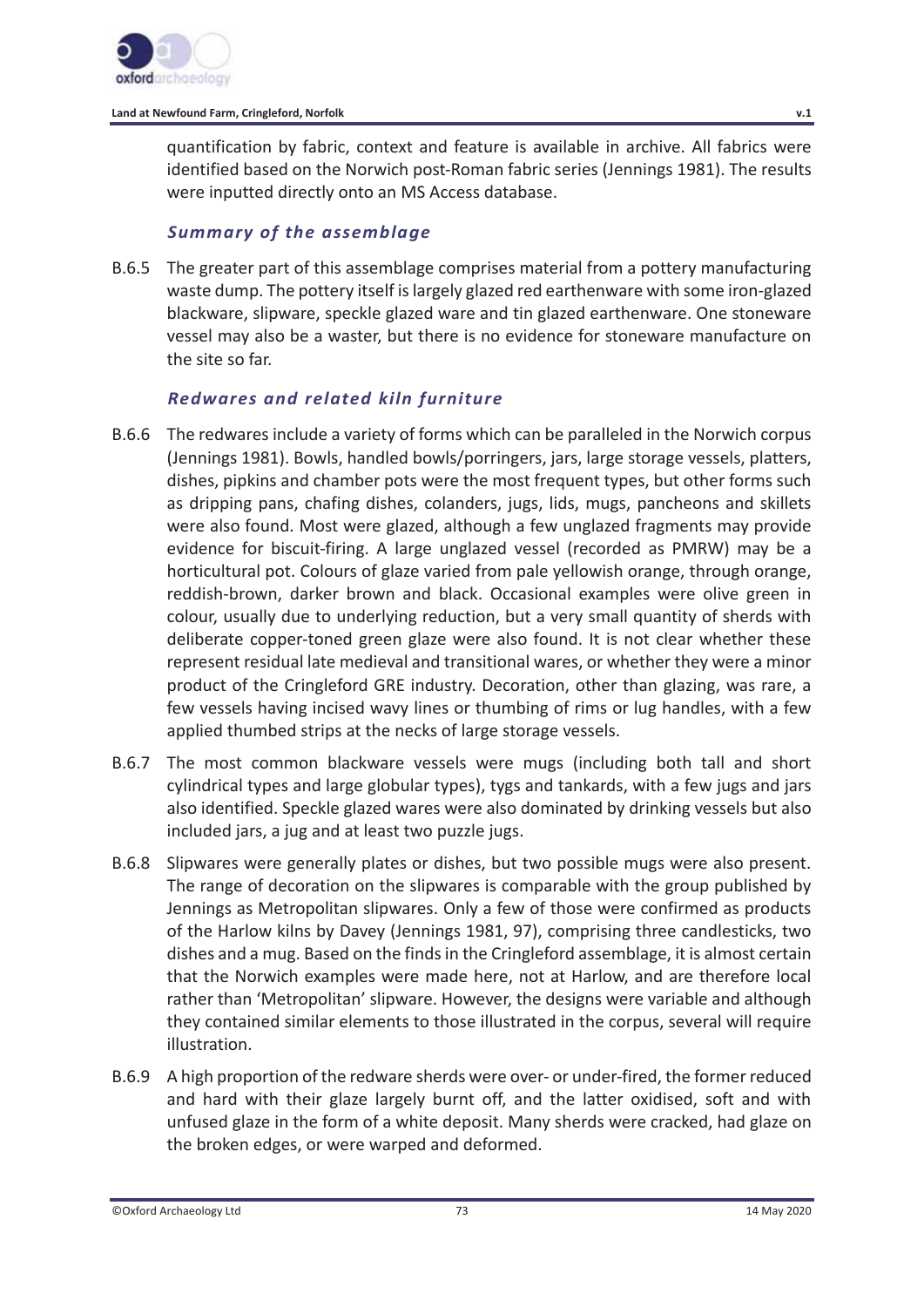

**Land at Newfound Farm, Cringleford, Norfolk v.1.1** 

- B.6.10 The redware kiln furniture comprised two main types: saggars and ring props. Two main characteristics enabled the identification of saggars, these being untrimmed flat bases and the presence of an angled 'corner' (appearing like a large lip at the rim and continuing down to the base). The rim forms themselves were not specific to saggars, being mainly beaded or flat-beaded types which were also found on jars and large storage vessels. Body sherds, separated on the basis of overfiring and warping, were recorded as possible saggars only when they were not completely glazed internally, but it is likely that some overfired sherds have been wrongly ascribed. Only two saggars were complete and full-height in profile, although a few very warped examples with iron-glazed blackware or speckle-glazed mugs still inside were also recovered. A few examples of bases had three large pulled 'stilts' internally. Many of the saggar bases, and a few vessel bases too, contained thick deposits of sandy mortar-like material. One base had a central hole, and one wall had a partial cut-out vent hole.
- B.6.11 A large number of ring stilts were found, all between *c*.45–80mm in diameter, although the majority were around 55–60mm. These were made of a rod of clay looped to form a roughly circular ring, and pinched to form small 'prongs' in three equidistant points on both sides with those on one side being in between pairs on the other side. The rings thus provided six small areas of support. They were used within larger jars and sometimes tripod-based pipkins to support smaller vessels, which were protected by the larger vessels instead of saggars. Traces of these occurred inside several large vessel bases, either as a complete or partial ring scar, or in the form of three small stilt scars in the form of an equilateral triangle.
- B.6.12 In addition to these purpose-made items, plain roof tiles were also used as expedient props and these are summarised in the CBM report. Also in the assemblage were a few sherds which appeared to have rubbed curving edges, and had possibly been used as tools.

# *Tin glazed earthenwares and related kiln furniture*

- B.6.13 Only a small quantity of tin glazed earthenware vessels was recovered, all of which were wasters. Sherds included examples of biscuit-firing, unfused glaze, drips on broken edges and warped fragments. Identifiable forms included drug jars, plates, jugs, jars, a dish, a mug and a porringer. A few had traces of handpainted decoration, mostly blue, but occasionally black or brown. Sherds were generally small and decorative schemes were not identifiable.
- B.6.14 The larger proportion of the evidence for TGE production at this site was in the form of saggars. These comprised two main types. One form was short (93–98mm high) with a flat base, thin walls, thickened flat-topped rim and 'corner' lip similar to the redware saggars. The other was taller with thicker walls, flat base, a knife-cut flattopped rim, and was less well-finished with a rough outer surface and striations internally. Both types had triangular cut-outs in the walls, probably for triangular clay props used to support plates. Two examples of these props were also found. At least three saggar bases had central circular holes. There were also white-firing flat tiles (see CBM).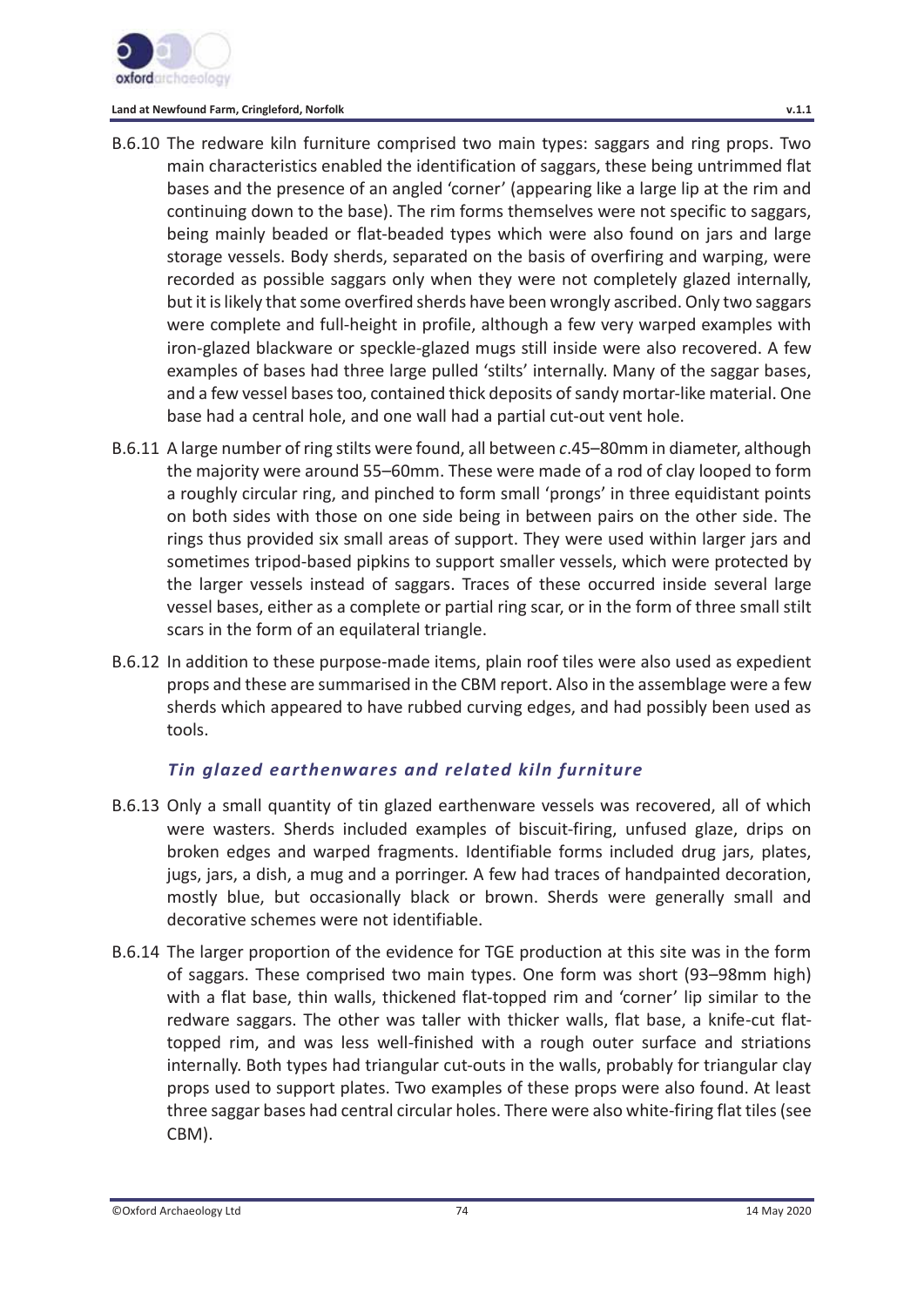

### **Land at Newfound Farm, Cringleford, Norfolk v.1**

### *Other pottery*

- B.6.15 Only a few sherds were certainly not made at the site. Small body and base fragments of Frechen and Westerwald stoneware were found in contexts 19, 43 and 284. Four sherds of a North Italian marbled slipware vessel with a cavetto rim were found in context 43. Three sherds of a late slipped redware bowl came from context 280, and there were 11 fragments of a small plate with two slip lines at the rim which were in a LSRW fabric; these latter came from 280 and 285.
- B.6.16 Fragments of English (?London) stoneware representing two vessels were found. Five sherds of a bottle with a collared rim and part of a Bellarmine face mask on the neck were found in 286. Ten sherds of a ?jug in a grey fabric were found in 281, 282, 284 and 285. This latter appeared to be a waster because it was unglazed. It had applied wavy line decoration either side of the handle attachment, with a vertical line running below. Scratched initials 'I P' were placed either side of the handle attachment.

### *Pottery by context*

- B.6.17 A summary of the pottery by feature is provided in Table 24. Spotdates are based on the date ranges for the fabrics, as GRE in particular is currently not closely dateable. However the presence of other fabrics in some contexts suggests a 17th- or possibly 18th-century date for much of the waste. Disturbance with intrusive late 18th-century pottery occurred in at least two contexts.
- B.6.18 The majority of pottery was recovered from the fills of two Phase 2 pits: pit **42** (2542 sherds, 89,509g) and pit **283** (2054 sherds, 82,703g), with a relatively large group also recovered from Phase 2 pit **279** (287 sherds, 11,821g). Perhaps of note, given that all slipwares and tin glazed earthenwares were retained, is that pit **42** contained noticeably more of the former and pits **279** and **283** almost all of the latter.

# *Significance*

- B.6.19 Pottery wasters have been identified previously at Newfound Farm (Anderson 2013), and in a field to the south-west of the present site (site NHER 9406; Cherry 1977, 98), where fieldwalking in 1976 produced a scatter of post-medieval pottery wasters and kiln furniture, and a geophysical survey in 1977 indicated the presence of three possible kilns. There is documentary evidence for potters working in the area in the 17th century (held at the NHER), and this will need to be reviewed during the analysis stage. None of the pottery from the fieldwalked area has been studied in detail.
- B.6.20 Currently, all GRE from Norwich is given a broad date-range of 16th–18th century, based on Jennings' work which suggested that it was in use in the city from soon after the fire of 1507 (Jennings 1981, 157). The present author's work on an assemblage from Dragon Hall (Anderson 2005) suggested that it might be possible to see some changes in forms from the earliest to the latest deposits, but the assemblage there was too small to be certain. Comparison of the Cringleford assemblage suggests that certain forms in the Norwich corpus were not made here, perhaps indicating either a date or a source difference. Taken together, all the evidence from Cringleford appears to indicate a 17th-century date for the manufacturing waste assemblage. This includes the documentary evidence noted above, the use of saggars and ring stilts (the latter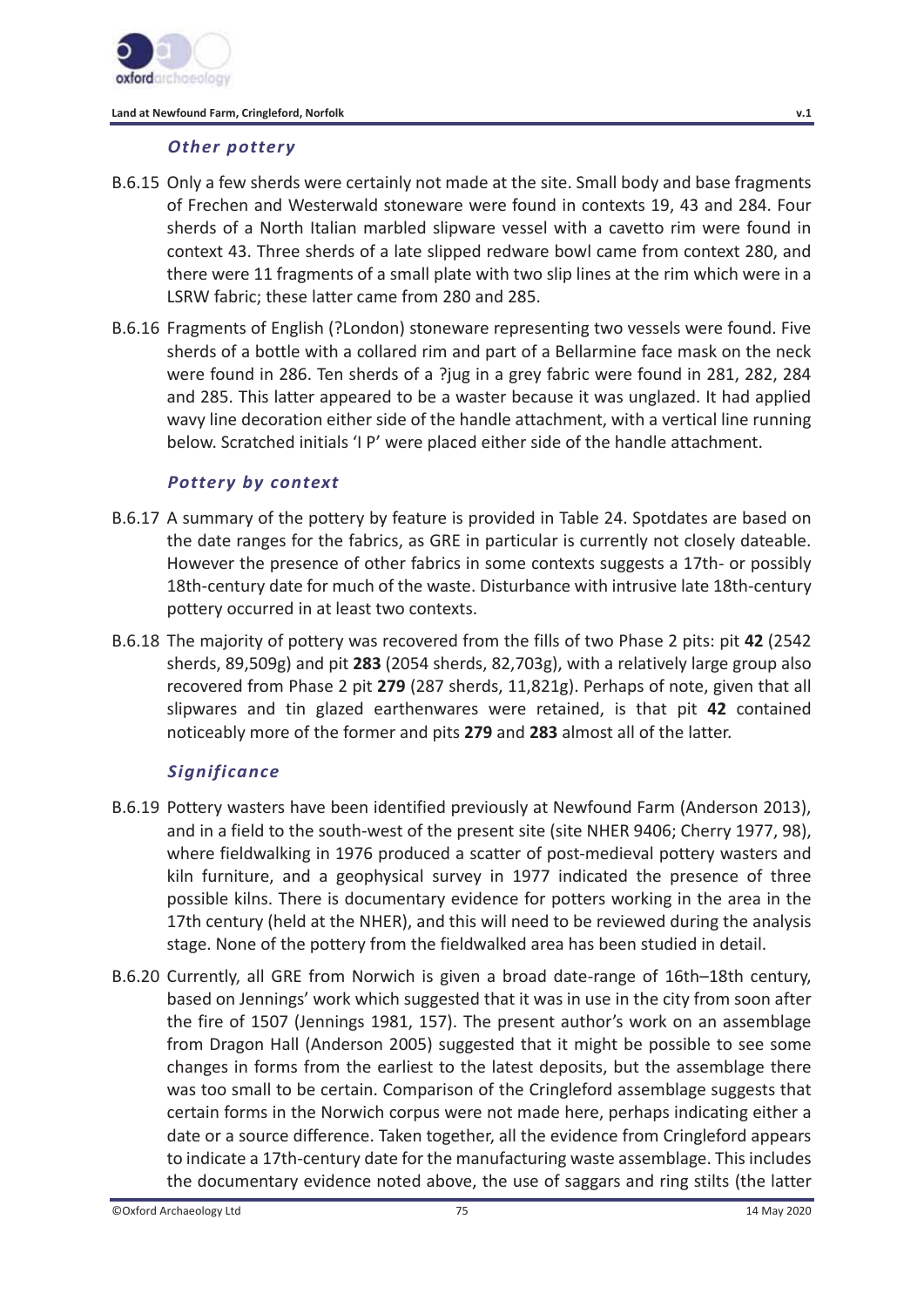

#### **Land at Newfound Farm, Cringleford, Norfolk v.1.1**

are dated to the 17th century at Brill, Bucks, and Ash, Surrey; Cocroft 1985, 78), and the presence of a North Italian marbled slipware vessel in one context. Preliminary dates from the clay tobacco pipe assemblage appear to concur (C. Fletcher, pers. comm.).

- B.6.21 Few pottery production sites of this period have been identified in East Anglia so far. In Norfolk, wasters are known from Norfolk Street, Kings Lynn (Clarke and Carter 1977, 238-40), Wroxham (Jennings 1981, blackwares) and Fulmodestone (Wade Martins 1983). In Suffolk, kiln waste has been identified in the north of the county, particularly at Mendham and around Wattisfield, in the east at Hacheston (Owles and Smedley 1968, 77), to the south-east at Sutton (Anderson 2003) and centrally at Lawshall (Martin *et al*. 1990) and Stowmarket (Anderson 2015). Redwares, blackwares and slipwares were made in Ely (Cessford *et al*. 2006). All of these sites, together with others outside the region, will provide comparisons for the Cringleford assemblage at analysis.
- B.6.22 Tin-glazed earthenware production sites are also rare in the region. Norwich has the distinction of being the first town in England to have such a centre, based on documentary evidence which dates the original production to 1567, although this appears to have been short-lived (Goffin 2012). The documentary evidence does not provide a location for the 16th-century kiln, but it has been tied to waste found in Ber Street (*ibid*, 74). Of immediate interest in comparison with the Cringleford assemblage are two plate rims which show motifs (albeit in paint on a white background; *ibid*, figure 8) which are similar to those used on some of the Cringleford slipwares. Further study of the evidence for Ber Street production (which may also include redwares) in comparison with this site will be carried out at the analysis stage. If possible, it will be worth comparing samples from Ber Street with the Cringleford redwares and TGE to see if the fabrics are chemically distinct.